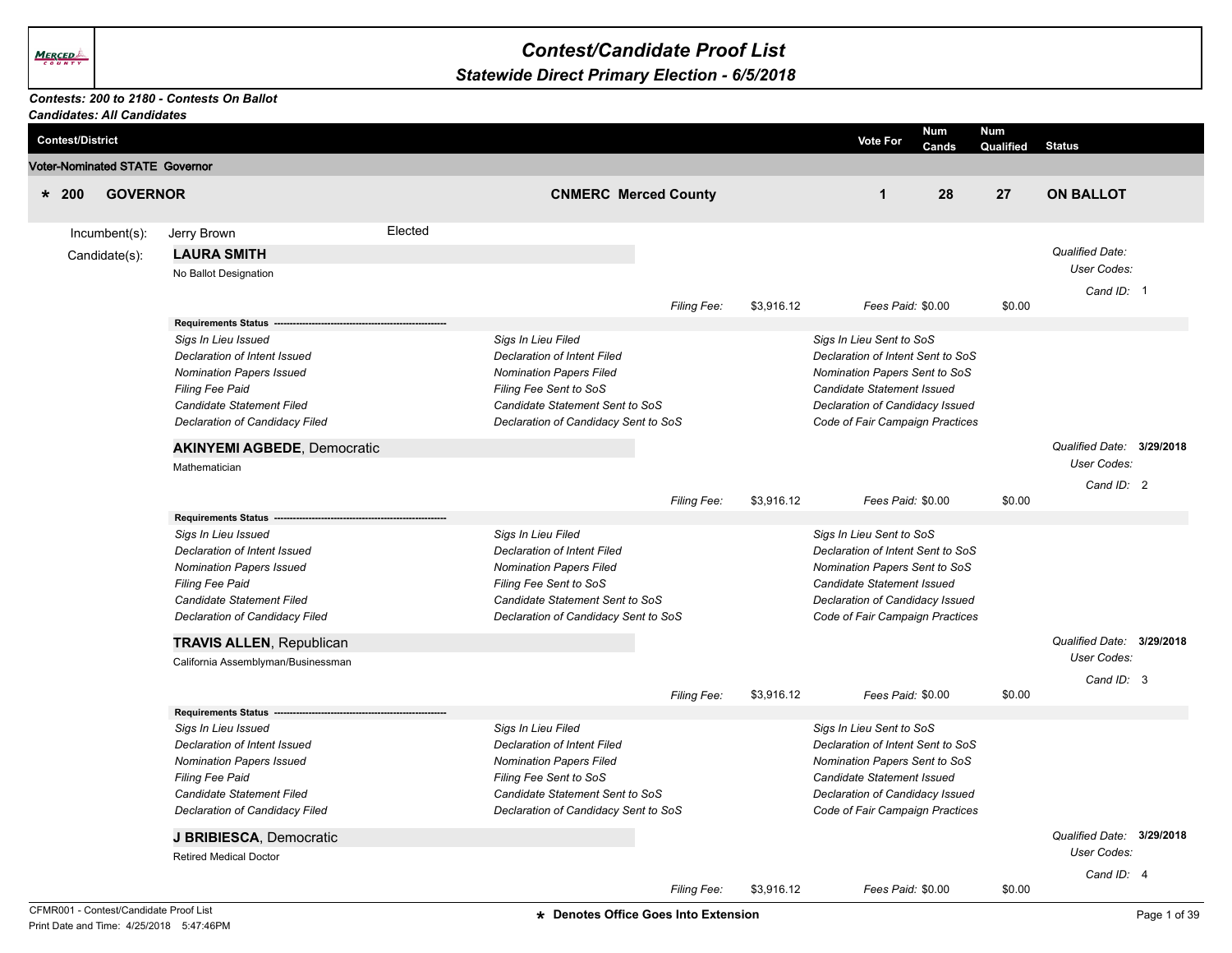| <b>Voter-Nominated STATE Governor</b><br>200<br><b>GOVERNOR</b><br>$\mathbf{1}$<br>28<br>27<br><b>ON BALLOT</b><br><b>Requirements Status</b><br>Sigs In Lieu Filed<br>Sigs In Lieu Sent to SoS<br>Sigs In Lieu Issued<br><b>Declaration of Intent Filed</b><br>Declaration of Intent Sent to SoS<br>Declaration of Intent Issued<br>Nomination Papers Filed<br>Nomination Papers Sent to SoS<br><b>Nomination Papers Issued</b><br><b>Filing Fee Paid</b><br>Filing Fee Sent to SoS<br>Candidate Statement Issued<br>Candidate Statement Filed<br>Candidate Statement Sent to SoS<br>Declaration of Candidacy Issued<br>Declaration of Candidacy Filed<br>Declaration of Candidacy Sent to SoS<br>Code of Fair Campaign Practices<br>Qualified Date: 3/29/2018<br><b>THOMAS JEFFERSON CARES, Democratic</b><br>User Codes:<br>Blockchain Startup CEO<br>Cand ID: 5<br>Filing Fee:<br>\$3,916.12<br>Fees Paid: \$0.00<br>\$0.00<br><b>Requirements Status</b><br>Sigs In Lieu Filed<br>Sigs In Lieu Sent to SoS<br>Sigs In Lieu Issued<br>Declaration of Intent Issued<br><b>Declaration of Intent Filed</b><br>Declaration of Intent Sent to SoS<br><b>Nomination Papers Issued</b><br><b>Nomination Papers Filed</b><br>Nomination Papers Sent to SoS<br><b>Filing Fee Paid</b><br>Filing Fee Sent to SoS<br>Candidate Statement Issued<br>Candidate Statement Sent to SoS<br>Declaration of Candidacy Issued<br>Candidate Statement Filed<br>Declaration of Candidacy Filed<br>Declaration of Candidacy Sent to SoS<br>Code of Fair Campaign Practices<br>Qualified Date: 3/29/2018<br><b>CHRISTOPHER N. CARLSON, Green</b><br>User Codes:<br>Puppeteer/Musician<br>Cand ID: 6<br>\$3,916.12<br>Fees Paid: \$0.00<br>\$0.00<br>Filing Fee:<br><b>Requirements Status</b><br>Sigs In Lieu Issued<br>Sigs In Lieu Filed<br>Sigs In Lieu Sent to SoS<br>Declaration of Intent Sent to SoS<br>Declaration of Intent Issued<br><b>Declaration of Intent Filed</b><br><b>Nomination Papers Filed</b><br>Nomination Papers Sent to SoS<br><b>Nomination Papers Issued</b><br>Candidate Statement Issued<br><b>Filing Fee Paid</b><br>Filing Fee Sent to SoS<br>Candidate Statement Filed<br>Candidate Statement Sent to SoS<br>Declaration of Candidacy Issued<br>Declaration of Candidacy Filed<br>Declaration of Candidacy Sent to SoS<br>Code of Fair Campaign Practices<br>Qualified Date: 3/29/2018<br><b>JOHN CHIANG, Democratic</b><br><b>User Codes:</b><br>California State Treasurer<br>Cand ID: 7<br>\$3,916.12<br>\$0.00<br>Fees Paid: \$0.00<br>Filing Fee:<br><b>Requirements Status</b><br>Sigs In Lieu Filed<br>Sigs In Lieu Sent to SoS<br>Sigs In Lieu Issued<br><b>Declaration of Intent Filed</b><br>Declaration of Intent Sent to SoS<br>Declaration of Intent Issued<br>Nomination Papers Sent to SoS<br><b>Nomination Papers Issued</b><br><b>Nomination Papers Filed</b><br>Candidate Statement Issued<br><b>Filing Fee Paid</b><br>Filing Fee Sent to SoS<br>Candidate Statement Sent to SoS<br>Candidate Statement Filed<br>Declaration of Candidacy Issued<br>Code of Fair Campaign Practices | <b>Contest/District</b> |                                |                                      | <b>Vote For</b> | <b>Num</b> | <b>Num</b> |               |  |
|----------------------------------------------------------------------------------------------------------------------------------------------------------------------------------------------------------------------------------------------------------------------------------------------------------------------------------------------------------------------------------------------------------------------------------------------------------------------------------------------------------------------------------------------------------------------------------------------------------------------------------------------------------------------------------------------------------------------------------------------------------------------------------------------------------------------------------------------------------------------------------------------------------------------------------------------------------------------------------------------------------------------------------------------------------------------------------------------------------------------------------------------------------------------------------------------------------------------------------------------------------------------------------------------------------------------------------------------------------------------------------------------------------------------------------------------------------------------------------------------------------------------------------------------------------------------------------------------------------------------------------------------------------------------------------------------------------------------------------------------------------------------------------------------------------------------------------------------------------------------------------------------------------------------------------------------------------------------------------------------------------------------------------------------------------------------------------------------------------------------------------------------------------------------------------------------------------------------------------------------------------------------------------------------------------------------------------------------------------------------------------------------------------------------------------------------------------------------------------------------------------------------------------------------------------------------------------------------------------------------------------------------------------------------------------------------------------------------------------------------------------------------------------------------------------------------------------------------------------------------------------------------------------------------------------------------------------------------------------------------------------------------------------------------------------------------------------------------------------------------|-------------------------|--------------------------------|--------------------------------------|-----------------|------------|------------|---------------|--|
|                                                                                                                                                                                                                                                                                                                                                                                                                                                                                                                                                                                                                                                                                                                                                                                                                                                                                                                                                                                                                                                                                                                                                                                                                                                                                                                                                                                                                                                                                                                                                                                                                                                                                                                                                                                                                                                                                                                                                                                                                                                                                                                                                                                                                                                                                                                                                                                                                                                                                                                                                                                                                                                                                                                                                                                                                                                                                                                                                                                                                                                                                                                      |                         |                                |                                      |                 | Cands      | Qualified  | <b>Status</b> |  |
|                                                                                                                                                                                                                                                                                                                                                                                                                                                                                                                                                                                                                                                                                                                                                                                                                                                                                                                                                                                                                                                                                                                                                                                                                                                                                                                                                                                                                                                                                                                                                                                                                                                                                                                                                                                                                                                                                                                                                                                                                                                                                                                                                                                                                                                                                                                                                                                                                                                                                                                                                                                                                                                                                                                                                                                                                                                                                                                                                                                                                                                                                                                      |                         |                                |                                      |                 |            |            |               |  |
|                                                                                                                                                                                                                                                                                                                                                                                                                                                                                                                                                                                                                                                                                                                                                                                                                                                                                                                                                                                                                                                                                                                                                                                                                                                                                                                                                                                                                                                                                                                                                                                                                                                                                                                                                                                                                                                                                                                                                                                                                                                                                                                                                                                                                                                                                                                                                                                                                                                                                                                                                                                                                                                                                                                                                                                                                                                                                                                                                                                                                                                                                                                      |                         |                                |                                      |                 |            |            |               |  |
|                                                                                                                                                                                                                                                                                                                                                                                                                                                                                                                                                                                                                                                                                                                                                                                                                                                                                                                                                                                                                                                                                                                                                                                                                                                                                                                                                                                                                                                                                                                                                                                                                                                                                                                                                                                                                                                                                                                                                                                                                                                                                                                                                                                                                                                                                                                                                                                                                                                                                                                                                                                                                                                                                                                                                                                                                                                                                                                                                                                                                                                                                                                      |                         |                                |                                      |                 |            |            |               |  |
|                                                                                                                                                                                                                                                                                                                                                                                                                                                                                                                                                                                                                                                                                                                                                                                                                                                                                                                                                                                                                                                                                                                                                                                                                                                                                                                                                                                                                                                                                                                                                                                                                                                                                                                                                                                                                                                                                                                                                                                                                                                                                                                                                                                                                                                                                                                                                                                                                                                                                                                                                                                                                                                                                                                                                                                                                                                                                                                                                                                                                                                                                                                      |                         |                                |                                      |                 |            |            |               |  |
|                                                                                                                                                                                                                                                                                                                                                                                                                                                                                                                                                                                                                                                                                                                                                                                                                                                                                                                                                                                                                                                                                                                                                                                                                                                                                                                                                                                                                                                                                                                                                                                                                                                                                                                                                                                                                                                                                                                                                                                                                                                                                                                                                                                                                                                                                                                                                                                                                                                                                                                                                                                                                                                                                                                                                                                                                                                                                                                                                                                                                                                                                                                      |                         |                                |                                      |                 |            |            |               |  |
|                                                                                                                                                                                                                                                                                                                                                                                                                                                                                                                                                                                                                                                                                                                                                                                                                                                                                                                                                                                                                                                                                                                                                                                                                                                                                                                                                                                                                                                                                                                                                                                                                                                                                                                                                                                                                                                                                                                                                                                                                                                                                                                                                                                                                                                                                                                                                                                                                                                                                                                                                                                                                                                                                                                                                                                                                                                                                                                                                                                                                                                                                                                      |                         |                                |                                      |                 |            |            |               |  |
|                                                                                                                                                                                                                                                                                                                                                                                                                                                                                                                                                                                                                                                                                                                                                                                                                                                                                                                                                                                                                                                                                                                                                                                                                                                                                                                                                                                                                                                                                                                                                                                                                                                                                                                                                                                                                                                                                                                                                                                                                                                                                                                                                                                                                                                                                                                                                                                                                                                                                                                                                                                                                                                                                                                                                                                                                                                                                                                                                                                                                                                                                                                      |                         |                                |                                      |                 |            |            |               |  |
|                                                                                                                                                                                                                                                                                                                                                                                                                                                                                                                                                                                                                                                                                                                                                                                                                                                                                                                                                                                                                                                                                                                                                                                                                                                                                                                                                                                                                                                                                                                                                                                                                                                                                                                                                                                                                                                                                                                                                                                                                                                                                                                                                                                                                                                                                                                                                                                                                                                                                                                                                                                                                                                                                                                                                                                                                                                                                                                                                                                                                                                                                                                      |                         |                                |                                      |                 |            |            |               |  |
|                                                                                                                                                                                                                                                                                                                                                                                                                                                                                                                                                                                                                                                                                                                                                                                                                                                                                                                                                                                                                                                                                                                                                                                                                                                                                                                                                                                                                                                                                                                                                                                                                                                                                                                                                                                                                                                                                                                                                                                                                                                                                                                                                                                                                                                                                                                                                                                                                                                                                                                                                                                                                                                                                                                                                                                                                                                                                                                                                                                                                                                                                                                      |                         |                                |                                      |                 |            |            |               |  |
|                                                                                                                                                                                                                                                                                                                                                                                                                                                                                                                                                                                                                                                                                                                                                                                                                                                                                                                                                                                                                                                                                                                                                                                                                                                                                                                                                                                                                                                                                                                                                                                                                                                                                                                                                                                                                                                                                                                                                                                                                                                                                                                                                                                                                                                                                                                                                                                                                                                                                                                                                                                                                                                                                                                                                                                                                                                                                                                                                                                                                                                                                                                      |                         |                                |                                      |                 |            |            |               |  |
|                                                                                                                                                                                                                                                                                                                                                                                                                                                                                                                                                                                                                                                                                                                                                                                                                                                                                                                                                                                                                                                                                                                                                                                                                                                                                                                                                                                                                                                                                                                                                                                                                                                                                                                                                                                                                                                                                                                                                                                                                                                                                                                                                                                                                                                                                                                                                                                                                                                                                                                                                                                                                                                                                                                                                                                                                                                                                                                                                                                                                                                                                                                      |                         |                                |                                      |                 |            |            |               |  |
|                                                                                                                                                                                                                                                                                                                                                                                                                                                                                                                                                                                                                                                                                                                                                                                                                                                                                                                                                                                                                                                                                                                                                                                                                                                                                                                                                                                                                                                                                                                                                                                                                                                                                                                                                                                                                                                                                                                                                                                                                                                                                                                                                                                                                                                                                                                                                                                                                                                                                                                                                                                                                                                                                                                                                                                                                                                                                                                                                                                                                                                                                                                      |                         |                                |                                      |                 |            |            |               |  |
|                                                                                                                                                                                                                                                                                                                                                                                                                                                                                                                                                                                                                                                                                                                                                                                                                                                                                                                                                                                                                                                                                                                                                                                                                                                                                                                                                                                                                                                                                                                                                                                                                                                                                                                                                                                                                                                                                                                                                                                                                                                                                                                                                                                                                                                                                                                                                                                                                                                                                                                                                                                                                                                                                                                                                                                                                                                                                                                                                                                                                                                                                                                      |                         |                                |                                      |                 |            |            |               |  |
|                                                                                                                                                                                                                                                                                                                                                                                                                                                                                                                                                                                                                                                                                                                                                                                                                                                                                                                                                                                                                                                                                                                                                                                                                                                                                                                                                                                                                                                                                                                                                                                                                                                                                                                                                                                                                                                                                                                                                                                                                                                                                                                                                                                                                                                                                                                                                                                                                                                                                                                                                                                                                                                                                                                                                                                                                                                                                                                                                                                                                                                                                                                      |                         |                                |                                      |                 |            |            |               |  |
|                                                                                                                                                                                                                                                                                                                                                                                                                                                                                                                                                                                                                                                                                                                                                                                                                                                                                                                                                                                                                                                                                                                                                                                                                                                                                                                                                                                                                                                                                                                                                                                                                                                                                                                                                                                                                                                                                                                                                                                                                                                                                                                                                                                                                                                                                                                                                                                                                                                                                                                                                                                                                                                                                                                                                                                                                                                                                                                                                                                                                                                                                                                      |                         |                                |                                      |                 |            |            |               |  |
|                                                                                                                                                                                                                                                                                                                                                                                                                                                                                                                                                                                                                                                                                                                                                                                                                                                                                                                                                                                                                                                                                                                                                                                                                                                                                                                                                                                                                                                                                                                                                                                                                                                                                                                                                                                                                                                                                                                                                                                                                                                                                                                                                                                                                                                                                                                                                                                                                                                                                                                                                                                                                                                                                                                                                                                                                                                                                                                                                                                                                                                                                                                      |                         |                                |                                      |                 |            |            |               |  |
|                                                                                                                                                                                                                                                                                                                                                                                                                                                                                                                                                                                                                                                                                                                                                                                                                                                                                                                                                                                                                                                                                                                                                                                                                                                                                                                                                                                                                                                                                                                                                                                                                                                                                                                                                                                                                                                                                                                                                                                                                                                                                                                                                                                                                                                                                                                                                                                                                                                                                                                                                                                                                                                                                                                                                                                                                                                                                                                                                                                                                                                                                                                      |                         |                                |                                      |                 |            |            |               |  |
|                                                                                                                                                                                                                                                                                                                                                                                                                                                                                                                                                                                                                                                                                                                                                                                                                                                                                                                                                                                                                                                                                                                                                                                                                                                                                                                                                                                                                                                                                                                                                                                                                                                                                                                                                                                                                                                                                                                                                                                                                                                                                                                                                                                                                                                                                                                                                                                                                                                                                                                                                                                                                                                                                                                                                                                                                                                                                                                                                                                                                                                                                                                      |                         |                                |                                      |                 |            |            |               |  |
|                                                                                                                                                                                                                                                                                                                                                                                                                                                                                                                                                                                                                                                                                                                                                                                                                                                                                                                                                                                                                                                                                                                                                                                                                                                                                                                                                                                                                                                                                                                                                                                                                                                                                                                                                                                                                                                                                                                                                                                                                                                                                                                                                                                                                                                                                                                                                                                                                                                                                                                                                                                                                                                                                                                                                                                                                                                                                                                                                                                                                                                                                                                      |                         |                                |                                      |                 |            |            |               |  |
|                                                                                                                                                                                                                                                                                                                                                                                                                                                                                                                                                                                                                                                                                                                                                                                                                                                                                                                                                                                                                                                                                                                                                                                                                                                                                                                                                                                                                                                                                                                                                                                                                                                                                                                                                                                                                                                                                                                                                                                                                                                                                                                                                                                                                                                                                                                                                                                                                                                                                                                                                                                                                                                                                                                                                                                                                                                                                                                                                                                                                                                                                                                      |                         |                                |                                      |                 |            |            |               |  |
|                                                                                                                                                                                                                                                                                                                                                                                                                                                                                                                                                                                                                                                                                                                                                                                                                                                                                                                                                                                                                                                                                                                                                                                                                                                                                                                                                                                                                                                                                                                                                                                                                                                                                                                                                                                                                                                                                                                                                                                                                                                                                                                                                                                                                                                                                                                                                                                                                                                                                                                                                                                                                                                                                                                                                                                                                                                                                                                                                                                                                                                                                                                      |                         |                                |                                      |                 |            |            |               |  |
|                                                                                                                                                                                                                                                                                                                                                                                                                                                                                                                                                                                                                                                                                                                                                                                                                                                                                                                                                                                                                                                                                                                                                                                                                                                                                                                                                                                                                                                                                                                                                                                                                                                                                                                                                                                                                                                                                                                                                                                                                                                                                                                                                                                                                                                                                                                                                                                                                                                                                                                                                                                                                                                                                                                                                                                                                                                                                                                                                                                                                                                                                                                      |                         |                                |                                      |                 |            |            |               |  |
|                                                                                                                                                                                                                                                                                                                                                                                                                                                                                                                                                                                                                                                                                                                                                                                                                                                                                                                                                                                                                                                                                                                                                                                                                                                                                                                                                                                                                                                                                                                                                                                                                                                                                                                                                                                                                                                                                                                                                                                                                                                                                                                                                                                                                                                                                                                                                                                                                                                                                                                                                                                                                                                                                                                                                                                                                                                                                                                                                                                                                                                                                                                      |                         |                                |                                      |                 |            |            |               |  |
|                                                                                                                                                                                                                                                                                                                                                                                                                                                                                                                                                                                                                                                                                                                                                                                                                                                                                                                                                                                                                                                                                                                                                                                                                                                                                                                                                                                                                                                                                                                                                                                                                                                                                                                                                                                                                                                                                                                                                                                                                                                                                                                                                                                                                                                                                                                                                                                                                                                                                                                                                                                                                                                                                                                                                                                                                                                                                                                                                                                                                                                                                                                      |                         |                                |                                      |                 |            |            |               |  |
|                                                                                                                                                                                                                                                                                                                                                                                                                                                                                                                                                                                                                                                                                                                                                                                                                                                                                                                                                                                                                                                                                                                                                                                                                                                                                                                                                                                                                                                                                                                                                                                                                                                                                                                                                                                                                                                                                                                                                                                                                                                                                                                                                                                                                                                                                                                                                                                                                                                                                                                                                                                                                                                                                                                                                                                                                                                                                                                                                                                                                                                                                                                      |                         |                                |                                      |                 |            |            |               |  |
|                                                                                                                                                                                                                                                                                                                                                                                                                                                                                                                                                                                                                                                                                                                                                                                                                                                                                                                                                                                                                                                                                                                                                                                                                                                                                                                                                                                                                                                                                                                                                                                                                                                                                                                                                                                                                                                                                                                                                                                                                                                                                                                                                                                                                                                                                                                                                                                                                                                                                                                                                                                                                                                                                                                                                                                                                                                                                                                                                                                                                                                                                                                      |                         |                                |                                      |                 |            |            |               |  |
|                                                                                                                                                                                                                                                                                                                                                                                                                                                                                                                                                                                                                                                                                                                                                                                                                                                                                                                                                                                                                                                                                                                                                                                                                                                                                                                                                                                                                                                                                                                                                                                                                                                                                                                                                                                                                                                                                                                                                                                                                                                                                                                                                                                                                                                                                                                                                                                                                                                                                                                                                                                                                                                                                                                                                                                                                                                                                                                                                                                                                                                                                                                      |                         |                                |                                      |                 |            |            |               |  |
|                                                                                                                                                                                                                                                                                                                                                                                                                                                                                                                                                                                                                                                                                                                                                                                                                                                                                                                                                                                                                                                                                                                                                                                                                                                                                                                                                                                                                                                                                                                                                                                                                                                                                                                                                                                                                                                                                                                                                                                                                                                                                                                                                                                                                                                                                                                                                                                                                                                                                                                                                                                                                                                                                                                                                                                                                                                                                                                                                                                                                                                                                                                      |                         |                                |                                      |                 |            |            |               |  |
|                                                                                                                                                                                                                                                                                                                                                                                                                                                                                                                                                                                                                                                                                                                                                                                                                                                                                                                                                                                                                                                                                                                                                                                                                                                                                                                                                                                                                                                                                                                                                                                                                                                                                                                                                                                                                                                                                                                                                                                                                                                                                                                                                                                                                                                                                                                                                                                                                                                                                                                                                                                                                                                                                                                                                                                                                                                                                                                                                                                                                                                                                                                      |                         |                                |                                      |                 |            |            |               |  |
|                                                                                                                                                                                                                                                                                                                                                                                                                                                                                                                                                                                                                                                                                                                                                                                                                                                                                                                                                                                                                                                                                                                                                                                                                                                                                                                                                                                                                                                                                                                                                                                                                                                                                                                                                                                                                                                                                                                                                                                                                                                                                                                                                                                                                                                                                                                                                                                                                                                                                                                                                                                                                                                                                                                                                                                                                                                                                                                                                                                                                                                                                                                      |                         |                                |                                      |                 |            |            |               |  |
|                                                                                                                                                                                                                                                                                                                                                                                                                                                                                                                                                                                                                                                                                                                                                                                                                                                                                                                                                                                                                                                                                                                                                                                                                                                                                                                                                                                                                                                                                                                                                                                                                                                                                                                                                                                                                                                                                                                                                                                                                                                                                                                                                                                                                                                                                                                                                                                                                                                                                                                                                                                                                                                                                                                                                                                                                                                                                                                                                                                                                                                                                                                      |                         |                                |                                      |                 |            |            |               |  |
|                                                                                                                                                                                                                                                                                                                                                                                                                                                                                                                                                                                                                                                                                                                                                                                                                                                                                                                                                                                                                                                                                                                                                                                                                                                                                                                                                                                                                                                                                                                                                                                                                                                                                                                                                                                                                                                                                                                                                                                                                                                                                                                                                                                                                                                                                                                                                                                                                                                                                                                                                                                                                                                                                                                                                                                                                                                                                                                                                                                                                                                                                                                      |                         |                                |                                      |                 |            |            |               |  |
|                                                                                                                                                                                                                                                                                                                                                                                                                                                                                                                                                                                                                                                                                                                                                                                                                                                                                                                                                                                                                                                                                                                                                                                                                                                                                                                                                                                                                                                                                                                                                                                                                                                                                                                                                                                                                                                                                                                                                                                                                                                                                                                                                                                                                                                                                                                                                                                                                                                                                                                                                                                                                                                                                                                                                                                                                                                                                                                                                                                                                                                                                                                      |                         |                                |                                      |                 |            |            |               |  |
|                                                                                                                                                                                                                                                                                                                                                                                                                                                                                                                                                                                                                                                                                                                                                                                                                                                                                                                                                                                                                                                                                                                                                                                                                                                                                                                                                                                                                                                                                                                                                                                                                                                                                                                                                                                                                                                                                                                                                                                                                                                                                                                                                                                                                                                                                                                                                                                                                                                                                                                                                                                                                                                                                                                                                                                                                                                                                                                                                                                                                                                                                                                      |                         |                                |                                      |                 |            |            |               |  |
|                                                                                                                                                                                                                                                                                                                                                                                                                                                                                                                                                                                                                                                                                                                                                                                                                                                                                                                                                                                                                                                                                                                                                                                                                                                                                                                                                                                                                                                                                                                                                                                                                                                                                                                                                                                                                                                                                                                                                                                                                                                                                                                                                                                                                                                                                                                                                                                                                                                                                                                                                                                                                                                                                                                                                                                                                                                                                                                                                                                                                                                                                                                      |                         |                                |                                      |                 |            |            |               |  |
|                                                                                                                                                                                                                                                                                                                                                                                                                                                                                                                                                                                                                                                                                                                                                                                                                                                                                                                                                                                                                                                                                                                                                                                                                                                                                                                                                                                                                                                                                                                                                                                                                                                                                                                                                                                                                                                                                                                                                                                                                                                                                                                                                                                                                                                                                                                                                                                                                                                                                                                                                                                                                                                                                                                                                                                                                                                                                                                                                                                                                                                                                                                      |                         |                                |                                      |                 |            |            |               |  |
|                                                                                                                                                                                                                                                                                                                                                                                                                                                                                                                                                                                                                                                                                                                                                                                                                                                                                                                                                                                                                                                                                                                                                                                                                                                                                                                                                                                                                                                                                                                                                                                                                                                                                                                                                                                                                                                                                                                                                                                                                                                                                                                                                                                                                                                                                                                                                                                                                                                                                                                                                                                                                                                                                                                                                                                                                                                                                                                                                                                                                                                                                                                      |                         |                                |                                      |                 |            |            |               |  |
|                                                                                                                                                                                                                                                                                                                                                                                                                                                                                                                                                                                                                                                                                                                                                                                                                                                                                                                                                                                                                                                                                                                                                                                                                                                                                                                                                                                                                                                                                                                                                                                                                                                                                                                                                                                                                                                                                                                                                                                                                                                                                                                                                                                                                                                                                                                                                                                                                                                                                                                                                                                                                                                                                                                                                                                                                                                                                                                                                                                                                                                                                                                      |                         |                                |                                      |                 |            |            |               |  |
|                                                                                                                                                                                                                                                                                                                                                                                                                                                                                                                                                                                                                                                                                                                                                                                                                                                                                                                                                                                                                                                                                                                                                                                                                                                                                                                                                                                                                                                                                                                                                                                                                                                                                                                                                                                                                                                                                                                                                                                                                                                                                                                                                                                                                                                                                                                                                                                                                                                                                                                                                                                                                                                                                                                                                                                                                                                                                                                                                                                                                                                                                                                      |                         |                                |                                      |                 |            |            |               |  |
|                                                                                                                                                                                                                                                                                                                                                                                                                                                                                                                                                                                                                                                                                                                                                                                                                                                                                                                                                                                                                                                                                                                                                                                                                                                                                                                                                                                                                                                                                                                                                                                                                                                                                                                                                                                                                                                                                                                                                                                                                                                                                                                                                                                                                                                                                                                                                                                                                                                                                                                                                                                                                                                                                                                                                                                                                                                                                                                                                                                                                                                                                                                      |                         |                                |                                      |                 |            |            |               |  |
|                                                                                                                                                                                                                                                                                                                                                                                                                                                                                                                                                                                                                                                                                                                                                                                                                                                                                                                                                                                                                                                                                                                                                                                                                                                                                                                                                                                                                                                                                                                                                                                                                                                                                                                                                                                                                                                                                                                                                                                                                                                                                                                                                                                                                                                                                                                                                                                                                                                                                                                                                                                                                                                                                                                                                                                                                                                                                                                                                                                                                                                                                                                      |                         | Declaration of Candidacy Filed | Declaration of Candidacy Sent to SoS |                 |            |            |               |  |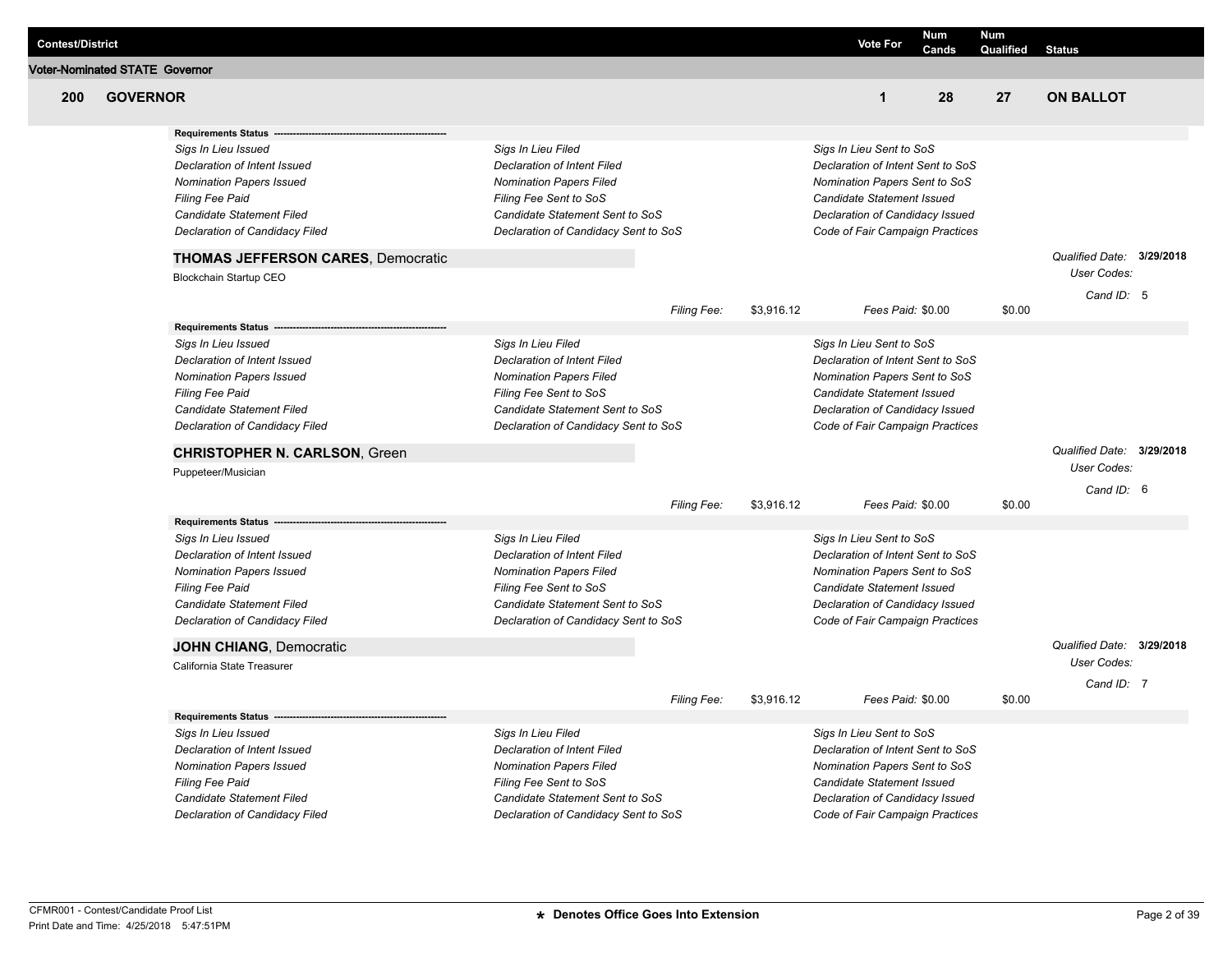| <b>Contest/District</b>               |                 |                                                                                                                                                                                                               |                                                                                                                                                                                                 |                    |            | <b>Vote For</b>                                                                                                                                                                                           | <b>Num</b><br>Cands | <b>Num</b><br>Qualified | <b>Status</b>                                          |  |
|---------------------------------------|-----------------|---------------------------------------------------------------------------------------------------------------------------------------------------------------------------------------------------------------|-------------------------------------------------------------------------------------------------------------------------------------------------------------------------------------------------|--------------------|------------|-----------------------------------------------------------------------------------------------------------------------------------------------------------------------------------------------------------|---------------------|-------------------------|--------------------------------------------------------|--|
| <b>Voter-Nominated STATE Governor</b> |                 |                                                                                                                                                                                                               |                                                                                                                                                                                                 |                    |            |                                                                                                                                                                                                           |                     |                         |                                                        |  |
| 200                                   | <b>GOVERNOR</b> |                                                                                                                                                                                                               |                                                                                                                                                                                                 |                    |            | $\mathbf{1}$                                                                                                                                                                                              | 28                  | 27                      | <b>ON BALLOT</b>                                       |  |
|                                       |                 | JOHN H. COX, Republican<br>Businessman/Taxpayer Advocate                                                                                                                                                      |                                                                                                                                                                                                 |                    |            |                                                                                                                                                                                                           |                     |                         | Qualified Date: 3/29/2018<br>User Codes:<br>Cand ID: 8 |  |
|                                       |                 |                                                                                                                                                                                                               |                                                                                                                                                                                                 | Filing Fee:        | \$3,916.12 | Fees Paid: \$0.00                                                                                                                                                                                         |                     | \$0.00                  |                                                        |  |
|                                       |                 | <b>Requirements Status</b><br>Sigs In Lieu Issued<br>Declaration of Intent Issued<br><b>Nomination Papers Issued</b><br>Filing Fee Paid<br>Candidate Statement Filed<br>Declaration of Candidacy Filed        | Sigs In Lieu Filed<br><b>Declaration of Intent Filed</b><br>Nomination Papers Filed<br>Filing Fee Sent to SoS<br>Candidate Statement Sent to SoS<br>Declaration of Candidacy Sent to SoS        |                    |            | Sigs In Lieu Sent to SoS<br>Declaration of Intent Sent to SoS<br>Nomination Papers Sent to SoS<br>Candidate Statement Issued<br>Declaration of Candidacy Issued<br>Code of Fair Campaign Practices        |                     |                         |                                                        |  |
|                                       |                 | <b>DELAINE EASTIN, Democratic</b><br>Educator/Youth Advocate                                                                                                                                                  |                                                                                                                                                                                                 |                    |            |                                                                                                                                                                                                           |                     |                         | Qualified Date: 3/29/2018<br>User Codes:               |  |
|                                       |                 |                                                                                                                                                                                                               |                                                                                                                                                                                                 | <b>Filing Fee:</b> | \$3,916.12 | Fees Paid: \$0.00                                                                                                                                                                                         |                     | \$0.00                  | Cand ID: 9                                             |  |
|                                       |                 | <b>Requirements Status</b><br>Sigs In Lieu Issued<br>Declaration of Intent Issued<br><b>Nomination Papers Issued</b><br><b>Filing Fee Paid</b><br>Candidate Statement Filed<br>Declaration of Candidacy Filed | Sigs In Lieu Filed<br><b>Declaration of Intent Filed</b><br><b>Nomination Papers Filed</b><br>Filing Fee Sent to SoS<br>Candidate Statement Sent to SoS<br>Declaration of Candidacy Sent to SoS |                    |            | Sigs In Lieu Sent to SoS<br>Declaration of Intent Sent to SoS<br>Nomination Papers Sent to SoS<br><b>Candidate Statement Issued</b><br>Declaration of Candidacy Issued<br>Code of Fair Campaign Practices |                     |                         |                                                        |  |
|                                       |                 | <b>YVONNE GIRARD, Republican</b><br><b>Judicial Assistant</b>                                                                                                                                                 |                                                                                                                                                                                                 |                    |            |                                                                                                                                                                                                           |                     |                         | Qualified Date: 3/29/2018<br>User Codes:               |  |
|                                       |                 |                                                                                                                                                                                                               |                                                                                                                                                                                                 | Filing Fee:        | \$3,916.12 | Fees Paid: \$0.00                                                                                                                                                                                         |                     | \$0.00                  | Cand ID: 10                                            |  |
|                                       |                 | <b>Requirements Status</b><br>Sigs In Lieu Issued<br>Declaration of Intent Issued<br><b>Nomination Papers Issued</b><br><b>Filing Fee Paid</b><br>Candidate Statement Filed<br>Declaration of Candidacy Filed | Sigs In Lieu Filed<br><b>Declaration of Intent Filed</b><br><b>Nomination Papers Filed</b><br>Filing Fee Sent to SoS<br>Candidate Statement Sent to SoS<br>Declaration of Candidacy Sent to SoS |                    |            | Sigs In Lieu Sent to SoS<br>Declaration of Intent Sent to SoS<br>Nomination Papers Sent to SoS<br>Candidate Statement Issued<br>Declaration of Candidacy Issued<br>Code of Fair Campaign Practices        |                     |                         |                                                        |  |
|                                       |                 | <b>SHUBHAM GOEL, No Party Preference</b><br>Virtual Reality Manager                                                                                                                                           |                                                                                                                                                                                                 |                    |            |                                                                                                                                                                                                           |                     |                         | Qualified Date: 3/29/2018<br>User Codes:               |  |
|                                       |                 |                                                                                                                                                                                                               |                                                                                                                                                                                                 | <b>Filing Fee:</b> | \$3,916.12 | Fees Paid: \$0.00                                                                                                                                                                                         |                     | \$0.00                  | Cand ID: 11                                            |  |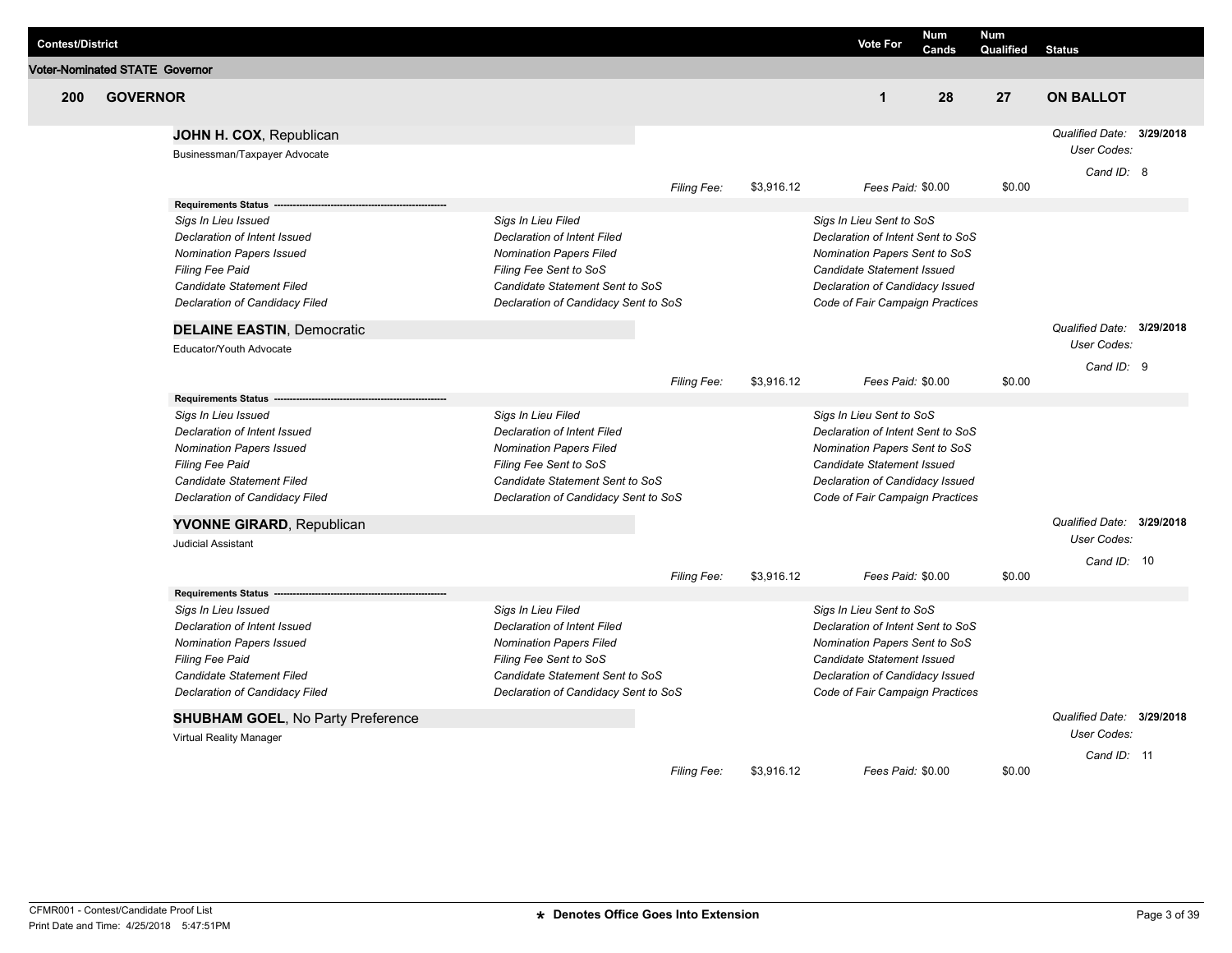|                         |                                       |                                            |                                      |             |            |                                   | <b>Num</b>        | <b>Num</b> |                           |  |
|-------------------------|---------------------------------------|--------------------------------------------|--------------------------------------|-------------|------------|-----------------------------------|-------------------|------------|---------------------------|--|
| <b>Contest/District</b> |                                       |                                            |                                      |             |            | <b>Vote For</b>                   | Cands             | Qualified  | <b>Status</b>             |  |
|                         | <b>Voter-Nominated STATE Governor</b> |                                            |                                      |             |            |                                   |                   |            |                           |  |
| 200                     | <b>GOVERNOR</b>                       |                                            |                                      |             |            | $\mathbf{1}$                      | 28                | 27         | <b>ON BALLOT</b>          |  |
|                         |                                       | <b>Requirements Status</b>                 |                                      |             |            |                                   |                   |            |                           |  |
|                         |                                       | Sigs In Lieu Issued                        | Sigs In Lieu Filed                   |             |            | Sigs In Lieu Sent to SoS          |                   |            |                           |  |
|                         |                                       | Declaration of Intent Issued               | Declaration of Intent Filed          |             |            | Declaration of Intent Sent to SoS |                   |            |                           |  |
|                         |                                       | <b>Nomination Papers Issued</b>            | <b>Nomination Papers Filed</b>       |             |            | Nomination Papers Sent to SoS     |                   |            |                           |  |
|                         |                                       | <b>Filing Fee Paid</b>                     | Filing Fee Sent to SoS               |             |            | Candidate Statement Issued        |                   |            |                           |  |
|                         |                                       | Candidate Statement Filed                  | Candidate Statement Sent to SoS      |             |            | Declaration of Candidacy Issued   |                   |            |                           |  |
|                         |                                       | Declaration of Candidacy Filed             | Declaration of Candidacy Sent to SoS |             |            | Code of Fair Campaign Practices   |                   |            |                           |  |
|                         |                                       | <b>ROBERT DAVIDSON GRIFFIS, Democratic</b> |                                      |             |            |                                   |                   |            | Qualified Date: 3/29/2018 |  |
|                         |                                       | Entrepreneur/Economist/Father              |                                      |             |            |                                   |                   |            | <b>User Codes:</b>        |  |
|                         |                                       |                                            |                                      | Filing Fee: | \$3,916.12 |                                   | Fees Paid: \$0.00 | \$0.00     | Cand ID: 12               |  |
|                         |                                       | <b>Requirements Status</b>                 |                                      |             |            |                                   |                   |            |                           |  |
|                         |                                       | Sigs In Lieu Issued                        | Sigs In Lieu Filed                   |             |            | Sigs In Lieu Sent to SoS          |                   |            |                           |  |
|                         |                                       | Declaration of Intent Issued               | Declaration of Intent Filed          |             |            | Declaration of Intent Sent to SoS |                   |            |                           |  |
|                         |                                       | <b>Nomination Papers Issued</b>            | <b>Nomination Papers Filed</b>       |             |            | Nomination Papers Sent to SoS     |                   |            |                           |  |
|                         |                                       | Filing Fee Paid                            | Filing Fee Sent to SoS               |             |            | Candidate Statement Issued        |                   |            |                           |  |
|                         |                                       | <b>Candidate Statement Filed</b>           | Candidate Statement Sent to SoS      |             |            | Declaration of Candidacy Issued   |                   |            |                           |  |
|                         |                                       | Declaration of Candidacy Filed             | Declaration of Candidacy Sent to SoS |             |            | Code of Fair Campaign Practices   |                   |            |                           |  |
|                         |                                       | <b>ZOLTAN ISTVAN, Libertarian</b>          |                                      |             |            |                                   |                   |            | Qualified Date: 3/29/2018 |  |
|                         |                                       | Entrepreneur/Transhumanist Lecturer        |                                      |             |            |                                   |                   |            | User Codes:               |  |
|                         |                                       |                                            |                                      | Filing Fee: | \$3,916.12 |                                   | Fees Paid: \$0.00 | \$0.00     | Cand ID: 13               |  |
|                         |                                       | <b>Requirements Status</b>                 |                                      |             |            |                                   |                   |            |                           |  |
|                         |                                       | Sigs In Lieu Issued                        | Sigs In Lieu Filed                   |             |            | Sigs In Lieu Sent to SoS          |                   |            |                           |  |
|                         |                                       | Declaration of Intent Issued               | Declaration of Intent Filed          |             |            | Declaration of Intent Sent to SoS |                   |            |                           |  |
|                         |                                       | <b>Nomination Papers Issued</b>            | <b>Nomination Papers Filed</b>       |             |            | Nomination Papers Sent to SoS     |                   |            |                           |  |
|                         |                                       | Filing Fee Paid                            | Filing Fee Sent to SoS               |             |            | Candidate Statement Issued        |                   |            |                           |  |
|                         |                                       | <b>Candidate Statement Filed</b>           | Candidate Statement Sent to SoS      |             |            | Declaration of Candidacy Issued   |                   |            |                           |  |
|                         |                                       | Declaration of Candidacy Filed             | Declaration of Candidacy Sent to SoS |             |            | Code of Fair Campaign Practices   |                   |            |                           |  |
|                         |                                       | JOSH JONES, Green                          |                                      |             |            |                                   |                   |            | Qualified Date: 3/29/2018 |  |
|                         |                                       | Author                                     |                                      |             |            |                                   |                   |            | User Codes:               |  |
|                         |                                       |                                            |                                      |             |            |                                   |                   |            | Cand ID: 14               |  |
|                         |                                       | <b>Requirements Status</b>                 |                                      | Filing Fee: | \$3,916.12 |                                   | Fees Paid: \$0.00 | \$0.00     |                           |  |
|                         |                                       | Sigs In Lieu Issued                        | Sigs In Lieu Filed                   |             |            | Sigs In Lieu Sent to SoS          |                   |            |                           |  |
|                         |                                       | Declaration of Intent Issued               | <b>Declaration of Intent Filed</b>   |             |            | Declaration of Intent Sent to SoS |                   |            |                           |  |
|                         |                                       | <b>Nomination Papers Issued</b>            | <b>Nomination Papers Filed</b>       |             |            | Nomination Papers Sent to SoS     |                   |            |                           |  |
|                         |                                       | Filing Fee Paid                            | Filing Fee Sent to SoS               |             |            | Candidate Statement Issued        |                   |            |                           |  |
|                         |                                       | Candidate Statement Filed                  | Candidate Statement Sent to SoS      |             |            | Declaration of Candidacy Issued   |                   |            |                           |  |
|                         |                                       | Declaration of Candidacy Filed             | Declaration of Candidacy Sent to SoS |             |            | Code of Fair Campaign Practices   |                   |            |                           |  |
|                         |                                       |                                            |                                      |             |            |                                   |                   |            |                           |  |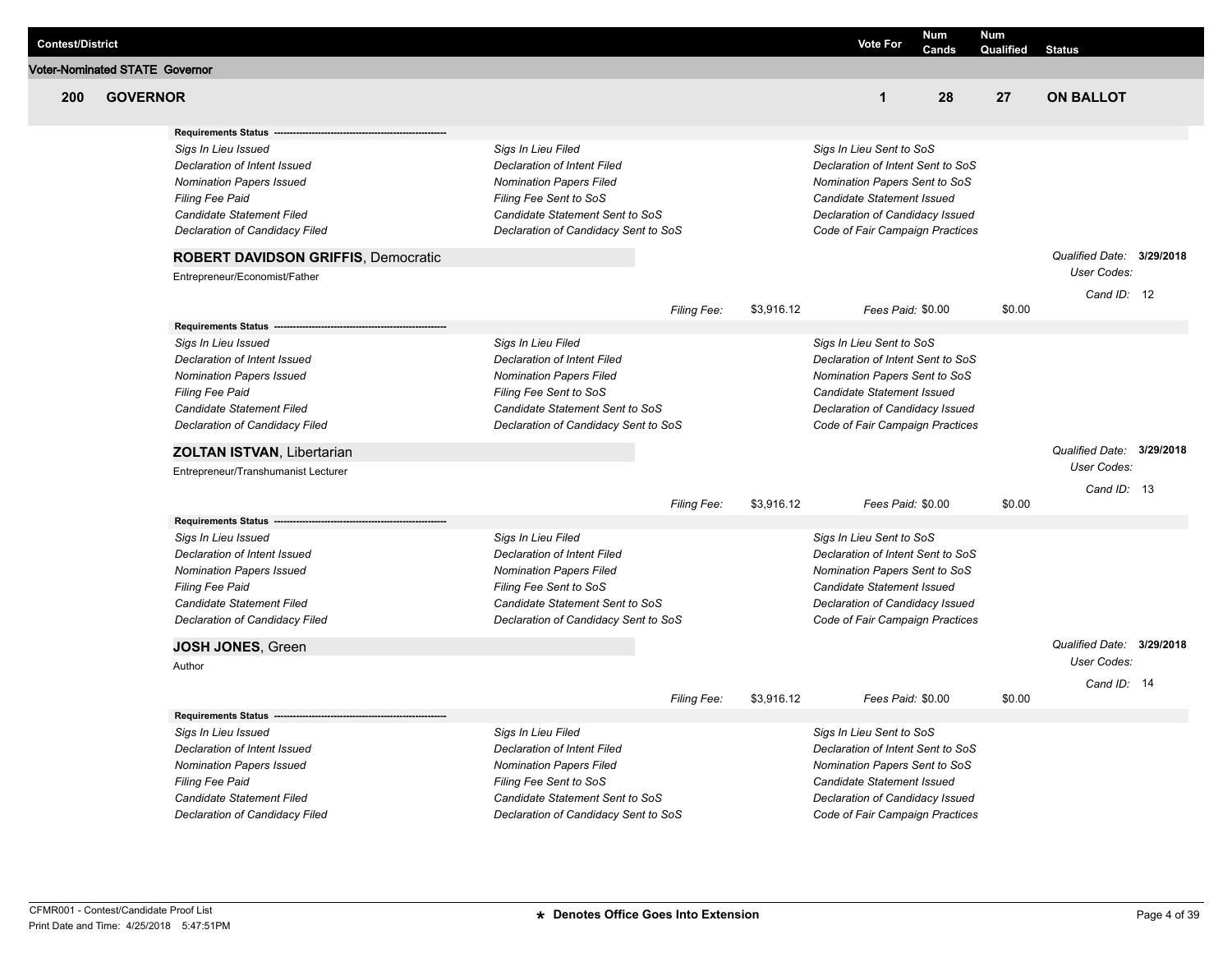| <b>Contest/District</b> |                                       |                                                                            |                                                           |                    |            | <b>Vote For</b>                                                    | <b>Num</b><br>Cands | <b>Num</b><br>Qualified | <b>Status</b>                                   |           |
|-------------------------|---------------------------------------|----------------------------------------------------------------------------|-----------------------------------------------------------|--------------------|------------|--------------------------------------------------------------------|---------------------|-------------------------|-------------------------------------------------|-----------|
|                         | <b>Voter-Nominated STATE Governor</b> |                                                                            |                                                           |                    |            |                                                                    |                     |                         |                                                 |           |
| 200                     | <b>GOVERNOR</b>                       |                                                                            |                                                           |                    |            | $\mathbf 1$                                                        | 28                  | 27                      | <b>ON BALLOT</b>                                |           |
|                         |                                       | <b>GLORIA ESTELA LA RIVA, Peace &amp; Freedom</b><br><b>Graphic Artist</b> |                                                           |                    |            |                                                                    |                     |                         | Qualified Date: 3/29/2018<br>User Codes:        |           |
|                         |                                       |                                                                            |                                                           | Filing Fee:        | \$3,916.12 | Fees Paid: \$0.00                                                  |                     | \$0.00                  | Cand ID: 15                                     |           |
|                         |                                       | <b>Requirements Status</b>                                                 |                                                           |                    |            |                                                                    |                     |                         |                                                 |           |
|                         |                                       | Sigs In Lieu Issued                                                        | Sigs In Lieu Filed                                        |                    |            | Sigs In Lieu Sent to SoS                                           |                     |                         |                                                 |           |
|                         |                                       | Declaration of Intent Issued                                               | Declaration of Intent Filed                               |                    |            | Declaration of Intent Sent to SoS                                  |                     |                         |                                                 |           |
|                         |                                       | <b>Nomination Papers Issued</b>                                            | <b>Nomination Papers Filed</b>                            |                    |            | Nomination Papers Sent to SoS                                      |                     |                         |                                                 |           |
|                         |                                       | <b>Filing Fee Paid</b>                                                     | Filing Fee Sent to SoS                                    |                    |            | Candidate Statement Issued                                         |                     |                         |                                                 |           |
|                         |                                       | Candidate Statement Filed                                                  | Candidate Statement Sent to SoS                           |                    |            | Declaration of Candidacy Issued                                    |                     |                         |                                                 |           |
|                         |                                       | Declaration of Candidacy Filed                                             | Declaration of Candidacy Sent to SoS                      |                    |            | Code of Fair Campaign Practices                                    |                     |                         |                                                 |           |
|                         |                                       | PETER Y LIU, Republican                                                    |                                                           |                    |            |                                                                    |                     |                         | Qualified Date: 3/29/2018<br><b>User Codes:</b> |           |
|                         |                                       | No Ballot Designation                                                      |                                                           |                    |            |                                                                    |                     |                         |                                                 |           |
|                         |                                       |                                                                            |                                                           |                    | \$3,916.12 | Fees Paid: \$0.00                                                  |                     | \$0.00                  | Cand ID: 16                                     |           |
|                         |                                       | <b>Requirements Status</b>                                                 |                                                           | Filing Fee:        |            |                                                                    |                     |                         |                                                 |           |
|                         |                                       | Sigs In Lieu Issued                                                        | Sigs In Lieu Filed                                        |                    |            | Sigs In Lieu Sent to SoS                                           |                     |                         |                                                 |           |
|                         |                                       | Declaration of Intent Issued                                               | <b>Declaration of Intent Filed</b>                        |                    |            | Declaration of Intent Sent to SoS                                  |                     |                         |                                                 |           |
|                         |                                       | <b>Nomination Papers Issued</b>                                            | <b>Nomination Papers Filed</b>                            |                    |            | Nomination Papers Sent to SoS                                      |                     |                         |                                                 |           |
|                         |                                       | <b>Filing Fee Paid</b>                                                     | Filing Fee Sent to SoS                                    |                    |            | <b>Candidate Statement Issued</b>                                  |                     |                         |                                                 |           |
|                         |                                       | Candidate Statement Filed                                                  | Candidate Statement Sent to SoS                           |                    |            | Declaration of Candidacy Issued                                    |                     |                         |                                                 |           |
|                         |                                       | Declaration of Candidacy Filed                                             | Declaration of Candidacy Sent to SoS                      |                    |            | Code of Fair Campaign Practices                                    |                     |                         |                                                 |           |
|                         |                                       | <b>ALBERT CAESAR MEZZETTI, Democratic</b>                                  |                                                           |                    |            |                                                                    |                     |                         | Qualified Date: 3/29/2018                       |           |
|                         |                                       | <b>Retired Educator</b>                                                    |                                                           |                    |            |                                                                    |                     |                         | User Codes:                                     |           |
|                         |                                       |                                                                            |                                                           |                    |            |                                                                    |                     |                         | Cand ID: 17                                     |           |
|                         |                                       |                                                                            |                                                           | Filing Fee:        | \$3,916.12 | Fees Paid: \$0.00                                                  |                     | \$0.00                  |                                                 |           |
|                         |                                       | <b>Requirements Status</b>                                                 |                                                           |                    |            |                                                                    |                     |                         |                                                 |           |
|                         |                                       | Sigs In Lieu Issued                                                        | Sigs In Lieu Filed                                        |                    |            | Sigs In Lieu Sent to SoS                                           |                     |                         |                                                 |           |
|                         |                                       | Declaration of Intent Issued                                               | Declaration of Intent Filed                               |                    |            | Declaration of Intent Sent to SoS                                  |                     |                         |                                                 |           |
|                         |                                       | <b>Nomination Papers Issued</b>                                            | <b>Nomination Papers Filed</b>                            |                    |            | Nomination Papers Sent to SoS                                      |                     |                         |                                                 |           |
|                         |                                       | <b>Filing Fee Paid</b><br>Candidate Statement Filed                        | Filing Fee Sent to SoS<br>Candidate Statement Sent to SoS |                    |            | Candidate Statement Issued                                         |                     |                         |                                                 |           |
|                         |                                       | Declaration of Candidacy Filed                                             | Declaration of Candidacy Sent to SoS                      |                    |            | Declaration of Candidacy Issued<br>Code of Fair Campaign Practices |                     |                         |                                                 |           |
|                         |                                       |                                                                            |                                                           |                    |            |                                                                    |                     |                         |                                                 |           |
|                         |                                       | HAKAN "HAWK" MIKADO, No Party Preference                                   |                                                           |                    |            |                                                                    |                     |                         | Qualified Date:                                 | 3/29/2018 |
|                         |                                       | <b>CEO/Business Owner</b>                                                  |                                                           |                    |            |                                                                    |                     |                         | User Codes:                                     |           |
|                         |                                       |                                                                            |                                                           |                    |            |                                                                    |                     |                         | Cand ID: 18                                     |           |
|                         |                                       |                                                                            |                                                           | <b>Filing Fee:</b> | \$3,916.12 | Fees Paid: \$0.00                                                  |                     | \$0.00                  |                                                 |           |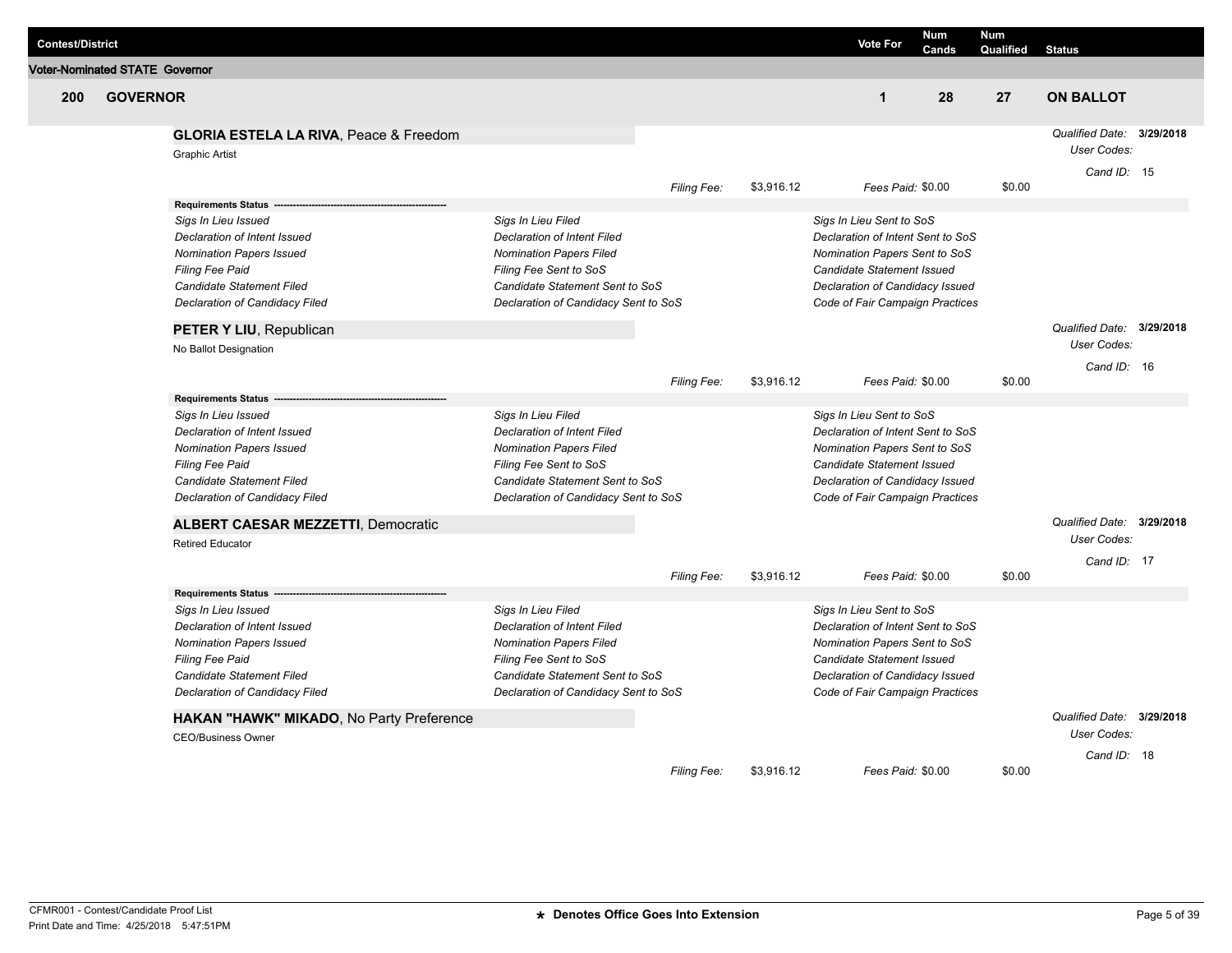| <b>Contest/District</b> |                                |                                                                           |                                                           |             |            | <b>Vote For</b>                                               |                   | <b>Num</b><br>Cands | <b>Num</b><br>Qualified | <b>Status</b>                                   |  |
|-------------------------|--------------------------------|---------------------------------------------------------------------------|-----------------------------------------------------------|-------------|------------|---------------------------------------------------------------|-------------------|---------------------|-------------------------|-------------------------------------------------|--|
|                         | Voter-Nominated STATE Governor |                                                                           |                                                           |             |            |                                                               |                   |                     |                         |                                                 |  |
| 200                     | <b>GOVERNOR</b>                |                                                                           |                                                           |             |            |                                                               | $\mathbf{1}$      | 28                  | 27                      | <b>ON BALLOT</b>                                |  |
|                         |                                | <b>Requirements Status</b>                                                |                                                           |             |            |                                                               |                   |                     |                         |                                                 |  |
|                         |                                | Sigs In Lieu Issued                                                       | Sigs In Lieu Filed                                        |             |            | Sigs In Lieu Sent to SoS                                      |                   |                     |                         |                                                 |  |
|                         |                                | Declaration of Intent Issued                                              | Declaration of Intent Filed                               |             |            | Declaration of Intent Sent to SoS                             |                   |                     |                         |                                                 |  |
|                         |                                | <b>Nomination Papers Issued</b>                                           | <b>Nomination Papers Filed</b>                            |             |            | Nomination Papers Sent to SoS                                 |                   |                     |                         |                                                 |  |
|                         |                                | <b>Filing Fee Paid</b><br>Candidate Statement Filed                       | Filing Fee Sent to SoS<br>Candidate Statement Sent to SoS |             |            | Candidate Statement Issued<br>Declaration of Candidacy Issued |                   |                     |                         |                                                 |  |
|                         |                                | Declaration of Candidacy Filed                                            | Declaration of Candidacy Sent to SoS                      |             |            | Code of Fair Campaign Practices                               |                   |                     |                         |                                                 |  |
|                         |                                |                                                                           |                                                           |             |            |                                                               |                   |                     |                         |                                                 |  |
|                         |                                | <b>ROBERT C. NEWMAN, II, Republican</b><br>Research Clinical Psychologist |                                                           |             |            |                                                               |                   |                     |                         | Qualified Date: 3/29/2018<br><b>User Codes:</b> |  |
|                         |                                |                                                                           |                                                           |             |            |                                                               |                   |                     |                         | Cand ID: 19                                     |  |
|                         |                                |                                                                           |                                                           | Filing Fee: | \$3,916.12 |                                                               | Fees Paid: \$0.00 |                     | \$0.00                  |                                                 |  |
|                         |                                | <b>Requirements Status</b>                                                |                                                           |             |            |                                                               |                   |                     |                         |                                                 |  |
|                         |                                | Sigs In Lieu Issued                                                       | Sigs In Lieu Filed                                        |             |            | Sigs In Lieu Sent to SoS                                      |                   |                     |                         |                                                 |  |
|                         |                                | Declaration of Intent Issued                                              | Declaration of Intent Filed                               |             |            | Declaration of Intent Sent to SoS                             |                   |                     |                         |                                                 |  |
|                         |                                | <b>Nomination Papers Issued</b>                                           | <b>Nomination Papers Filed</b>                            |             |            | Nomination Papers Sent to SoS                                 |                   |                     |                         |                                                 |  |
|                         |                                | <b>Filing Fee Paid</b>                                                    | Filing Fee Sent to SoS                                    |             |            | Candidate Statement Issued                                    |                   |                     |                         |                                                 |  |
|                         |                                | Candidate Statement Filed                                                 | Candidate Statement Sent to SoS                           |             |            | Declaration of Candidacy Issued                               |                   |                     |                         |                                                 |  |
|                         |                                | Declaration of Candidacy Filed                                            | Declaration of Candidacy Sent to SoS                      |             |            | Code of Fair Campaign Practices                               |                   |                     |                         |                                                 |  |
|                         |                                | <b>GAVIN NEWSOM, Democratic</b>                                           |                                                           |             |            |                                                               |                   |                     |                         | Qualified Date: 3/29/2018                       |  |
|                         |                                | Lieutenant Governor/Businessman                                           |                                                           |             |            |                                                               |                   |                     |                         | <b>User Codes:</b>                              |  |
|                         |                                |                                                                           |                                                           |             | \$3,916.12 |                                                               | Fees Paid: \$0.00 |                     | \$0.00                  | Cand ID: 20                                     |  |
|                         |                                | <b>Requirements Status</b>                                                |                                                           | Filing Fee: |            |                                                               |                   |                     |                         |                                                 |  |
|                         |                                | Sigs In Lieu Issued                                                       | Sigs In Lieu Filed                                        |             |            | Sigs In Lieu Sent to SoS                                      |                   |                     |                         |                                                 |  |
|                         |                                | Declaration of Intent Issued                                              | Declaration of Intent Filed                               |             |            | Declaration of Intent Sent to SoS                             |                   |                     |                         |                                                 |  |
|                         |                                | <b>Nomination Papers Issued</b>                                           | <b>Nomination Papers Filed</b>                            |             |            | Nomination Papers Sent to SoS                                 |                   |                     |                         |                                                 |  |
|                         |                                | <b>Filing Fee Paid</b>                                                    | Filing Fee Sent to SoS                                    |             |            | Candidate Statement Issued                                    |                   |                     |                         |                                                 |  |
|                         |                                | Candidate Statement Filed                                                 | Candidate Statement Sent to SoS                           |             |            | Declaration of Candidacy Issued                               |                   |                     |                         |                                                 |  |
|                         |                                | Declaration of Candidacy Filed                                            | Declaration of Candidacy Sent to SoS                      |             |            | Code of Fair Campaign Practices                               |                   |                     |                         |                                                 |  |
|                         |                                | <b>AMANDA RENTERIA, Democratic</b>                                        |                                                           |             |            |                                                               |                   |                     |                         | Qualified Date: 3/29/2018                       |  |
|                         |                                | COO, Justice Department                                                   |                                                           |             |            |                                                               |                   |                     |                         | <b>User Codes:</b>                              |  |
|                         |                                |                                                                           |                                                           | Filing Fee: | \$3,916.12 |                                                               | Fees Paid: \$0.00 |                     | \$0.00                  | Cand ID: 21                                     |  |
|                         |                                | <b>Requirements Status</b>                                                |                                                           |             |            |                                                               |                   |                     |                         |                                                 |  |
|                         |                                | Sigs In Lieu Issued                                                       | Sigs In Lieu Filed                                        |             |            | Sigs In Lieu Sent to SoS                                      |                   |                     |                         |                                                 |  |
|                         |                                | Declaration of Intent Issued                                              | Declaration of Intent Filed                               |             |            | Declaration of Intent Sent to SoS                             |                   |                     |                         |                                                 |  |
|                         |                                | <b>Nomination Papers Issued</b>                                           | <b>Nomination Papers Filed</b>                            |             |            | Nomination Papers Sent to SoS                                 |                   |                     |                         |                                                 |  |
|                         |                                | <b>Filing Fee Paid</b>                                                    | Filing Fee Sent to SoS                                    |             |            | Candidate Statement Issued                                    |                   |                     |                         |                                                 |  |
|                         |                                | Candidate Statement Filed                                                 | Candidate Statement Sent to SoS                           |             |            | Declaration of Candidacy Issued                               |                   |                     |                         |                                                 |  |
|                         |                                | Declaration of Candidacy Filed                                            | Declaration of Candidacy Sent to SoS                      |             |            | Code of Fair Campaign Practices                               |                   |                     |                         |                                                 |  |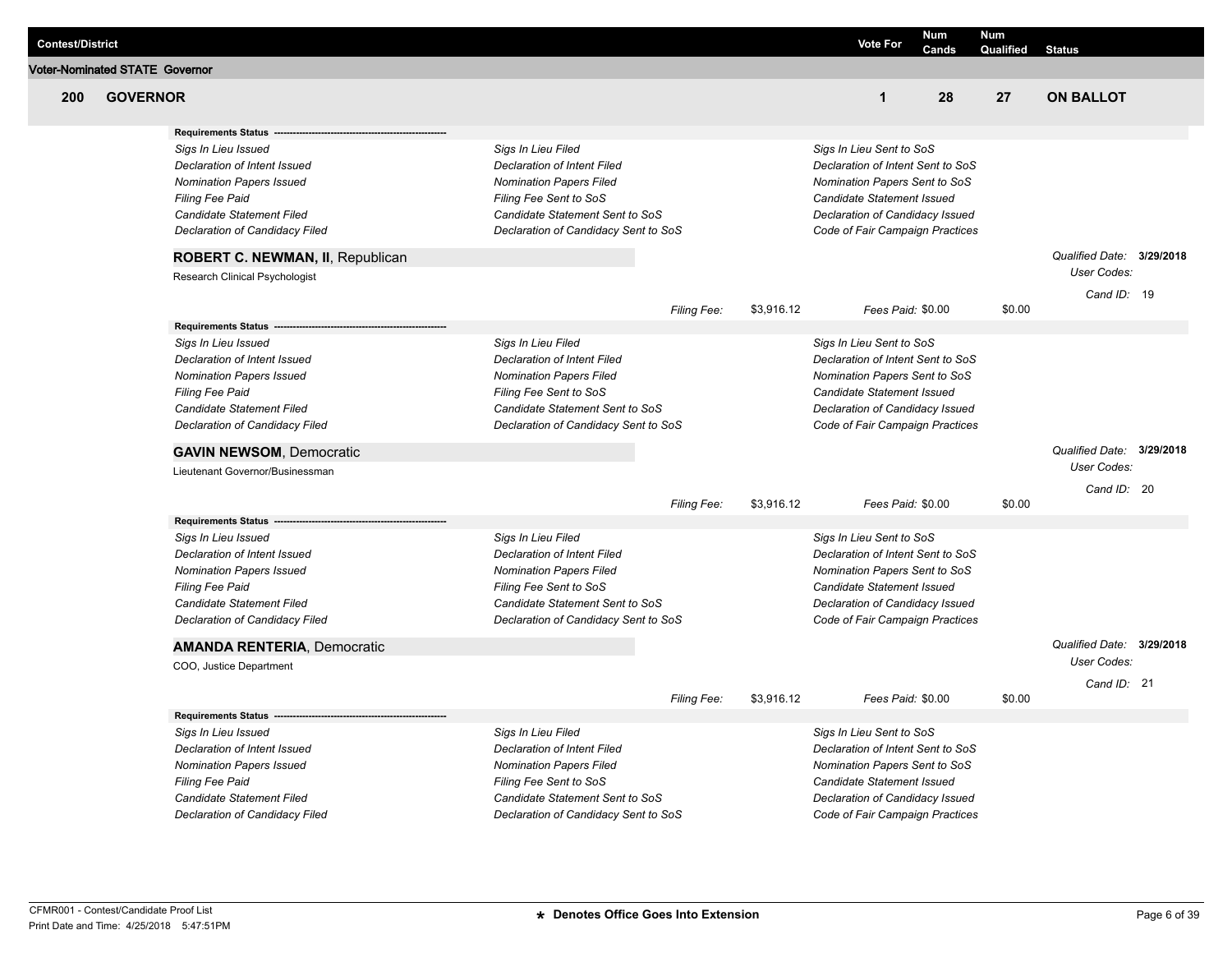| <b>Contest/District</b> |                                       |                                              |                                      |             |            | <b>Vote For</b>                   | <b>Num</b><br>Cands | <b>Num</b><br>Qualified | <b>Status</b>                            |  |
|-------------------------|---------------------------------------|----------------------------------------------|--------------------------------------|-------------|------------|-----------------------------------|---------------------|-------------------------|------------------------------------------|--|
|                         | <b>Voter-Nominated STATE Governor</b> |                                              |                                      |             |            |                                   |                     |                         |                                          |  |
| 200                     | <b>GOVERNOR</b>                       |                                              |                                      |             |            | $\mathbf 1$                       | 28                  | 27                      | <b>ON BALLOT</b>                         |  |
|                         |                                       |                                              |                                      |             |            |                                   |                     |                         |                                          |  |
|                         |                                       | <b>MICHAEL SHELLENBERGER, Democratic</b>     |                                      |             |            |                                   |                     |                         | Qualified Date: 3/29/2018                |  |
|                         |                                       | <b>Environmental Organization Executive</b>  |                                      |             |            |                                   |                     |                         | User Codes:                              |  |
|                         |                                       |                                              |                                      | Filing Fee: | \$3,916.12 | Fees Paid: \$0.00                 |                     | \$0.00                  | Cand ID: 22                              |  |
|                         |                                       | <b>Requirements Status</b>                   |                                      |             |            |                                   |                     |                         |                                          |  |
|                         |                                       | Sigs In Lieu Issued                          | Sigs In Lieu Filed                   |             |            | Sigs In Lieu Sent to SoS          |                     |                         |                                          |  |
|                         |                                       | Declaration of Intent Issued                 | <b>Declaration of Intent Filed</b>   |             |            | Declaration of Intent Sent to SoS |                     |                         |                                          |  |
|                         |                                       | <b>Nomination Papers Issued</b>              | <b>Nomination Papers Filed</b>       |             |            | Nomination Papers Sent to SoS     |                     |                         |                                          |  |
|                         |                                       | <b>Filing Fee Paid</b>                       | Filing Fee Sent to SoS               |             |            | Candidate Statement Issued        |                     |                         |                                          |  |
|                         |                                       | Candidate Statement Filed                    | Candidate Statement Sent to SoS      |             |            | Declaration of Candidacy Issued   |                     |                         |                                          |  |
|                         |                                       | Declaration of Candidacy Filed               | Declaration of Candidacy Sent to SoS |             |            | Code of Fair Campaign Practices   |                     |                         |                                          |  |
|                         |                                       | <b>DESMOND SILVEIRA, No Party Preference</b> |                                      |             |            |                                   |                     |                         | Qualified Date: 3/29/2018                |  |
|                         |                                       | Senior Software Engineer                     |                                      |             |            |                                   |                     |                         | <b>User Codes:</b>                       |  |
|                         |                                       |                                              |                                      |             |            |                                   |                     |                         | Cand ID: 23                              |  |
|                         |                                       |                                              |                                      | Filing Fee: | \$3,916.12 | Fees Paid: \$0.00                 |                     | \$0.00                  |                                          |  |
|                         |                                       | <b>Requirements Status</b>                   |                                      |             |            |                                   |                     |                         |                                          |  |
|                         |                                       | Sigs In Lieu Issued                          | Sigs In Lieu Filed                   |             |            | Sigs In Lieu Sent to SoS          |                     |                         |                                          |  |
|                         |                                       | Declaration of Intent Issued                 | Declaration of Intent Filed          |             |            | Declaration of Intent Sent to SoS |                     |                         |                                          |  |
|                         |                                       | <b>Nomination Papers Issued</b>              | <b>Nomination Papers Filed</b>       |             |            | Nomination Papers Sent to SoS     |                     |                         |                                          |  |
|                         |                                       | <b>Filing Fee Paid</b>                       | Filing Fee Sent to SoS               |             |            | Candidate Statement Issued        |                     |                         |                                          |  |
|                         |                                       | Candidate Statement Filed                    | Candidate Statement Sent to SoS      |             |            | Declaration of Candidacy Issued   |                     |                         |                                          |  |
|                         |                                       | Declaration of Candidacy Filed               | Declaration of Candidacy Sent to SoS |             |            | Code of Fair Campaign Practices   |                     |                         |                                          |  |
|                         |                                       | JEFFREY EDWARD TAYLOR, No Party Preference   |                                      |             |            |                                   |                     |                         | Qualified Date: 3/29/2018<br>User Codes: |  |
|                         |                                       | Marketplace Minister                         |                                      |             |            |                                   |                     |                         | Cand ID: 24                              |  |
|                         |                                       |                                              |                                      | Filing Fee: | \$3,916.12 | Fees Paid: \$0.00                 |                     | \$0.00                  |                                          |  |
|                         |                                       | <b>Requirements Status</b>                   |                                      |             |            |                                   |                     |                         |                                          |  |
|                         |                                       | Sigs In Lieu Issued                          | Sigs In Lieu Filed                   |             |            | Sigs In Lieu Sent to SoS          |                     |                         |                                          |  |
|                         |                                       | Declaration of Intent Issued                 | Declaration of Intent Filed          |             |            | Declaration of Intent Sent to SoS |                     |                         |                                          |  |
|                         |                                       | <b>Nomination Papers Issued</b>              | <b>Nomination Papers Filed</b>       |             |            | Nomination Papers Sent to SoS     |                     |                         |                                          |  |
|                         |                                       | <b>Filing Fee Paid</b>                       | Filing Fee Sent to SoS               |             |            | Candidate Statement Issued        |                     |                         |                                          |  |
|                         |                                       | Candidate Statement Filed                    | Candidate Statement Sent to SoS      |             |            | Declaration of Candidacy Issued   |                     |                         |                                          |  |
|                         |                                       | Declaration of Candidacy Filed               | Declaration of Candidacy Sent to SoS |             |            | Code of Fair Campaign Practices   |                     |                         |                                          |  |
|                         |                                       | <b>KLEMENT TINAJ, Democratic</b>             |                                      |             |            |                                   |                     |                         | Qualified Date: 3/29/2018                |  |
|                         |                                       | CEO/Educator/Artist                          |                                      |             |            |                                   |                     |                         | User Codes:                              |  |
|                         |                                       |                                              |                                      |             |            |                                   |                     |                         | Cand ID: 25                              |  |
|                         |                                       |                                              |                                      | Filing Fee: | \$3,916.12 | Fees Paid: \$0.00                 |                     | \$0.00                  |                                          |  |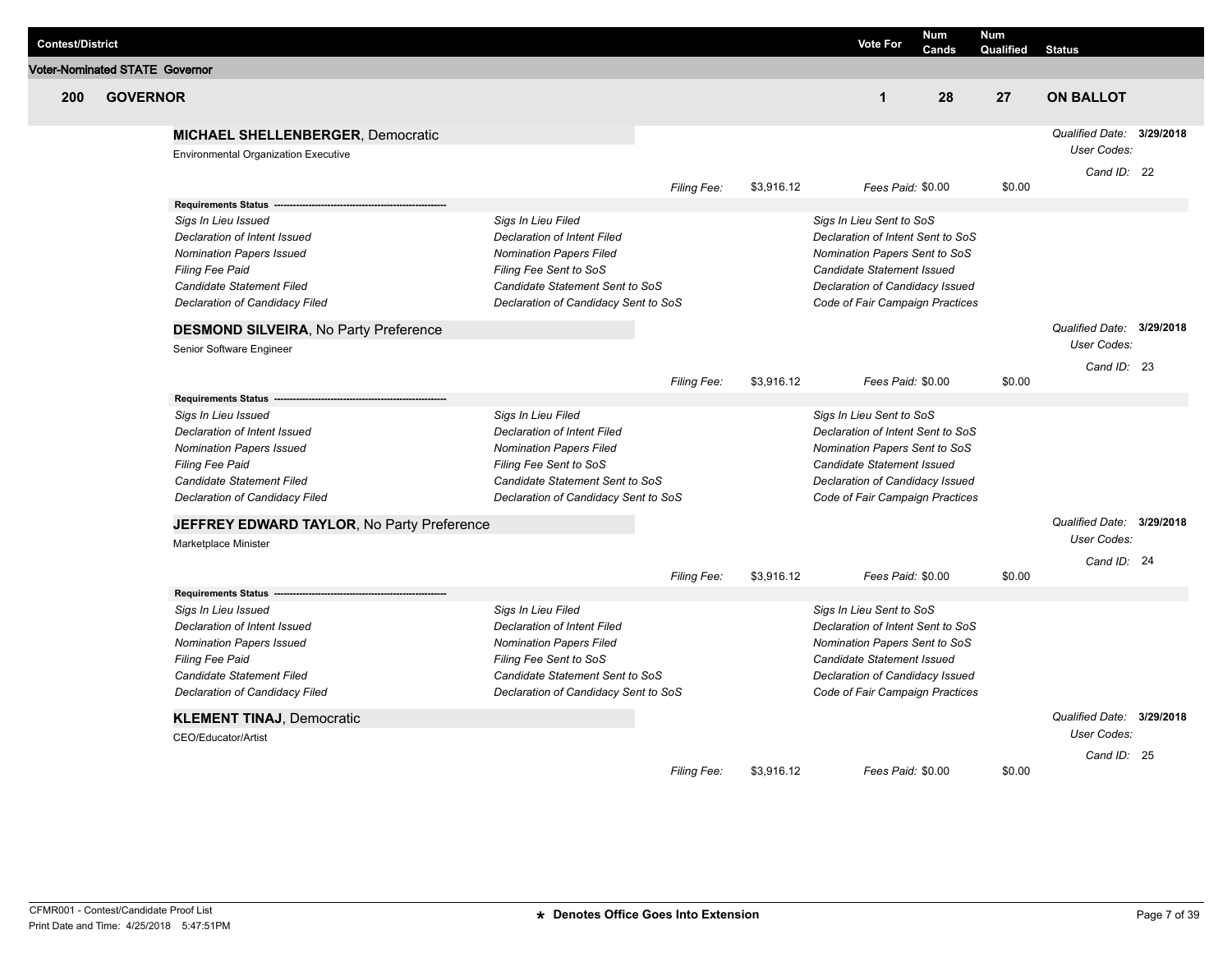| <b>Contest/District</b>               |                 |                                                    |                                      |                    |            | <b>Vote For</b>                                                    | <b>Num</b><br>Cands | Num<br>Qualified | <b>Status</b>                            |  |
|---------------------------------------|-----------------|----------------------------------------------------|--------------------------------------|--------------------|------------|--------------------------------------------------------------------|---------------------|------------------|------------------------------------------|--|
| <b>Voter-Nominated STATE Governor</b> |                 |                                                    |                                      |                    |            |                                                                    |                     |                  |                                          |  |
| 200                                   | <b>GOVERNOR</b> |                                                    |                                      |                    |            | $\mathbf 1$                                                        | 28                  | 27               | <b>ON BALLOT</b>                         |  |
|                                       |                 | <b>Requirements Status</b>                         |                                      |                    |            |                                                                    |                     |                  |                                          |  |
|                                       |                 | Sigs In Lieu Issued                                | Sigs In Lieu Filed                   |                    |            | Sigs In Lieu Sent to SoS                                           |                     |                  |                                          |  |
|                                       |                 | Declaration of Intent Issued                       | <b>Declaration of Intent Filed</b>   |                    |            | Declaration of Intent Sent to SoS                                  |                     |                  |                                          |  |
|                                       |                 | <b>Nomination Papers Issued</b>                    | <b>Nomination Papers Filed</b>       |                    |            | Nomination Papers Sent to SoS                                      |                     |                  |                                          |  |
|                                       |                 | <b>Filing Fee Paid</b>                             | Filing Fee Sent to SoS               |                    |            | Candidate Statement Issued                                         |                     |                  |                                          |  |
|                                       |                 | Candidate Statement Filed                          | Candidate Statement Sent to SoS      |                    |            | Declaration of Candidacy Issued                                    |                     |                  |                                          |  |
|                                       |                 | Declaration of Candidacy Filed                     | Declaration of Candidacy Sent to SoS |                    |            | Code of Fair Campaign Practices                                    |                     |                  |                                          |  |
|                                       |                 | <b>ANTONIO VILLARAIGOSA, Democratic</b>            |                                      |                    |            |                                                                    |                     |                  | Qualified Date: 3/29/2018                |  |
|                                       |                 | Public Policy Advisor                              |                                      |                    |            |                                                                    |                     |                  | <b>User Codes:</b>                       |  |
|                                       |                 |                                                    |                                      |                    |            |                                                                    |                     |                  | Cand ID: 26                              |  |
|                                       |                 | <b>Requirements Status</b>                         |                                      | <b>Filing Fee:</b> | \$3,916.12 |                                                                    | Fees Paid: \$0.00   | \$0.00           |                                          |  |
|                                       |                 | Sigs In Lieu Issued                                | Sigs In Lieu Filed                   |                    |            | Sigs In Lieu Sent to SoS                                           |                     |                  |                                          |  |
|                                       |                 | Declaration of Intent Issued                       | <b>Declaration of Intent Filed</b>   |                    |            | Declaration of Intent Sent to SoS                                  |                     |                  |                                          |  |
|                                       |                 |                                                    | <b>Nomination Papers Filed</b>       |                    |            | Nomination Papers Sent to SoS                                      |                     |                  |                                          |  |
|                                       |                 | <b>Nomination Papers Issued</b><br>Filing Fee Paid | Filing Fee Sent to SoS               |                    |            | Candidate Statement Issued                                         |                     |                  |                                          |  |
|                                       |                 | Candidate Statement Filed                          | Candidate Statement Sent to SoS      |                    |            |                                                                    |                     |                  |                                          |  |
|                                       |                 | Declaration of Candidacy Filed                     | Declaration of Candidacy Sent to SoS |                    |            | Declaration of Candidacy Issued<br>Code of Fair Campaign Practices |                     |                  |                                          |  |
|                                       |                 |                                                    |                                      |                    |            |                                                                    |                     |                  |                                          |  |
|                                       |                 | JOHNNY WATTENBURG, No Party Preference             |                                      |                    |            |                                                                    |                     |                  | Qualified Date: 3/29/2018<br>User Codes: |  |
|                                       |                 | <b>Business Owner</b>                              |                                      |                    |            |                                                                    |                     |                  |                                          |  |
|                                       |                 |                                                    |                                      | <b>Filing Fee:</b> | \$3,916.12 |                                                                    | Fees Paid: \$0.00   | \$0.00           | Cand ID: 27                              |  |
|                                       |                 | <b>Requirements Status</b>                         |                                      |                    |            |                                                                    |                     |                  |                                          |  |
|                                       |                 | Sigs In Lieu Issued                                | Sigs In Lieu Filed                   |                    |            | Sigs In Lieu Sent to SoS                                           |                     |                  |                                          |  |
|                                       |                 | Declaration of Intent Issued                       | <b>Declaration of Intent Filed</b>   |                    |            | Declaration of Intent Sent to SoS                                  |                     |                  |                                          |  |
|                                       |                 | <b>Nomination Papers Issued</b>                    | <b>Nomination Papers Filed</b>       |                    |            | Nomination Papers Sent to SoS                                      |                     |                  |                                          |  |
|                                       |                 | <b>Filing Fee Paid</b>                             | Filing Fee Sent to SoS               |                    |            | Candidate Statement Issued                                         |                     |                  |                                          |  |
|                                       |                 | Candidate Statement Filed                          | Candidate Statement Sent to SoS      |                    |            | Declaration of Candidacy Issued                                    |                     |                  |                                          |  |
|                                       |                 | Declaration of Candidacy Filed                     | Declaration of Candidacy Sent to SoS |                    |            | Code of Fair Campaign Practices                                    |                     |                  |                                          |  |
|                                       |                 | <b>NICKOLAS WILDSTAR, Libertarian</b>              |                                      |                    |            |                                                                    |                     |                  | Qualified Date: 3/29/2018                |  |
|                                       |                 | <b>Recording Artist</b>                            |                                      |                    |            |                                                                    |                     |                  | User Codes:                              |  |
|                                       |                 |                                                    |                                      |                    |            |                                                                    |                     |                  | Cand ID: 28                              |  |
|                                       |                 |                                                    |                                      | <b>Filing Fee:</b> | \$3,916.12 |                                                                    | Fees Paid: \$0.00   | \$0.00           |                                          |  |
|                                       |                 | Requirements Status -                              |                                      |                    |            |                                                                    |                     |                  |                                          |  |
|                                       |                 | Sigs In Lieu Issued                                | Sigs In Lieu Filed                   |                    |            | Sigs In Lieu Sent to SoS                                           |                     |                  |                                          |  |
|                                       |                 | Declaration of Intent Issued                       | Declaration of Intent Filed          |                    |            | Declaration of Intent Sent to SoS                                  |                     |                  |                                          |  |
|                                       |                 | <b>Nomination Papers Issued</b>                    | <b>Nomination Papers Filed</b>       |                    |            | Nomination Papers Sent to SoS                                      |                     |                  |                                          |  |
|                                       |                 | <b>Filing Fee Paid</b>                             | Filing Fee Sent to SoS               |                    |            | Candidate Statement Issued                                         |                     |                  |                                          |  |
|                                       |                 | <b>Candidate Statement Filed</b>                   | Candidate Statement Sent to SoS      |                    |            | Declaration of Candidacy Issued                                    |                     |                  |                                          |  |
|                                       |                 | Declaration of Candidacy Filed                     | Declaration of Candidacy Sent to SoS |                    |            | Code of Fair Campaign Practices                                    |                     |                  |                                          |  |
|                                       |                 |                                                    |                                      |                    |            |                                                                    |                     |                  |                                          |  |

**Voter-Nominated STATE Lieutenant Governor**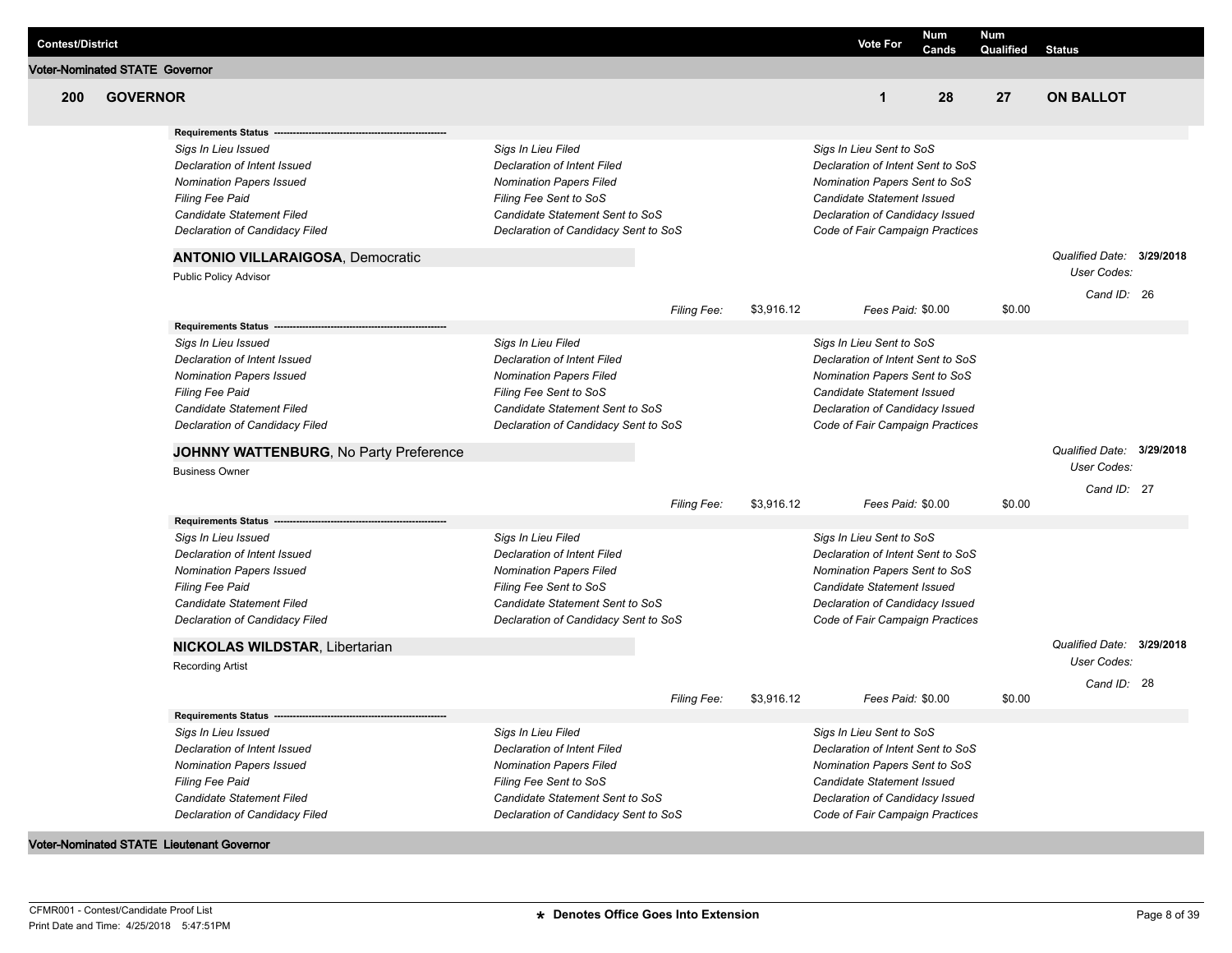| <b>Contest/District</b> |               |                                                                                                                                                                                                               |         |                                                                                                                                                                                                 |             |            | <b>Vote For</b>                                                                                                                                                                                           | <b>Num</b><br>Cands | <b>Num</b><br>Qualified | <b>Status</b>                                          |  |
|-------------------------|---------------|---------------------------------------------------------------------------------------------------------------------------------------------------------------------------------------------------------------|---------|-------------------------------------------------------------------------------------------------------------------------------------------------------------------------------------------------|-------------|------------|-----------------------------------------------------------------------------------------------------------------------------------------------------------------------------------------------------------|---------------------|-------------------------|--------------------------------------------------------|--|
|                         |               | <b>/oter-Nominated STATE Lieutenant Governor</b>                                                                                                                                                              |         |                                                                                                                                                                                                 |             |            |                                                                                                                                                                                                           |                     |                         |                                                        |  |
| $* 210$                 |               | <b>LIEUTENANT GOVERNOR</b>                                                                                                                                                                                    |         | <b>CNMERC Merced County</b>                                                                                                                                                                     |             |            | $\mathbf{1}$                                                                                                                                                                                              | 11                  | 11                      | <b>ON BALLOT</b>                                       |  |
|                         | Incumbent(s): | Gavin Newsom                                                                                                                                                                                                  | Elected |                                                                                                                                                                                                 |             |            |                                                                                                                                                                                                           |                     |                         |                                                        |  |
|                         | Candidate(s): | <b>GAYLE MCLAUGHLIN, No Party Preference</b><br>Community Organizer/Educator                                                                                                                                  |         |                                                                                                                                                                                                 |             |            |                                                                                                                                                                                                           |                     |                         | Qualified Date: 3/29/2018<br>User Codes:<br>Cand ID: 1 |  |
|                         |               |                                                                                                                                                                                                               |         |                                                                                                                                                                                                 | Filing Fee: | \$2,937.08 | Fees Paid: \$0.00                                                                                                                                                                                         |                     | \$0.00                  |                                                        |  |
|                         |               | <b>Requirements Status</b><br>Sigs In Lieu Issued<br>Declaration of Intent Issued<br><b>Nomination Papers Issued</b><br><b>Filing Fee Paid</b><br>Candidate Statement Filed<br>Declaration of Candidacy Filed |         | Sigs In Lieu Filed<br><b>Declaration of Intent Filed</b><br><b>Nomination Papers Filed</b><br>Filing Fee Sent to SoS<br>Candidate Statement Sent to SoS<br>Declaration of Candidacy Sent to SoS |             |            | Sigs In Lieu Sent to SoS<br>Declaration of Intent Sent to SoS<br>Nomination Papers Sent to SoS<br><b>Candidate Statement Issued</b><br>Declaration of Candidacy Issued<br>Code of Fair Campaign Practices |                     |                         |                                                        |  |
|                         |               | <b>JEFF BLEICH, Democratic</b>                                                                                                                                                                                |         |                                                                                                                                                                                                 |             |            |                                                                                                                                                                                                           |                     |                         | Qualified Date: 3/29/2018                              |  |
|                         |               | Attorney/Educator                                                                                                                                                                                             |         |                                                                                                                                                                                                 |             |            |                                                                                                                                                                                                           |                     |                         | User Codes:                                            |  |
|                         |               | <b>Requirements Status</b><br>Sigs In Lieu Issued                                                                                                                                                             |         | Sigs In Lieu Filed                                                                                                                                                                              | Filing Fee: | \$2.937.08 | Fees Paid: \$0.00<br>Sigs In Lieu Sent to SoS                                                                                                                                                             |                     | \$0.00                  | Cand ID: 2                                             |  |
|                         |               | Declaration of Intent Issued<br><b>Nomination Papers Issued</b><br><b>Filing Fee Paid</b><br>Candidate Statement Filed<br>Declaration of Candidacy Filed                                                      |         | <b>Declaration of Intent Filed</b><br><b>Nomination Papers Filed</b><br>Filing Fee Sent to SoS<br>Candidate Statement Sent to SoS<br>Declaration of Candidacy Sent to SoS                       |             |            | Declaration of Intent Sent to SoS<br>Nomination Papers Sent to SoS<br>Candidate Statement Issued<br>Declaration of Candidacy Issued<br>Code of Fair Campaign Practices                                    |                     |                         |                                                        |  |
|                         |               | DAVID FENNELL, Republican                                                                                                                                                                                     |         |                                                                                                                                                                                                 |             |            |                                                                                                                                                                                                           |                     |                         | Qualified Date: 3/29/2018<br>User Codes:               |  |
|                         |               | Entrepreneur                                                                                                                                                                                                  |         |                                                                                                                                                                                                 |             |            |                                                                                                                                                                                                           |                     |                         | Cand ID: 3                                             |  |
|                         |               |                                                                                                                                                                                                               |         |                                                                                                                                                                                                 | Filing Fee: | \$2,937.08 | Fees Paid: \$0.00                                                                                                                                                                                         |                     | \$0.00                  |                                                        |  |
|                         |               | <b>Requirements Status</b>                                                                                                                                                                                    |         |                                                                                                                                                                                                 |             |            |                                                                                                                                                                                                           |                     |                         |                                                        |  |
|                         |               | Sigs In Lieu Issued<br>Declaration of Intent Issued<br><b>Nomination Papers Issued</b><br>Filing Fee Paid<br>Candidate Statement Filed<br>Declaration of Candidacy Filed                                      |         | Sigs In Lieu Filed<br><b>Declaration of Intent Filed</b><br><b>Nomination Papers Filed</b><br>Filing Fee Sent to SoS<br>Candidate Statement Sent to SoS<br>Declaration of Candidacy Sent to SoS |             |            | Sigs In Lieu Sent to SoS<br>Declaration of Intent Sent to SoS<br>Nomination Papers Sent to SoS<br>Candidate Statement Issued<br>Declaration of Candidacy Issued<br>Code of Fair Campaign Practices        |                     |                         |                                                        |  |
|                         |               | <b>TIM FERREIRA, Libertarian</b>                                                                                                                                                                              |         |                                                                                                                                                                                                 |             |            |                                                                                                                                                                                                           |                     |                         | Qualified Date: 3/29/2018                              |  |
|                         |               | Strategist/Programmer/Entrepreneur                                                                                                                                                                            |         |                                                                                                                                                                                                 |             |            |                                                                                                                                                                                                           |                     |                         | User Codes:                                            |  |
|                         |               |                                                                                                                                                                                                               |         |                                                                                                                                                                                                 | Filing Fee: | \$2,937.08 | Fees Paid: \$0.00                                                                                                                                                                                         |                     | \$0.00                  | Cand ID: 4                                             |  |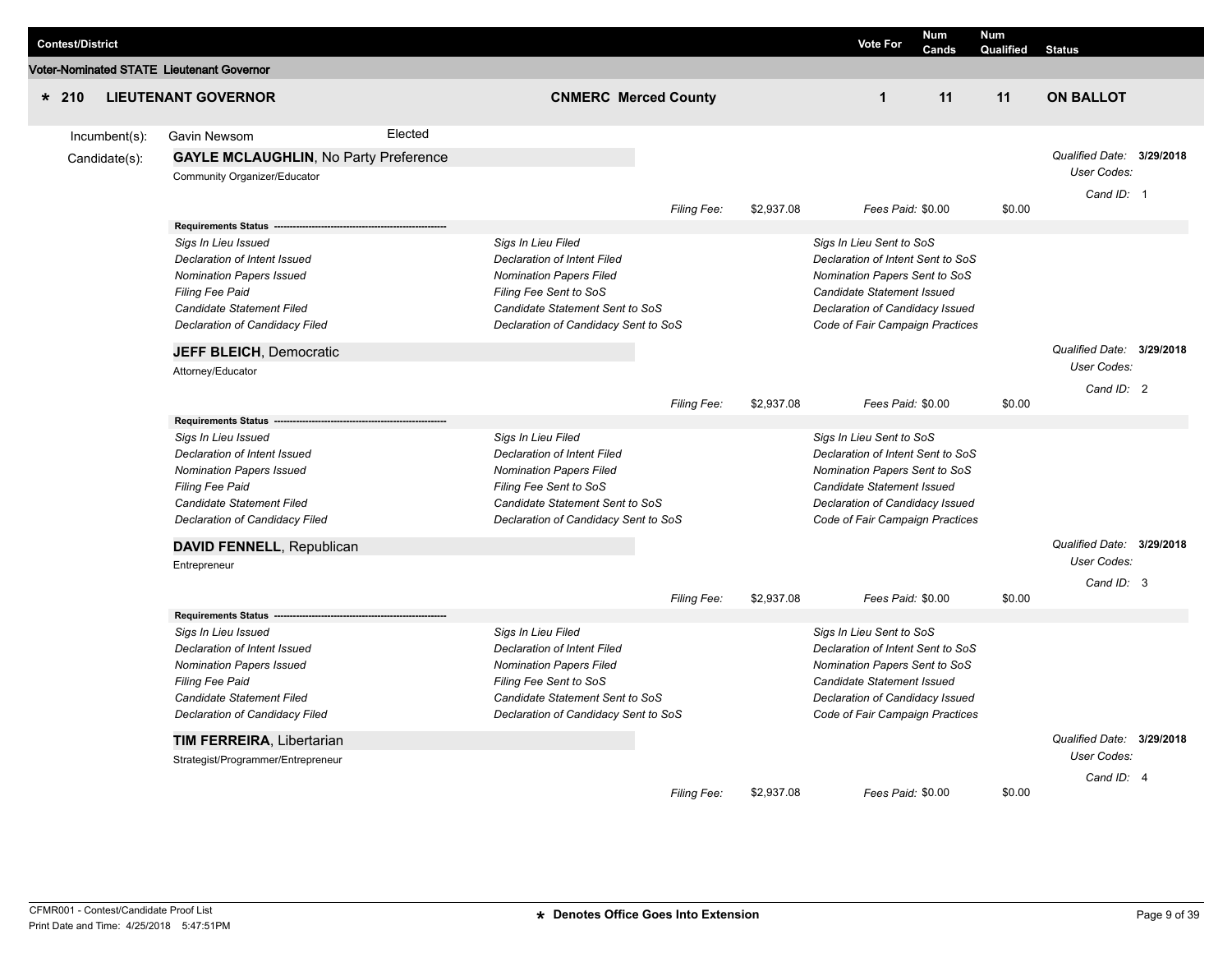|                         |                                                           |                                                   |             |            |                                                                    | Num   | <b>Num</b> |                                          |  |
|-------------------------|-----------------------------------------------------------|---------------------------------------------------|-------------|------------|--------------------------------------------------------------------|-------|------------|------------------------------------------|--|
| <b>Contest/District</b> |                                                           |                                                   |             |            | <b>Vote For</b>                                                    | Cands | Qualified  | <b>Status</b>                            |  |
|                         | <b>Voter-Nominated STATE Lieutenant Governor</b>          |                                                   |             |            |                                                                    |       |            |                                          |  |
| 210                     | <b>LIEUTENANT GOVERNOR</b>                                |                                                   |             |            | $\mathbf{1}$                                                       | 11    | 11         | <b>ON BALLOT</b>                         |  |
|                         | <b>Requirements Status</b>                                |                                                   |             |            |                                                                    |       |            |                                          |  |
|                         | Sigs In Lieu Issued                                       | Sigs In Lieu Filed                                |             |            | Sigs In Lieu Sent to SoS                                           |       |            |                                          |  |
|                         | Declaration of Intent Issued                              | <b>Declaration of Intent Filed</b>                |             |            | Declaration of Intent Sent to SoS                                  |       |            |                                          |  |
|                         | <b>Nomination Papers Issued</b>                           | <b>Nomination Papers Filed</b>                    |             |            | Nomination Papers Sent to SoS                                      |       |            |                                          |  |
|                         | <b>Filing Fee Paid</b>                                    | Filing Fee Sent to SoS                            |             |            | Candidate Statement Issued                                         |       |            |                                          |  |
|                         | Candidate Statement Filed                                 | Candidate Statement Sent to SoS                   |             |            | Declaration of Candidacy Issued                                    |       |            |                                          |  |
|                         | Declaration of Candidacy Filed                            | Declaration of Candidacy Sent to SoS              |             |            | Code of Fair Campaign Practices                                    |       |            |                                          |  |
|                         | <b>CAMERON GHARABIKLOU, Democratic</b>                    |                                                   |             |            |                                                                    |       |            | Qualified Date: 3/29/2018<br>User Codes: |  |
|                         | Attorney                                                  |                                                   |             |            |                                                                    |       |            |                                          |  |
|                         |                                                           |                                                   | Filing Fee: | \$2,937.08 | Fees Paid: \$0.00                                                  |       | \$0.00     | Cand ID: 5                               |  |
|                         | <b>Requirements Status</b>                                |                                                   |             |            |                                                                    |       |            |                                          |  |
|                         | Sigs In Lieu Issued                                       | Sigs In Lieu Filed                                |             |            | Sigs In Lieu Sent to SoS                                           |       |            |                                          |  |
|                         | Declaration of Intent Issued                              | <b>Declaration of Intent Filed</b>                |             |            | Declaration of Intent Sent to SoS                                  |       |            |                                          |  |
|                         | <b>Nomination Papers Issued</b>                           | <b>Nomination Papers Filed</b>                    |             |            | Nomination Papers Sent to SoS                                      |       |            |                                          |  |
|                         | Filing Fee Paid                                           | Filing Fee Sent to SoS                            |             |            | Candidate Statement Issued                                         |       |            |                                          |  |
|                         | Candidate Statement Filed                                 | Candidate Statement Sent to SoS                   |             |            | Declaration of Candidacy Issued                                    |       |            |                                          |  |
|                         | Declaration of Candidacy Filed                            | Declaration of Candidacy Sent to SoS              |             |            | Code of Fair Campaign Practices                                    |       |            |                                          |  |
|                         | <b>COLE HARRIS, Republican</b>                            |                                                   |             |            |                                                                    |       |            | Qualified Date: 3/29/2018                |  |
|                         | Father/Entrepreneur/Businessman                           |                                                   |             |            |                                                                    |       |            | User Codes:                              |  |
|                         |                                                           |                                                   |             |            |                                                                    |       |            | Cand ID: 6                               |  |
|                         |                                                           |                                                   | Filing Fee: | \$2,937.08 | Fees Paid: \$0.00                                                  |       | \$0.00     |                                          |  |
|                         | <b>Requirements Status</b>                                |                                                   |             |            |                                                                    |       |            |                                          |  |
|                         | Sigs In Lieu Issued                                       | Sigs In Lieu Filed                                |             |            | Sigs In Lieu Sent to SoS                                           |       |            |                                          |  |
|                         | Declaration of Intent Issued                              | <b>Declaration of Intent Filed</b>                |             |            | Declaration of Intent Sent to SoS<br>Nomination Papers Sent to SoS |       |            |                                          |  |
|                         | <b>Nomination Papers Issued</b><br><b>Filing Fee Paid</b> | Nomination Papers Filed<br>Filing Fee Sent to SoS |             |            | Candidate Statement Issued                                         |       |            |                                          |  |
|                         | Candidate Statement Filed                                 | Candidate Statement Sent to SoS                   |             |            | Declaration of Candidacy Issued                                    |       |            |                                          |  |
|                         | Declaration of Candidacy Filed                            | Declaration of Candidacy Sent to SoS              |             |            | Code of Fair Campaign Practices                                    |       |            |                                          |  |
|                         | DAVID R. HERNANDEZ, Republican                            |                                                   |             |            |                                                                    |       |            | Qualified Date: 3/29/2018                |  |
|                         | <b>Retired Business Owner</b>                             |                                                   |             |            |                                                                    |       |            | User Codes:                              |  |
|                         |                                                           |                                                   | Filing Fee: | \$2,937.08 | Fees Paid: \$0.00                                                  |       | \$0.00     | Cand ID: 7                               |  |
|                         | <b>Requirements Status</b>                                |                                                   |             |            |                                                                    |       |            |                                          |  |
|                         | Sigs In Lieu Issued                                       | Sigs In Lieu Filed                                |             |            | Sigs In Lieu Sent to SoS                                           |       |            |                                          |  |
|                         | Declaration of Intent Issued                              | <b>Declaration of Intent Filed</b>                |             |            | Declaration of Intent Sent to SoS                                  |       |            |                                          |  |
|                         | <b>Nomination Papers Issued</b>                           | <b>Nomination Papers Filed</b>                    |             |            | Nomination Papers Sent to SoS                                      |       |            |                                          |  |
|                         | <b>Filing Fee Paid</b>                                    | Filing Fee Sent to SoS                            |             |            | Candidate Statement Issued                                         |       |            |                                          |  |
|                         | Candidate Statement Filed                                 | Candidate Statement Sent to SoS                   |             |            | Declaration of Candidacy Issued                                    |       |            |                                          |  |
|                         | Declaration of Candidacy Filed                            | Declaration of Candidacy Sent to SoS              |             |            | Code of Fair Campaign Practices                                    |       |            |                                          |  |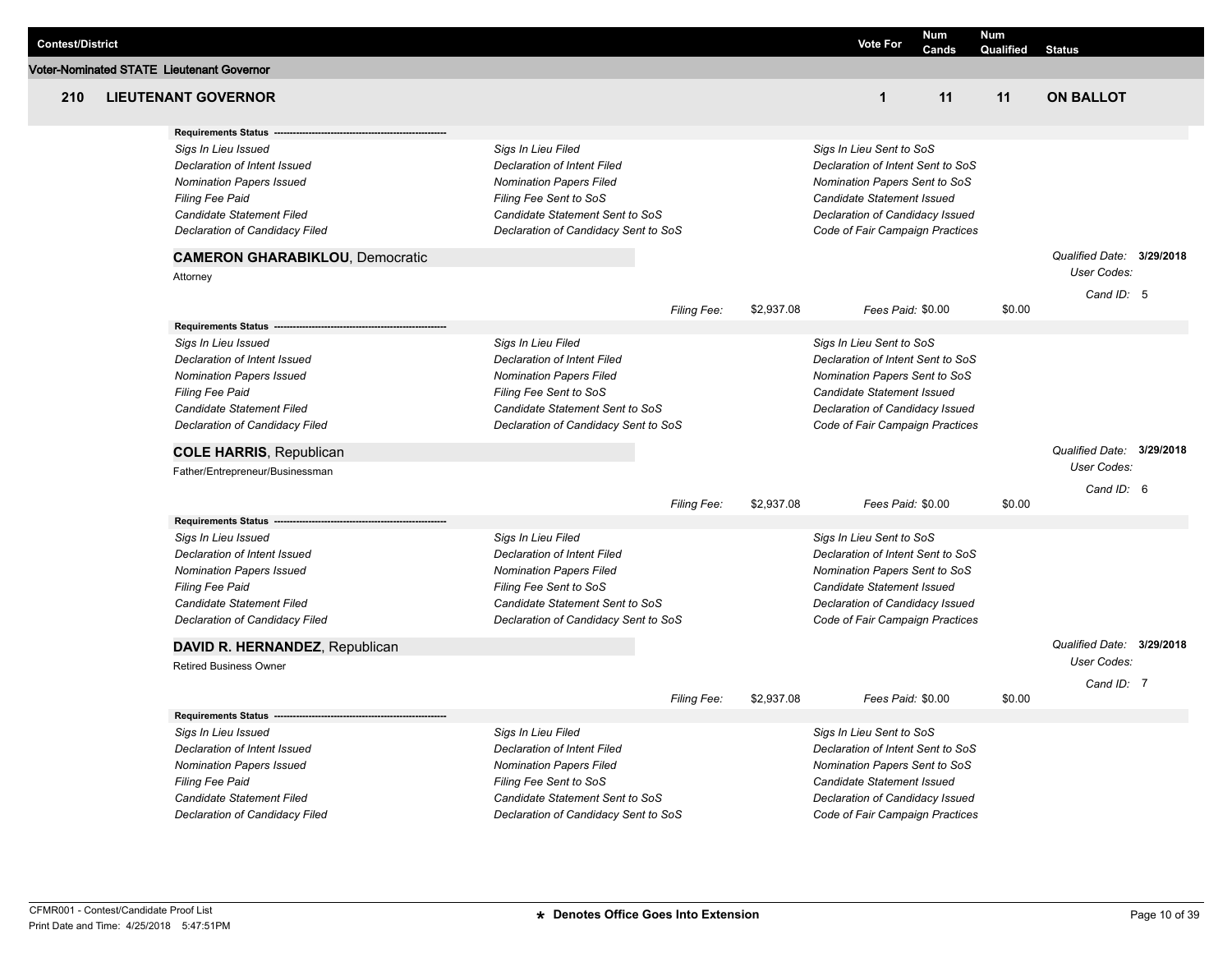| <b>Contest/District</b> |                                                              |                                      |                    |            | <b>Vote For</b>                   | <b>Num</b><br>Cands | <b>Num</b><br>Qualified | <b>Status</b>                                          |           |
|-------------------------|--------------------------------------------------------------|--------------------------------------|--------------------|------------|-----------------------------------|---------------------|-------------------------|--------------------------------------------------------|-----------|
|                         | <b>Voter-Nominated STATE Lieutenant Governor</b>             |                                      |                    |            |                                   |                     |                         |                                                        |           |
| 210                     | <b>LIEUTENANT GOVERNOR</b>                                   |                                      |                    |            | $\blacktriangleleft$              | 11                  | 11                      | <b>ON BALLOT</b>                                       |           |
|                         | <b>ED HERNANDEZ, Democratic</b><br>State Senator/Businessman |                                      |                    |            |                                   |                     |                         | Qualified Date: 3/29/2018<br>User Codes:<br>Cand ID: 8 |           |
|                         |                                                              |                                      | Filing Fee:        | \$2,937.08 | Fees Paid: \$0.00                 |                     | \$0.00                  |                                                        |           |
|                         | <b>Requirements Status</b>                                   |                                      |                    |            |                                   |                     |                         |                                                        |           |
|                         | Sigs In Lieu Issued                                          | Sigs In Lieu Filed                   |                    |            | Sigs In Lieu Sent to SoS          |                     |                         |                                                        |           |
|                         | Declaration of Intent Issued                                 | Declaration of Intent Filed          |                    |            | Declaration of Intent Sent to SoS |                     |                         |                                                        |           |
|                         | <b>Nomination Papers Issued</b>                              | <b>Nomination Papers Filed</b>       |                    |            | Nomination Papers Sent to SoS     |                     |                         |                                                        |           |
|                         | <b>Filing Fee Paid</b>                                       | Filing Fee Sent to SoS               |                    |            | <b>Candidate Statement Issued</b> |                     |                         |                                                        |           |
|                         | Candidate Statement Filed                                    | Candidate Statement Sent to SoS      |                    |            | Declaration of Candidacy Issued   |                     |                         |                                                        |           |
|                         | Declaration of Candidacy Filed                               | Declaration of Candidacy Sent to SoS |                    |            | Code of Fair Campaign Practices   |                     |                         |                                                        |           |
|                         | <b>ELENI KOUNALAKIS, Democratic</b>                          |                                      |                    |            |                                   |                     |                         | Qualified Date: 3/29/2018<br>User Codes:               |           |
|                         | Businesswoman/Economic Advisor                               |                                      |                    |            |                                   |                     |                         |                                                        |           |
|                         |                                                              |                                      |                    | \$2,937.08 | Fees Paid: \$0.00                 |                     | \$0.00                  | Cand ID: 9                                             |           |
|                         | <b>Requirements Status</b>                                   |                                      | Filing Fee:        |            |                                   |                     |                         |                                                        |           |
|                         | Sigs In Lieu Issued                                          | Sigs In Lieu Filed                   |                    |            | Sigs In Lieu Sent to SoS          |                     |                         |                                                        |           |
|                         | Declaration of Intent Issued                                 | <b>Declaration of Intent Filed</b>   |                    |            | Declaration of Intent Sent to SoS |                     |                         |                                                        |           |
|                         | <b>Nomination Papers Issued</b>                              | <b>Nomination Papers Filed</b>       |                    |            | Nomination Papers Sent to SoS     |                     |                         |                                                        |           |
|                         | <b>Filing Fee Paid</b>                                       | Filing Fee Sent to SoS               |                    |            | Candidate Statement Issued        |                     |                         |                                                        |           |
|                         | Candidate Statement Filed                                    | Candidate Statement Sent to SoS      |                    |            | Declaration of Candidacy Issued   |                     |                         |                                                        |           |
|                         | Declaration of Candidacy Filed                               | Declaration of Candidacy Sent to SoS |                    |            | Code of Fair Campaign Practices   |                     |                         |                                                        |           |
|                         |                                                              |                                      |                    |            |                                   |                     |                         |                                                        |           |
|                         | LYDIA ORTEGA, Republican<br>Economist/Businesswoman/Educator |                                      |                    |            |                                   |                     |                         | Qualified Date:<br>User Codes:                         | 3/29/2018 |
|                         |                                                              |                                      |                    |            |                                   |                     |                         | Cand ID: 10                                            |           |
|                         |                                                              |                                      | Filing Fee:        | \$2,937.08 | Fees Paid: \$0.00                 |                     | \$0.00                  |                                                        |           |
|                         | <b>Requirements Status</b>                                   |                                      |                    |            |                                   |                     |                         |                                                        |           |
|                         | Sigs In Lieu Issued                                          | Sigs In Lieu Filed                   |                    |            | Sigs In Lieu Sent to SoS          |                     |                         |                                                        |           |
|                         | Declaration of Intent Issued                                 | Declaration of Intent Filed          |                    |            | Declaration of Intent Sent to SoS |                     |                         |                                                        |           |
|                         | <b>Nomination Papers Issued</b>                              | <b>Nomination Papers Filed</b>       |                    |            | Nomination Papers Sent to SoS     |                     |                         |                                                        |           |
|                         | <b>Filing Fee Paid</b>                                       | Filing Fee Sent to SoS               |                    |            | Candidate Statement Issued        |                     |                         |                                                        |           |
|                         | Candidate Statement Filed                                    | Candidate Statement Sent to SoS      |                    |            | Declaration of Candidacy Issued   |                     |                         |                                                        |           |
|                         | Declaration of Candidacy Filed                               | Declaration of Candidacy Sent to SoS |                    |            | Code of Fair Campaign Practices   |                     |                         |                                                        |           |
|                         | <b>DANNY THOMAS, No Party Preference</b>                     |                                      |                    |            |                                   |                     |                         | Qualified Date:                                        | 3/29/2018 |
|                         |                                                              |                                      |                    |            |                                   |                     |                         | User Codes:                                            |           |
|                         | Dentist/Dental Surgeon                                       |                                      |                    |            |                                   |                     |                         |                                                        |           |
|                         |                                                              |                                      |                    | \$2,937.08 | Fees Paid: \$0.00                 |                     |                         | Cand ID: 11                                            |           |
|                         |                                                              |                                      | <b>Filing Fee:</b> |            |                                   |                     | \$0.00                  |                                                        |           |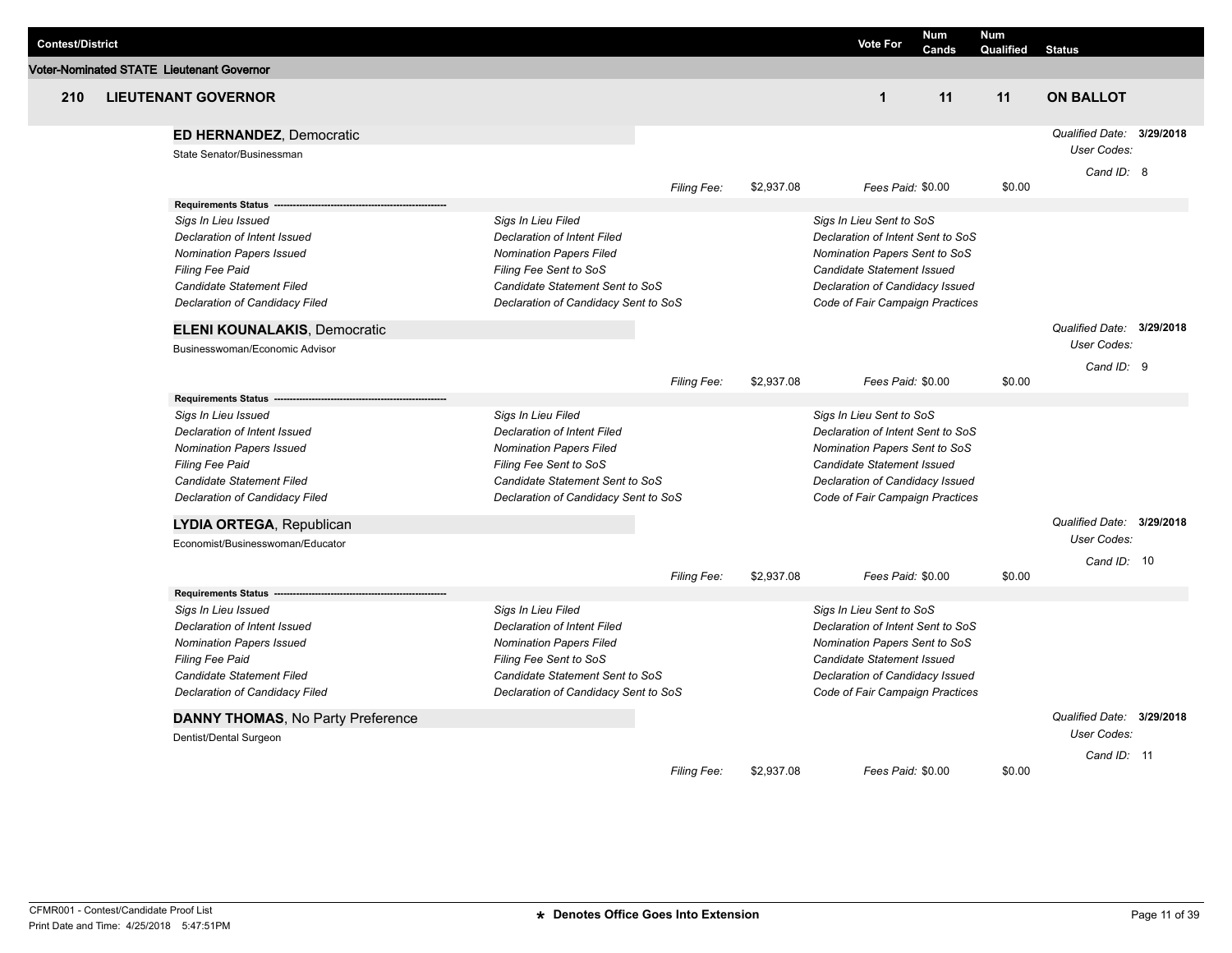| <b>Contest/District</b> |                  |                                           |         |                                      |             |            |                                   | <b>Vote For</b>   | Num   | <b>Num</b> |                           |  |
|-------------------------|------------------|-------------------------------------------|---------|--------------------------------------|-------------|------------|-----------------------------------|-------------------|-------|------------|---------------------------|--|
|                         |                  | Voter-Nominated STATE Lieutenant Governor |         |                                      |             |            |                                   |                   | Cands | Qualified  | <b>Status</b>             |  |
|                         |                  |                                           |         |                                      |             |            |                                   |                   |       |            |                           |  |
| 210                     |                  | <b>LIEUTENANT GOVERNOR</b>                |         |                                      |             |            |                                   | $\mathbf{1}$      | 11    | 11         | <b>ON BALLOT</b>          |  |
|                         |                  | <b>Requirements Status</b>                |         |                                      |             |            |                                   |                   |       |            |                           |  |
|                         |                  | Sigs In Lieu Issued                       |         | Sigs In Lieu Filed                   |             |            | Sigs In Lieu Sent to SoS          |                   |       |            |                           |  |
|                         |                  | Declaration of Intent Issued              |         | <b>Declaration of Intent Filed</b>   |             |            | Declaration of Intent Sent to SoS |                   |       |            |                           |  |
|                         |                  | <b>Nomination Papers Issued</b>           |         | <b>Nomination Papers Filed</b>       |             |            | Nomination Papers Sent to SoS     |                   |       |            |                           |  |
|                         |                  | <b>Filing Fee Paid</b>                    |         | Filing Fee Sent to SoS               |             |            | Candidate Statement Issued        |                   |       |            |                           |  |
|                         |                  | Candidate Statement Filed                 |         | Candidate Statement Sent to SoS      |             |            | Declaration of Candidacy Issued   |                   |       |            |                           |  |
|                         |                  | Declaration of Candidacy Filed            |         | Declaration of Candidacy Sent to SoS |             |            | Code of Fair Campaign Practices   |                   |       |            |                           |  |
|                         |                  | Voter-Nominated STATE Secretary of State  |         |                                      |             |            |                                   |                   |       |            |                           |  |
| 220                     |                  | <b>SECRETARY OF STATE</b>                 |         | <b>CNMERC Merced County</b>          |             |            |                                   | $\mathbf{1}$      | 8     | 8          | <b>ON BALLOT</b>          |  |
|                         | $Incumbent(s)$ : | Alex Padilla                              | Elected |                                      |             |            |                                   |                   |       |            |                           |  |
|                         | Candidate(s):    | C. T. WEBER, Peace & Freedom              |         |                                      |             |            |                                   |                   |       |            | Qualified Date: 3/29/2018 |  |
|                         |                  | <b>Retired Government Analyst</b>         |         |                                      |             |            |                                   |                   |       |            | User Codes:               |  |
|                         |                  |                                           |         |                                      |             |            |                                   |                   |       |            | Cand ID: 1                |  |
|                         |                  |                                           |         |                                      | Filing Fee: | \$2,937.08 |                                   | Fees Paid: \$0.00 |       | \$0.00     |                           |  |
|                         |                  | <b>Requirements Status</b>                |         |                                      |             |            |                                   |                   |       |            |                           |  |
|                         |                  | Sigs In Lieu Issued                       |         | Sigs In Lieu Filed                   |             |            | Sigs In Lieu Sent to SoS          |                   |       |            |                           |  |
|                         |                  | Declaration of Intent Issued              |         | <b>Declaration of Intent Filed</b>   |             |            | Declaration of Intent Sent to SoS |                   |       |            |                           |  |
|                         |                  | <b>Nomination Papers Issued</b>           |         | <b>Nomination Papers Filed</b>       |             |            | Nomination Papers Sent to SoS     |                   |       |            |                           |  |
|                         |                  | Filing Fee Paid                           |         | Filing Fee Sent to SoS               |             |            | Candidate Statement Issued        |                   |       |            |                           |  |
|                         |                  | <b>Candidate Statement Filed</b>          |         | Candidate Statement Sent to SoS      |             |            | Declaration of Candidacy Issued   |                   |       |            |                           |  |
|                         |                  | Declaration of Candidacy Filed            |         | Declaration of Candidacy Sent to SoS |             |            | Code of Fair Campaign Practices   |                   |       |            |                           |  |
|                         |                  | <b>MICHAEL FEINSTEIN, Green</b>           |         |                                      |             |            |                                   |                   |       |            | Qualified Date: 3/29/2018 |  |
|                         |                  | <b>Electoral Reform Consultant</b>        |         |                                      |             |            |                                   |                   |       |            | User Codes:               |  |
|                         |                  |                                           |         |                                      | Filing Fee: | \$2,937.08 |                                   | Fees Paid: \$0.00 |       | \$0.00     | Cand ID: 2                |  |
|                         |                  | <b>Requirements Status</b>                |         |                                      |             |            |                                   |                   |       |            |                           |  |
|                         |                  | Sigs In Lieu Issued                       |         | Sigs In Lieu Filed                   |             |            | Sigs In Lieu Sent to SoS          |                   |       |            |                           |  |
|                         |                  | Declaration of Intent Issued              |         | <b>Declaration of Intent Filed</b>   |             |            | Declaration of Intent Sent to SoS |                   |       |            |                           |  |
|                         |                  | <b>Nomination Papers Issued</b>           |         | <b>Nomination Papers Filed</b>       |             |            | Nomination Papers Sent to SoS     |                   |       |            |                           |  |
|                         |                  | Filing Fee Paid                           |         | Filing Fee Sent to SoS               |             |            | Candidate Statement Issued        |                   |       |            |                           |  |
|                         |                  | Candidate Statement Filed                 |         | Candidate Statement Sent to SoS      |             |            | Declaration of Candidacy Issued   |                   |       |            |                           |  |
|                         |                  | Declaration of Candidacy Filed            |         | Declaration of Candidacy Sent to SoS |             |            | Code of Fair Campaign Practices   |                   |       |            |                           |  |
|                         |                  | <b>GAIL K. LIGHTFOOT, Libertarian</b>     |         |                                      |             |            |                                   |                   |       |            | Qualified Date: 3/29/2018 |  |
|                         |                  | <b>Retired Nurse</b>                      |         |                                      |             |            |                                   |                   |       |            | User Codes:               |  |
|                         |                  |                                           |         |                                      | Filing Fee: | \$2,937.08 |                                   | Fees Paid: \$0.00 |       | \$0.00     | Cand ID: 3                |  |
|                         |                  |                                           |         |                                      |             |            |                                   |                   |       |            |                           |  |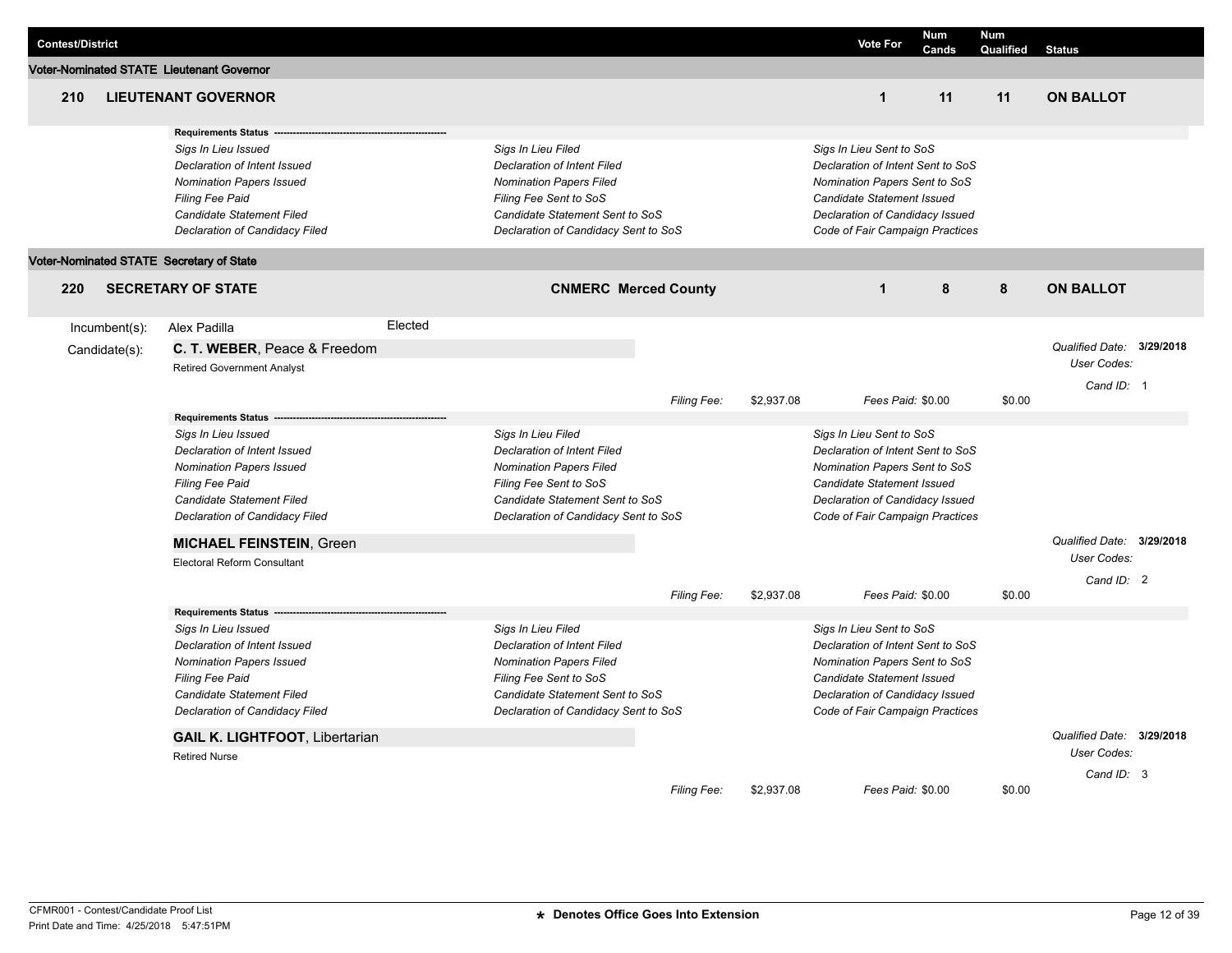| <b>Contest/District</b> |                                          |                                      |             |            | <b>Vote For</b>                   | Num               | <b>Num</b> |                           |  |
|-------------------------|------------------------------------------|--------------------------------------|-------------|------------|-----------------------------------|-------------------|------------|---------------------------|--|
|                         |                                          |                                      |             |            |                                   | Cands             | Qualified  | <b>Status</b>             |  |
|                         | Voter-Nominated STATE Secretary of State |                                      |             |            |                                   |                   |            |                           |  |
| 220                     | <b>SECRETARY OF STATE</b>                |                                      |             |            | $\mathbf{1}$                      | 8                 | 8          | <b>ON BALLOT</b>          |  |
|                         | <b>Requirements Status</b>               |                                      |             |            |                                   |                   |            |                           |  |
|                         | Sigs In Lieu Issued                      | Sigs In Lieu Filed                   |             |            | Sigs In Lieu Sent to SoS          |                   |            |                           |  |
|                         | Declaration of Intent Issued             | <b>Declaration of Intent Filed</b>   |             |            | Declaration of Intent Sent to SoS |                   |            |                           |  |
|                         | <b>Nomination Papers Issued</b>          | <b>Nomination Papers Filed</b>       |             |            | Nomination Papers Sent to SoS     |                   |            |                           |  |
|                         | <b>Filing Fee Paid</b>                   | Filing Fee Sent to SoS               |             |            | Candidate Statement Issued        |                   |            |                           |  |
|                         | Candidate Statement Filed                | Candidate Statement Sent to SoS      |             |            | Declaration of Candidacy Issued   |                   |            |                           |  |
|                         | Declaration of Candidacy Filed           | Declaration of Candidacy Sent to SoS |             |            | Code of Fair Campaign Practices   |                   |            |                           |  |
|                         | <b>RUBEN MAJOR, Democratic</b>           |                                      |             |            |                                   |                   |            | Qualified Date: 3/29/2018 |  |
|                         | Paramedic/Educator/Businessperson        |                                      |             |            |                                   |                   |            | User Codes:               |  |
|                         |                                          |                                      | Filing Fee: | \$2,937.08 |                                   | Fees Paid: \$0.00 | \$0.00     | Cand ID: 4                |  |
|                         | <b>Requirements Status</b>               |                                      |             |            |                                   |                   |            |                           |  |
|                         | Sigs In Lieu Issued                      | Sigs In Lieu Filed                   |             |            | Sigs In Lieu Sent to SoS          |                   |            |                           |  |
|                         | Declaration of Intent Issued             | <b>Declaration of Intent Filed</b>   |             |            | Declaration of Intent Sent to SoS |                   |            |                           |  |
|                         | <b>Nomination Papers Issued</b>          | <b>Nomination Papers Filed</b>       |             |            | Nomination Papers Sent to SoS     |                   |            |                           |  |
|                         | Filing Fee Paid                          | Filing Fee Sent to SoS               |             |            | Candidate Statement Issued        |                   |            |                           |  |
|                         | <b>Candidate Statement Filed</b>         | Candidate Statement Sent to SoS      |             |            | Declaration of Candidacy Issued   |                   |            |                           |  |
|                         | Declaration of Candidacy Filed           | Declaration of Candidacy Sent to SoS |             |            | Code of Fair Campaign Practices   |                   |            |                           |  |
|                         | <b>MARK P. MEUSER, Republican</b>        |                                      |             |            |                                   |                   |            | Qualified Date: 3/29/2018 |  |
|                         | <b>Election Law Attorney</b>             |                                      |             |            |                                   |                   |            | User Codes:               |  |
|                         |                                          |                                      |             |            |                                   |                   |            | Cand ID: 5                |  |
|                         | <b>Requirements Status</b>               |                                      | Filing Fee: | \$2,937.08 |                                   | Fees Paid: \$0.00 | \$0.00     |                           |  |
|                         | Sigs In Lieu Issued                      | Sigs In Lieu Filed                   |             |            | Sigs In Lieu Sent to SoS          |                   |            |                           |  |
|                         | Declaration of Intent Issued             | <b>Declaration of Intent Filed</b>   |             |            | Declaration of Intent Sent to SoS |                   |            |                           |  |
|                         | <b>Nomination Papers Issued</b>          | <b>Nomination Papers Filed</b>       |             |            | Nomination Papers Sent to SoS     |                   |            |                           |  |
|                         | Filing Fee Paid                          | Filing Fee Sent to SoS               |             |            | Candidate Statement Issued        |                   |            |                           |  |
|                         | <b>Candidate Statement Filed</b>         | Candidate Statement Sent to SoS      |             |            | Declaration of Candidacy Issued   |                   |            |                           |  |
|                         | Declaration of Candidacy Filed           | Declaration of Candidacy Sent to SoS |             |            | Code of Fair Campaign Practices   |                   |            |                           |  |
|                         | <b>ALEX PADILLA, Democratic</b>          |                                      |             |            |                                   |                   |            | Qualified Date: 3/29/2018 |  |
|                         | Secretary of State                       |                                      |             |            |                                   |                   |            | User Codes:               |  |
|                         |                                          |                                      |             |            |                                   |                   |            | Cand ID: 6                |  |
|                         |                                          |                                      | Filing Fee: | \$2,937.08 |                                   | Fees Paid: \$0.00 | \$0.00     |                           |  |
|                         | <b>Requirements Status</b>               |                                      |             |            |                                   |                   |            |                           |  |
|                         | Sigs In Lieu Issued                      | Sigs In Lieu Filed                   |             |            | Sigs In Lieu Sent to SoS          |                   |            |                           |  |
|                         | Declaration of Intent Issued             | <b>Declaration of Intent Filed</b>   |             |            | Declaration of Intent Sent to SoS |                   |            |                           |  |
|                         | <b>Nomination Papers Issued</b>          | <b>Nomination Papers Filed</b>       |             |            | Nomination Papers Sent to SoS     |                   |            |                           |  |
|                         | Filing Fee Paid                          | Filing Fee Sent to SoS               |             |            | Candidate Statement Issued        |                   |            |                           |  |
|                         | Candidate Statement Filed                | Candidate Statement Sent to SoS      |             |            | Declaration of Candidacy Issued   |                   |            |                           |  |
|                         | Declaration of Candidacy Filed           | Declaration of Candidacy Sent to SoS |             |            | Code of Fair Campaign Practices   |                   |            |                           |  |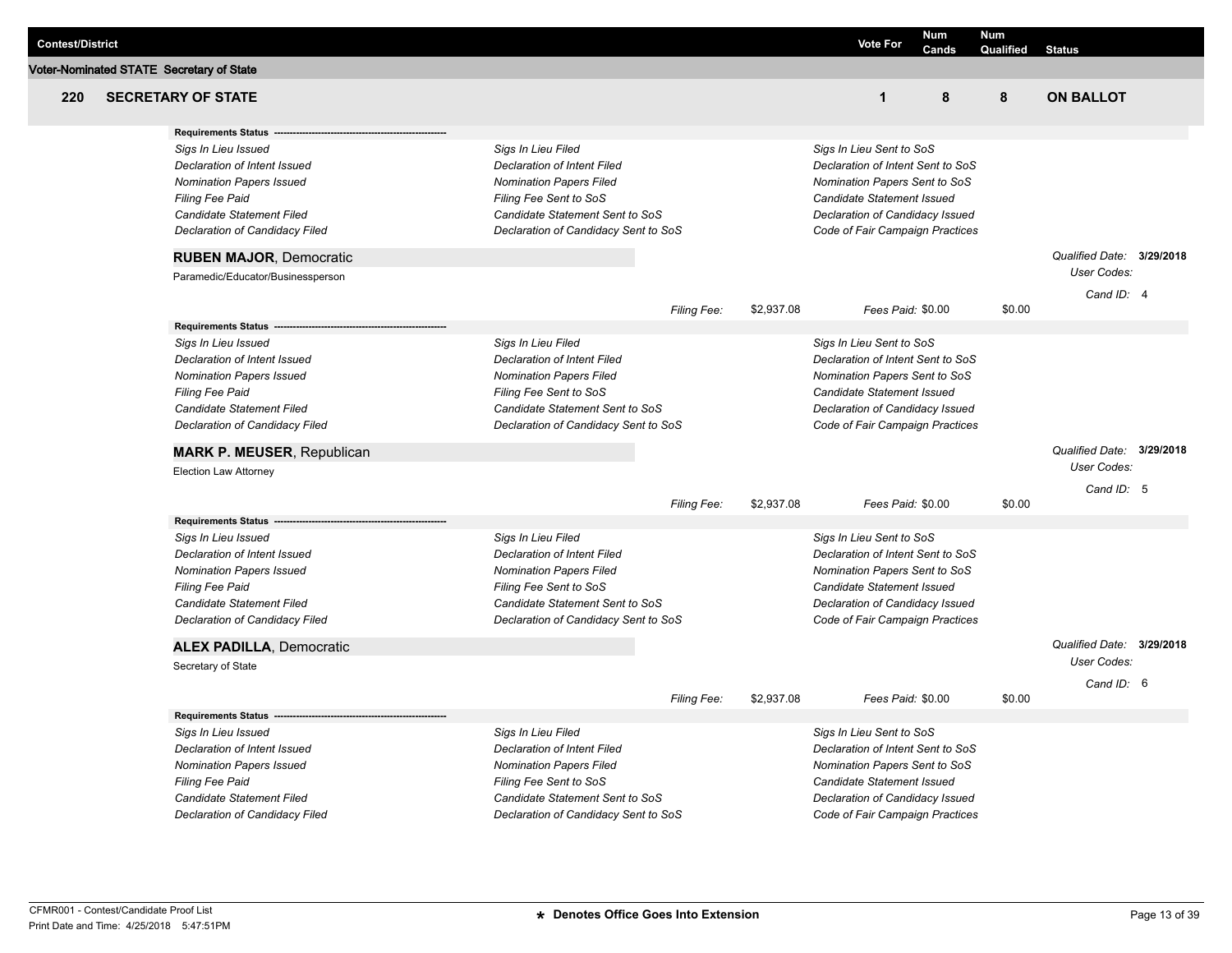|                         |                                         |                                          |         |                                      |                             |            |                                   |              | <b>Num</b> |                           |  |
|-------------------------|-----------------------------------------|------------------------------------------|---------|--------------------------------------|-----------------------------|------------|-----------------------------------|--------------|------------|---------------------------|--|
| <b>Contest/District</b> |                                         |                                          |         |                                      |                             |            | <b>Vote For</b>                   | Num<br>Cands | Qualified  | <b>Status</b>             |  |
|                         |                                         | Voter-Nominated STATE Secretary of State |         |                                      |                             |            |                                   |              |            |                           |  |
| 220                     |                                         | <b>SECRETARY OF STATE</b>                |         |                                      |                             |            | $\mathbf 1$                       | 8            | 8          | <b>ON BALLOT</b>          |  |
|                         |                                         | RAUL RODRIGUEZ JR, Republican            |         |                                      |                             |            |                                   |              |            | Qualified Date: 3/29/2018 |  |
|                         |                                         | Retired Warehousing Employee             |         |                                      |                             |            |                                   |              |            | User Codes:               |  |
|                         |                                         |                                          |         |                                      |                             |            |                                   |              |            | Cand ID: 7                |  |
|                         |                                         |                                          |         |                                      | <b>Filing Fee:</b>          | \$2,937.08 | Fees Paid: \$0.00                 |              | \$0.00     |                           |  |
|                         |                                         | Requirements Status ---                  |         |                                      |                             |            |                                   |              |            |                           |  |
|                         |                                         | Sigs In Lieu Issued                      |         | Sigs In Lieu Filed                   |                             |            | Sigs In Lieu Sent to SoS          |              |            |                           |  |
|                         |                                         | Declaration of Intent Issued             |         | Declaration of Intent Filed          |                             |            | Declaration of Intent Sent to SoS |              |            |                           |  |
|                         |                                         | <b>Nomination Papers Issued</b>          |         | <b>Nomination Papers Filed</b>       |                             |            | Nomination Papers Sent to SoS     |              |            |                           |  |
|                         |                                         | Filing Fee Paid                          |         | Filing Fee Sent to SoS               |                             |            | Candidate Statement Issued        |              |            |                           |  |
|                         |                                         | Candidate Statement Filed                |         | Candidate Statement Sent to SoS      |                             |            | Declaration of Candidacy Issued   |              |            |                           |  |
|                         |                                         | Declaration of Candidacy Filed           |         | Declaration of Candidacy Sent to SoS |                             |            | Code of Fair Campaign Practices   |              |            |                           |  |
|                         |                                         | <b>ERIK RYDBERG, Green</b>               |         |                                      |                             |            |                                   |              |            | Qualified Date: 3/29/2018 |  |
|                         |                                         | <b>Community Organizer</b>               |         |                                      |                             |            |                                   |              |            | User Codes:               |  |
|                         |                                         |                                          |         |                                      |                             |            |                                   |              |            | Cand ID: 8                |  |
|                         |                                         | Requirements Status ---                  |         |                                      | <b>Filing Fee:</b>          | \$2,937.08 | Fees Paid: \$0.00                 |              | \$0.00     |                           |  |
|                         |                                         | Sigs In Lieu Issued                      |         | Sigs In Lieu Filed                   |                             |            | Sigs In Lieu Sent to SoS          |              |            |                           |  |
|                         |                                         | Declaration of Intent Issued             |         | <b>Declaration of Intent Filed</b>   |                             |            | Declaration of Intent Sent to SoS |              |            |                           |  |
|                         |                                         | <b>Nomination Papers Issued</b>          |         | <b>Nomination Papers Filed</b>       |                             |            | Nomination Papers Sent to SoS     |              |            |                           |  |
|                         |                                         | Filing Fee Paid                          |         | Filing Fee Sent to SoS               |                             |            | Candidate Statement Issued        |              |            |                           |  |
|                         |                                         | Candidate Statement Filed                |         | Candidate Statement Sent to SoS      |                             |            | Declaration of Candidacy Issued   |              |            |                           |  |
|                         |                                         | Declaration of Candidacy Filed           |         | Declaration of Candidacy Sent to SoS |                             |            | Code of Fair Campaign Practices   |              |            |                           |  |
|                         | <b>Voter-Nominated STATE Controller</b> |                                          |         |                                      |                             |            |                                   |              |            |                           |  |
| 230                     | <b>CONTROLLER</b>                       |                                          |         |                                      | <b>CNMERC Merced County</b> |            | $\mathbf 1$                       | 3            | 3          | <b>ON BALLOT</b>          |  |
|                         |                                         |                                          |         |                                      |                             |            |                                   |              |            |                           |  |
|                         | Incumbent(s):                           | Betty T Yee                              | Elected |                                      |                             |            |                                   |              |            |                           |  |
|                         | Candidate(s):                           | MARY LOU FINLEY, Peace & Freedom         |         |                                      |                             |            |                                   |              |            | Qualified Date: 3/29/2018 |  |
|                         |                                         | <b>Retired Educator</b>                  |         |                                      |                             |            |                                   |              |            | User Codes:               |  |
|                         |                                         |                                          |         |                                      |                             |            |                                   |              |            | Cand ID: 1                |  |
|                         |                                         |                                          |         |                                      | <b>Filing Fee:</b>          | \$3,132.86 | Fees Paid: \$0.00                 |              | \$0.00     |                           |  |
|                         |                                         | <b>Requirements Status</b>               |         |                                      |                             |            |                                   |              |            |                           |  |
|                         |                                         | Sigs In Lieu Issued                      |         | Sigs In Lieu Filed                   |                             |            | Sigs In Lieu Sent to SoS          |              |            |                           |  |
|                         |                                         | Declaration of Intent Issued             |         | Declaration of Intent Filed          |                             |            | Declaration of Intent Sent to SoS |              |            |                           |  |
|                         |                                         | <b>Nomination Papers Issued</b>          |         | <b>Nomination Papers Filed</b>       |                             |            | Nomination Papers Sent to SoS     |              |            |                           |  |
|                         |                                         | <b>Filing Fee Paid</b>                   |         | Filing Fee Sent to SoS               |                             |            | Candidate Statement Issued        |              |            |                           |  |
|                         |                                         | Candidate Statement Filed                |         | Candidate Statement Sent to SoS      |                             |            | Declaration of Candidacy Issued   |              |            |                           |  |
|                         |                                         | Declaration of Candidacy Filed           |         | Declaration of Candidacy Sent to SoS |                             |            | Code of Fair Campaign Practices   |              |            |                           |  |
|                         |                                         | <b>KONSTANTINOS RODITIS, Republican</b>  |         |                                      |                             |            |                                   |              |            | Qualified Date: 3/29/2018 |  |
|                         |                                         | Entrepreneur                             |         |                                      |                             |            |                                   |              |            | User Codes:               |  |
|                         |                                         |                                          |         |                                      |                             |            |                                   |              |            | Cand ID: 2                |  |
|                         |                                         |                                          |         |                                      | Filing Fee:                 | \$3,132.86 | Fees Paid: \$0.00                 |              | \$0.00     |                           |  |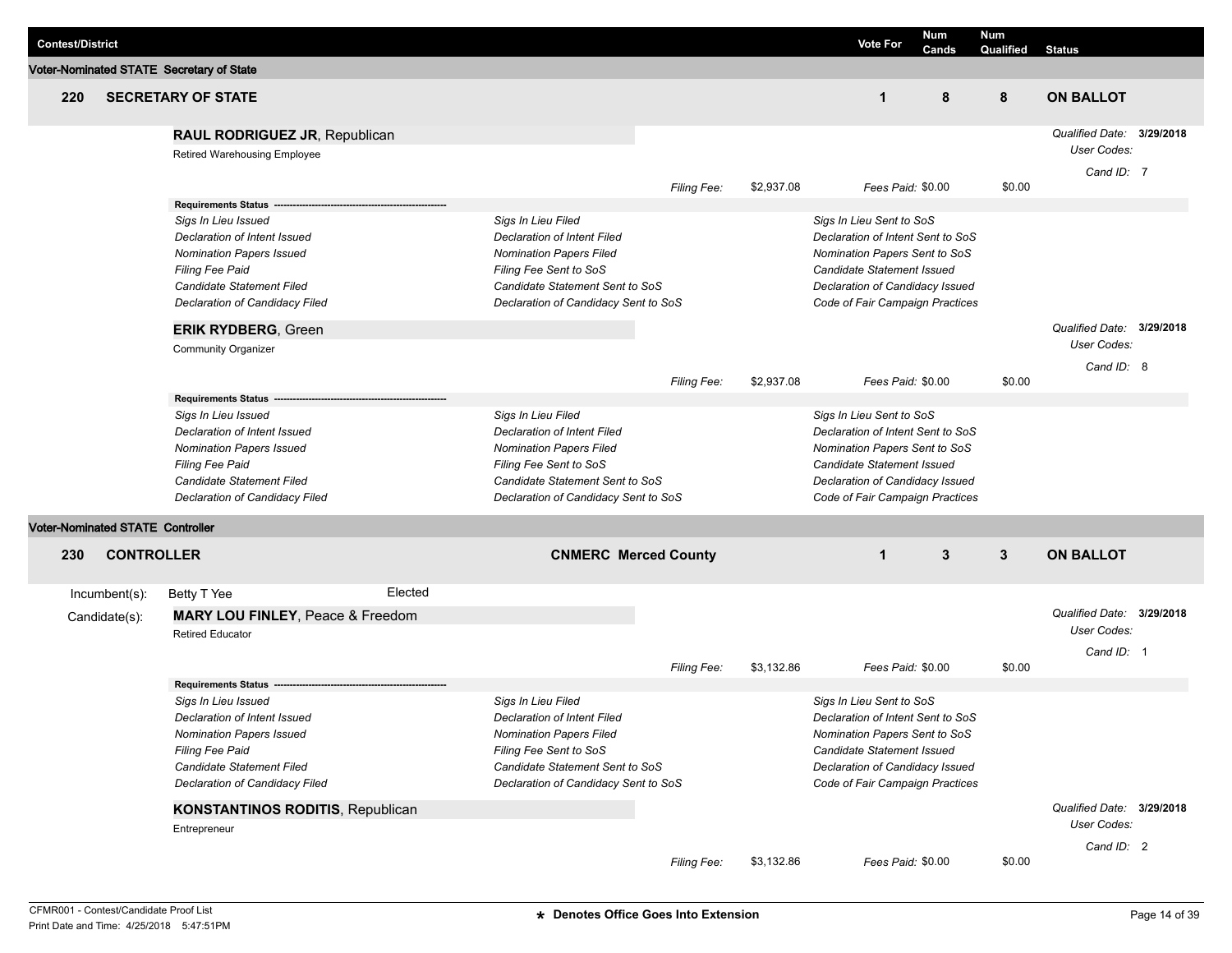| <b>Contest/District</b>                 |                                                                                                                                                                                                                                                                                 |         |                                                                                                                                                                                                 |             |            | <b>Vote For</b>                                                                                                                                                                                    | <b>Num</b><br>Cands | <b>Num</b><br><b>Qualified Status</b> |                                                        |  |
|-----------------------------------------|---------------------------------------------------------------------------------------------------------------------------------------------------------------------------------------------------------------------------------------------------------------------------------|---------|-------------------------------------------------------------------------------------------------------------------------------------------------------------------------------------------------|-------------|------------|----------------------------------------------------------------------------------------------------------------------------------------------------------------------------------------------------|---------------------|---------------------------------------|--------------------------------------------------------|--|
| <b>Voter-Nominated STATE Controller</b> |                                                                                                                                                                                                                                                                                 |         |                                                                                                                                                                                                 |             |            |                                                                                                                                                                                                    |                     |                                       |                                                        |  |
| 230<br><b>CONTROLLER</b>                |                                                                                                                                                                                                                                                                                 |         |                                                                                                                                                                                                 |             |            | $\mathbf{1}$                                                                                                                                                                                       | 3                   | $\mathbf{3}$                          | <b>ON BALLOT</b>                                       |  |
|                                         | <b>Requirements Status</b><br>Sigs In Lieu Issued<br>Declaration of Intent Issued<br><b>Nomination Papers Issued</b><br>Filing Fee Paid<br><b>Candidate Statement Filed</b><br>Declaration of Candidacy Filed<br><b>BETTY T. YEE, Democratic</b><br>California State Controller |         | Sigs In Lieu Filed<br><b>Declaration of Intent Filed</b><br><b>Nomination Papers Filed</b><br>Filing Fee Sent to SoS<br>Candidate Statement Sent to SoS<br>Declaration of Candidacy Sent to SoS | Filing Fee: | \$3,132.86 | Sigs In Lieu Sent to SoS<br>Declaration of Intent Sent to SoS<br>Nomination Papers Sent to SoS<br>Candidate Statement Issued<br>Declaration of Candidacy Issued<br>Code of Fair Campaign Practices | Fees Paid: \$0.00   | \$0.00                                | Qualified Date: 3/29/2018<br>User Codes:<br>Cand ID: 3 |  |
|                                         | <b>Requirements Status</b><br>Sigs In Lieu Issued<br>Declaration of Intent Issued<br><b>Nomination Papers Issued</b><br><b>Filing Fee Paid</b><br>Candidate Statement Filed<br>Declaration of Candidacy Filed                                                                   |         | Sigs In Lieu Filed<br><b>Declaration of Intent Filed</b><br><b>Nomination Papers Filed</b><br>Filing Fee Sent to SoS<br>Candidate Statement Sent to SoS<br>Declaration of Candidacy Sent to SoS |             |            | Sigs In Lieu Sent to SoS<br>Declaration of Intent Sent to SoS<br>Nomination Papers Sent to SoS<br>Candidate Statement Issued<br>Declaration of Candidacy Issued<br>Code of Fair Campaign Practices |                     |                                       |                                                        |  |
| <b>Voter-Nominated STATE Treasurer</b>  |                                                                                                                                                                                                                                                                                 |         |                                                                                                                                                                                                 |             |            |                                                                                                                                                                                                    |                     |                                       |                                                        |  |
| <b>TREASURER</b><br>$* 240$             |                                                                                                                                                                                                                                                                                 |         | <b>CNMERC Merced County</b>                                                                                                                                                                     |             |            | $\mathbf{1}$                                                                                                                                                                                       | 5                   | 5                                     | <b>ON BALLOT</b>                                       |  |
| Incumbent(s):<br>Candidate(s):          | John Chiang<br><b>KEVIN AKIN, Peace &amp; Freedom</b><br>Retired Steam Engineer                                                                                                                                                                                                 | Elected |                                                                                                                                                                                                 |             |            |                                                                                                                                                                                                    |                     |                                       | Qualified Date: 3/29/2018<br>User Codes:<br>Cand ID: 1 |  |
|                                         | <b>Requirements Status</b><br>Sigs In Lieu Issued<br>Declaration of Intent Issued<br><b>Nomination Papers Issued</b><br>Filing Fee Paid<br>Candidate Statement Filed<br>Declaration of Candidacy Filed<br><b>GREG CONLON, Republican</b><br>Businessman/CPA                     |         | Sigs In Lieu Filed<br><b>Declaration of Intent Filed</b><br><b>Nomination Papers Filed</b><br>Filing Fee Sent to SoS<br>Candidate Statement Sent to SoS<br>Declaration of Candidacy Sent to SoS | Filing Fee: | \$3.132.86 | Sigs In Lieu Sent to SoS<br>Declaration of Intent Sent to SoS<br>Nomination Papers Sent to SoS<br>Candidate Statement Issued<br>Declaration of Candidacy Issued<br>Code of Fair Campaign Practices | Fees Paid: \$0.00   | \$0.00                                | Qualified Date: 3/29/2018<br>User Codes:               |  |
|                                         |                                                                                                                                                                                                                                                                                 |         |                                                                                                                                                                                                 | Filing Fee: | \$3,132.86 | Fees Paid: \$0.00                                                                                                                                                                                  |                     | \$0.00                                | Cand ID: 2                                             |  |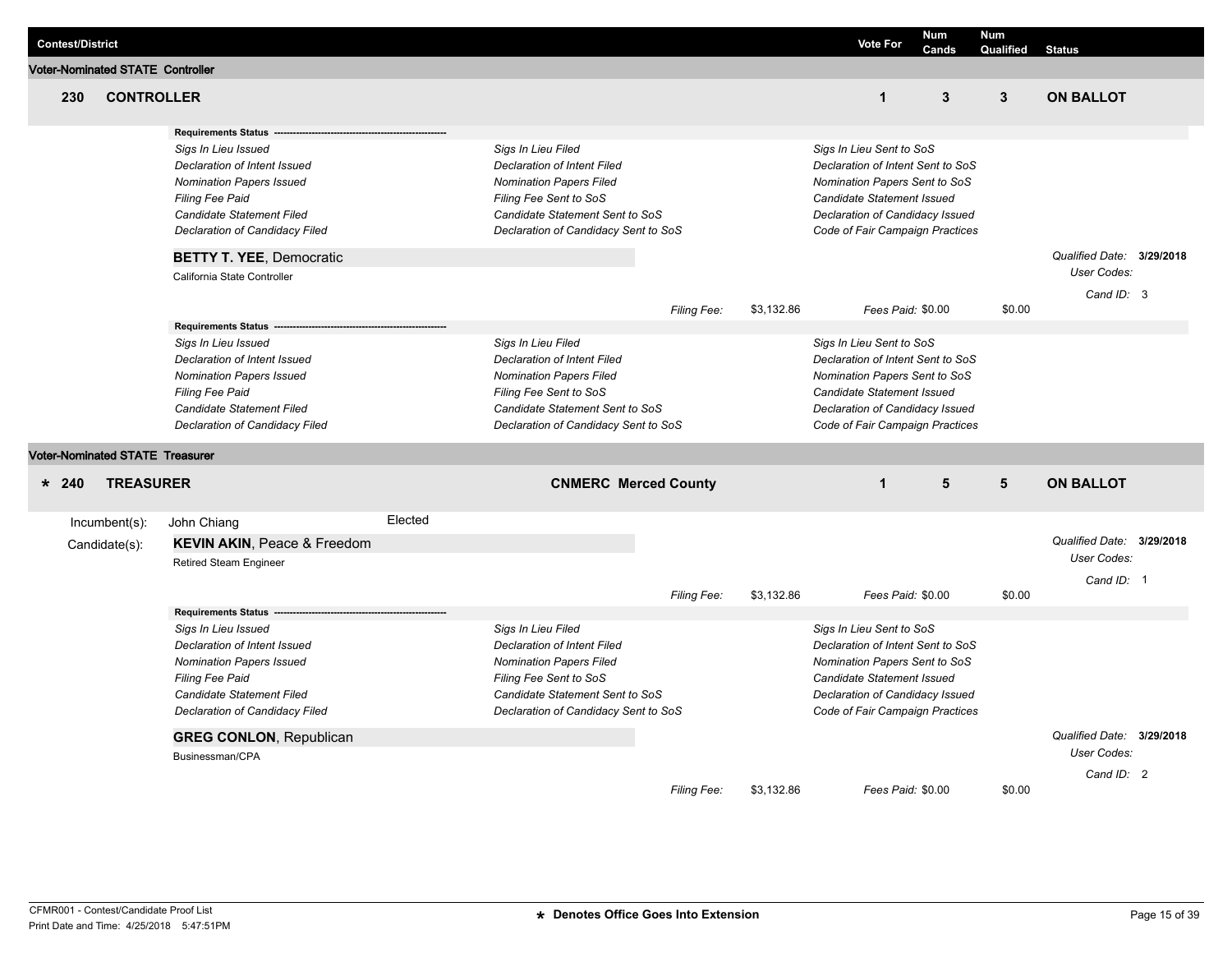| <b>Contest/District</b> |                                        |                                                                 |                                                   |                    |            | <b>Vote For</b>                                                    | <b>Num</b><br>Cands | Num<br>Qualified | <b>Status</b>                                   |  |
|-------------------------|----------------------------------------|-----------------------------------------------------------------|---------------------------------------------------|--------------------|------------|--------------------------------------------------------------------|---------------------|------------------|-------------------------------------------------|--|
|                         | <b>Voter-Nominated STATE Treasurer</b> |                                                                 |                                                   |                    |            |                                                                    |                     |                  |                                                 |  |
| 240                     | <b>TREASURER</b>                       |                                                                 |                                                   |                    |            | $\mathbf{1}$                                                       | 5                   | 5                | <b>ON BALLOT</b>                                |  |
|                         |                                        | <b>Requirements Status</b>                                      |                                                   |                    |            |                                                                    |                     |                  |                                                 |  |
|                         |                                        | Sigs In Lieu Issued                                             | Sigs In Lieu Filed                                |                    |            | Sigs In Lieu Sent to SoS                                           |                     |                  |                                                 |  |
|                         |                                        | Declaration of Intent Issued                                    | Declaration of Intent Filed                       |                    |            | Declaration of Intent Sent to SoS                                  |                     |                  |                                                 |  |
|                         |                                        | <b>Nomination Papers Issued</b>                                 | <b>Nomination Papers Filed</b>                    |                    |            | Nomination Papers Sent to SoS                                      |                     |                  |                                                 |  |
|                         |                                        | <b>Filing Fee Paid</b>                                          | Filing Fee Sent to SoS                            |                    |            | Candidate Statement Issued                                         |                     |                  |                                                 |  |
|                         |                                        | Candidate Statement Filed                                       | Candidate Statement Sent to SoS                   |                    |            | Declaration of Candidacy Issued                                    |                     |                  |                                                 |  |
|                         |                                        | Declaration of Candidacy Filed                                  | Declaration of Candidacy Sent to SoS              |                    |            | Code of Fair Campaign Practices                                    |                     |                  |                                                 |  |
|                         |                                        | <b>JACK M. GUERRERO, Republican</b>                             |                                                   |                    |            |                                                                    |                     |                  | Qualified Date: 3/29/2018<br><b>User Codes:</b> |  |
|                         |                                        | CPA/Councilmember/Economist                                     |                                                   |                    |            |                                                                    |                     |                  |                                                 |  |
|                         |                                        |                                                                 |                                                   |                    |            |                                                                    | Fees Paid: \$0.00   | \$0.00           | Cand ID: 3                                      |  |
|                         |                                        | <b>Requirements Status</b>                                      |                                                   | <b>Filing Fee:</b> | \$3,132.86 |                                                                    |                     |                  |                                                 |  |
|                         |                                        | Sigs In Lieu Issued                                             | Sigs In Lieu Filed                                |                    |            | Sigs In Lieu Sent to SoS                                           |                     |                  |                                                 |  |
|                         |                                        | Declaration of Intent Issued                                    | <b>Declaration of Intent Filed</b>                |                    |            | Declaration of Intent Sent to SoS                                  |                     |                  |                                                 |  |
|                         |                                        | <b>Nomination Papers Issued</b>                                 | <b>Nomination Papers Filed</b>                    |                    |            | Nomination Papers Sent to SoS                                      |                     |                  |                                                 |  |
|                         |                                        | Filing Fee Paid                                                 | Filing Fee Sent to SoS                            |                    |            | Candidate Statement Issued                                         |                     |                  |                                                 |  |
|                         |                                        | Candidate Statement Filed                                       | Candidate Statement Sent to SoS                   |                    |            | Declaration of Candidacy Issued                                    |                     |                  |                                                 |  |
|                         |                                        | Declaration of Candidacy Filed                                  | Declaration of Candidacy Sent to SoS              |                    |            | Code of Fair Campaign Practices                                    |                     |                  |                                                 |  |
|                         |                                        | FIONA MA, Democratic                                            |                                                   |                    |            |                                                                    |                     |                  | Qualified Date: 3/29/2018                       |  |
|                         |                                        | CPA/Taxpayer Representative                                     |                                                   |                    |            |                                                                    |                     |                  | User Codes:                                     |  |
|                         |                                        |                                                                 |                                                   |                    |            |                                                                    |                     |                  | Cand ID: 4                                      |  |
|                         |                                        |                                                                 |                                                   | Filing Fee:        | \$3,132.86 |                                                                    | Fees Paid: \$0.00   | \$0.00           |                                                 |  |
|                         |                                        | <b>Requirements Status</b>                                      |                                                   |                    |            |                                                                    |                     |                  |                                                 |  |
|                         |                                        | Sigs In Lieu Issued                                             | Sigs In Lieu Filed<br>Declaration of Intent Filed |                    |            | Sigs In Lieu Sent to SoS                                           |                     |                  |                                                 |  |
|                         |                                        | Declaration of Intent Issued<br><b>Nomination Papers Issued</b> | <b>Nomination Papers Filed</b>                    |                    |            | Declaration of Intent Sent to SoS<br>Nomination Papers Sent to SoS |                     |                  |                                                 |  |
|                         |                                        | <b>Filing Fee Paid</b>                                          | Filing Fee Sent to SoS                            |                    |            | Candidate Statement Issued                                         |                     |                  |                                                 |  |
|                         |                                        | Candidate Statement Filed                                       | Candidate Statement Sent to SoS                   |                    |            | Declaration of Candidacy Issued                                    |                     |                  |                                                 |  |
|                         |                                        | Declaration of Candidacy Filed                                  | Declaration of Candidacy Sent to SoS              |                    |            | Code of Fair Campaign Practices                                    |                     |                  |                                                 |  |
|                         |                                        | <b>VIVEK VISWANATHAN, Democratic</b>                            |                                                   |                    |            |                                                                    |                     |                  | Qualified Date: 3/29/2018                       |  |
|                         |                                        | Governor's Office, Advisor                                      |                                                   |                    |            |                                                                    |                     |                  | User Codes:                                     |  |
|                         |                                        |                                                                 |                                                   |                    |            |                                                                    |                     |                  | Cand ID: 5                                      |  |
|                         |                                        |                                                                 |                                                   | <b>Filing Fee:</b> | \$3,132.86 |                                                                    | Fees Paid: \$0.00   | \$0.00           |                                                 |  |
|                         |                                        | Requirements Status -                                           |                                                   |                    |            |                                                                    |                     |                  |                                                 |  |
|                         |                                        | Sigs In Lieu Issued<br>Declaration of Intent Issued             | Sigs In Lieu Filed<br>Declaration of Intent Filed |                    |            | Sigs In Lieu Sent to SoS<br>Declaration of Intent Sent to SoS      |                     |                  |                                                 |  |
|                         |                                        | <b>Nomination Papers Issued</b>                                 | <b>Nomination Papers Filed</b>                    |                    |            | Nomination Papers Sent to SoS                                      |                     |                  |                                                 |  |
|                         |                                        | Filing Fee Paid                                                 | Filing Fee Sent to SoS                            |                    |            | Candidate Statement Issued                                         |                     |                  |                                                 |  |
|                         |                                        | Candidate Statement Filed                                       | Candidate Statement Sent to SoS                   |                    |            | Declaration of Candidacy Issued                                    |                     |                  |                                                 |  |
|                         |                                        | Declaration of Candidacy Filed                                  | Declaration of Candidacy Sent to SoS              |                    |            | Code of Fair Campaign Practices                                    |                     |                  |                                                 |  |
|                         |                                        |                                                                 |                                                   |                    |            |                                                                    |                     |                  |                                                 |  |

**Voter-Nominated STATE Attorney General**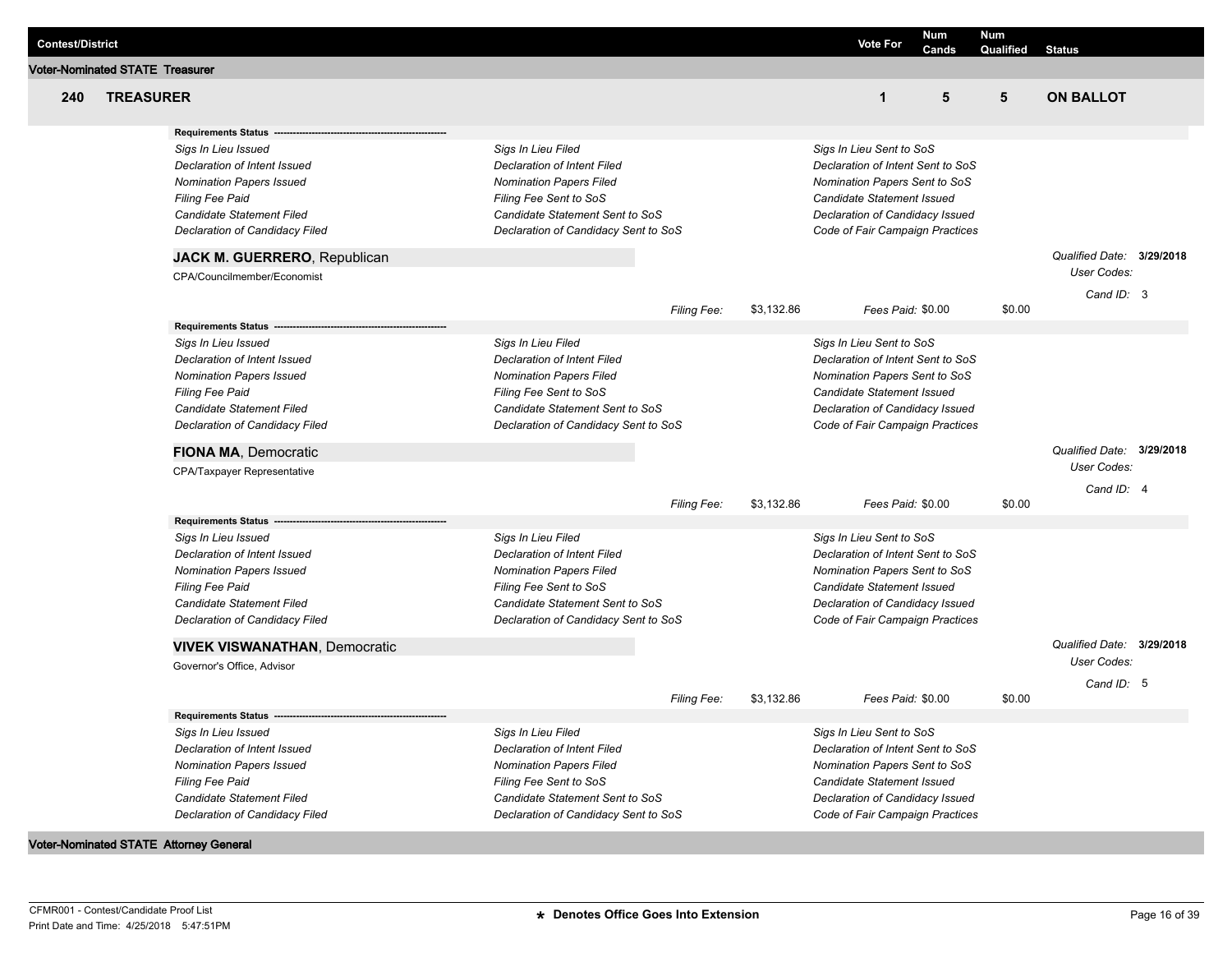| <b>Contest/District</b> |                  |                                                                                                                                                                                                               |                      |                                                                                                                                                                                                 |             |            | <b>Vote For</b>                                                                                                                                                                                           | <b>Num</b><br>Cands | <b>Num</b><br>Qualified | <b>Status</b>                                          |  |
|-------------------------|------------------|---------------------------------------------------------------------------------------------------------------------------------------------------------------------------------------------------------------|----------------------|-------------------------------------------------------------------------------------------------------------------------------------------------------------------------------------------------|-------------|------------|-----------------------------------------------------------------------------------------------------------------------------------------------------------------------------------------------------------|---------------------|-------------------------|--------------------------------------------------------|--|
|                         |                  | <b>Voter-Nominated STATE Attorney General</b>                                                                                                                                                                 |                      |                                                                                                                                                                                                 |             |            |                                                                                                                                                                                                           |                     |                         |                                                        |  |
| 250                     |                  | <b>ATTORNEY GENERAL</b>                                                                                                                                                                                       |                      | <b>CNMERC Merced County</b>                                                                                                                                                                     |             |            | $\mathbf{1}$                                                                                                                                                                                              | 4                   | $\overline{\mathbf{4}}$ | <b>ON BALLOT</b>                                       |  |
|                         | $Incumbent(s)$ : | Xavier Becerra                                                                                                                                                                                                | Appointed to Vacancy |                                                                                                                                                                                                 |             |            |                                                                                                                                                                                                           |                     |                         |                                                        |  |
|                         | Candidate(s):    | <b>STEVEN C BAILEY, Republican</b><br>Retired California Judge                                                                                                                                                |                      |                                                                                                                                                                                                 |             |            |                                                                                                                                                                                                           |                     |                         | Qualified Date: 3/29/2018<br>User Codes:<br>Cand ID: 1 |  |
|                         |                  |                                                                                                                                                                                                               |                      |                                                                                                                                                                                                 | Filing Fee: | \$3,401.60 | Fees Paid: \$0.00                                                                                                                                                                                         |                     | \$0.00                  |                                                        |  |
|                         |                  | <b>Requirements Status</b><br>Sigs In Lieu Issued<br>Declaration of Intent Issued<br>Nomination Papers Issued<br><b>Filing Fee Paid</b><br>Candidate Statement Filed<br>Declaration of Candidacy Filed        |                      | Sigs In Lieu Filed<br><b>Declaration of Intent Filed</b><br><b>Nomination Papers Filed</b><br>Filing Fee Sent to SoS<br>Candidate Statement Sent to SoS<br>Declaration of Candidacy Sent to SoS |             |            | Sigs In Lieu Sent to SoS<br>Declaration of Intent Sent to SoS<br>Nomination Papers Sent to SoS<br><b>Candidate Statement Issued</b><br>Declaration of Candidacy Issued<br>Code of Fair Campaign Practices |                     |                         |                                                        |  |
|                         |                  | XAVIER BECERRA, Democratic<br>Appointed Attorney General of the State of California                                                                                                                           |                      |                                                                                                                                                                                                 |             |            |                                                                                                                                                                                                           |                     |                         | Qualified Date: 3/29/2018<br>User Codes:               |  |
|                         |                  |                                                                                                                                                                                                               |                      |                                                                                                                                                                                                 | Filing Fee: | \$3,401.60 | Fees Paid: \$0.00                                                                                                                                                                                         |                     | \$0.00                  | Cand ID: 3                                             |  |
|                         |                  | <b>Requirements Status</b><br>Sigs In Lieu Issued<br>Declaration of Intent Issued<br><b>Nomination Papers Issued</b><br>Filing Fee Paid<br><b>Candidate Statement Filed</b><br>Declaration of Candidacy Filed |                      | Sigs In Lieu Filed<br><b>Declaration of Intent Filed</b><br><b>Nomination Papers Filed</b><br>Filing Fee Sent to SoS<br>Candidate Statement Sent to SoS<br>Declaration of Candidacy Sent to SoS |             |            | Sigs In Lieu Sent to SoS<br>Declaration of Intent Sent to SoS<br>Nomination Papers Sent to SoS<br>Candidate Statement Issued<br>Declaration of Candidacy Issued<br>Code of Fair Campaign Practices        |                     |                         |                                                        |  |
|                         |                  | <b>ERIC EARLY, Republican</b><br>Attorney/Business Owner                                                                                                                                                      |                      |                                                                                                                                                                                                 |             |            |                                                                                                                                                                                                           |                     |                         | Qualified Date: 3/29/2018<br>User Codes:<br>Cand ID: 4 |  |
|                         |                  |                                                                                                                                                                                                               |                      |                                                                                                                                                                                                 | Filing Fee: | \$3,401.60 | Fees Paid: \$0.00                                                                                                                                                                                         |                     | \$0.00                  |                                                        |  |
|                         |                  | <b>Requirements Status</b><br>Sigs In Lieu Issued<br>Declaration of Intent Issued<br><b>Nomination Papers Issued</b><br>Filing Fee Paid<br>Candidate Statement Filed<br>Declaration of Candidacy Filed        |                      | Sigs In Lieu Filed<br><b>Declaration of Intent Filed</b><br><b>Nomination Papers Filed</b><br>Filing Fee Sent to SoS<br>Candidate Statement Sent to SoS<br>Declaration of Candidacy Sent to SoS |             |            | Sigs In Lieu Sent to SoS<br>Declaration of Intent Sent to SoS<br>Nomination Papers Sent to SoS<br>Candidate Statement Issued<br>Declaration of Candidacy Issued<br>Code of Fair Campaign Practices        |                     |                         |                                                        |  |
|                         |                  | <b>DAVE JONES, Democratic</b><br>California Insurance Commissioner                                                                                                                                            |                      |                                                                                                                                                                                                 |             |            |                                                                                                                                                                                                           |                     |                         | Qualified Date: 3/29/2018<br>User Codes:               |  |
|                         |                  |                                                                                                                                                                                                               |                      |                                                                                                                                                                                                 | Filing Fee: | \$3.401.60 | Fees Paid: \$0.00                                                                                                                                                                                         |                     | \$0.00                  | Cand ID: 5                                             |  |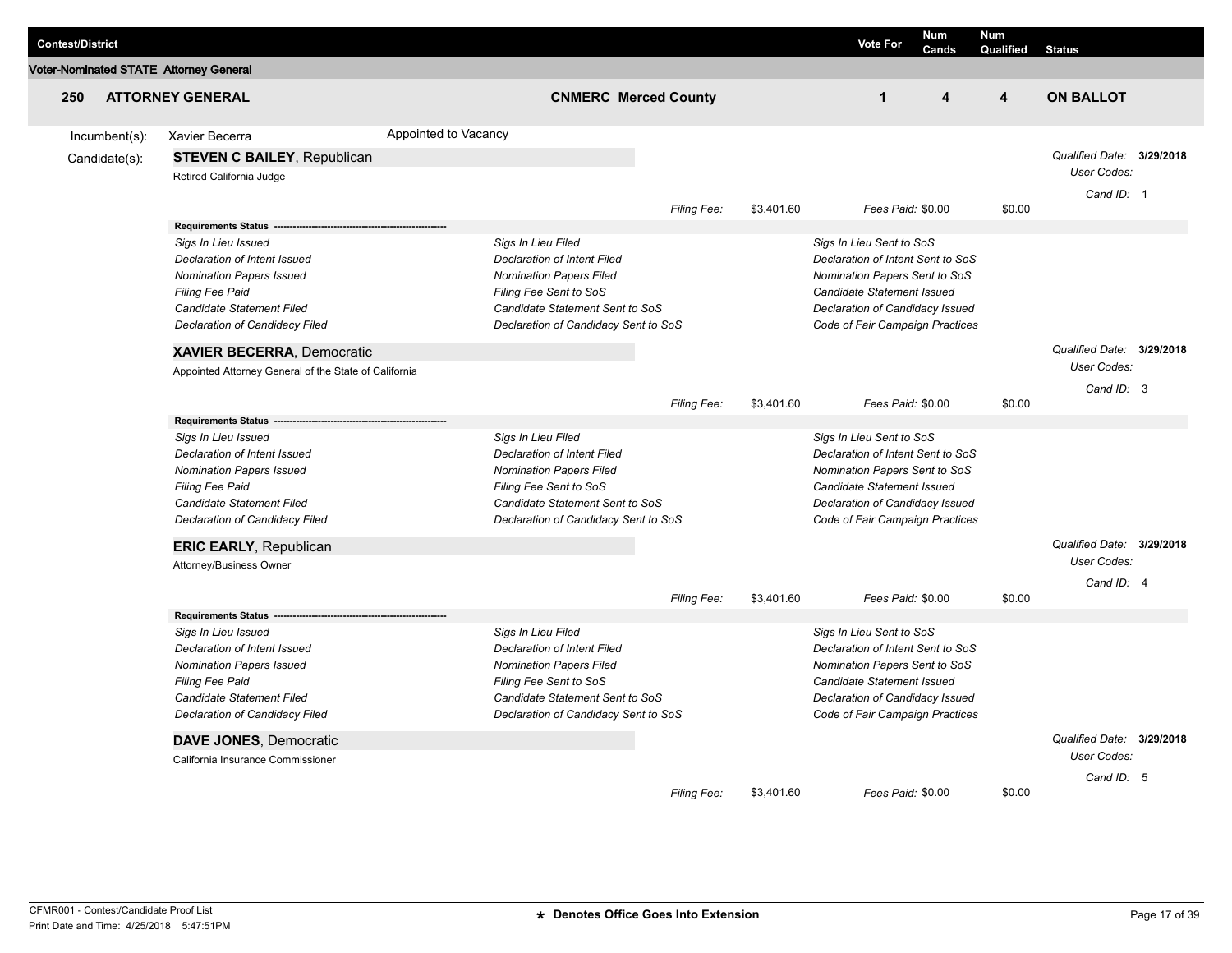| <b>Contest/District</b>                       |                                                                                                                                                                                                                                           |         |                                                                                                                                                                                                 |                             |            | <b>Vote For</b>                                                                                                                                                                                    | <b>Num</b>        | <b>Num</b>              |                                                        |  |
|-----------------------------------------------|-------------------------------------------------------------------------------------------------------------------------------------------------------------------------------------------------------------------------------------------|---------|-------------------------------------------------------------------------------------------------------------------------------------------------------------------------------------------------|-----------------------------|------------|----------------------------------------------------------------------------------------------------------------------------------------------------------------------------------------------------|-------------------|-------------------------|--------------------------------------------------------|--|
| <b>Voter-Nominated STATE Attorney General</b> |                                                                                                                                                                                                                                           |         |                                                                                                                                                                                                 |                             |            |                                                                                                                                                                                                    | Cands             | Qualified               | <b>Status</b>                                          |  |
| 250                                           | <b>ATTORNEY GENERAL</b>                                                                                                                                                                                                                   |         |                                                                                                                                                                                                 |                             |            | $\mathbf{1}$                                                                                                                                                                                       | 4                 | $\overline{\mathbf{4}}$ | <b>ON BALLOT</b>                                       |  |
|                                               | <b>Requirements Status</b><br>Sigs In Lieu Issued<br>Declaration of Intent Issued<br><b>Nomination Papers Issued</b><br><b>Filing Fee Paid</b><br>Candidate Statement Filed<br>Declaration of Candidacy Filed                             |         | Sigs In Lieu Filed<br><b>Declaration of Intent Filed</b><br><b>Nomination Papers Filed</b><br>Filing Fee Sent to SoS<br>Candidate Statement Sent to SoS<br>Declaration of Candidacy Sent to SoS |                             |            | Sigs In Lieu Sent to SoS<br>Declaration of Intent Sent to SoS<br>Nomination Papers Sent to SoS<br>Candidate Statement Issued<br>Declaration of Candidacy Issued<br>Code of Fair Campaign Practices |                   |                         |                                                        |  |
|                                               | Voter-Nominated STATE Insurance Commissioner                                                                                                                                                                                              |         |                                                                                                                                                                                                 |                             |            |                                                                                                                                                                                                    |                   |                         |                                                        |  |
| $* 260$                                       | <b>INSURANCE COMMISSIONER</b>                                                                                                                                                                                                             |         |                                                                                                                                                                                                 | <b>CNMERC Merced County</b> |            | $\mathbf{1}$                                                                                                                                                                                       | 4                 | $\overline{\mathbf{4}}$ | <b>ON BALLOT</b>                                       |  |
| $Incumbent(s)$ :<br>Candidate(s):             | Dave Jones<br><b>NATHALIE HRIZI, Peace &amp; Freedom</b><br>Public School Teacher                                                                                                                                                         | Elected |                                                                                                                                                                                                 |                             |            |                                                                                                                                                                                                    |                   |                         | Qualified Date: 3/29/2018<br>User Codes:<br>Cand ID: 1 |  |
|                                               |                                                                                                                                                                                                                                           |         |                                                                                                                                                                                                 | Filing Fee:                 | \$3.132.86 |                                                                                                                                                                                                    | Fees Paid: \$0.00 | \$0.00                  |                                                        |  |
|                                               | <b>Requirements Status</b><br>Sigs In Lieu Issued<br>Declaration of Intent Issued<br><b>Nomination Papers Issued</b><br>Filing Fee Paid<br>Candidate Statement Filed<br>Declaration of Candidacy Filed<br>RICARDO LARA, Democratic        |         | Sigs In Lieu Filed<br><b>Declaration of Intent Filed</b><br><b>Nomination Papers Filed</b><br>Filing Fee Sent to SoS<br>Candidate Statement Sent to SoS<br>Declaration of Candidacy Sent to SoS |                             |            | Sigs In Lieu Sent to SoS<br>Declaration of Intent Sent to SoS<br>Nomination Papers Sent to SoS<br>Candidate Statement Issued<br>Declaration of Candidacy Issued<br>Code of Fair Campaign Practices |                   |                         | Qualified Date: 3/29/2018                              |  |
|                                               | California Senator                                                                                                                                                                                                                        |         |                                                                                                                                                                                                 |                             |            |                                                                                                                                                                                                    |                   |                         | User Codes:                                            |  |
|                                               |                                                                                                                                                                                                                                           |         |                                                                                                                                                                                                 | Filing Fee:                 | \$3,132.86 |                                                                                                                                                                                                    | Fees Paid: \$0.00 | \$0.00                  | Cand ID: 2                                             |  |
|                                               | <b>Requirements Status</b><br>Sigs In Lieu Issued<br>Declaration of Intent Issued<br><b>Nomination Papers Issued</b><br>Filing Fee Paid<br>Candidate Statement Filed<br>Declaration of Candidacy Filed<br><b>ASIF MAHMOOD, Democratic</b> |         | Sigs In Lieu Filed<br><b>Declaration of Intent Filed</b><br><b>Nomination Papers Filed</b><br>Filing Fee Sent to SoS<br>Candidate Statement Sent to SoS<br>Declaration of Candidacy Sent to SoS |                             |            | Sigs In Lieu Sent to SoS<br>Declaration of Intent Sent to SoS<br>Nomination Papers Sent to SoS<br>Candidate Statement Issued<br>Declaration of Candidacy Issued<br>Code of Fair Campaign Practices |                   |                         | Qualified Date: 3/29/2018                              |  |
|                                               | Physician, Internal Medicine                                                                                                                                                                                                              |         |                                                                                                                                                                                                 |                             |            |                                                                                                                                                                                                    |                   |                         | User Codes:                                            |  |
|                                               |                                                                                                                                                                                                                                           |         |                                                                                                                                                                                                 | Filing Fee:                 | \$3,132.86 |                                                                                                                                                                                                    | Fees Paid: \$0.00 | \$0.00                  | Cand ID: 3                                             |  |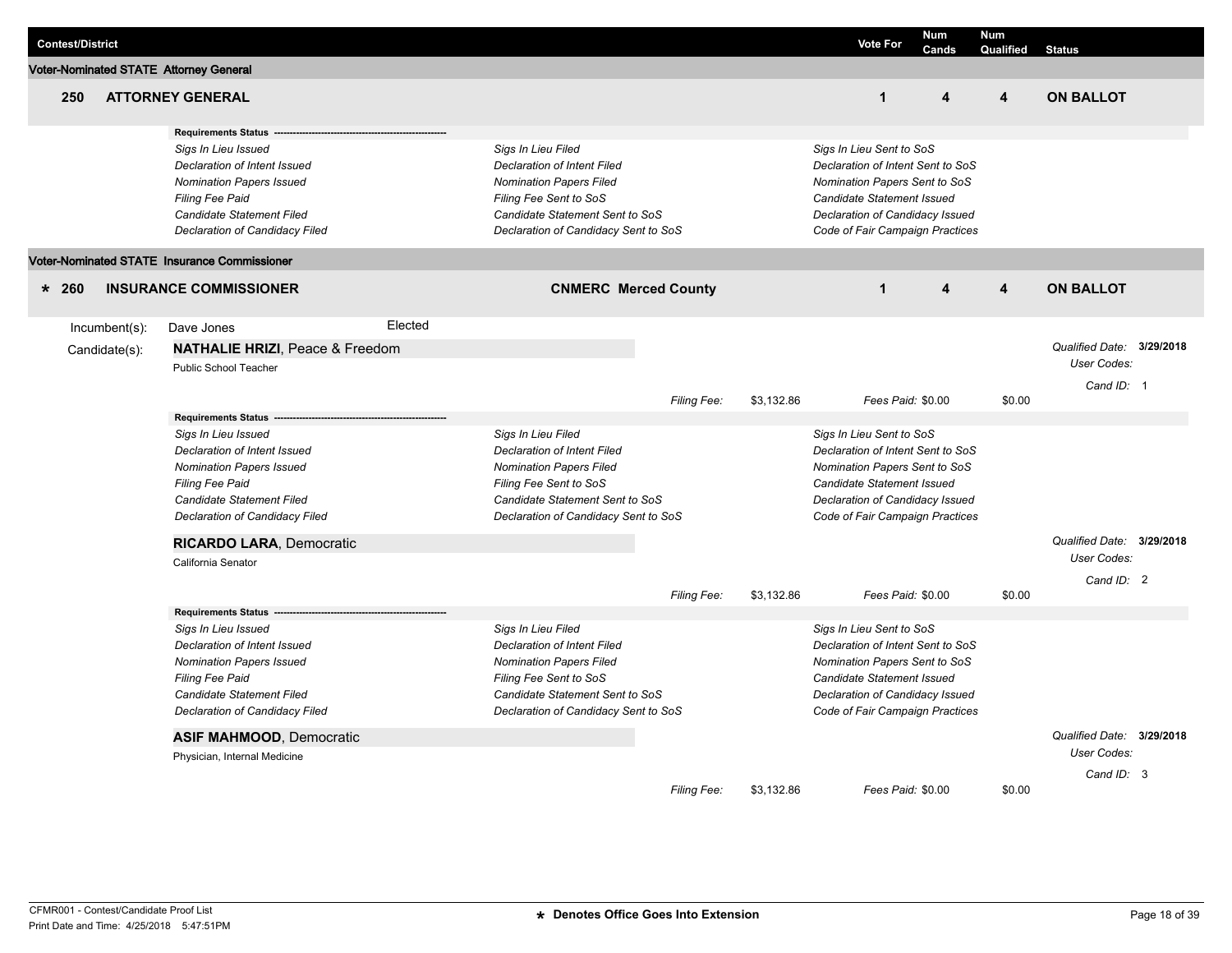| <b>Contest/District</b> |                                |                                                                                                                                                                                                                                                                                               |         |                                                                                                                                                                                                 |                                        |            | <b>Vote For</b>                                                                                                                                                                                    | <b>Num</b><br>Cands | <b>Num</b><br>Qualified | <b>Status</b>                                          |  |
|-------------------------|--------------------------------|-----------------------------------------------------------------------------------------------------------------------------------------------------------------------------------------------------------------------------------------------------------------------------------------------|---------|-------------------------------------------------------------------------------------------------------------------------------------------------------------------------------------------------|----------------------------------------|------------|----------------------------------------------------------------------------------------------------------------------------------------------------------------------------------------------------|---------------------|-------------------------|--------------------------------------------------------|--|
|                         |                                | Voter-Nominated STATE Insurance Commissioner                                                                                                                                                                                                                                                  |         |                                                                                                                                                                                                 |                                        |            |                                                                                                                                                                                                    |                     |                         |                                                        |  |
| 260                     |                                | <b>INSURANCE COMMISSIONER</b>                                                                                                                                                                                                                                                                 |         |                                                                                                                                                                                                 |                                        |            | $\overline{1}$                                                                                                                                                                                     | 4                   | $\overline{\mathbf{4}}$ | <b>ON BALLOT</b>                                       |  |
|                         |                                | <b>Requirements Status</b><br>Sigs In Lieu Issued<br>Declaration of Intent Issued<br><b>Nomination Papers Issued</b><br><b>Filing Fee Paid</b><br>Candidate Statement Filed<br>Declaration of Candidacy Filed<br><b>STEVE POINZER, No Party Preference</b><br>Businessman/Non-Profit Director |         | Sigs In Lieu Filed<br>Declaration of Intent Filed<br><b>Nomination Papers Filed</b><br>Filing Fee Sent to SoS<br>Candidate Statement Sent to SoS<br>Declaration of Candidacy Sent to SoS        |                                        |            | Sigs In Lieu Sent to SoS<br>Declaration of Intent Sent to SoS<br>Nomination Papers Sent to SoS<br>Candidate Statement Issued<br>Declaration of Candidacy Issued<br>Code of Fair Campaign Practices |                     |                         | Qualified Date: 3/29/2018<br>User Codes:               |  |
|                         |                                |                                                                                                                                                                                                                                                                                               |         |                                                                                                                                                                                                 | Filing Fee:                            | \$3,132.86 | Fees Paid: \$0.00                                                                                                                                                                                  |                     | \$0.00                  | Cand ID: 4                                             |  |
|                         |                                | <b>Requirements Status</b><br>Sigs In Lieu Issued<br>Declaration of Intent Issued<br><b>Nomination Papers Issued</b><br><b>Filing Fee Paid</b><br>Candidate Statement Filed<br>Declaration of Candidacy Filed                                                                                 |         | Sigs In Lieu Filed<br><b>Declaration of Intent Filed</b><br><b>Nomination Papers Filed</b><br>Filing Fee Sent to SoS<br>Candidate Statement Sent to SoS<br>Declaration of Candidacy Sent to SoS |                                        |            | Sigs In Lieu Sent to SoS<br>Declaration of Intent Sent to SoS<br>Nomination Papers Sent to SoS<br>Candidate Statement Issued<br>Declaration of Candidacy Issued<br>Code of Fair Campaign Practices |                     |                         |                                                        |  |
|                         |                                | Voter-Nominated STATE Board of Equalization District 1                                                                                                                                                                                                                                        |         |                                                                                                                                                                                                 |                                        |            |                                                                                                                                                                                                    |                     |                         |                                                        |  |
| $* 270$                 |                                | <b>BOARD OF EQUALIZATION, DISTRICT 1</b>                                                                                                                                                                                                                                                      |         |                                                                                                                                                                                                 | SE001 Board of Equalization District 1 |            | $\mathbf{1}$                                                                                                                                                                                       | 4                   | $\overline{4}$          | <b>ON BALLOT</b>                                       |  |
|                         | Incumbent(s):<br>Candidate(s): | George Runner<br><b>CONNIE CONWAY, Republican</b><br><b>Business Owner.Educator</b><br><b>Requirements Status</b>                                                                                                                                                                             | Elected |                                                                                                                                                                                                 | Filing Fee:                            | \$1,304.90 | Fees Paid: \$0.00                                                                                                                                                                                  |                     | \$0.00                  | Qualified Date: 3/29/2018<br>User Codes:<br>Cand ID: 1 |  |
|                         |                                | Sigs In Lieu Issued<br>Declaration of Intent Issued<br><b>Nomination Papers Issued</b><br><b>Filing Fee Paid</b><br>Candidate Statement Filed<br>Declaration of Candidacy Filed                                                                                                               |         | Sigs In Lieu Filed<br><b>Declaration of Intent Filed</b><br><b>Nomination Papers Filed</b><br>Filing Fee Sent to SoS<br>Candidate Statement Sent to SoS<br>Declaration of Candidacy Sent to SoS |                                        |            | Sigs In Lieu Sent to SoS<br>Declaration of Intent Sent to SoS<br>Nomination Papers Sent to SoS<br>Candidate Statement Issued<br>Declaration of Candidacy Issued<br>Code of Fair Campaign Practices |                     |                         |                                                        |  |
|                         |                                | <b>DAVID EVANS, Republican</b><br><b>Chief Financial Officer</b>                                                                                                                                                                                                                              |         |                                                                                                                                                                                                 |                                        |            |                                                                                                                                                                                                    |                     |                         | Qualified Date: 3/29/2018<br>User Codes:               |  |
|                         |                                |                                                                                                                                                                                                                                                                                               |         |                                                                                                                                                                                                 | Filing Fee:                            | \$1,304.90 | Fees Paid: \$0.00                                                                                                                                                                                  |                     | \$0.00                  | Cand ID: 2                                             |  |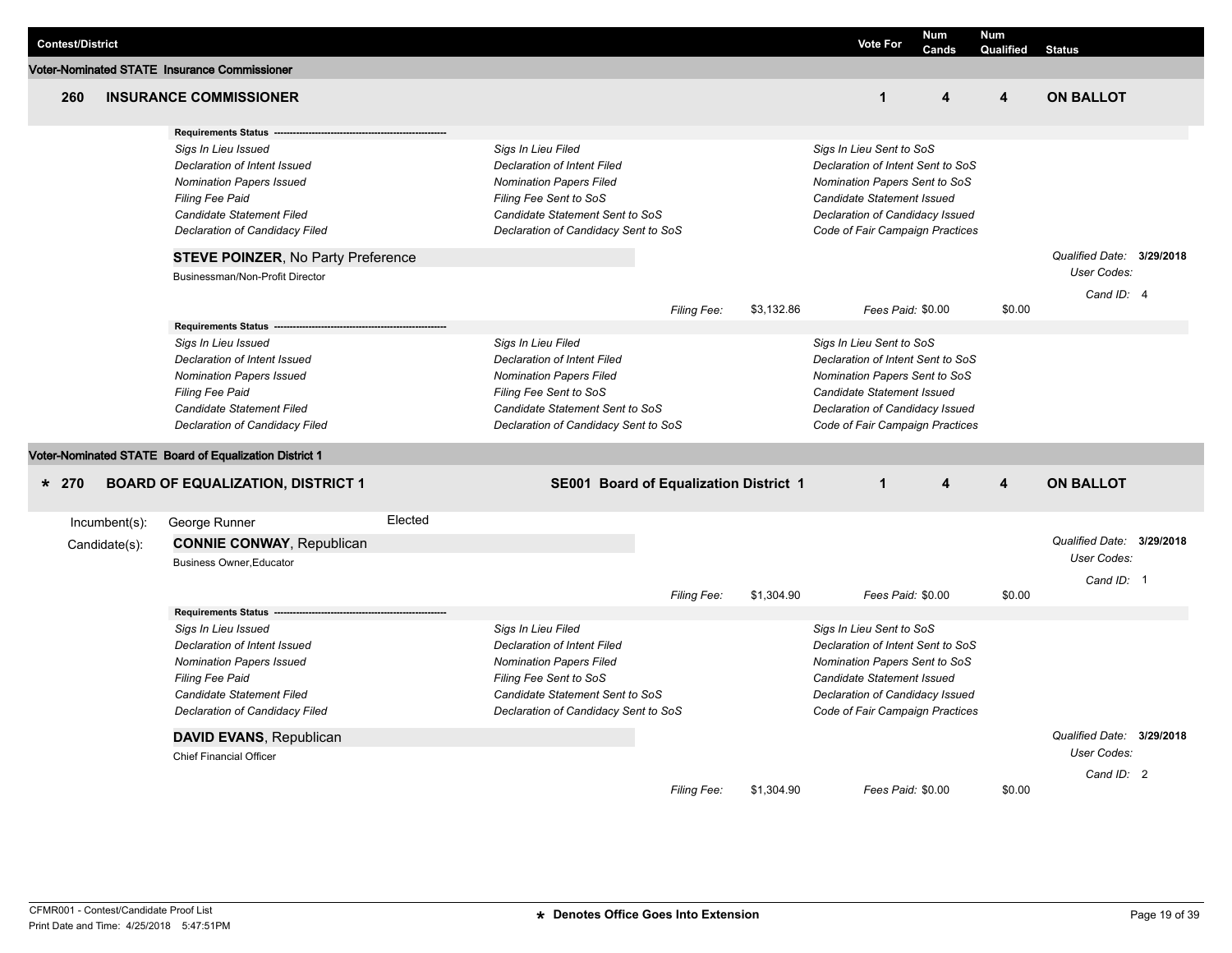| <b>Contest/District</b>                                                                                                                                                                                                                                                                                                                                                                                                           |                  |                                                                                                                         |                                                                                                                                                                                                                                                                                                           |                                                                                                                      |                    |                                                                                                                                                                                                                                                                                                                                                                | <b>Vote For</b>                                                                                                              | <b>Num</b><br>Cands | <b>Num</b><br>Qualified                                | <b>Status</b>                                            |  |
|-----------------------------------------------------------------------------------------------------------------------------------------------------------------------------------------------------------------------------------------------------------------------------------------------------------------------------------------------------------------------------------------------------------------------------------|------------------|-------------------------------------------------------------------------------------------------------------------------|-----------------------------------------------------------------------------------------------------------------------------------------------------------------------------------------------------------------------------------------------------------------------------------------------------------|----------------------------------------------------------------------------------------------------------------------|--------------------|----------------------------------------------------------------------------------------------------------------------------------------------------------------------------------------------------------------------------------------------------------------------------------------------------------------------------------------------------------------|------------------------------------------------------------------------------------------------------------------------------|---------------------|--------------------------------------------------------|----------------------------------------------------------|--|
|                                                                                                                                                                                                                                                                                                                                                                                                                                   |                  | Voter-Nominated STATE Board of Equalization District 1                                                                  |                                                                                                                                                                                                                                                                                                           |                                                                                                                      |                    |                                                                                                                                                                                                                                                                                                                                                                |                                                                                                                              |                     |                                                        |                                                          |  |
| 270                                                                                                                                                                                                                                                                                                                                                                                                                               |                  | <b>BOARD OF EQUALIZATION, DISTRICT 1</b>                                                                                |                                                                                                                                                                                                                                                                                                           |                                                                                                                      |                    |                                                                                                                                                                                                                                                                                                                                                                | $\mathbf{1}$                                                                                                                 | 4                   | 4                                                      | <b>ON BALLOT</b>                                         |  |
|                                                                                                                                                                                                                                                                                                                                                                                                                                   |                  | <b>Requirements Status</b>                                                                                              |                                                                                                                                                                                                                                                                                                           |                                                                                                                      |                    |                                                                                                                                                                                                                                                                                                                                                                |                                                                                                                              |                     |                                                        |                                                          |  |
|                                                                                                                                                                                                                                                                                                                                                                                                                                   |                  | Sigs In Lieu Issued<br><b>Declaration of Intent Issued</b><br><b>Nomination Papers Issued</b><br><b>Filing Fee Paid</b> |                                                                                                                                                                                                                                                                                                           | Sigs In Lieu Filed<br><b>Declaration of Intent Filed</b><br><b>Nomination Papers Filed</b><br>Filing Fee Sent to SoS |                    |                                                                                                                                                                                                                                                                                                                                                                | Sigs In Lieu Sent to SoS<br>Declaration of Intent Sent to SoS<br>Nomination Papers Sent to SoS<br>Candidate Statement Issued |                     |                                                        |                                                          |  |
|                                                                                                                                                                                                                                                                                                                                                                                                                                   |                  | Candidate Statement Filed                                                                                               |                                                                                                                                                                                                                                                                                                           | Candidate Statement Sent to SoS                                                                                      |                    |                                                                                                                                                                                                                                                                                                                                                                | Declaration of Candidacy Issued                                                                                              |                     |                                                        |                                                          |  |
|                                                                                                                                                                                                                                                                                                                                                                                                                                   |                  | Declaration of Candidacy Filed                                                                                          |                                                                                                                                                                                                                                                                                                           | Declaration of Candidacy Sent to SoS                                                                                 |                    |                                                                                                                                                                                                                                                                                                                                                                | Code of Fair Campaign Practices                                                                                              |                     |                                                        |                                                          |  |
|                                                                                                                                                                                                                                                                                                                                                                                                                                   |                  | <b>TED GAINES, Republican</b>                                                                                           |                                                                                                                                                                                                                                                                                                           |                                                                                                                      |                    |                                                                                                                                                                                                                                                                                                                                                                |                                                                                                                              |                     |                                                        | Qualified Date: 3/29/2018                                |  |
|                                                                                                                                                                                                                                                                                                                                                                                                                                   |                  | Taxpayer Advocate/Senator                                                                                               |                                                                                                                                                                                                                                                                                                           |                                                                                                                      |                    |                                                                                                                                                                                                                                                                                                                                                                |                                                                                                                              |                     |                                                        | User Codes:                                              |  |
|                                                                                                                                                                                                                                                                                                                                                                                                                                   |                  |                                                                                                                         |                                                                                                                                                                                                                                                                                                           |                                                                                                                      |                    |                                                                                                                                                                                                                                                                                                                                                                |                                                                                                                              |                     |                                                        | Cand ID: 3                                               |  |
|                                                                                                                                                                                                                                                                                                                                                                                                                                   |                  |                                                                                                                         |                                                                                                                                                                                                                                                                                                           |                                                                                                                      | <b>Filing Fee:</b> | \$1,304.90                                                                                                                                                                                                                                                                                                                                                     | Fees Paid: \$0.00                                                                                                            |                     | \$0.00                                                 |                                                          |  |
| <b>Requirements Status</b><br>Sigs In Lieu Issued<br>Declaration of Intent Issued<br><b>Nomination Papers Issued</b><br><b>Filing Fee Paid</b><br>Candidate Statement Filed<br>Declaration of Candidacy Filed<br><b>TOM HALLINAN, Democratic</b><br>College Trustee/Businessman<br><b>Requirements Status</b><br>Sigs In Lieu Issued<br>Declaration of Intent Issued<br><b>Nomination Papers Issued</b><br><b>Filing Fee Paid</b> |                  |                                                                                                                         | Sigs In Lieu Filed<br>Declaration of Intent Filed<br><b>Nomination Papers Filed</b><br>Filing Fee Sent to SoS<br>Candidate Statement Sent to SoS<br>Declaration of Candidacy Sent to SoS<br>Sigs In Lieu Filed<br>Declaration of Intent Filed<br><b>Nomination Papers Filed</b><br>Filing Fee Sent to SoS | Filing Fee:                                                                                                          | \$1,304.90         | Sigs In Lieu Sent to SoS<br>Declaration of Intent Sent to SoS<br>Nomination Papers Sent to SoS<br><b>Candidate Statement Issued</b><br>Declaration of Candidacy Issued<br>Code of Fair Campaign Practices<br>Fees Paid: \$0.00<br>Sigs In Lieu Sent to SoS<br>Declaration of Intent Sent to SoS<br>Nomination Papers Sent to SoS<br>Candidate Statement Issued |                                                                                                                              | \$0.00              | Qualified Date: 3/29/2018<br>User Codes:<br>Cand ID: 4 |                                                          |  |
|                                                                                                                                                                                                                                                                                                                                                                                                                                   |                  | Candidate Statement Filed<br>Declaration of Candidacy Filed                                                             |                                                                                                                                                                                                                                                                                                           | Candidate Statement Sent to SoS<br>Declaration of Candidacy Sent to SoS                                              |                    |                                                                                                                                                                                                                                                                                                                                                                | Declaration of Candidacy Issued<br>Code of Fair Campaign Practices                                                           |                     |                                                        |                                                          |  |
|                                                                                                                                                                                                                                                                                                                                                                                                                                   |                  | Voter-Nominated UNITED STATES SENATOR United States Senator                                                             |                                                                                                                                                                                                                                                                                                           |                                                                                                                      |                    |                                                                                                                                                                                                                                                                                                                                                                |                                                                                                                              |                     |                                                        |                                                          |  |
| 350                                                                                                                                                                                                                                                                                                                                                                                                                               |                  | <b>US SENATOR</b>                                                                                                       |                                                                                                                                                                                                                                                                                                           | <b>CNMERC Merced County</b>                                                                                          |                    |                                                                                                                                                                                                                                                                                                                                                                | $\mathbf{1}$                                                                                                                 | 32                  | 32                                                     | <b>ON BALLOT</b>                                         |  |
|                                                                                                                                                                                                                                                                                                                                                                                                                                   | $Incumbent(s)$ : | Dianne Feinstein                                                                                                        | Elected                                                                                                                                                                                                                                                                                                   |                                                                                                                      |                    |                                                                                                                                                                                                                                                                                                                                                                |                                                                                                                              |                     |                                                        |                                                          |  |
|                                                                                                                                                                                                                                                                                                                                                                                                                                   | Candidate(s):    | DON J. GRUNDMANN, No Party Preference<br>Doctor of Chiropractic                                                         |                                                                                                                                                                                                                                                                                                           |                                                                                                                      | Filing Fee:        | \$3.480.00                                                                                                                                                                                                                                                                                                                                                     | Fees Paid: \$0.00                                                                                                            |                     | \$0.00                                                 | Qualified Date: 3/29/2018<br>User Codes:<br>Cand $ID: 1$ |  |
|                                                                                                                                                                                                                                                                                                                                                                                                                                   |                  |                                                                                                                         |                                                                                                                                                                                                                                                                                                           |                                                                                                                      |                    |                                                                                                                                                                                                                                                                                                                                                                |                                                                                                                              |                     |                                                        |                                                          |  |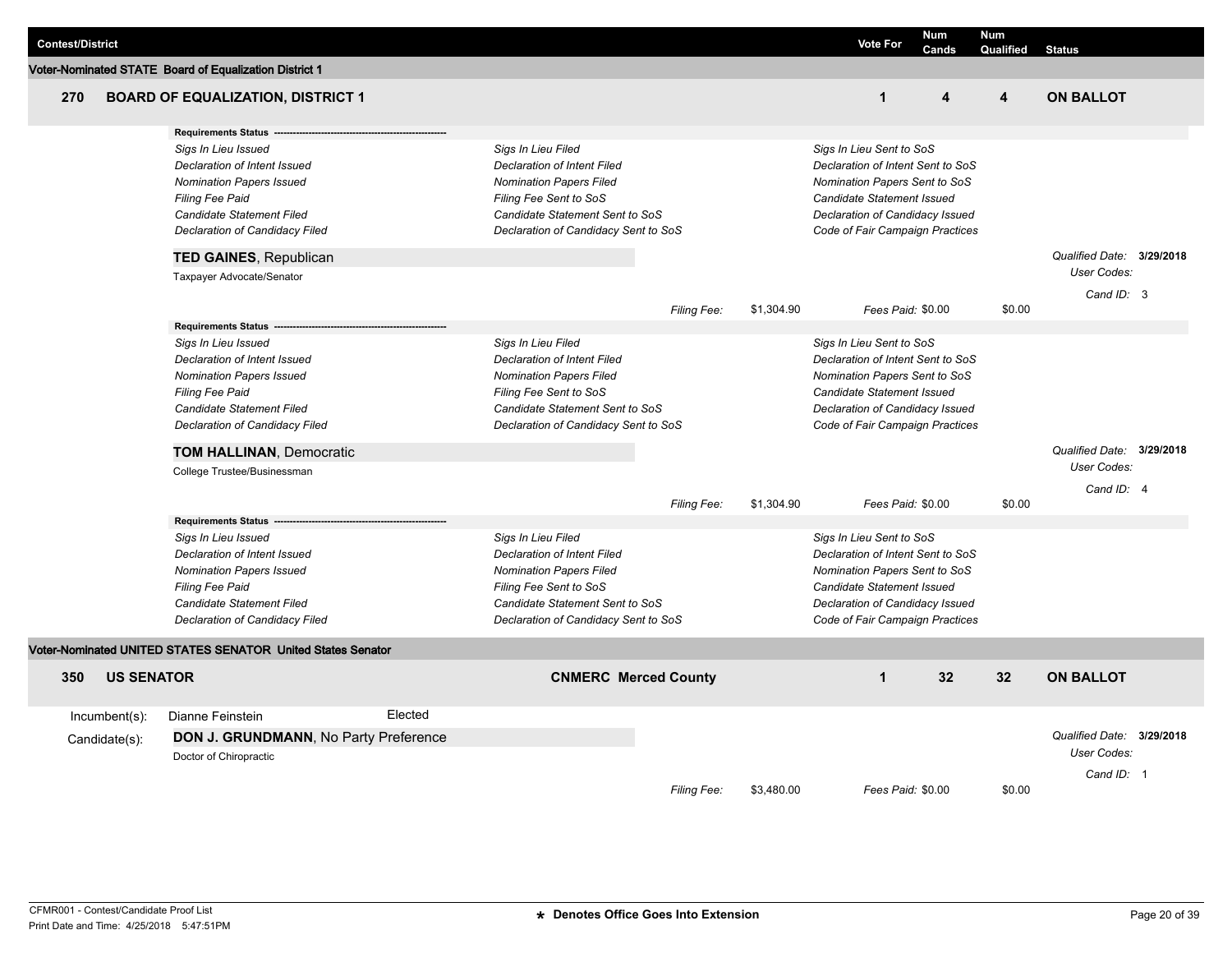| <b>Contest/District</b> |                   |                                                                                                                                                                                 |                                                                                                                                                                                                 |                    |            | <b>Vote For</b>                                                                                                                                                                                    | Num   | <b>Num</b>      |                           |  |
|-------------------------|-------------------|---------------------------------------------------------------------------------------------------------------------------------------------------------------------------------|-------------------------------------------------------------------------------------------------------------------------------------------------------------------------------------------------|--------------------|------------|----------------------------------------------------------------------------------------------------------------------------------------------------------------------------------------------------|-------|-----------------|---------------------------|--|
|                         |                   | Voter-Nominated UNITED STATES SENATOR United States Senator                                                                                                                     |                                                                                                                                                                                                 |                    |            |                                                                                                                                                                                                    | Cands | Qualified       | <b>Status</b>             |  |
| 350                     | <b>US SENATOR</b> |                                                                                                                                                                                 |                                                                                                                                                                                                 |                    |            | $\mathbf{1}$                                                                                                                                                                                       | 32    | 32 <sub>2</sub> | <b>ON BALLOT</b>          |  |
|                         |                   | <b>Requirements Status</b>                                                                                                                                                      |                                                                                                                                                                                                 |                    |            |                                                                                                                                                                                                    |       |                 |                           |  |
|                         |                   | Sigs In Lieu Issued<br>Declaration of Intent Issued<br><b>Nomination Papers Issued</b><br><b>Filing Fee Paid</b><br>Candidate Statement Filed<br>Declaration of Candidacy Filed | Sigs In Lieu Filed<br><b>Declaration of Intent Filed</b><br><b>Nomination Papers Filed</b><br>Filing Fee Sent to SoS<br>Candidate Statement Sent to SoS<br>Declaration of Candidacy Sent to SoS |                    |            | Sigs In Lieu Sent to SoS<br>Declaration of Intent Sent to SoS<br>Nomination Papers Sent to SoS<br>Candidate Statement Issued<br>Declaration of Candidacy Issued<br>Code of Fair Campaign Practices |       |                 |                           |  |
|                         |                   | DAVID HILDEBRAND, Democratic                                                                                                                                                    |                                                                                                                                                                                                 |                    |            |                                                                                                                                                                                                    |       |                 | Qualified Date: 3/29/2018 |  |
|                         |                   | <b>Policy Analyst</b>                                                                                                                                                           |                                                                                                                                                                                                 |                    |            |                                                                                                                                                                                                    |       |                 | User Codes:               |  |
|                         |                   |                                                                                                                                                                                 |                                                                                                                                                                                                 | Filing Fee:        | \$3,480.00 | Fees Paid: \$0.00                                                                                                                                                                                  |       | \$0.00          | Cand ID: 2                |  |
|                         |                   | <b>Requirements Status</b>                                                                                                                                                      |                                                                                                                                                                                                 |                    |            |                                                                                                                                                                                                    |       |                 |                           |  |
|                         |                   | Sigs In Lieu Issued<br>Declaration of Intent Issued<br><b>Nomination Papers Issued</b><br>Filing Fee Paid<br>Candidate Statement Filed<br>Declaration of Candidacy Filed        | Sigs In Lieu Filed<br><b>Declaration of Intent Filed</b><br><b>Nomination Papers Filed</b><br>Filing Fee Sent to SoS<br>Candidate Statement Sent to SoS<br>Declaration of Candidacy Sent to SoS |                    |            | Sigs In Lieu Sent to SoS<br>Declaration of Intent Sent to SoS<br>Nomination Papers Sent to SoS<br>Candidate Statement Issued<br>Declaration of Candidacy Issued<br>Code of Fair Campaign Practices |       |                 |                           |  |
|                         |                   | <b>ARUN K. BHUMITRA, Republican</b>                                                                                                                                             |                                                                                                                                                                                                 |                    |            |                                                                                                                                                                                                    |       |                 | Qualified Date: 3/29/2018 |  |
|                         |                   | Teacher/Engineer/Businessman                                                                                                                                                    |                                                                                                                                                                                                 |                    |            |                                                                                                                                                                                                    |       |                 | User Codes:               |  |
|                         |                   |                                                                                                                                                                                 |                                                                                                                                                                                                 | Filing Fee:        | \$3,480.00 | Fees Paid: \$0.00                                                                                                                                                                                  |       | \$0.00          | Cand ID: 3                |  |
|                         |                   | <b>Requirements Status</b>                                                                                                                                                      |                                                                                                                                                                                                 |                    |            |                                                                                                                                                                                                    |       |                 |                           |  |
|                         |                   | Sigs In Lieu Issued<br>Declaration of Intent Issued<br><b>Nomination Papers Issued</b><br><b>Filing Fee Paid</b><br>Candidate Statement Filed<br>Declaration of Candidacy Filed | Sigs In Lieu Filed<br><b>Declaration of Intent Filed</b><br><b>Nomination Papers Filed</b><br>Filing Fee Sent to SoS<br>Candidate Statement Sent to SoS<br>Declaration of Candidacy Sent to SoS |                    |            | Sigs In Lieu Sent to SoS<br>Declaration of Intent Sent to SoS<br>Nomination Papers Sent to SoS<br>Candidate Statement Issued<br>Declaration of Candidacy Issued<br>Code of Fair Campaign Practices |       |                 |                           |  |
|                         |                   | <b>JAMES P BRADLEY, Republican</b>                                                                                                                                              |                                                                                                                                                                                                 |                    |            |                                                                                                                                                                                                    |       |                 | Qualified Date: 3/29/2018 |  |
|                         |                   | <b>Chief Financial Officer</b>                                                                                                                                                  |                                                                                                                                                                                                 |                    |            |                                                                                                                                                                                                    |       |                 | <b>User Codes:</b>        |  |
|                         |                   |                                                                                                                                                                                 |                                                                                                                                                                                                 | <b>Filing Fee:</b> | \$3,480.00 | Fees Paid: \$0.00                                                                                                                                                                                  |       | \$0.00          | Cand ID: 4                |  |
|                         |                   | <b>Requirements Status</b>                                                                                                                                                      |                                                                                                                                                                                                 |                    |            |                                                                                                                                                                                                    |       |                 |                           |  |
|                         |                   | Sigs In Lieu Issued<br>Declaration of Intent Issued<br><b>Nomination Papers Issued</b><br><b>Filing Fee Paid</b><br>Candidate Statement Filed                                   | Sigs In Lieu Filed<br><b>Declaration of Intent Filed</b><br><b>Nomination Papers Filed</b><br>Filing Fee Sent to SoS<br>Candidate Statement Sent to SoS                                         |                    |            | Sigs In Lieu Sent to SoS<br>Declaration of Intent Sent to SoS<br>Nomination Papers Sent to SoS<br>Candidate Statement Issued<br>Declaration of Candidacy Issued                                    |       |                 |                           |  |
|                         |                   | Declaration of Candidacy Filed                                                                                                                                                  | Declaration of Candidacy Sent to SoS                                                                                                                                                            |                    |            | Code of Fair Campaign Practices                                                                                                                                                                    |       |                 |                           |  |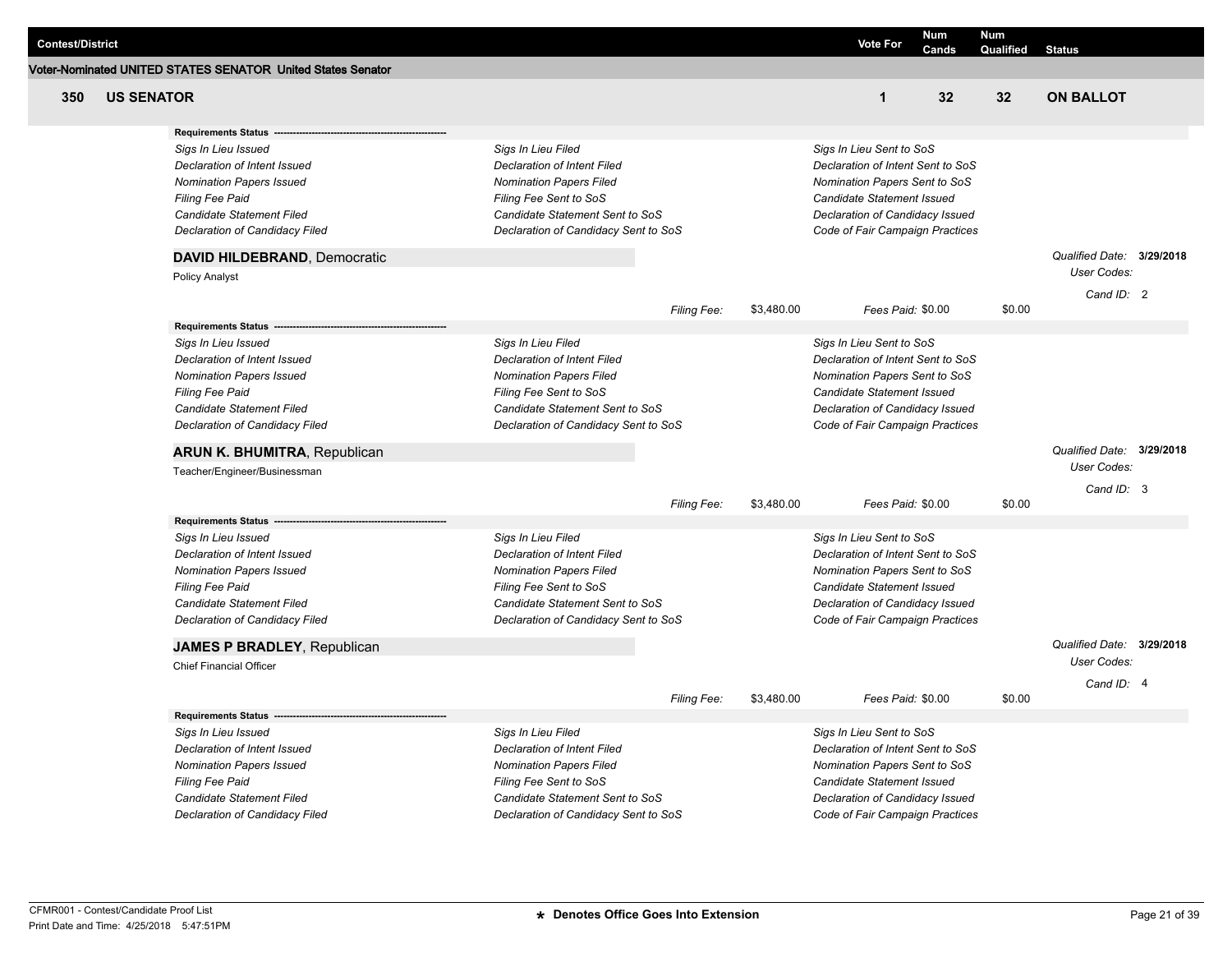| <b>Contest/District</b> |                   |                                                             |                                      |                    |            | <b>Vote For</b>                   | <b>Num</b><br>Cands | <b>Num</b><br>Qualified | <b>Status</b>             |  |
|-------------------------|-------------------|-------------------------------------------------------------|--------------------------------------|--------------------|------------|-----------------------------------|---------------------|-------------------------|---------------------------|--|
|                         |                   | Voter-Nominated UNITED STATES SENATOR United States Senator |                                      |                    |            |                                   |                     |                         |                           |  |
| 350                     | <b>US SENATOR</b> |                                                             |                                      |                    |            | $\mathbf{1}$                      | 32                  | 32 <sub>2</sub>         | <b>ON BALLOT</b>          |  |
|                         |                   | JOHN "JACK" CREW, Republican                                |                                      |                    |            |                                   |                     |                         | Qualified Date: 3/29/2018 |  |
|                         |                   | <b>Bus Driver</b>                                           |                                      |                    |            |                                   |                     |                         | User Codes:               |  |
|                         |                   |                                                             |                                      | Filing Fee:        | \$3,480.00 | Fees Paid: \$0.00                 |                     | \$0.00                  | Cand ID: 5                |  |
|                         |                   | <b>Requirements Status</b>                                  |                                      |                    |            |                                   |                     |                         |                           |  |
|                         |                   | Sigs In Lieu Issued                                         | Sigs In Lieu Filed                   |                    |            | Sigs In Lieu Sent to SoS          |                     |                         |                           |  |
|                         |                   | Declaration of Intent Issued                                | <b>Declaration of Intent Filed</b>   |                    |            | Declaration of Intent Sent to SoS |                     |                         |                           |  |
|                         |                   | <b>Nomination Papers Issued</b>                             | <b>Nomination Papers Filed</b>       |                    |            | Nomination Papers Sent to SoS     |                     |                         |                           |  |
|                         |                   | Filing Fee Paid                                             | Filing Fee Sent to SoS               |                    |            | <b>Candidate Statement Issued</b> |                     |                         |                           |  |
|                         |                   | Candidate Statement Filed                                   | Candidate Statement Sent to SoS      |                    |            | Declaration of Candidacy Issued   |                     |                         |                           |  |
|                         |                   | Declaration of Candidacy Filed                              | Declaration of Candidacy Sent to SoS |                    |            | Code of Fair Campaign Practices   |                     |                         |                           |  |
|                         |                   | ERIN CRUZ, Republican                                       |                                      |                    |            |                                   |                     |                         | Qualified Date: 3/29/2018 |  |
|                         |                   | <b>Published Author</b>                                     |                                      |                    |            |                                   |                     |                         | User Codes:               |  |
|                         |                   |                                                             |                                      |                    |            |                                   |                     |                         | Cand $ID: 6$              |  |
|                         |                   |                                                             |                                      | Filing Fee:        | \$3,480.00 | Fees Paid: \$0.00                 |                     | \$0.00                  |                           |  |
|                         |                   | <b>Requirements Status</b>                                  |                                      |                    |            |                                   |                     |                         |                           |  |
|                         |                   | Sigs In Lieu Issued                                         | Sigs In Lieu Filed                   |                    |            | Sigs In Lieu Sent to SoS          |                     |                         |                           |  |
|                         |                   | Declaration of Intent Issued                                | Declaration of Intent Filed          |                    |            | Declaration of Intent Sent to SoS |                     |                         |                           |  |
|                         |                   | <b>Nomination Papers Issued</b>                             | <b>Nomination Papers Filed</b>       |                    |            | Nomination Papers Sent to SoS     |                     |                         |                           |  |
|                         |                   | <b>Filing Fee Paid</b>                                      | Filing Fee Sent to SoS               |                    |            | <b>Candidate Statement Issued</b> |                     |                         |                           |  |
|                         |                   | Candidate Statement Filed                                   | Candidate Statement Sent to SoS      |                    |            | Declaration of Candidacy Issued   |                     |                         |                           |  |
|                         |                   | Declaration of Candidacy Filed                              | Declaration of Candidacy Sent to SoS |                    |            | Code of Fair Campaign Practices   |                     |                         |                           |  |
|                         |                   | ROQUE "ROCKY" DE LA FUENTE, Republican                      |                                      |                    |            |                                   |                     |                         | Qualified Date: 3/29/2018 |  |
|                         |                   | <b>Businessman/Land Developer</b>                           |                                      |                    |            |                                   |                     |                         | User Codes:               |  |
|                         |                   |                                                             |                                      | Filing Fee:        | \$3,480.00 | Fees Paid: \$0.00                 |                     | \$0.00                  | Cand ID: 7                |  |
|                         |                   | Requirements Status --                                      |                                      |                    |            |                                   |                     |                         |                           |  |
|                         |                   | Sigs In Lieu Issued                                         | Sigs In Lieu Filed                   |                    |            | Sigs In Lieu Sent to SoS          |                     |                         |                           |  |
|                         |                   | Declaration of Intent Issued                                | <b>Declaration of Intent Filed</b>   |                    |            | Declaration of Intent Sent to SoS |                     |                         |                           |  |
|                         |                   | <b>Nomination Papers Issued</b>                             | Nomination Papers Filed              |                    |            | Nomination Papers Sent to SoS     |                     |                         |                           |  |
|                         |                   | <b>Filing Fee Paid</b>                                      | Filing Fee Sent to SoS               |                    |            | <b>Candidate Statement Issued</b> |                     |                         |                           |  |
|                         |                   | Candidate Statement Filed                                   | Candidate Statement Sent to SoS      |                    |            | Declaration of Candidacy Issued   |                     |                         |                           |  |
|                         |                   | Declaration of Candidacy Filed                              | Declaration of Candidacy Sent to SoS |                    |            | Code of Fair Campaign Practices   |                     |                         |                           |  |
|                         |                   | <b>KEVIN DE LEON, Democratic</b>                            |                                      |                    |            |                                   |                     |                         | Qualified Date: 3/29/2018 |  |
|                         |                   | California Senator                                          |                                      |                    |            |                                   |                     |                         | User Codes:               |  |
|                         |                   |                                                             |                                      |                    |            |                                   |                     |                         | Cand ID: 8                |  |
|                         |                   |                                                             |                                      | <b>Filing Fee:</b> | \$3,480.00 | Fees Paid: \$0.00                 |                     | \$0.00                  |                           |  |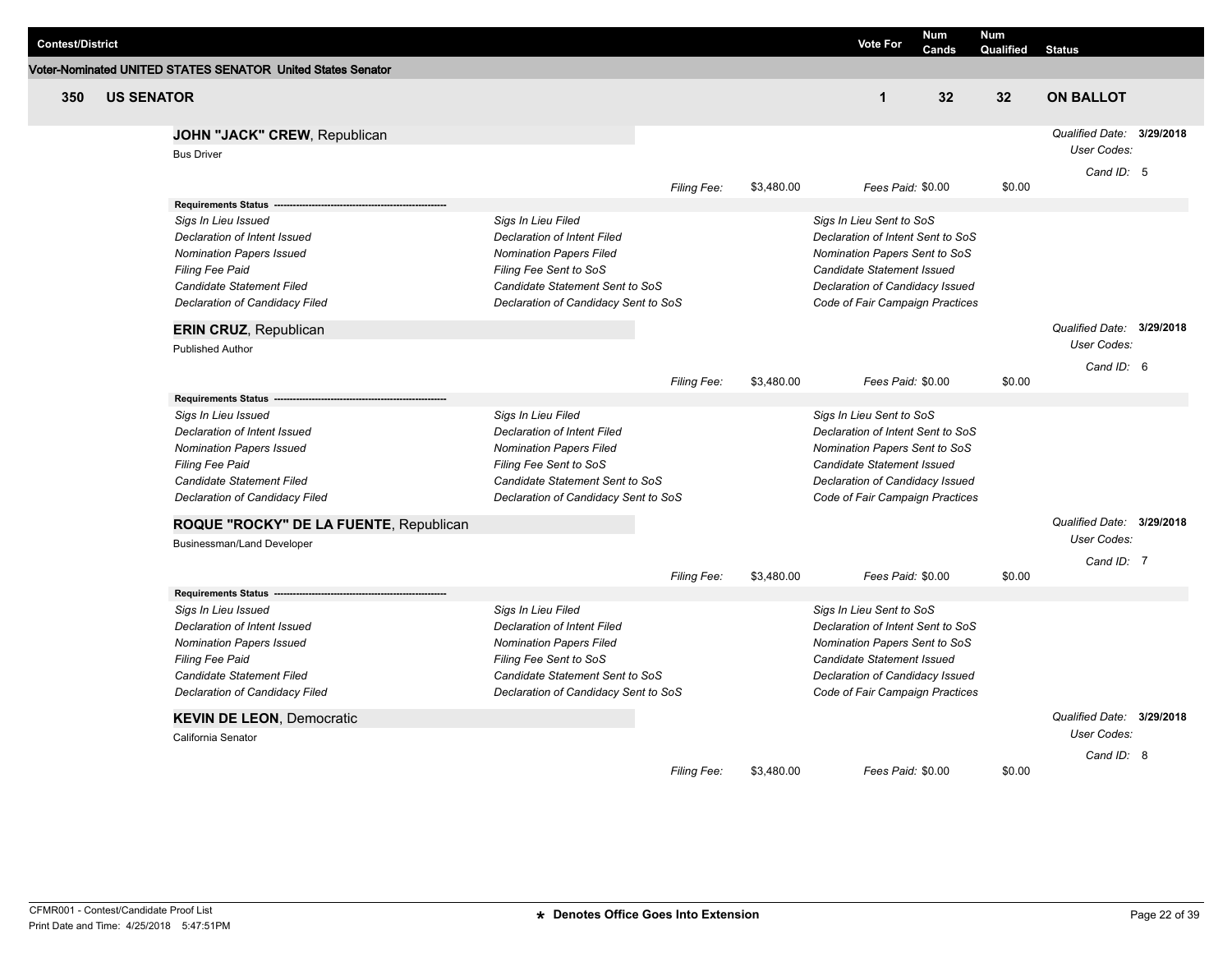| Voter-Nominated UNITED STATES SENATOR United States Senator<br>350<br>32<br>32<br><b>ON BALLOT</b><br><b>US SENATOR</b><br>$\mathbf{1}$<br><b>Requirements Status</b><br>Sigs In Lieu Filed<br>Sigs In Lieu Sent to SoS<br>Sigs In Lieu Issued<br>Declaration of Intent Issued<br><b>Declaration of Intent Filed</b><br>Declaration of Intent Sent to SoS<br><b>Nomination Papers Issued</b><br><b>Nomination Papers Filed</b><br>Nomination Papers Sent to SoS<br>Filing Fee Sent to SoS<br><b>Filing Fee Paid</b><br>Candidate Statement Issued<br>Candidate Statement Filed<br>Candidate Statement Sent to SoS<br>Declaration of Candidacy Issued<br>Declaration of Candidacy Filed<br>Declaration of Candidacy Sent to SoS<br>Code of Fair Campaign Practices<br>Qualified Date: 3/29/2018<br><b>ADRIENNE NICOLE EDWARDS, Democratic</b><br><b>User Codes:</b><br><b>Community Advocate</b><br>Cand ID: 9<br>Filing Fee:<br>\$3,480.00<br>Fees Paid: \$0.00<br>\$0.00<br><b>Requirements Status</b><br>Sigs In Lieu Filed<br>Sigs In Lieu Sent to SoS<br>Sigs In Lieu Issued<br><b>Declaration of Intent Filed</b><br>Declaration of Intent Sent to SoS<br>Declaration of Intent Issued<br><b>Nomination Papers Issued</b><br><b>Nomination Papers Filed</b><br>Nomination Papers Sent to SoS<br>Candidate Statement Issued<br><b>Filing Fee Paid</b><br>Filing Fee Sent to SoS<br>Candidate Statement Filed<br>Candidate Statement Sent to SoS<br>Declaration of Candidacy Issued<br>Declaration of Candidacy Filed<br>Declaration of Candidacy Sent to SoS<br>Code of Fair Campaign Practices<br>Qualified Date: 3/29/2018<br><b>DIANNE FEINSTEIN, Democratic</b><br><b>User Codes:</b><br><b>United States Senator</b><br>Cand ID: 10<br>\$0.00<br>Filing Fee:<br>\$3,480.00<br>Fees Paid: \$0.00<br><b>Requirements Status</b><br>Sigs In Lieu Filed<br>Sigs In Lieu Issued<br>Sigs In Lieu Sent to SoS<br>Declaration of Intent Issued<br><b>Declaration of Intent Filed</b><br>Declaration of Intent Sent to SoS<br><b>Nomination Papers Issued</b><br><b>Nomination Papers Filed</b><br>Nomination Papers Sent to SoS<br>Filing Fee Paid<br>Filing Fee Sent to SoS<br>Candidate Statement Issued<br>Candidate Statement Filed<br>Candidate Statement Sent to SoS<br>Declaration of Candidacy Issued<br>Declaration of Candidacy Filed<br>Declaration of Candidacy Sent to SoS<br>Code of Fair Campaign Practices<br>Qualified Date: 3/29/2018<br><b>COLLEEN SHEA FERNALD, No Party Preference</b><br>User Codes:<br><b>Constitutional Solutions Advocate</b><br>Cand ID: 11<br>\$0.00<br>\$3,480.00<br>Fees Paid: \$0.00<br>Filing Fee:<br><b>Requirements Status</b><br>Sigs In Lieu Filed<br>Sigs In Lieu Issued<br>Sigs In Lieu Sent to SoS<br>Declaration of Intent Issued<br><b>Declaration of Intent Filed</b><br>Declaration of Intent Sent to SoS<br><b>Nomination Papers Issued</b><br><b>Nomination Papers Filed</b><br>Nomination Papers Sent to SoS<br><b>Filing Fee Paid</b><br>Filing Fee Sent to SoS<br>Candidate Statement Issued<br>Candidate Statement Filed<br>Candidate Statement Sent to SoS<br>Declaration of Candidacy Issued<br>Declaration of Candidacy Filed<br>Declaration of Candidacy Sent to SoS<br>Code of Fair Campaign Practices | <b>Contest/District</b> |  |  | <b>Vote For</b> | Num<br>Cands | <b>Num</b><br>Qualified | <b>Status</b> |  |
|------------------------------------------------------------------------------------------------------------------------------------------------------------------------------------------------------------------------------------------------------------------------------------------------------------------------------------------------------------------------------------------------------------------------------------------------------------------------------------------------------------------------------------------------------------------------------------------------------------------------------------------------------------------------------------------------------------------------------------------------------------------------------------------------------------------------------------------------------------------------------------------------------------------------------------------------------------------------------------------------------------------------------------------------------------------------------------------------------------------------------------------------------------------------------------------------------------------------------------------------------------------------------------------------------------------------------------------------------------------------------------------------------------------------------------------------------------------------------------------------------------------------------------------------------------------------------------------------------------------------------------------------------------------------------------------------------------------------------------------------------------------------------------------------------------------------------------------------------------------------------------------------------------------------------------------------------------------------------------------------------------------------------------------------------------------------------------------------------------------------------------------------------------------------------------------------------------------------------------------------------------------------------------------------------------------------------------------------------------------------------------------------------------------------------------------------------------------------------------------------------------------------------------------------------------------------------------------------------------------------------------------------------------------------------------------------------------------------------------------------------------------------------------------------------------------------------------------------------------------------------------------------------------------------------------------------------------------------------------------------------------------------------------------------------------------------------------------------------------------------------------------------------------------------------------------------------------------------------------------------------------------------------|-------------------------|--|--|-----------------|--------------|-------------------------|---------------|--|
|                                                                                                                                                                                                                                                                                                                                                                                                                                                                                                                                                                                                                                                                                                                                                                                                                                                                                                                                                                                                                                                                                                                                                                                                                                                                                                                                                                                                                                                                                                                                                                                                                                                                                                                                                                                                                                                                                                                                                                                                                                                                                                                                                                                                                                                                                                                                                                                                                                                                                                                                                                                                                                                                                                                                                                                                                                                                                                                                                                                                                                                                                                                                                                                                                                                                              |                         |  |  |                 |              |                         |               |  |
|                                                                                                                                                                                                                                                                                                                                                                                                                                                                                                                                                                                                                                                                                                                                                                                                                                                                                                                                                                                                                                                                                                                                                                                                                                                                                                                                                                                                                                                                                                                                                                                                                                                                                                                                                                                                                                                                                                                                                                                                                                                                                                                                                                                                                                                                                                                                                                                                                                                                                                                                                                                                                                                                                                                                                                                                                                                                                                                                                                                                                                                                                                                                                                                                                                                                              |                         |  |  |                 |              |                         |               |  |
|                                                                                                                                                                                                                                                                                                                                                                                                                                                                                                                                                                                                                                                                                                                                                                                                                                                                                                                                                                                                                                                                                                                                                                                                                                                                                                                                                                                                                                                                                                                                                                                                                                                                                                                                                                                                                                                                                                                                                                                                                                                                                                                                                                                                                                                                                                                                                                                                                                                                                                                                                                                                                                                                                                                                                                                                                                                                                                                                                                                                                                                                                                                                                                                                                                                                              |                         |  |  |                 |              |                         |               |  |
|                                                                                                                                                                                                                                                                                                                                                                                                                                                                                                                                                                                                                                                                                                                                                                                                                                                                                                                                                                                                                                                                                                                                                                                                                                                                                                                                                                                                                                                                                                                                                                                                                                                                                                                                                                                                                                                                                                                                                                                                                                                                                                                                                                                                                                                                                                                                                                                                                                                                                                                                                                                                                                                                                                                                                                                                                                                                                                                                                                                                                                                                                                                                                                                                                                                                              |                         |  |  |                 |              |                         |               |  |
|                                                                                                                                                                                                                                                                                                                                                                                                                                                                                                                                                                                                                                                                                                                                                                                                                                                                                                                                                                                                                                                                                                                                                                                                                                                                                                                                                                                                                                                                                                                                                                                                                                                                                                                                                                                                                                                                                                                                                                                                                                                                                                                                                                                                                                                                                                                                                                                                                                                                                                                                                                                                                                                                                                                                                                                                                                                                                                                                                                                                                                                                                                                                                                                                                                                                              |                         |  |  |                 |              |                         |               |  |
|                                                                                                                                                                                                                                                                                                                                                                                                                                                                                                                                                                                                                                                                                                                                                                                                                                                                                                                                                                                                                                                                                                                                                                                                                                                                                                                                                                                                                                                                                                                                                                                                                                                                                                                                                                                                                                                                                                                                                                                                                                                                                                                                                                                                                                                                                                                                                                                                                                                                                                                                                                                                                                                                                                                                                                                                                                                                                                                                                                                                                                                                                                                                                                                                                                                                              |                         |  |  |                 |              |                         |               |  |
|                                                                                                                                                                                                                                                                                                                                                                                                                                                                                                                                                                                                                                                                                                                                                                                                                                                                                                                                                                                                                                                                                                                                                                                                                                                                                                                                                                                                                                                                                                                                                                                                                                                                                                                                                                                                                                                                                                                                                                                                                                                                                                                                                                                                                                                                                                                                                                                                                                                                                                                                                                                                                                                                                                                                                                                                                                                                                                                                                                                                                                                                                                                                                                                                                                                                              |                         |  |  |                 |              |                         |               |  |
|                                                                                                                                                                                                                                                                                                                                                                                                                                                                                                                                                                                                                                                                                                                                                                                                                                                                                                                                                                                                                                                                                                                                                                                                                                                                                                                                                                                                                                                                                                                                                                                                                                                                                                                                                                                                                                                                                                                                                                                                                                                                                                                                                                                                                                                                                                                                                                                                                                                                                                                                                                                                                                                                                                                                                                                                                                                                                                                                                                                                                                                                                                                                                                                                                                                                              |                         |  |  |                 |              |                         |               |  |
|                                                                                                                                                                                                                                                                                                                                                                                                                                                                                                                                                                                                                                                                                                                                                                                                                                                                                                                                                                                                                                                                                                                                                                                                                                                                                                                                                                                                                                                                                                                                                                                                                                                                                                                                                                                                                                                                                                                                                                                                                                                                                                                                                                                                                                                                                                                                                                                                                                                                                                                                                                                                                                                                                                                                                                                                                                                                                                                                                                                                                                                                                                                                                                                                                                                                              |                         |  |  |                 |              |                         |               |  |
|                                                                                                                                                                                                                                                                                                                                                                                                                                                                                                                                                                                                                                                                                                                                                                                                                                                                                                                                                                                                                                                                                                                                                                                                                                                                                                                                                                                                                                                                                                                                                                                                                                                                                                                                                                                                                                                                                                                                                                                                                                                                                                                                                                                                                                                                                                                                                                                                                                                                                                                                                                                                                                                                                                                                                                                                                                                                                                                                                                                                                                                                                                                                                                                                                                                                              |                         |  |  |                 |              |                         |               |  |
|                                                                                                                                                                                                                                                                                                                                                                                                                                                                                                                                                                                                                                                                                                                                                                                                                                                                                                                                                                                                                                                                                                                                                                                                                                                                                                                                                                                                                                                                                                                                                                                                                                                                                                                                                                                                                                                                                                                                                                                                                                                                                                                                                                                                                                                                                                                                                                                                                                                                                                                                                                                                                                                                                                                                                                                                                                                                                                                                                                                                                                                                                                                                                                                                                                                                              |                         |  |  |                 |              |                         |               |  |
|                                                                                                                                                                                                                                                                                                                                                                                                                                                                                                                                                                                                                                                                                                                                                                                                                                                                                                                                                                                                                                                                                                                                                                                                                                                                                                                                                                                                                                                                                                                                                                                                                                                                                                                                                                                                                                                                                                                                                                                                                                                                                                                                                                                                                                                                                                                                                                                                                                                                                                                                                                                                                                                                                                                                                                                                                                                                                                                                                                                                                                                                                                                                                                                                                                                                              |                         |  |  |                 |              |                         |               |  |
|                                                                                                                                                                                                                                                                                                                                                                                                                                                                                                                                                                                                                                                                                                                                                                                                                                                                                                                                                                                                                                                                                                                                                                                                                                                                                                                                                                                                                                                                                                                                                                                                                                                                                                                                                                                                                                                                                                                                                                                                                                                                                                                                                                                                                                                                                                                                                                                                                                                                                                                                                                                                                                                                                                                                                                                                                                                                                                                                                                                                                                                                                                                                                                                                                                                                              |                         |  |  |                 |              |                         |               |  |
|                                                                                                                                                                                                                                                                                                                                                                                                                                                                                                                                                                                                                                                                                                                                                                                                                                                                                                                                                                                                                                                                                                                                                                                                                                                                                                                                                                                                                                                                                                                                                                                                                                                                                                                                                                                                                                                                                                                                                                                                                                                                                                                                                                                                                                                                                                                                                                                                                                                                                                                                                                                                                                                                                                                                                                                                                                                                                                                                                                                                                                                                                                                                                                                                                                                                              |                         |  |  |                 |              |                         |               |  |
|                                                                                                                                                                                                                                                                                                                                                                                                                                                                                                                                                                                                                                                                                                                                                                                                                                                                                                                                                                                                                                                                                                                                                                                                                                                                                                                                                                                                                                                                                                                                                                                                                                                                                                                                                                                                                                                                                                                                                                                                                                                                                                                                                                                                                                                                                                                                                                                                                                                                                                                                                                                                                                                                                                                                                                                                                                                                                                                                                                                                                                                                                                                                                                                                                                                                              |                         |  |  |                 |              |                         |               |  |
|                                                                                                                                                                                                                                                                                                                                                                                                                                                                                                                                                                                                                                                                                                                                                                                                                                                                                                                                                                                                                                                                                                                                                                                                                                                                                                                                                                                                                                                                                                                                                                                                                                                                                                                                                                                                                                                                                                                                                                                                                                                                                                                                                                                                                                                                                                                                                                                                                                                                                                                                                                                                                                                                                                                                                                                                                                                                                                                                                                                                                                                                                                                                                                                                                                                                              |                         |  |  |                 |              |                         |               |  |
|                                                                                                                                                                                                                                                                                                                                                                                                                                                                                                                                                                                                                                                                                                                                                                                                                                                                                                                                                                                                                                                                                                                                                                                                                                                                                                                                                                                                                                                                                                                                                                                                                                                                                                                                                                                                                                                                                                                                                                                                                                                                                                                                                                                                                                                                                                                                                                                                                                                                                                                                                                                                                                                                                                                                                                                                                                                                                                                                                                                                                                                                                                                                                                                                                                                                              |                         |  |  |                 |              |                         |               |  |
|                                                                                                                                                                                                                                                                                                                                                                                                                                                                                                                                                                                                                                                                                                                                                                                                                                                                                                                                                                                                                                                                                                                                                                                                                                                                                                                                                                                                                                                                                                                                                                                                                                                                                                                                                                                                                                                                                                                                                                                                                                                                                                                                                                                                                                                                                                                                                                                                                                                                                                                                                                                                                                                                                                                                                                                                                                                                                                                                                                                                                                                                                                                                                                                                                                                                              |                         |  |  |                 |              |                         |               |  |
|                                                                                                                                                                                                                                                                                                                                                                                                                                                                                                                                                                                                                                                                                                                                                                                                                                                                                                                                                                                                                                                                                                                                                                                                                                                                                                                                                                                                                                                                                                                                                                                                                                                                                                                                                                                                                                                                                                                                                                                                                                                                                                                                                                                                                                                                                                                                                                                                                                                                                                                                                                                                                                                                                                                                                                                                                                                                                                                                                                                                                                                                                                                                                                                                                                                                              |                         |  |  |                 |              |                         |               |  |
|                                                                                                                                                                                                                                                                                                                                                                                                                                                                                                                                                                                                                                                                                                                                                                                                                                                                                                                                                                                                                                                                                                                                                                                                                                                                                                                                                                                                                                                                                                                                                                                                                                                                                                                                                                                                                                                                                                                                                                                                                                                                                                                                                                                                                                                                                                                                                                                                                                                                                                                                                                                                                                                                                                                                                                                                                                                                                                                                                                                                                                                                                                                                                                                                                                                                              |                         |  |  |                 |              |                         |               |  |
|                                                                                                                                                                                                                                                                                                                                                                                                                                                                                                                                                                                                                                                                                                                                                                                                                                                                                                                                                                                                                                                                                                                                                                                                                                                                                                                                                                                                                                                                                                                                                                                                                                                                                                                                                                                                                                                                                                                                                                                                                                                                                                                                                                                                                                                                                                                                                                                                                                                                                                                                                                                                                                                                                                                                                                                                                                                                                                                                                                                                                                                                                                                                                                                                                                                                              |                         |  |  |                 |              |                         |               |  |
|                                                                                                                                                                                                                                                                                                                                                                                                                                                                                                                                                                                                                                                                                                                                                                                                                                                                                                                                                                                                                                                                                                                                                                                                                                                                                                                                                                                                                                                                                                                                                                                                                                                                                                                                                                                                                                                                                                                                                                                                                                                                                                                                                                                                                                                                                                                                                                                                                                                                                                                                                                                                                                                                                                                                                                                                                                                                                                                                                                                                                                                                                                                                                                                                                                                                              |                         |  |  |                 |              |                         |               |  |
|                                                                                                                                                                                                                                                                                                                                                                                                                                                                                                                                                                                                                                                                                                                                                                                                                                                                                                                                                                                                                                                                                                                                                                                                                                                                                                                                                                                                                                                                                                                                                                                                                                                                                                                                                                                                                                                                                                                                                                                                                                                                                                                                                                                                                                                                                                                                                                                                                                                                                                                                                                                                                                                                                                                                                                                                                                                                                                                                                                                                                                                                                                                                                                                                                                                                              |                         |  |  |                 |              |                         |               |  |
|                                                                                                                                                                                                                                                                                                                                                                                                                                                                                                                                                                                                                                                                                                                                                                                                                                                                                                                                                                                                                                                                                                                                                                                                                                                                                                                                                                                                                                                                                                                                                                                                                                                                                                                                                                                                                                                                                                                                                                                                                                                                                                                                                                                                                                                                                                                                                                                                                                                                                                                                                                                                                                                                                                                                                                                                                                                                                                                                                                                                                                                                                                                                                                                                                                                                              |                         |  |  |                 |              |                         |               |  |
|                                                                                                                                                                                                                                                                                                                                                                                                                                                                                                                                                                                                                                                                                                                                                                                                                                                                                                                                                                                                                                                                                                                                                                                                                                                                                                                                                                                                                                                                                                                                                                                                                                                                                                                                                                                                                                                                                                                                                                                                                                                                                                                                                                                                                                                                                                                                                                                                                                                                                                                                                                                                                                                                                                                                                                                                                                                                                                                                                                                                                                                                                                                                                                                                                                                                              |                         |  |  |                 |              |                         |               |  |
|                                                                                                                                                                                                                                                                                                                                                                                                                                                                                                                                                                                                                                                                                                                                                                                                                                                                                                                                                                                                                                                                                                                                                                                                                                                                                                                                                                                                                                                                                                                                                                                                                                                                                                                                                                                                                                                                                                                                                                                                                                                                                                                                                                                                                                                                                                                                                                                                                                                                                                                                                                                                                                                                                                                                                                                                                                                                                                                                                                                                                                                                                                                                                                                                                                                                              |                         |  |  |                 |              |                         |               |  |
|                                                                                                                                                                                                                                                                                                                                                                                                                                                                                                                                                                                                                                                                                                                                                                                                                                                                                                                                                                                                                                                                                                                                                                                                                                                                                                                                                                                                                                                                                                                                                                                                                                                                                                                                                                                                                                                                                                                                                                                                                                                                                                                                                                                                                                                                                                                                                                                                                                                                                                                                                                                                                                                                                                                                                                                                                                                                                                                                                                                                                                                                                                                                                                                                                                                                              |                         |  |  |                 |              |                         |               |  |
|                                                                                                                                                                                                                                                                                                                                                                                                                                                                                                                                                                                                                                                                                                                                                                                                                                                                                                                                                                                                                                                                                                                                                                                                                                                                                                                                                                                                                                                                                                                                                                                                                                                                                                                                                                                                                                                                                                                                                                                                                                                                                                                                                                                                                                                                                                                                                                                                                                                                                                                                                                                                                                                                                                                                                                                                                                                                                                                                                                                                                                                                                                                                                                                                                                                                              |                         |  |  |                 |              |                         |               |  |
|                                                                                                                                                                                                                                                                                                                                                                                                                                                                                                                                                                                                                                                                                                                                                                                                                                                                                                                                                                                                                                                                                                                                                                                                                                                                                                                                                                                                                                                                                                                                                                                                                                                                                                                                                                                                                                                                                                                                                                                                                                                                                                                                                                                                                                                                                                                                                                                                                                                                                                                                                                                                                                                                                                                                                                                                                                                                                                                                                                                                                                                                                                                                                                                                                                                                              |                         |  |  |                 |              |                         |               |  |
|                                                                                                                                                                                                                                                                                                                                                                                                                                                                                                                                                                                                                                                                                                                                                                                                                                                                                                                                                                                                                                                                                                                                                                                                                                                                                                                                                                                                                                                                                                                                                                                                                                                                                                                                                                                                                                                                                                                                                                                                                                                                                                                                                                                                                                                                                                                                                                                                                                                                                                                                                                                                                                                                                                                                                                                                                                                                                                                                                                                                                                                                                                                                                                                                                                                                              |                         |  |  |                 |              |                         |               |  |
|                                                                                                                                                                                                                                                                                                                                                                                                                                                                                                                                                                                                                                                                                                                                                                                                                                                                                                                                                                                                                                                                                                                                                                                                                                                                                                                                                                                                                                                                                                                                                                                                                                                                                                                                                                                                                                                                                                                                                                                                                                                                                                                                                                                                                                                                                                                                                                                                                                                                                                                                                                                                                                                                                                                                                                                                                                                                                                                                                                                                                                                                                                                                                                                                                                                                              |                         |  |  |                 |              |                         |               |  |
|                                                                                                                                                                                                                                                                                                                                                                                                                                                                                                                                                                                                                                                                                                                                                                                                                                                                                                                                                                                                                                                                                                                                                                                                                                                                                                                                                                                                                                                                                                                                                                                                                                                                                                                                                                                                                                                                                                                                                                                                                                                                                                                                                                                                                                                                                                                                                                                                                                                                                                                                                                                                                                                                                                                                                                                                                                                                                                                                                                                                                                                                                                                                                                                                                                                                              |                         |  |  |                 |              |                         |               |  |
|                                                                                                                                                                                                                                                                                                                                                                                                                                                                                                                                                                                                                                                                                                                                                                                                                                                                                                                                                                                                                                                                                                                                                                                                                                                                                                                                                                                                                                                                                                                                                                                                                                                                                                                                                                                                                                                                                                                                                                                                                                                                                                                                                                                                                                                                                                                                                                                                                                                                                                                                                                                                                                                                                                                                                                                                                                                                                                                                                                                                                                                                                                                                                                                                                                                                              |                         |  |  |                 |              |                         |               |  |
|                                                                                                                                                                                                                                                                                                                                                                                                                                                                                                                                                                                                                                                                                                                                                                                                                                                                                                                                                                                                                                                                                                                                                                                                                                                                                                                                                                                                                                                                                                                                                                                                                                                                                                                                                                                                                                                                                                                                                                                                                                                                                                                                                                                                                                                                                                                                                                                                                                                                                                                                                                                                                                                                                                                                                                                                                                                                                                                                                                                                                                                                                                                                                                                                                                                                              |                         |  |  |                 |              |                         |               |  |
|                                                                                                                                                                                                                                                                                                                                                                                                                                                                                                                                                                                                                                                                                                                                                                                                                                                                                                                                                                                                                                                                                                                                                                                                                                                                                                                                                                                                                                                                                                                                                                                                                                                                                                                                                                                                                                                                                                                                                                                                                                                                                                                                                                                                                                                                                                                                                                                                                                                                                                                                                                                                                                                                                                                                                                                                                                                                                                                                                                                                                                                                                                                                                                                                                                                                              |                         |  |  |                 |              |                         |               |  |
|                                                                                                                                                                                                                                                                                                                                                                                                                                                                                                                                                                                                                                                                                                                                                                                                                                                                                                                                                                                                                                                                                                                                                                                                                                                                                                                                                                                                                                                                                                                                                                                                                                                                                                                                                                                                                                                                                                                                                                                                                                                                                                                                                                                                                                                                                                                                                                                                                                                                                                                                                                                                                                                                                                                                                                                                                                                                                                                                                                                                                                                                                                                                                                                                                                                                              |                         |  |  |                 |              |                         |               |  |
|                                                                                                                                                                                                                                                                                                                                                                                                                                                                                                                                                                                                                                                                                                                                                                                                                                                                                                                                                                                                                                                                                                                                                                                                                                                                                                                                                                                                                                                                                                                                                                                                                                                                                                                                                                                                                                                                                                                                                                                                                                                                                                                                                                                                                                                                                                                                                                                                                                                                                                                                                                                                                                                                                                                                                                                                                                                                                                                                                                                                                                                                                                                                                                                                                                                                              |                         |  |  |                 |              |                         |               |  |
|                                                                                                                                                                                                                                                                                                                                                                                                                                                                                                                                                                                                                                                                                                                                                                                                                                                                                                                                                                                                                                                                                                                                                                                                                                                                                                                                                                                                                                                                                                                                                                                                                                                                                                                                                                                                                                                                                                                                                                                                                                                                                                                                                                                                                                                                                                                                                                                                                                                                                                                                                                                                                                                                                                                                                                                                                                                                                                                                                                                                                                                                                                                                                                                                                                                                              |                         |  |  |                 |              |                         |               |  |
|                                                                                                                                                                                                                                                                                                                                                                                                                                                                                                                                                                                                                                                                                                                                                                                                                                                                                                                                                                                                                                                                                                                                                                                                                                                                                                                                                                                                                                                                                                                                                                                                                                                                                                                                                                                                                                                                                                                                                                                                                                                                                                                                                                                                                                                                                                                                                                                                                                                                                                                                                                                                                                                                                                                                                                                                                                                                                                                                                                                                                                                                                                                                                                                                                                                                              |                         |  |  |                 |              |                         |               |  |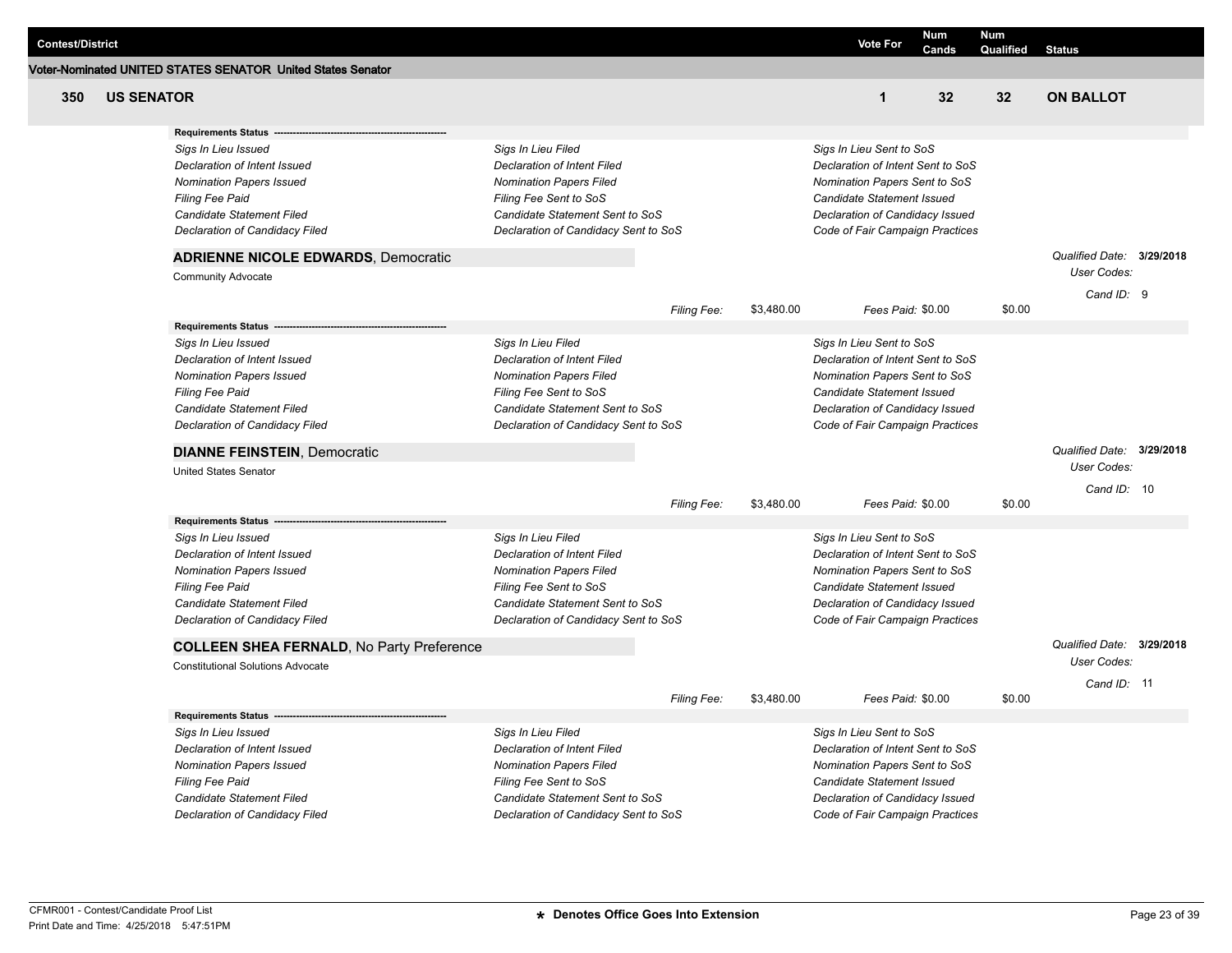| <b>Contest/District</b> |                   |                                                                     |                                      |             |            | <b>Vote For</b>                   | Num<br>Cands | <b>Num</b><br>Qualified | <b>Status</b>                            |  |
|-------------------------|-------------------|---------------------------------------------------------------------|--------------------------------------|-------------|------------|-----------------------------------|--------------|-------------------------|------------------------------------------|--|
|                         |                   | Voter-Nominated UNITED STATES SENATOR United States Senator         |                                      |             |            |                                   |              |                         |                                          |  |
| 350                     | <b>US SENATOR</b> |                                                                     |                                      |             |            | $\mathbf{1}$                      | 32           | 32                      | <b>ON BALLOT</b>                         |  |
|                         |                   | RASH BIHARI GHOSH, No Party Preference<br>Water Scientist/Professor |                                      |             |            |                                   |              |                         | Qualified Date: 3/29/2018<br>User Codes: |  |
|                         |                   |                                                                     |                                      | Filing Fee: | \$3,480.00 | Fees Paid: \$0.00                 |              | \$0.00                  | Cand ID: 12                              |  |
|                         |                   | <b>Requirements Status</b>                                          |                                      |             |            |                                   |              |                         |                                          |  |
|                         |                   | Sigs In Lieu Issued                                                 | Sigs In Lieu Filed                   |             |            | Sigs In Lieu Sent to SoS          |              |                         |                                          |  |
|                         |                   | Declaration of Intent Issued                                        | <b>Declaration of Intent Filed</b>   |             |            | Declaration of Intent Sent to SoS |              |                         |                                          |  |
|                         |                   | <b>Nomination Papers Issued</b>                                     | <b>Nomination Papers Filed</b>       |             |            | Nomination Papers Sent to SoS     |              |                         |                                          |  |
|                         |                   | <b>Filing Fee Paid</b>                                              | Filing Fee Sent to SoS               |             |            | Candidate Statement Issued        |              |                         |                                          |  |
|                         |                   | <b>Candidate Statement Filed</b>                                    | Candidate Statement Sent to SoS      |             |            | Declaration of Candidacy Issued   |              |                         |                                          |  |
|                         |                   | Declaration of Candidacy Filed                                      | Declaration of Candidacy Sent to SoS |             |            | Code of Fair Campaign Practices   |              |                         |                                          |  |
|                         |                   | TIM GILDERSLEEVE, No Party Preference                               |                                      |             |            |                                   |              |                         | Qualified Date: 3/29/2018                |  |
|                         |                   | Paratransit Operator                                                |                                      |             |            |                                   |              |                         | User Codes:                              |  |
|                         |                   |                                                                     |                                      | Filing Fee: | \$3,480.00 | Fees Paid: \$0.00                 |              | \$0.00                  | Cand ID: 13                              |  |
|                         |                   | <b>Requirements Status</b>                                          |                                      |             |            |                                   |              |                         |                                          |  |
|                         |                   | Sigs In Lieu Issued                                                 | Sigs In Lieu Filed                   |             |            | Sigs In Lieu Sent to SoS          |              |                         |                                          |  |
|                         |                   | Declaration of Intent Issued                                        | <b>Declaration of Intent Filed</b>   |             |            | Declaration of Intent Sent to SoS |              |                         |                                          |  |
|                         |                   | <b>Nomination Papers Issued</b>                                     | <b>Nomination Papers Filed</b>       |             |            | Nomination Papers Sent to SoS     |              |                         |                                          |  |
|                         |                   | <b>Filing Fee Paid</b>                                              | Filing Fee Sent to SoS               |             |            | Candidate Statement Issued        |              |                         |                                          |  |
|                         |                   | Candidate Statement Filed                                           | Candidate Statement Sent to SoS      |             |            | Declaration of Candidacy Issued   |              |                         |                                          |  |
|                         |                   | Declaration of Candidacy Filed                                      | Declaration of Candidacy Sent to SoS |             |            | Code of Fair Campaign Practices   |              |                         |                                          |  |
|                         |                   | MICHAEL FAHMY GIRGIS, No Party Preference                           |                                      |             |            |                                   |              |                         | Qualified Date: 3/29/2018                |  |
|                         |                   | Real Estate Broker                                                  |                                      |             |            |                                   |              |                         | <b>User Codes:</b>                       |  |
|                         |                   |                                                                     |                                      | Filing Fee: | \$3,480.00 | Fees Paid: \$0.00                 |              | \$0.00                  | Cand ID: 14                              |  |
|                         |                   | <b>Requirements Status</b>                                          |                                      |             |            |                                   |              |                         |                                          |  |
|                         |                   | Sigs In Lieu Issued                                                 | Sigs In Lieu Filed                   |             |            | Sigs In Lieu Sent to SoS          |              |                         |                                          |  |
|                         |                   | Declaration of Intent Issued                                        | <b>Declaration of Intent Filed</b>   |             |            | Declaration of Intent Sent to SoS |              |                         |                                          |  |
|                         |                   | <b>Nomination Papers Issued</b>                                     | <b>Nomination Papers Filed</b>       |             |            | Nomination Papers Sent to SoS     |              |                         |                                          |  |
|                         |                   | <b>Filing Fee Paid</b>                                              | Filing Fee Sent to SoS               |             |            | Candidate Statement Issued        |              |                         |                                          |  |
|                         |                   | Candidate Statement Filed                                           | Candidate Statement Sent to SoS      |             |            | Declaration of Candidacy Issued   |              |                         |                                          |  |
|                         |                   | Declaration of Candidacy Filed                                      | Declaration of Candidacy Sent to SoS |             |            | Code of Fair Campaign Practices   |              |                         |                                          |  |
|                         |                   | JASON M. HANANIA, No Party Preference                               |                                      |             |            |                                   |              |                         | Qualified Date: 3/29/2018                |  |
|                         |                   | Attorney/Engineer                                                   |                                      |             |            |                                   |              |                         | <b>User Codes:</b>                       |  |
|                         |                   |                                                                     |                                      |             |            |                                   |              |                         | Cand $ID: 16$                            |  |
|                         |                   |                                                                     |                                      | Filing Fee: | \$3,480.00 | Fees Paid: \$0.00                 |              | \$0.00                  |                                          |  |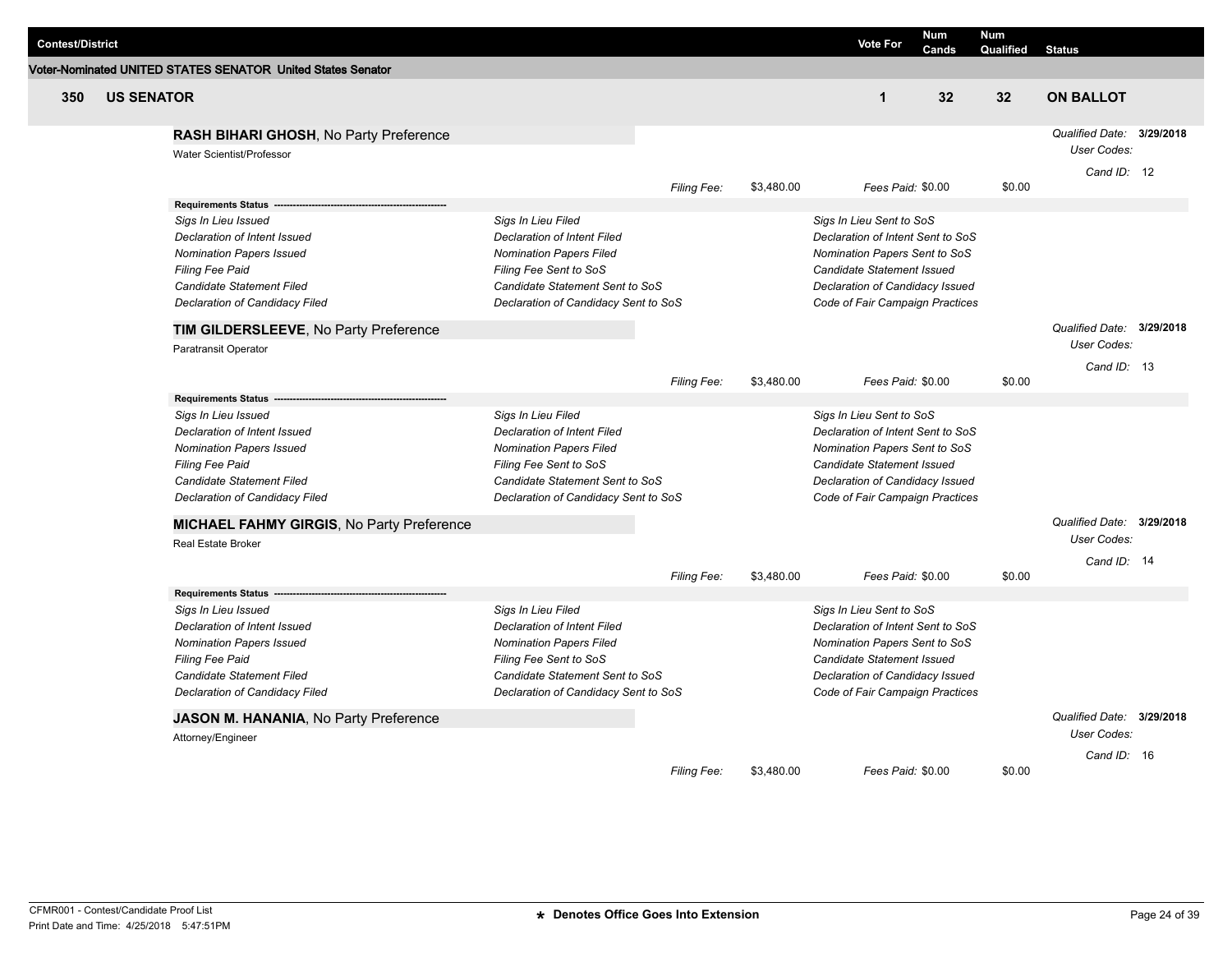|                         |                   |                                                             |                                      |                    |            |                                   | Num   | Num             |                           |  |
|-------------------------|-------------------|-------------------------------------------------------------|--------------------------------------|--------------------|------------|-----------------------------------|-------|-----------------|---------------------------|--|
| <b>Contest/District</b> |                   |                                                             |                                      |                    |            | <b>Vote For</b>                   | Cands | Qualified       | <b>Status</b>             |  |
|                         |                   | Voter-Nominated UNITED STATES SENATOR United States Senator |                                      |                    |            |                                   |       |                 |                           |  |
| 350                     | <b>US SENATOR</b> |                                                             |                                      |                    |            | $\mathbf{1}$                      | 32    | 32 <sub>2</sub> | <b>ON BALLOT</b>          |  |
|                         |                   |                                                             |                                      |                    |            |                                   |       |                 |                           |  |
|                         |                   | <b>Requirements Status</b>                                  |                                      |                    |            |                                   |       |                 |                           |  |
|                         |                   | Sigs In Lieu Issued                                         | Sigs In Lieu Filed                   |                    |            | Sigs In Lieu Sent to SoS          |       |                 |                           |  |
|                         |                   | Declaration of Intent Issued                                | Declaration of Intent Filed          |                    |            | Declaration of Intent Sent to SoS |       |                 |                           |  |
|                         |                   | <b>Nomination Papers Issued</b>                             | <b>Nomination Papers Filed</b>       |                    |            | Nomination Papers Sent to SoS     |       |                 |                           |  |
|                         |                   | Filing Fee Paid                                             | Filing Fee Sent to SoS               |                    |            | Candidate Statement Issued        |       |                 |                           |  |
|                         |                   | Candidate Statement Filed                                   | Candidate Statement Sent to SoS      |                    |            | Declaration of Candidacy Issued   |       |                 |                           |  |
|                         |                   | Declaration of Candidacy Filed                              | Declaration of Candidacy Sent to SoS |                    |            | Code of Fair Campaign Practices   |       |                 |                           |  |
|                         |                   | <b>PAT HARRIS, Democratic</b>                               |                                      |                    |            |                                   |       |                 | Qualified Date: 3/29/2018 |  |
|                         |                   | Civil Rights Attorney                                       |                                      |                    |            |                                   |       |                 | User Codes:               |  |
|                         |                   |                                                             |                                      | <b>Filing Fee:</b> | \$3,480.00 | Fees Paid: \$0.00                 |       | \$0.00          | Cand ID: 17               |  |
|                         |                   | <b>Requirements Status</b>                                  |                                      |                    |            |                                   |       |                 |                           |  |
|                         |                   | Sigs In Lieu Issued                                         | Sigs In Lieu Filed                   |                    |            | Sigs In Lieu Sent to SoS          |       |                 |                           |  |
|                         |                   | Declaration of Intent Issued                                | Declaration of Intent Filed          |                    |            | Declaration of Intent Sent to SoS |       |                 |                           |  |
|                         |                   | <b>Nomination Papers Issued</b>                             | <b>Nomination Papers Filed</b>       |                    |            | Nomination Papers Sent to SoS     |       |                 |                           |  |
|                         |                   | Filing Fee Paid                                             | Filing Fee Sent to SoS               |                    |            | Candidate Statement Issued        |       |                 |                           |  |
|                         |                   | Candidate Statement Filed                                   | Candidate Statement Sent to SoS      |                    |            | Declaration of Candidacy Issued   |       |                 |                           |  |
|                         |                   | Declaration of Candidacy Filed                              | Declaration of Candidacy Sent to SoS |                    |            | Code of Fair Campaign Practices   |       |                 |                           |  |
|                         |                   | <b>ALISON HARTSON, Democratic</b>                           |                                      |                    |            |                                   |       |                 | Qualified Date: 3/29/2018 |  |
|                         |                   | <b>National Political Director</b>                          |                                      |                    |            |                                   |       |                 | User Codes:               |  |
|                         |                   |                                                             |                                      |                    |            |                                   |       |                 | Cand ID: 18               |  |
|                         |                   |                                                             |                                      | Filing Fee:        | \$3,480.00 | Fees Paid: \$0.00                 |       | \$0.00          |                           |  |
|                         |                   | <b>Requirements Status</b>                                  |                                      |                    |            |                                   |       |                 |                           |  |
|                         |                   | Sigs In Lieu Issued                                         | Sigs In Lieu Filed                   |                    |            | Sigs In Lieu Sent to SoS          |       |                 |                           |  |
|                         |                   | Declaration of Intent Issued                                | Declaration of Intent Filed          |                    |            | Declaration of Intent Sent to SoS |       |                 |                           |  |
|                         |                   | <b>Nomination Papers Issued</b>                             | <b>Nomination Papers Filed</b>       |                    |            | Nomination Papers Sent to SoS     |       |                 |                           |  |
|                         |                   | <b>Filing Fee Paid</b>                                      | Filing Fee Sent to SoS               |                    |            | Candidate Statement Issued        |       |                 |                           |  |
|                         |                   | Candidate Statement Filed                                   | Candidate Statement Sent to SoS      |                    |            | Declaration of Candidacy Issued   |       |                 |                           |  |
|                         |                   | Declaration of Candidacy Filed                              | Declaration of Candidacy Sent to SoS |                    |            | Code of Fair Campaign Practices   |       |                 |                           |  |
|                         |                   | <b>JERRY JOSEPH LAWS, Republican</b>                        |                                      |                    |            |                                   |       |                 | Qualified Date: 3/29/2018 |  |
|                         |                   | No Ballot Designation                                       |                                      |                    |            |                                   |       |                 | User Codes:               |  |
|                         |                   |                                                             |                                      | Filing Fee:        | \$3,480.00 | Fees Paid: \$0.00                 |       | \$0.00          | Cand ID: 20               |  |
|                         |                   | <b>Requirements Status</b>                                  |                                      |                    |            |                                   |       |                 |                           |  |
|                         |                   | Sigs In Lieu Issued                                         | Sigs In Lieu Filed                   |                    |            | Sigs In Lieu Sent to SoS          |       |                 |                           |  |
|                         |                   | Declaration of Intent Issued                                | Declaration of Intent Filed          |                    |            | Declaration of Intent Sent to SoS |       |                 |                           |  |
|                         |                   | <b>Nomination Papers Issued</b>                             | <b>Nomination Papers Filed</b>       |                    |            | Nomination Papers Sent to SoS     |       |                 |                           |  |
|                         |                   | Filing Fee Paid                                             | Filing Fee Sent to SoS               |                    |            | Candidate Statement Issued        |       |                 |                           |  |
|                         |                   | Candidate Statement Filed                                   | Candidate Statement Sent to SoS      |                    |            | Declaration of Candidacy Issued   |       |                 |                           |  |
|                         |                   | Declaration of Candidacy Filed                              | Declaration of Candidacy Sent to SoS |                    |            | Code of Fair Campaign Practices   |       |                 |                           |  |
|                         |                   |                                                             |                                      |                    |            |                                   |       |                 |                           |  |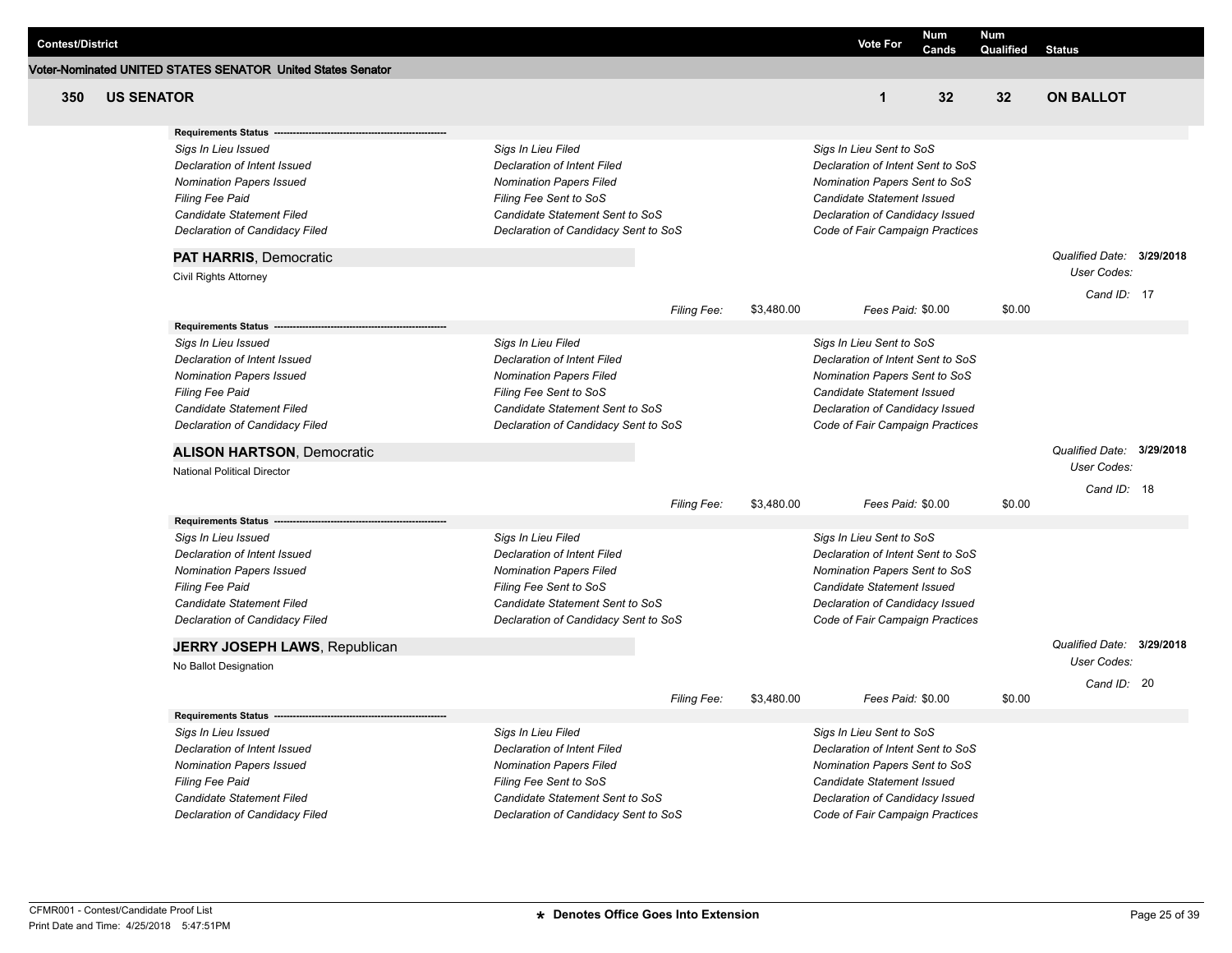| <b>Contest/District</b> |                   |                                                             |                                      |             |            | <b>Vote For</b>                   | <b>Num</b> | <b>Num</b> |                           |  |
|-------------------------|-------------------|-------------------------------------------------------------|--------------------------------------|-------------|------------|-----------------------------------|------------|------------|---------------------------|--|
|                         |                   | Voter-Nominated UNITED STATES SENATOR United States Senator |                                      |             |            |                                   | Cands      | Qualified  | <b>Status</b>             |  |
|                         |                   |                                                             |                                      |             |            |                                   |            |            |                           |  |
| 350                     | <b>US SENATOR</b> |                                                             |                                      |             |            | $\mathbf{1}$                      | 32         | 32         | <b>ON BALLOT</b>          |  |
|                         |                   | <b>PATRICK LITTLE, Republican</b>                           |                                      |             |            |                                   |            |            | Qualified Date: 3/29/2018 |  |
|                         |                   | Civil Rights Advocate                                       |                                      |             |            |                                   |            |            | User Codes:               |  |
|                         |                   |                                                             |                                      | Filing Fee: | \$3,480.00 | Fees Paid: \$0.00                 |            | \$0.00     | Cand ID: 21               |  |
|                         |                   | <b>Requirements Status</b>                                  |                                      |             |            |                                   |            |            |                           |  |
|                         |                   | Sigs In Lieu Issued                                         | Sigs In Lieu Filed                   |             |            | Sigs In Lieu Sent to SoS          |            |            |                           |  |
|                         |                   | Declaration of Intent Issued                                | <b>Declaration of Intent Filed</b>   |             |            | Declaration of Intent Sent to SoS |            |            |                           |  |
|                         |                   | <b>Nomination Papers Issued</b>                             | <b>Nomination Papers Filed</b>       |             |            | Nomination Papers Sent to SoS     |            |            |                           |  |
|                         |                   | <b>Filing Fee Paid</b>                                      | Filing Fee Sent to SoS               |             |            | Candidate Statement Issued        |            |            |                           |  |
|                         |                   | Candidate Statement Filed                                   | Candidate Statement Sent to SoS      |             |            | Declaration of Candidacy Issued   |            |            |                           |  |
|                         |                   | Declaration of Candidacy Filed                              | Declaration of Candidacy Sent to SoS |             |            | Code of Fair Campaign Practices   |            |            |                           |  |
|                         |                   | DAVID MOORE, No Party Preference                            |                                      |             |            |                                   |            |            | Qualified Date: 3/29/2018 |  |
|                         |                   | <b>Special Education Teacher</b>                            |                                      |             |            |                                   |            |            | User Codes:               |  |
|                         |                   |                                                             |                                      |             |            |                                   |            |            | Cand ID: 22               |  |
|                         |                   |                                                             |                                      | Filing Fee: | \$3,480.00 | Fees Paid: \$0.00                 |            | \$0.00     |                           |  |
|                         |                   | Requirements Status ---<br>Sigs In Lieu Issued              | Sigs In Lieu Filed                   |             |            | Sigs In Lieu Sent to SoS          |            |            |                           |  |
|                         |                   | Declaration of Intent Issued                                | <b>Declaration of Intent Filed</b>   |             |            | Declaration of Intent Sent to SoS |            |            |                           |  |
|                         |                   | <b>Nomination Papers Issued</b>                             | <b>Nomination Papers Filed</b>       |             |            | Nomination Papers Sent to SoS     |            |            |                           |  |
|                         |                   | Filing Fee Paid                                             | Filing Fee Sent to SoS               |             |            | Candidate Statement Issued        |            |            |                           |  |
|                         |                   | Candidate Statement Filed                                   | Candidate Statement Sent to SoS      |             |            | Declaration of Candidacy Issued   |            |            |                           |  |
|                         |                   | Declaration of Candidacy Filed                              | Declaration of Candidacy Sent to SoS |             |            | Code of Fair Campaign Practices   |            |            |                           |  |
|                         |                   |                                                             |                                      |             |            |                                   |            |            | Qualified Date: 3/29/2018 |  |
|                         |                   | <b>KEVIN MOTTUS, Republican</b><br>Wireless Safety Advocate |                                      |             |            |                                   |            |            | User Codes:               |  |
|                         |                   |                                                             |                                      |             |            |                                   |            |            | Cand ID: 23               |  |
|                         |                   |                                                             |                                      | Filing Fee: | \$3,480.00 | Fees Paid: \$0.00                 |            | \$0.00     |                           |  |
|                         |                   | <b>Requirements Status</b>                                  |                                      |             |            |                                   |            |            |                           |  |
|                         |                   | Sigs In Lieu Issued                                         | Sigs In Lieu Filed                   |             |            | Sigs In Lieu Sent to SoS          |            |            |                           |  |
|                         |                   | <b>Declaration of Intent Issued</b>                         | <b>Declaration of Intent Filed</b>   |             |            | Declaration of Intent Sent to SoS |            |            |                           |  |
|                         |                   | <b>Nomination Papers Issued</b>                             | <b>Nomination Papers Filed</b>       |             |            | Nomination Papers Sent to SoS     |            |            |                           |  |
|                         |                   | <b>Filing Fee Paid</b>                                      | Filing Fee Sent to SoS               |             |            | Candidate Statement Issued        |            |            |                           |  |
|                         |                   | Candidate Statement Filed                                   | Candidate Statement Sent to SoS      |             |            | Declaration of Candidacy Issued   |            |            |                           |  |
|                         |                   | Declaration of Candidacy Filed                              | Declaration of Candidacy Sent to SoS |             |            | Code of Fair Campaign Practices   |            |            |                           |  |
|                         |                   | <b>MARIO NABLIBA, Republican</b>                            |                                      |             |            |                                   |            |            | Qualified Date: 3/29/2018 |  |
|                         |                   | Scientist                                                   |                                      |             |            |                                   |            |            | User Codes:               |  |
|                         |                   |                                                             |                                      |             |            |                                   |            |            | Cand ID: 24               |  |
|                         |                   |                                                             |                                      | Filing Fee: | \$3,480.00 | Fees Paid: \$0.00                 |            | \$0.00     |                           |  |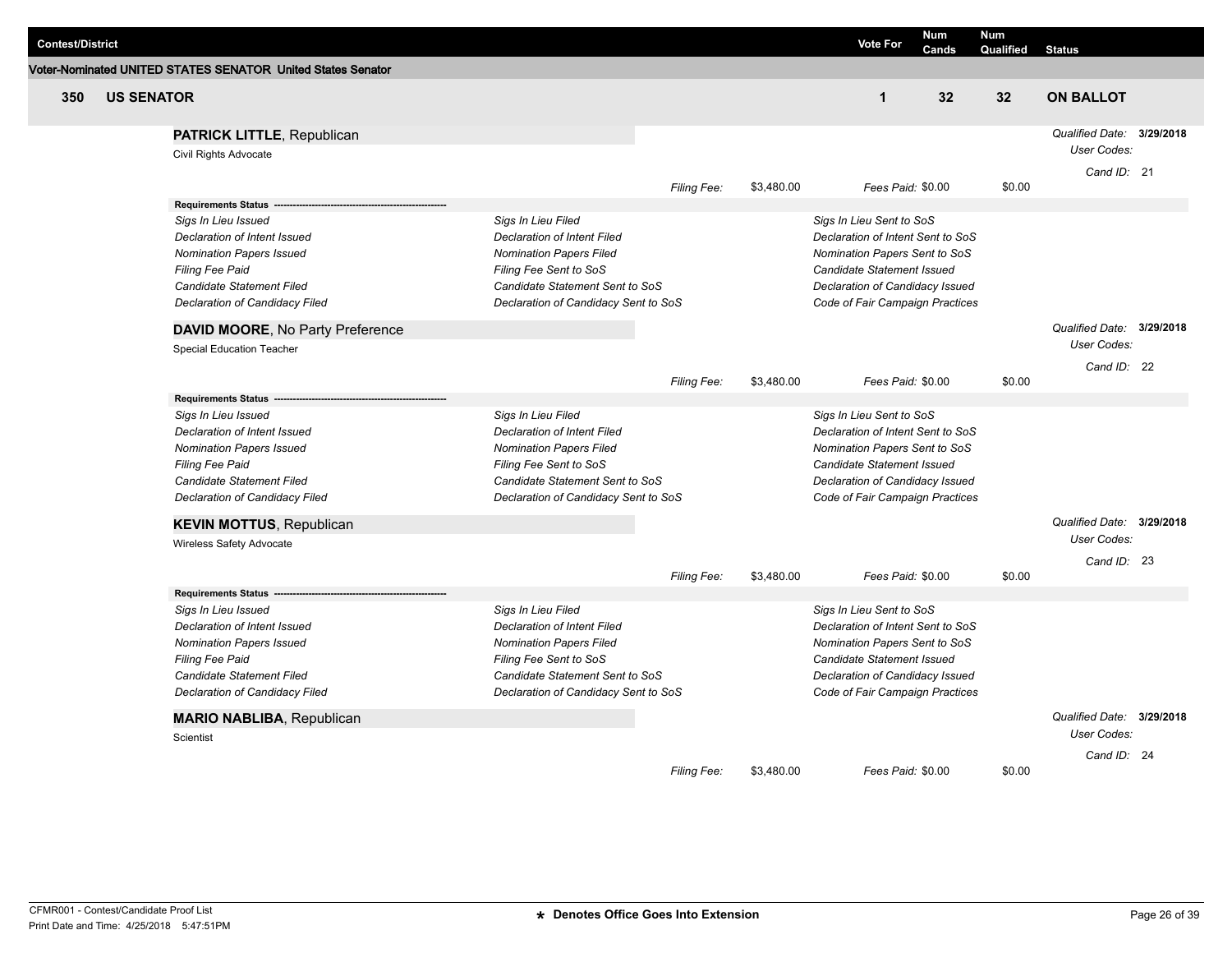|                         |                   |                                                             |                                      |             |            |                                   | <b>Num</b> | Num       |                           |  |
|-------------------------|-------------------|-------------------------------------------------------------|--------------------------------------|-------------|------------|-----------------------------------|------------|-----------|---------------------------|--|
| <b>Contest/District</b> |                   |                                                             |                                      |             |            | <b>Vote For</b>                   | Cands      | Qualified | <b>Status</b>             |  |
|                         |                   | Voter-Nominated UNITED STATES SENATOR United States Senator |                                      |             |            |                                   |            |           |                           |  |
| 350                     | <b>US SENATOR</b> |                                                             |                                      |             |            | $\mathbf{1}$                      | 32         | 32        | <b>ON BALLOT</b>          |  |
|                         |                   | <b>Requirements Status</b>                                  |                                      |             |            |                                   |            |           |                           |  |
|                         |                   | Sigs In Lieu Issued                                         | Sigs In Lieu Filed                   |             |            | Sigs In Lieu Sent to SoS          |            |           |                           |  |
|                         |                   | Declaration of Intent Issued                                | <b>Declaration of Intent Filed</b>   |             |            | Declaration of Intent Sent to SoS |            |           |                           |  |
|                         |                   | <b>Nomination Papers Issued</b>                             | <b>Nomination Papers Filed</b>       |             |            | Nomination Papers Sent to SoS     |            |           |                           |  |
|                         |                   | <b>Filing Fee Paid</b>                                      | Filing Fee Sent to SoS               |             |            | Candidate Statement Issued        |            |           |                           |  |
|                         |                   | Candidate Statement Filed                                   | Candidate Statement Sent to SoS      |             |            | Declaration of Candidacy Issued   |            |           |                           |  |
|                         |                   | Declaration of Candidacy Filed                              | Declaration of Candidacy Sent to SoS |             |            | Code of Fair Campaign Practices   |            |           |                           |  |
|                         |                   | <b>LEE OLSON, No Party Preference</b>                       |                                      |             |            |                                   |            |           | Qualified Date: 3/29/2018 |  |
|                         |                   | Aerospace Systems Engineer                                  |                                      |             |            |                                   |            |           | User Codes:               |  |
|                         |                   |                                                             |                                      | Filing Fee: | \$3,480.00 | Fees Paid: \$0.00                 |            | \$0.00    | Cand ID: 25               |  |
|                         |                   | <b>Requirements Status</b>                                  |                                      |             |            |                                   |            |           |                           |  |
|                         |                   | Sigs In Lieu Issued                                         | Sigs In Lieu Filed                   |             |            | Sigs In Lieu Sent to SoS          |            |           |                           |  |
|                         |                   | Declaration of Intent Issued                                | Declaration of Intent Filed          |             |            | Declaration of Intent Sent to SoS |            |           |                           |  |
|                         |                   | <b>Nomination Papers Issued</b>                             | <b>Nomination Papers Filed</b>       |             |            | Nomination Papers Sent to SoS     |            |           |                           |  |
|                         |                   | <b>Filing Fee Paid</b>                                      | Filing Fee Sent to SoS               |             |            | Candidate Statement Issued        |            |           |                           |  |
|                         |                   | Candidate Statement Filed                                   | Candidate Statement Sent to SoS      |             |            | Declaration of Candidacy Issued   |            |           |                           |  |
|                         |                   | Declaration of Candidacy Filed                              | Declaration of Candidacy Sent to SoS |             |            | Code of Fair Campaign Practices   |            |           |                           |  |
|                         |                   | <b>TOM PALZER, Republican</b>                               |                                      |             |            |                                   |            |           | Qualified Date: 3/29/2018 |  |
|                         |                   | Retired Urban Planner                                       |                                      |             |            |                                   |            |           | User Codes:               |  |
|                         |                   |                                                             |                                      | Filing Fee: | \$3,480.00 | Fees Paid: \$0.00                 |            | \$0.00    | Cand ID: 26               |  |
|                         |                   | <b>Requirements Status</b>                                  |                                      |             |            |                                   |            |           |                           |  |
|                         |                   | Sigs In Lieu Issued                                         | Sigs In Lieu Filed                   |             |            | Sigs In Lieu Sent to SoS          |            |           |                           |  |
|                         |                   | Declaration of Intent Issued                                | <b>Declaration of Intent Filed</b>   |             |            | Declaration of Intent Sent to SoS |            |           |                           |  |
|                         |                   | <b>Nomination Papers Issued</b>                             | <b>Nomination Papers Filed</b>       |             |            | Nomination Papers Sent to SoS     |            |           |                           |  |
|                         |                   | <b>Filing Fee Paid</b>                                      | Filing Fee Sent to SoS               |             |            | Candidate Statement Issued        |            |           |                           |  |
|                         |                   | Candidate Statement Filed                                   | Candidate Statement Sent to SoS      |             |            | Declaration of Candidacy Issued   |            |           |                           |  |
|                         |                   | Declaration of Candidacy Filed                              | Declaration of Candidacy Sent to SoS |             |            | Code of Fair Campaign Practices   |            |           |                           |  |
|                         |                   | JOHN THOMPSON PARKER, Peace & Freedom                       |                                      |             |            |                                   |            |           | Qualified Date: 3/29/2018 |  |
|                         |                   | No Ballot Designation                                       |                                      |             |            |                                   |            |           | <b>User Codes:</b>        |  |
|                         |                   |                                                             |                                      |             |            |                                   |            |           | Cand ID: 27               |  |
|                         |                   | <b>Requirements Status</b>                                  |                                      | Filing Fee: | \$3,480.00 | Fees Paid: \$0.00                 |            | \$0.00    |                           |  |
|                         |                   | Sigs In Lieu Issued                                         | Sigs In Lieu Filed                   |             |            | Sigs In Lieu Sent to SoS          |            |           |                           |  |
|                         |                   | Declaration of Intent Issued                                | <b>Declaration of Intent Filed</b>   |             |            | Declaration of Intent Sent to SoS |            |           |                           |  |
|                         |                   | <b>Nomination Papers Issued</b>                             | <b>Nomination Papers Filed</b>       |             |            | Nomination Papers Sent to SoS     |            |           |                           |  |
|                         |                   | <b>Filing Fee Paid</b>                                      | Filing Fee Sent to SoS               |             |            | Candidate Statement Issued        |            |           |                           |  |
|                         |                   | Candidate Statement Filed                                   | Candidate Statement Sent to SoS      |             |            | Declaration of Candidacy Issued   |            |           |                           |  |
|                         |                   | Declaration of Candidacy Filed                              | Declaration of Candidacy Sent to SoS |             |            | Code of Fair Campaign Practices   |            |           |                           |  |
|                         |                   |                                                             |                                      |             |            |                                   |            |           |                           |  |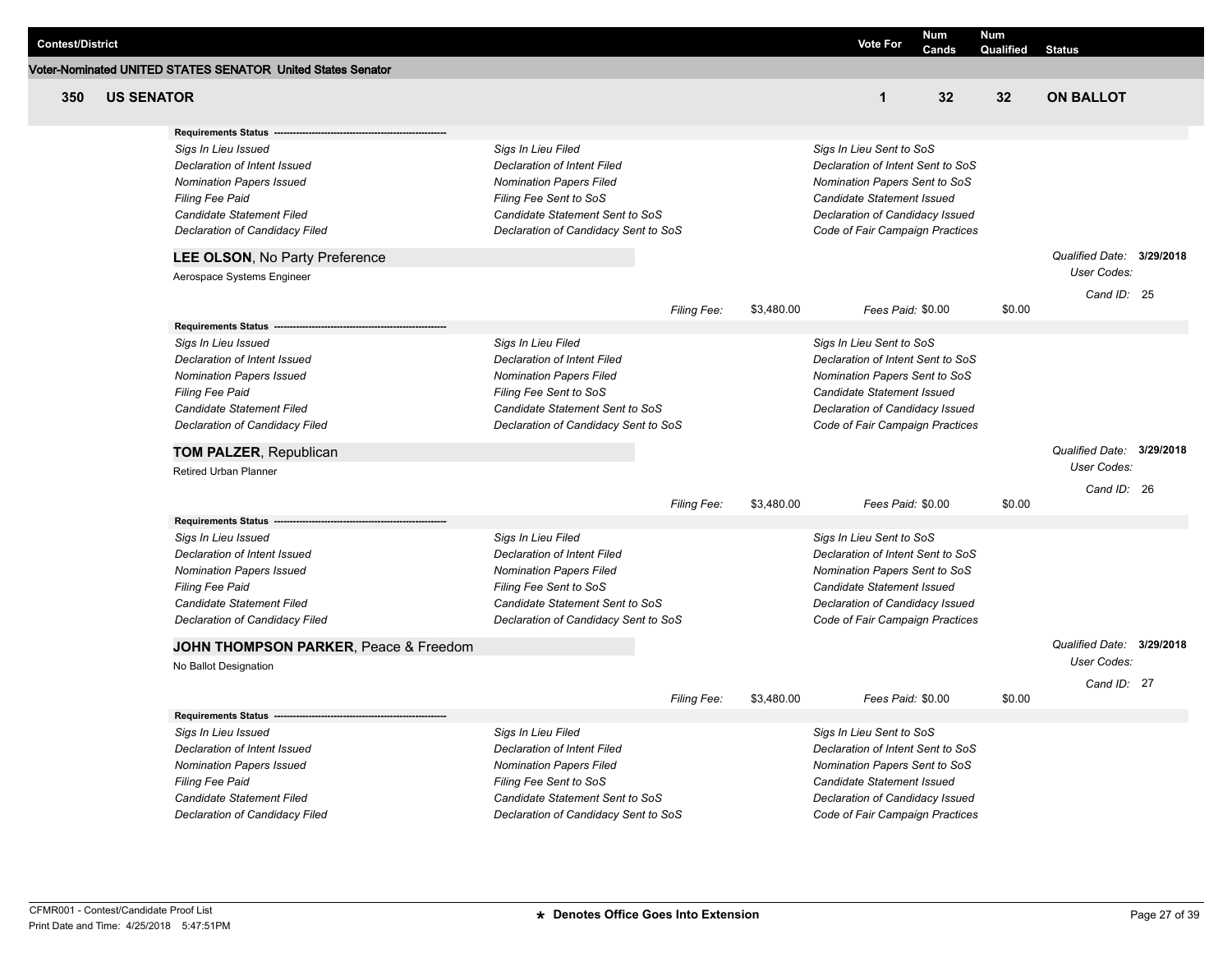|                         |                   |                                                             |                                                                         |             |            |                                                                    | <b>Num</b> | <b>Num</b> |                           |  |
|-------------------------|-------------------|-------------------------------------------------------------|-------------------------------------------------------------------------|-------------|------------|--------------------------------------------------------------------|------------|------------|---------------------------|--|
| <b>Contest/District</b> |                   |                                                             |                                                                         |             |            | <b>Vote For</b>                                                    | Cands      | Qualified  | <b>Status</b>             |  |
|                         |                   | Voter-Nominated UNITED STATES SENATOR United States Senator |                                                                         |             |            |                                                                    |            |            |                           |  |
| 350                     | <b>US SENATOR</b> |                                                             |                                                                         |             |            | $\mathbf{1}$                                                       | 32         | 32         | <b>ON BALLOT</b>          |  |
|                         |                   | <b>HERBERT G. PETERS, Democratic</b>                        |                                                                         |             |            |                                                                    |            |            | Qualified Date: 3/29/2018 |  |
|                         |                   | Retired Aerospace Engineer                                  |                                                                         |             |            |                                                                    |            |            | User Codes:               |  |
|                         |                   |                                                             |                                                                         |             |            |                                                                    |            |            | Cand ID: 28               |  |
|                         |                   |                                                             |                                                                         | Filing Fee: | \$3,480.00 | Fees Paid: \$0.00                                                  |            | \$0.00     |                           |  |
|                         |                   | <b>Requirements Status</b>                                  |                                                                         |             |            |                                                                    |            |            |                           |  |
|                         |                   | Sigs In Lieu Issued                                         | Sigs In Lieu Filed                                                      |             |            | Sigs In Lieu Sent to SoS                                           |            |            |                           |  |
|                         |                   | Declaration of Intent Issued                                | <b>Declaration of Intent Filed</b>                                      |             |            | Declaration of Intent Sent to SoS                                  |            |            |                           |  |
|                         |                   | <b>Nomination Papers Issued</b>                             | <b>Nomination Papers Filed</b>                                          |             |            | Nomination Papers Sent to SoS                                      |            |            |                           |  |
|                         |                   | <b>Filing Fee Paid</b>                                      | Filing Fee Sent to SoS                                                  |             |            | <b>Candidate Statement Issued</b>                                  |            |            |                           |  |
|                         |                   | Candidate Statement Filed<br>Declaration of Candidacy Filed | Candidate Statement Sent to SoS<br>Declaration of Candidacy Sent to SoS |             |            | Declaration of Candidacy Issued<br>Code of Fair Campaign Practices |            |            |                           |  |
|                         |                   |                                                             |                                                                         |             |            |                                                                    |            |            |                           |  |
|                         |                   | <b>DOUGLAS HOWARD PIERCE, Democratic</b>                    |                                                                         |             |            |                                                                    |            |            | Qualified Date: 3/29/2018 |  |
|                         |                   | Missing Children's Advocate                                 |                                                                         |             |            |                                                                    |            |            | User Codes:               |  |
|                         |                   |                                                             |                                                                         |             |            |                                                                    |            |            | Cand ID: 29               |  |
|                         |                   |                                                             |                                                                         | Filing Fee: | \$3,480.00 | Fees Paid: \$0.00                                                  |            | \$0.00     |                           |  |
|                         |                   | <b>Requirements Status</b>                                  |                                                                         |             |            |                                                                    |            |            |                           |  |
|                         |                   | Sigs In Lieu Issued                                         | Sigs In Lieu Filed                                                      |             |            | Sigs In Lieu Sent to SoS                                           |            |            |                           |  |
|                         |                   | Declaration of Intent Issued                                | <b>Declaration of Intent Filed</b>                                      |             |            | Declaration of Intent Sent to SoS                                  |            |            |                           |  |
|                         |                   | <b>Nomination Papers Issued</b>                             | <b>Nomination Papers Filed</b>                                          |             |            | Nomination Papers Sent to SoS                                      |            |            |                           |  |
|                         |                   | <b>Filing Fee Paid</b>                                      | Filing Fee Sent to SoS                                                  |             |            | <b>Candidate Statement Issued</b>                                  |            |            |                           |  |
|                         |                   | Candidate Statement Filed                                   | Candidate Statement Sent to SoS                                         |             |            | Declaration of Candidacy Issued                                    |            |            |                           |  |
|                         |                   | Declaration of Candidacy Filed                              | Declaration of Candidacy Sent to SoS                                    |             |            | Code of Fair Campaign Practices                                    |            |            |                           |  |
|                         |                   | <b>GERALD PLUMMER, Democratic</b>                           |                                                                         |             |            |                                                                    |            |            | Qualified Date: 3/29/2018 |  |
|                         |                   | <b>Construction Project Manager</b>                         |                                                                         |             |            |                                                                    |            |            | User Codes:               |  |
|                         |                   |                                                             |                                                                         |             |            |                                                                    |            |            | Cand $ID: 30$             |  |
|                         |                   |                                                             |                                                                         | Filing Fee: | \$3,480.00 | Fees Paid: \$0.00                                                  |            | \$0.00     |                           |  |
|                         |                   | <b>Requirements Status</b>                                  |                                                                         |             |            |                                                                    |            |            |                           |  |
|                         |                   | Sigs In Lieu Issued<br>Declaration of Intent Issued         | Sigs In Lieu Filed<br><b>Declaration of Intent Filed</b>                |             |            | Sigs In Lieu Sent to SoS<br>Declaration of Intent Sent to SoS      |            |            |                           |  |
|                         |                   | <b>Nomination Papers Issued</b>                             | <b>Nomination Papers Filed</b>                                          |             |            | Nomination Papers Sent to SoS                                      |            |            |                           |  |
|                         |                   | <b>Filing Fee Paid</b>                                      | Filing Fee Sent to SoS                                                  |             |            | Candidate Statement Issued                                         |            |            |                           |  |
|                         |                   | Candidate Statement Filed                                   | Candidate Statement Sent to SoS                                         |             |            | Declaration of Candidacy Issued                                    |            |            |                           |  |
|                         |                   | Declaration of Candidacy Filed                              | Declaration of Candidacy Sent to SoS                                    |             |            | Code of Fair Campaign Practices                                    |            |            |                           |  |
|                         |                   |                                                             |                                                                         |             |            |                                                                    |            |            |                           |  |
|                         |                   | <b>DERRICK MICHAEL REID, Libertarian</b>                    |                                                                         |             |            |                                                                    |            |            | Qualified Date: 3/29/2018 |  |
|                         |                   | <b>Retired Attorney</b>                                     |                                                                         |             |            |                                                                    |            |            | User Codes:               |  |
|                         |                   |                                                             |                                                                         |             |            |                                                                    |            |            | Cand ID: 31               |  |
|                         |                   |                                                             |                                                                         | Filing Fee: | \$3,480.00 | Fees Paid: \$0.00                                                  |            | \$0.00     |                           |  |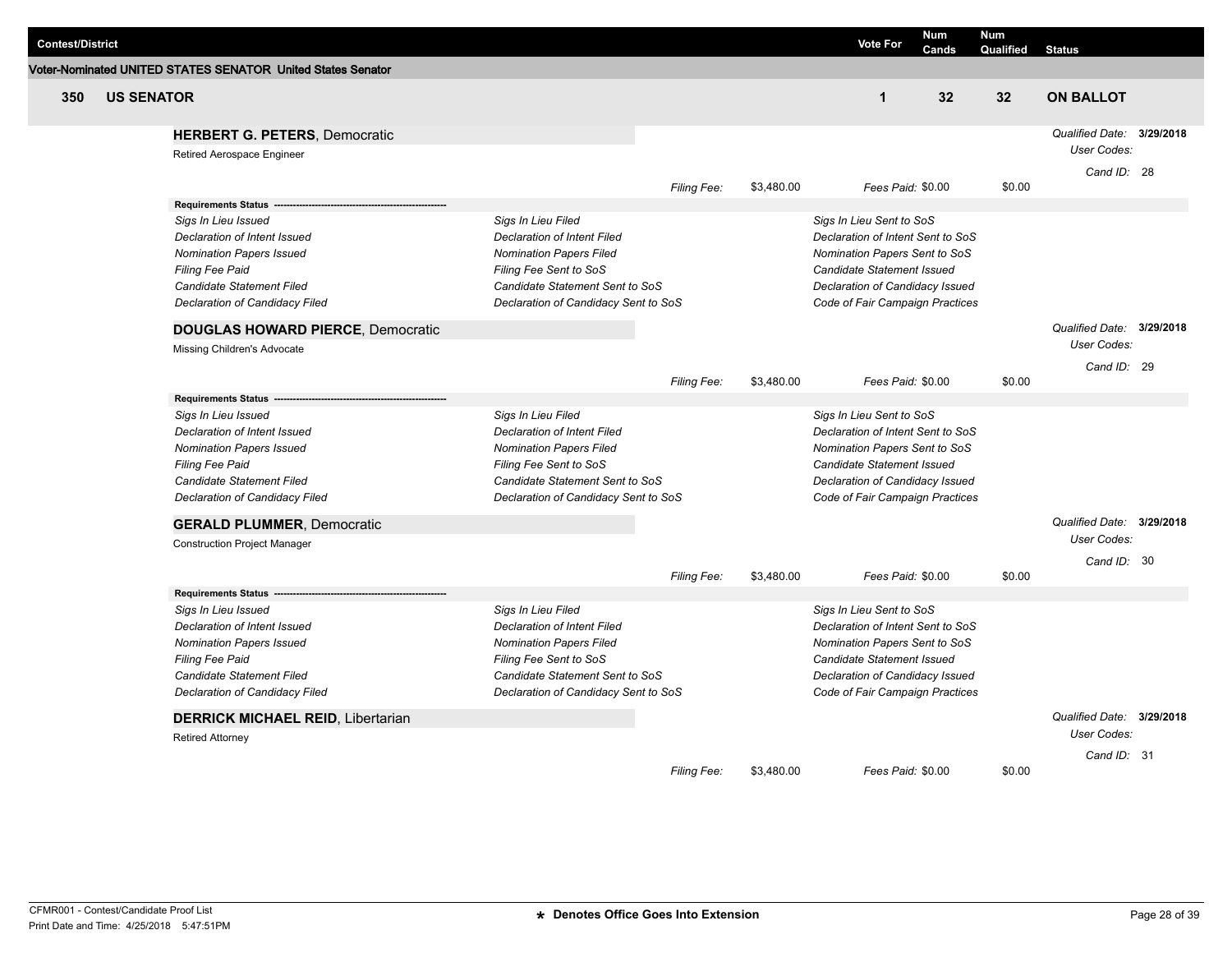| <b>Contest/District</b> |                   |                                                             |                                      |                    |            | <b>Vote For</b>                   | <b>Num</b><br>Cands | Num<br>Qualified | <b>Status</b>             |  |
|-------------------------|-------------------|-------------------------------------------------------------|--------------------------------------|--------------------|------------|-----------------------------------|---------------------|------------------|---------------------------|--|
|                         |                   | Voter-Nominated UNITED STATES SENATOR United States Senator |                                      |                    |            |                                   |                     |                  |                           |  |
| 350                     | <b>US SENATOR</b> |                                                             |                                      |                    |            | $\mathbf 1$                       | 32                  | 32 <sub>2</sub>  | <b>ON BALLOT</b>          |  |
|                         |                   | <b>Requirements Status -</b>                                |                                      |                    |            |                                   |                     |                  |                           |  |
|                         |                   | Sigs In Lieu Issued                                         | Sigs In Lieu Filed                   |                    |            | Sigs In Lieu Sent to SoS          |                     |                  |                           |  |
|                         |                   | Declaration of Intent Issued                                | <b>Declaration of Intent Filed</b>   |                    |            | Declaration of Intent Sent to SoS |                     |                  |                           |  |
|                         |                   | <b>Nomination Papers Issued</b>                             | <b>Nomination Papers Filed</b>       |                    |            | Nomination Papers Sent to SoS     |                     |                  |                           |  |
|                         |                   | <b>Filing Fee Paid</b>                                      | Filing Fee Sent to SoS               |                    |            | Candidate Statement Issued        |                     |                  |                           |  |
|                         |                   | Candidate Statement Filed                                   | Candidate Statement Sent to SoS      |                    |            | Declaration of Candidacy Issued   |                     |                  |                           |  |
|                         |                   | Declaration of Candidacy Filed                              | Declaration of Candidacy Sent to SoS |                    |            | Code of Fair Campaign Practices   |                     |                  |                           |  |
|                         |                   | LING LING SHI, No Party Preference                          |                                      |                    |            |                                   |                     |                  | Qualified Date: 3/29/2018 |  |
|                         |                   | Author                                                      |                                      |                    |            |                                   |                     |                  | <b>User Codes:</b>        |  |
|                         |                   |                                                             |                                      | Filing Fee:        | \$3,480.00 | Fees Paid: \$0.00                 |                     | \$0.00           | Cand ID: 32               |  |
|                         |                   | <b>Requirements Status</b>                                  |                                      |                    |            |                                   |                     |                  |                           |  |
|                         |                   | Sigs In Lieu Issued                                         | Sigs In Lieu Filed                   |                    |            | Sigs In Lieu Sent to SoS          |                     |                  |                           |  |
|                         |                   | Declaration of Intent Issued                                | Declaration of Intent Filed          |                    |            | Declaration of Intent Sent to SoS |                     |                  |                           |  |
|                         |                   | <b>Nomination Papers Issued</b>                             | <b>Nomination Papers Filed</b>       |                    |            | Nomination Papers Sent to SoS     |                     |                  |                           |  |
|                         |                   | <b>Filing Fee Paid</b>                                      | Filing Fee Sent to SoS               |                    |            | <b>Candidate Statement Issued</b> |                     |                  |                           |  |
|                         |                   | Candidate Statement Filed                                   | Candidate Statement Sent to SoS      |                    |            | Declaration of Candidacy Issued   |                     |                  |                           |  |
|                         |                   | Declaration of Candidacy Filed                              | Declaration of Candidacy Sent to SoS |                    |            | Code of Fair Campaign Practices   |                     |                  |                           |  |
|                         |                   | PAUL A TAYLOR, Republican                                   |                                      |                    |            |                                   |                     |                  | Qualified Date: 3/29/2018 |  |
|                         |                   | Small Business Owner                                        |                                      |                    |            |                                   |                     |                  | User Codes:               |  |
|                         |                   |                                                             |                                      | <b>Filing Fee:</b> | \$3,480.00 | Fees Paid: \$0.00                 |                     | \$0.00           | Cand ID: 33               |  |
|                         |                   | <b>Requirements Status</b>                                  |                                      |                    |            |                                   |                     |                  |                           |  |
|                         |                   | Sigs In Lieu Issued                                         | Sigs In Lieu Filed                   |                    |            | Sigs In Lieu Sent to SoS          |                     |                  |                           |  |
|                         |                   | Declaration of Intent Issued                                | <b>Declaration of Intent Filed</b>   |                    |            | Declaration of Intent Sent to SoS |                     |                  |                           |  |
|                         |                   | <b>Nomination Papers Issued</b>                             | <b>Nomination Papers Filed</b>       |                    |            | Nomination Papers Sent to SoS     |                     |                  |                           |  |
|                         |                   | <b>Filing Fee Paid</b>                                      | Filing Fee Sent to SoS               |                    |            | Candidate Statement Issued        |                     |                  |                           |  |
|                         |                   | Candidate Statement Filed                                   | Candidate Statement Sent to SoS      |                    |            | Declaration of Candidacy Issued   |                     |                  |                           |  |
|                         |                   | Declaration of Candidacy Filed                              | Declaration of Candidacy Sent to SoS |                    |            | Code of Fair Campaign Practices   |                     |                  |                           |  |
|                         |                   | <b>DONNIE O. TURNER, Democratic</b>                         |                                      |                    |            |                                   |                     |                  | Qualified Date: 3/29/2018 |  |
|                         |                   | <b>Retired USAF Sergeant</b>                                |                                      |                    |            |                                   |                     |                  | <b>User Codes:</b>        |  |
|                         |                   |                                                             |                                      | <b>Filing Fee:</b> | \$3,480.00 | Fees Paid: \$0.00                 |                     | \$0.00           | Cand ID: 34               |  |
|                         |                   | <b>Requirements Status</b>                                  |                                      |                    |            |                                   |                     |                  |                           |  |
|                         |                   | Sigs In Lieu Issued                                         | Sigs In Lieu Filed                   |                    |            | Sigs In Lieu Sent to SoS          |                     |                  |                           |  |
|                         |                   | Declaration of Intent Issued                                | <b>Declaration of Intent Filed</b>   |                    |            | Declaration of Intent Sent to SoS |                     |                  |                           |  |
|                         |                   | <b>Nomination Papers Issued</b>                             | <b>Nomination Papers Filed</b>       |                    |            | Nomination Papers Sent to SoS     |                     |                  |                           |  |
|                         |                   | <b>Filing Fee Paid</b>                                      | Filing Fee Sent to SoS               |                    |            | Candidate Statement Issued        |                     |                  |                           |  |
|                         |                   | Candidate Statement Filed                                   | Candidate Statement Sent to SoS      |                    |            | Declaration of Candidacy Issued   |                     |                  |                           |  |
|                         |                   | Declaration of Candidacy Filed                              | Declaration of Candidacy Sent to SoS |                    |            | Code of Fair Campaign Practices   |                     |                  |                           |  |

## **Voter-Nominated UNITED STATES REPRESENTATIVE United States Representative, District 16**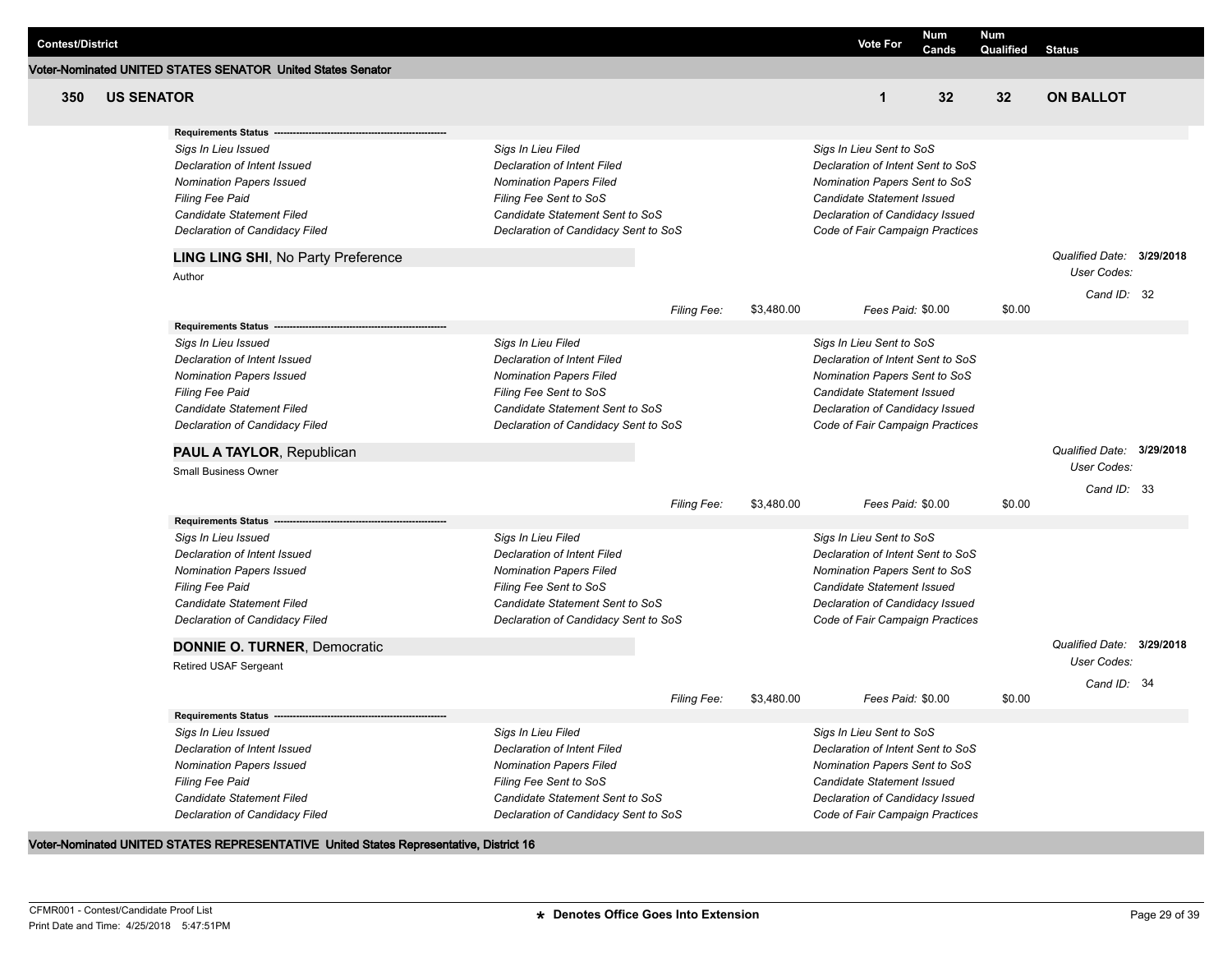| Qualified<br><b>Status</b><br>Voter-Nominated UNITED STATES REPRESENTATIVE United States Representative, District 16<br>3<br>$\overline{2}$<br><b>ON BALLOT</b><br><b>CONGRESSIONAL, DISTRICT 16</b><br><b>CNMERC Merced County</b><br>$\mathbf 1$<br>$* 400$<br>Shared with another County or Counties<br>Elected<br>Jim Costa<br>Incumbent(s):<br><b>Qualified Date:</b><br><b>PAUL JAMES HANSEN</b><br>Candidate(s):                                                                                                                                                                                                                                                                                                                              |  |
|------------------------------------------------------------------------------------------------------------------------------------------------------------------------------------------------------------------------------------------------------------------------------------------------------------------------------------------------------------------------------------------------------------------------------------------------------------------------------------------------------------------------------------------------------------------------------------------------------------------------------------------------------------------------------------------------------------------------------------------------------|--|
|                                                                                                                                                                                                                                                                                                                                                                                                                                                                                                                                                                                                                                                                                                                                                      |  |
|                                                                                                                                                                                                                                                                                                                                                                                                                                                                                                                                                                                                                                                                                                                                                      |  |
| User Codes:<br>No Ballot Designation<br>Cand ID: 1<br>\$0.00<br>Filing Fee:<br>\$1,740.00<br>Fees Paid: \$0.00                                                                                                                                                                                                                                                                                                                                                                                                                                                                                                                                                                                                                                       |  |
| <b>Requirements Status</b><br>Sigs In Lieu Issued<br>Sigs In Lieu Filed<br>Sigs In Lieu Sent to SoS<br>Declaration of Intent Issued<br><b>Declaration of Intent Filed</b><br>Declaration of Intent Sent to SoS<br>02/22/2018<br><b>Nomination Papers Filed</b><br>Nomination Papers Sent to SoS<br><b>Nomination Papers Issued</b><br>Filing Fee Sent to SoS<br>Candidate Statement Issued<br>02/22/2018<br><b>Filing Fee Paid</b><br>Candidate Statement Filed<br>Candidate Statement Sent to SoS<br>Declaration of Candidacy Issued<br>Declaration of Candidacy Filed<br>Declaration of Candidacy Sent to SoS<br>Code of Fair Campaign Practices<br>Qualified Date: 3/29/2018<br>JIM COSTA, Democratic<br>User Codes:<br>Farmer/Representative     |  |
| Cand ID: 2<br>\$1,740.00<br>Fees Paid: \$0.00<br>\$0.00<br><b>Filing Fee:</b>                                                                                                                                                                                                                                                                                                                                                                                                                                                                                                                                                                                                                                                                        |  |
| <b>Requirements Status</b><br>Sigs In Lieu Filed<br>Sigs In Lieu Issued<br>Sigs In Lieu Sent to SoS<br>Declaration of Intent Issued<br><b>Declaration of Intent Filed</b><br>Declaration of Intent Sent to SoS<br><b>Nomination Papers Filed</b><br>Nomination Papers Sent to SoS<br><b>Nomination Papers Issued</b><br>Filing Fee Paid<br>Filing Fee Sent to SoS<br>Candidate Statement Issued<br>Candidate Statement Filed<br>03/09/2018<br>Candidate Statement Sent to SoS<br>03/12/2018<br>Declaration of Candidacy Issued<br>Declaration of Candidacy Filed<br>Declaration of Candidacy Sent to SoS<br>Code of Fair Campaign Practices<br>Qualified Date: 3/29/2018<br><b>ELIZABETH HENG, Republican</b><br>User Codes:<br>Small Business Owner |  |
| Cand ID: 3<br>\$0.00<br>\$1,740.00<br>Fees Paid: \$0.00<br><b>Filing Fee:</b>                                                                                                                                                                                                                                                                                                                                                                                                                                                                                                                                                                                                                                                                        |  |
| <b>Requirements Status</b><br>Sigs In Lieu Issued<br>Sigs In Lieu Filed<br>Sigs In Lieu Sent to SoS<br>Declaration of Intent Filed<br>Declaration of Intent Sent to SoS<br>Declaration of Intent Issued<br><b>Nomination Papers Issued</b><br><b>Nomination Papers Filed</b><br>Nomination Papers Sent to SoS<br>Filing Fee Paid<br>Filing Fee Sent to SoS<br>Candidate Statement Issued<br>Candidate Statement Filed<br>Candidate Statement Sent to SoS<br>Declaration of Candidacy Issued<br>Declaration of Candidacy Filed<br>Declaration of Candidacy Sent to SoS<br>Code of Fair Campaign Practices                                                                                                                                             |  |
| Voter-Nominated STATE SENATOR State Senator, Distirct 12                                                                                                                                                                                                                                                                                                                                                                                                                                                                                                                                                                                                                                                                                             |  |
| <b>CNMERC Merced County</b><br>5<br>4<br><b>ON BALLOT</b><br><b>STATE SENATOR, DISTRICT 12</b><br>$\mathbf{1}$<br>$* 450$<br>Shared with another County or Counties                                                                                                                                                                                                                                                                                                                                                                                                                                                                                                                                                                                  |  |
| Elected<br>Anthony Cannella<br>Incumbent(s):<br>Qualified Date: 3/29/2018<br>JOHNNY TACHERRA, Republican<br>Candidate(s):<br>User Codes:<br>Dairy Farmer<br>Cand ID: 1<br>\$1,072.42<br>Fees Paid: \$0.00<br>\$0.00<br><b>Filing Fee:</b>                                                                                                                                                                                                                                                                                                                                                                                                                                                                                                            |  |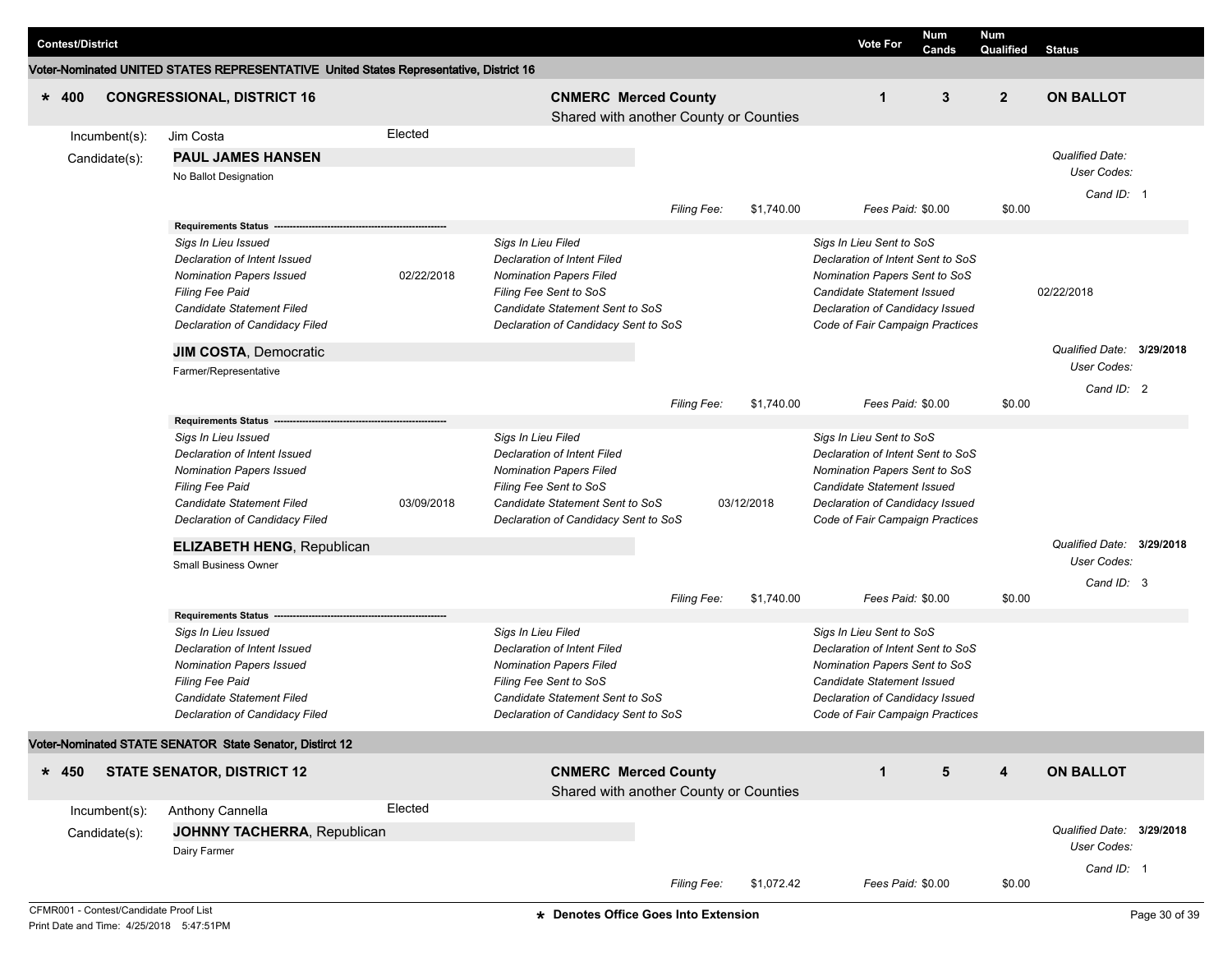| <b>Contest/District</b> |                                                                                                                                                                                                                                                           |                                                      |                                                                                                                                                                                          |                    |                                        | <b>Vote For</b>                                                                                                                                                                                    | Num<br>Cands          | <b>Num</b><br>Qualified | <b>Status</b>                                                           |           |
|-------------------------|-----------------------------------------------------------------------------------------------------------------------------------------------------------------------------------------------------------------------------------------------------------|------------------------------------------------------|------------------------------------------------------------------------------------------------------------------------------------------------------------------------------------------|--------------------|----------------------------------------|----------------------------------------------------------------------------------------------------------------------------------------------------------------------------------------------------|-----------------------|-------------------------|-------------------------------------------------------------------------|-----------|
|                         | Voter-Nominated STATE SENATOR State Senator, Distirct 12                                                                                                                                                                                                  |                                                      |                                                                                                                                                                                          |                    |                                        |                                                                                                                                                                                                    |                       |                         |                                                                         |           |
| 450                     | <b>STATE SENATOR, DISTRICT 12</b>                                                                                                                                                                                                                         |                                                      |                                                                                                                                                                                          |                    |                                        | $\mathbf{1}$                                                                                                                                                                                       | 5                     | 4                       | <b>ON BALLOT</b>                                                        |           |
|                         | <b>Requirements Status</b>                                                                                                                                                                                                                                |                                                      | Shared with another County or Counties                                                                                                                                                   |                    |                                        |                                                                                                                                                                                                    |                       |                         |                                                                         |           |
|                         | Sigs In Lieu Issued<br>Declaration of Intent Issued<br><b>Nomination Papers Issued</b>                                                                                                                                                                    | 01/04/2018                                           | Sigs In Lieu Filed<br>Declaration of Intent Filed<br><b>Nomination Papers Filed</b>                                                                                                      |                    |                                        | Sigs In Lieu Sent to SoS<br>Declaration of Intent Sent to SoS<br>Nomination Papers Sent to SoS                                                                                                     |                       |                         |                                                                         |           |
|                         | <b>Filing Fee Paid</b><br><b>Candidate Statement Filed</b><br>Declaration of Candidacy Filed                                                                                                                                                              | 03/09/2018                                           | Filing Fee Sent to SoS<br>Candidate Statement Sent to SoS<br>Declaration of Candidacy Sent to SoS                                                                                        |                    |                                        | Candidate Statement Issued<br>Declaration of Candidacy Issued<br>Code of Fair Campaign Practices                                                                                                   |                       |                         |                                                                         |           |
|                         | <b>DENNIS BRAZIL</b>                                                                                                                                                                                                                                      |                                                      |                                                                                                                                                                                          |                    |                                        |                                                                                                                                                                                                    |                       |                         | Qualified Date:                                                         |           |
|                         | <b>Operations Manager</b>                                                                                                                                                                                                                                 |                                                      |                                                                                                                                                                                          |                    |                                        |                                                                                                                                                                                                    |                       |                         | User Codes:<br>Cand ID: 2                                               |           |
|                         |                                                                                                                                                                                                                                                           |                                                      |                                                                                                                                                                                          | <b>Filing Fee:</b> | \$1,072.42                             |                                                                                                                                                                                                    | Fees Paid: \$1,072.42 | \$0.00                  |                                                                         |           |
|                         | <b>Requirements Status</b><br>Sigs In Lieu Issued<br>Declaration of Intent Issued<br><b>Nomination Papers Issued</b><br><b>Filing Fee Paid</b><br><b>Candidate Statement Filed</b><br>Declaration of Candidacy Filed<br><b>ANNA CABALLERO, Democratic</b> | 01/09/2018<br>03/09/2018<br>03/09/2018<br>03/09/2018 | Sigs In Lieu Filed<br>Declaration of Intent Filed<br><b>Nomination Papers Filed</b><br>Filing Fee Sent to SoS<br>Candidate Statement Sent to SoS<br>Declaration of Candidacy Sent to SoS |                    | 03/09/2018<br>03/09/2018<br>03/09/2018 | Sigs In Lieu Sent to SoS<br>Declaration of Intent Sent to SoS<br>Nomination Papers Sent to SoS<br>Candidate Statement Issued<br>Declaration of Candidacy Issued<br>Code of Fair Campaign Practices |                       |                         | 03/09/2018<br>01/09/2018<br>03/09/2018<br>03/09/2018<br>Qualified Date: | 3/29/2018 |
|                         | California State Assemblywoman                                                                                                                                                                                                                            |                                                      |                                                                                                                                                                                          |                    |                                        |                                                                                                                                                                                                    |                       |                         | User Codes:<br>Cand ID: 3                                               |           |
|                         |                                                                                                                                                                                                                                                           |                                                      |                                                                                                                                                                                          | Filing Fee:        | \$1,072.42                             | Fees Paid: \$0.00                                                                                                                                                                                  |                       | \$0.00                  |                                                                         |           |
|                         | <b>Requirements Status</b><br>Sigs In Lieu Issued<br>Declaration of Intent Issued<br><b>Nomination Papers Issued</b><br>Filing Fee Paid<br><b>Candidate Statement Filed</b><br>Declaration of Candidacy Filed<br><b>ROB POYTHRESS, Republican</b>         | 03/02/2018<br>03/02/2018                             | Sigs In Lieu Filed<br>Declaration of Intent Filed<br><b>Nomination Papers Filed</b><br>Filing Fee Sent to SoS<br>Candidate Statement Sent to SoS<br>Declaration of Candidacy Sent to SoS |                    | 03/02/2018                             | Sigs In Lieu Sent to SoS<br>Declaration of Intent Sent to SoS<br>Nomination Papers Sent to SoS<br>Candidate Statement Issued<br>Declaration of Candidacy Issued<br>Code of Fair Campaign Practices |                       |                         | 03/02/2018<br>03/02/2018<br>03/02/2018<br>Qualified Date:               | 3/29/2018 |
|                         | Farmer/Business Owner                                                                                                                                                                                                                                     |                                                      |                                                                                                                                                                                          |                    |                                        |                                                                                                                                                                                                    |                       |                         | <b>User Codes:</b>                                                      |           |
|                         |                                                                                                                                                                                                                                                           |                                                      |                                                                                                                                                                                          | Filing Fee:        | \$1,072.42                             | Fees Paid: \$0.00                                                                                                                                                                                  |                       | \$0.00                  | Cand ID: 4                                                              |           |
|                         | Sigs In Lieu Issued<br>Declaration of Intent Issued<br><b>Nomination Papers Issued</b><br><b>Filing Fee Paid</b><br>Candidate Statement Filed<br>Declaration of Candidacy Filed                                                                           | 03/07/2018                                           | Sigs In Lieu Filed<br>Declaration of Intent Filed<br><b>Nomination Papers Filed</b><br>Filing Fee Sent to SoS<br>Candidate Statement Sent to SoS<br>Declaration of Candidacy Sent to SoS |                    |                                        | Sigs In Lieu Sent to SoS<br>Declaration of Intent Sent to SoS<br>Nomination Papers Sent to SoS<br>Candidate Statement Issued<br>Declaration of Candidacy Issued<br>Code of Fair Campaign Practices |                       |                         |                                                                         |           |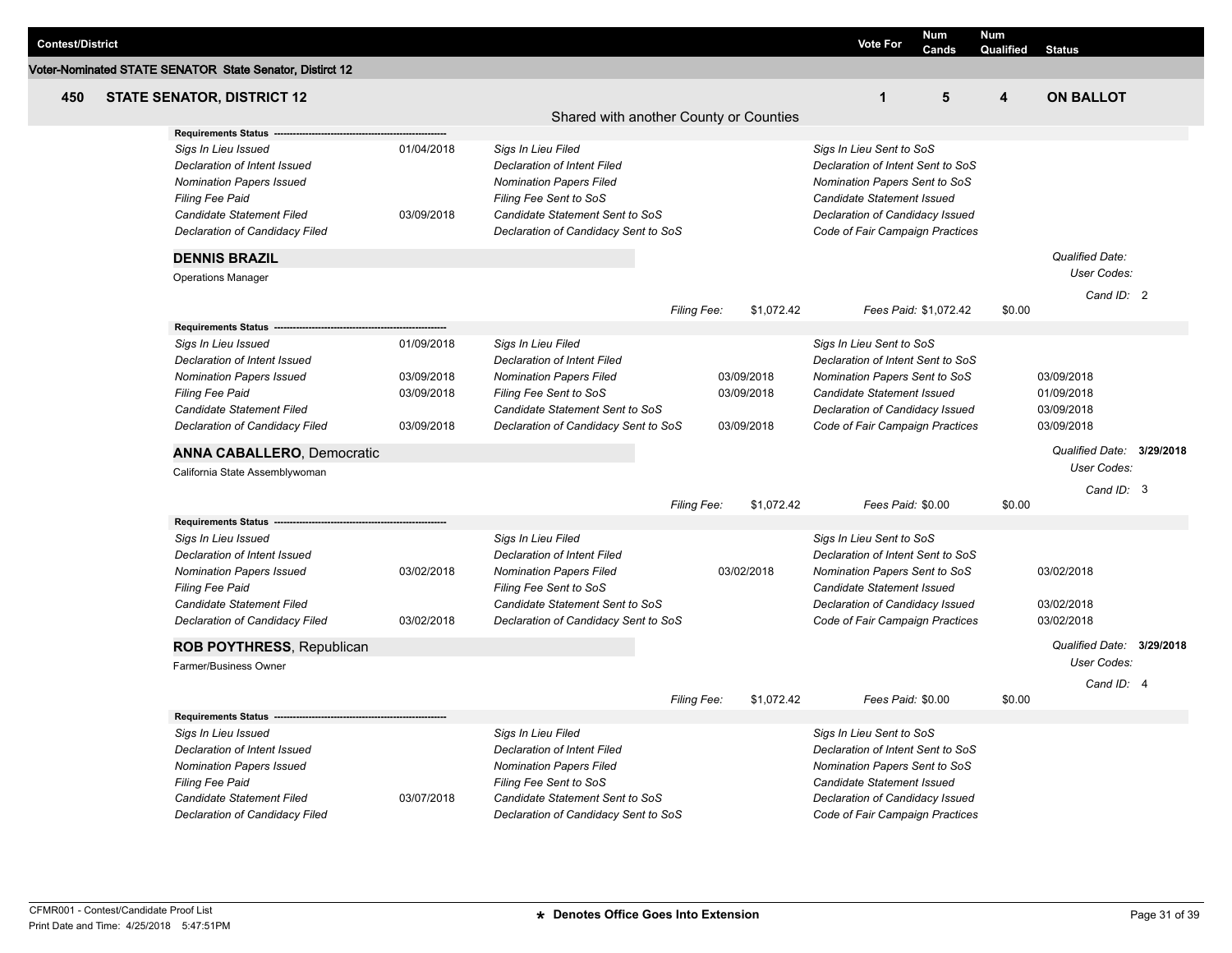| <b>Contest/District</b> |                  |                                                                                    |            |                                        |                    |            | <b>Vote For</b>                   | <b>Num</b><br>Cands | Num<br>Qualified | <b>Status</b>             |  |
|-------------------------|------------------|------------------------------------------------------------------------------------|------------|----------------------------------------|--------------------|------------|-----------------------------------|---------------------|------------------|---------------------------|--|
|                         |                  | Voter-Nominated STATE SENATOR State Senator, Distirct 12                           |            |                                        |                    |            |                                   |                     |                  |                           |  |
| 450                     |                  | <b>STATE SENATOR, DISTRICT 12</b>                                                  |            | Shared with another County or Counties |                    |            | $\mathbf 1$                       | 5                   | 4                | <b>ON BALLOT</b>          |  |
|                         |                  | <b>DANIEL PARRA, Democratic</b>                                                    |            |                                        |                    |            |                                   |                     |                  | Qualified Date: 3/29/2018 |  |
|                         |                  | Councilman, City of Fowler                                                         |            |                                        |                    |            |                                   |                     |                  | User Codes:               |  |
|                         |                  |                                                                                    |            |                                        |                    |            |                                   |                     |                  | Cand ID: 5                |  |
|                         |                  |                                                                                    |            |                                        | <b>Filing Fee:</b> | \$1,072.42 | Fees Paid: \$0.00                 |                     | \$0.00           |                           |  |
|                         |                  | <b>Requirements Status</b><br>Sigs In Lieu Issued                                  |            | Sigs In Lieu Filed                     |                    |            | Sigs In Lieu Sent to SoS          |                     |                  |                           |  |
|                         |                  | Declaration of Intent Issued                                                       |            | <b>Declaration of Intent Filed</b>     |                    |            | Declaration of Intent Sent to SoS |                     |                  |                           |  |
|                         |                  | <b>Nomination Papers Issued</b>                                                    |            | <b>Nomination Papers Filed</b>         |                    |            | Nomination Papers Sent to SoS     |                     |                  |                           |  |
|                         |                  | Filing Fee Paid                                                                    |            | Filing Fee Sent to SoS                 |                    |            | Candidate Statement Issued        |                     |                  |                           |  |
|                         |                  | Candidate Statement Filed                                                          |            | Candidate Statement Sent to SoS        |                    |            | Declaration of Candidacy Issued   |                     |                  |                           |  |
|                         |                  | Declaration of Candidacy Filed                                                     |            | Declaration of Candidacy Sent to SoS   |                    |            | Code of Fair Campaign Practices   |                     |                  |                           |  |
|                         |                  | Voter-Nominated MEMBER OF THE STATE ASSEMBLY Member of State Assembly, District 21 |            |                                        |                    |            |                                   |                     |                  |                           |  |
| 500                     |                  | <b>STATE ASSEMBLY, DISTRICT 21</b>                                                 |            | SA021 Assembly District 21             |                    |            | $\mathbf{1}$                      | $\mathbf{1}$        | $\mathbf{1}$     | <b>ON BALLOT</b>          |  |
|                         |                  |                                                                                    |            | Shared with another County or Counties |                    |            |                                   |                     |                  |                           |  |
|                         | $Incumbent(s)$ : | Adam Channing Gray                                                                 | Elected    |                                        |                    |            |                                   |                     |                  |                           |  |
|                         | Candidate(s):    | <b>ADAM C. GRAY, Democratic</b>                                                    |            |                                        |                    |            |                                   |                     |                  | Qualified Date: 3/29/2018 |  |
|                         |                  | California State Assemblymember                                                    |            |                                        |                    |            |                                   |                     |                  | User Codes:               |  |
|                         |                  |                                                                                    |            |                                        |                    |            |                                   |                     |                  | Cand ID: 1                |  |
|                         |                  |                                                                                    |            |                                        | Filing Fee:        | \$1,072.42 | Fees Paid: \$0.00                 |                     | \$0.00           |                           |  |
|                         |                  | <b>Requirements Status</b>                                                         |            |                                        |                    |            |                                   |                     |                  |                           |  |
|                         |                  | Sigs In Lieu Issued                                                                | 12/14/2017 | Sigs In Lieu Filed                     |                    | 01/16/2018 | Sigs In Lieu Sent to SoS          |                     |                  | 01/16/2018                |  |
|                         |                  | Declaration of Intent Issued                                                       |            | <b>Declaration of Intent Filed</b>     |                    |            | Declaration of Intent Sent to SoS |                     |                  |                           |  |
|                         |                  | <b>Nomination Papers Issued</b>                                                    |            | <b>Nomination Papers Filed</b>         |                    |            | Nomination Papers Sent to SoS     |                     |                  |                           |  |
|                         |                  | <b>Filing Fee Paid</b>                                                             |            | Filing Fee Sent to SoS                 |                    |            | Candidate Statement Issued        |                     |                  | 12/14/2017                |  |
|                         |                  | Candidate Statement Filed                                                          |            | Candidate Statement Sent to SoS        |                    |            | Declaration of Candidacy Issued   |                     |                  | 03/06/2018                |  |
|                         |                  | Declaration of Candidacy Filed                                                     | 03/06/2018 | Declaration of Candidacy Sent to SoS   |                    | 03/06/2018 | Code of Fair Campaign Practices   |                     |                  | 03/06/2018                |  |
|                         |                  | Non-Partisan SCHOOL Superintendent of Public Instruction                           |            |                                        |                    |            |                                   |                     |                  |                           |  |
| $* 900$                 |                  | SUPERINTENDENT OF, PUBLIC INSTRUCTION                                              |            | <b>CNMERC Merced County</b>            |                    |            | $\mathbf{1}$                      | 4                   | 4                | <b>ON BALLOT</b>          |  |
|                         | $Incumbent(s)$ : | Tom Torlakson                                                                      | Elected    |                                        |                    |            |                                   |                     |                  |                           |  |
|                         | Candidate(s):    | <b>STEVEN IRELAND</b>                                                              |            |                                        |                    |            |                                   |                     |                  | Qualified Date: 3/29/2018 |  |
|                         |                  | Parent                                                                             |            |                                        |                    |            |                                   |                     |                  | User Codes:               |  |
|                         |                  |                                                                                    |            |                                        |                    |            |                                   |                     |                  | Cand ID: 1                |  |
|                         |                  |                                                                                    |            |                                        | <b>Filing Fee:</b> | \$3,401.60 | Fees Paid: \$0.00                 |                     | \$0.00           |                           |  |
|                         |                  | Requirements Status -                                                              |            |                                        |                    |            |                                   |                     |                  |                           |  |
|                         |                  | Sigs In Lieu Issued                                                                |            | Sigs In Lieu Filed                     |                    |            | Sigs In Lieu Sent to SoS          |                     |                  |                           |  |
|                         |                  | Declaration of Intent Issued                                                       |            | <b>Declaration of Intent Filed</b>     |                    |            | Declaration of Intent Sent to SoS |                     |                  |                           |  |
|                         |                  | <b>Nomination Papers Issued</b>                                                    |            | <b>Nomination Papers Filed</b>         |                    |            | Nomination Papers Sent to SoS     |                     |                  |                           |  |
|                         |                  | Filing Fee Paid                                                                    |            | Filing Fee Sent to SoS                 |                    |            | Candidate Statement Issued        |                     |                  |                           |  |
|                         |                  | Candidate Statement Filed                                                          |            | Candidate Statement Sent to SoS        |                    |            | Declaration of Candidacy Issued   |                     |                  |                           |  |
|                         |                  | Declaration of Candidacy Filed                                                     |            | Declaration of Candidacy Sent to SoS   |                    |            | Code of Fair Campaign Practices   |                     |                  |                           |  |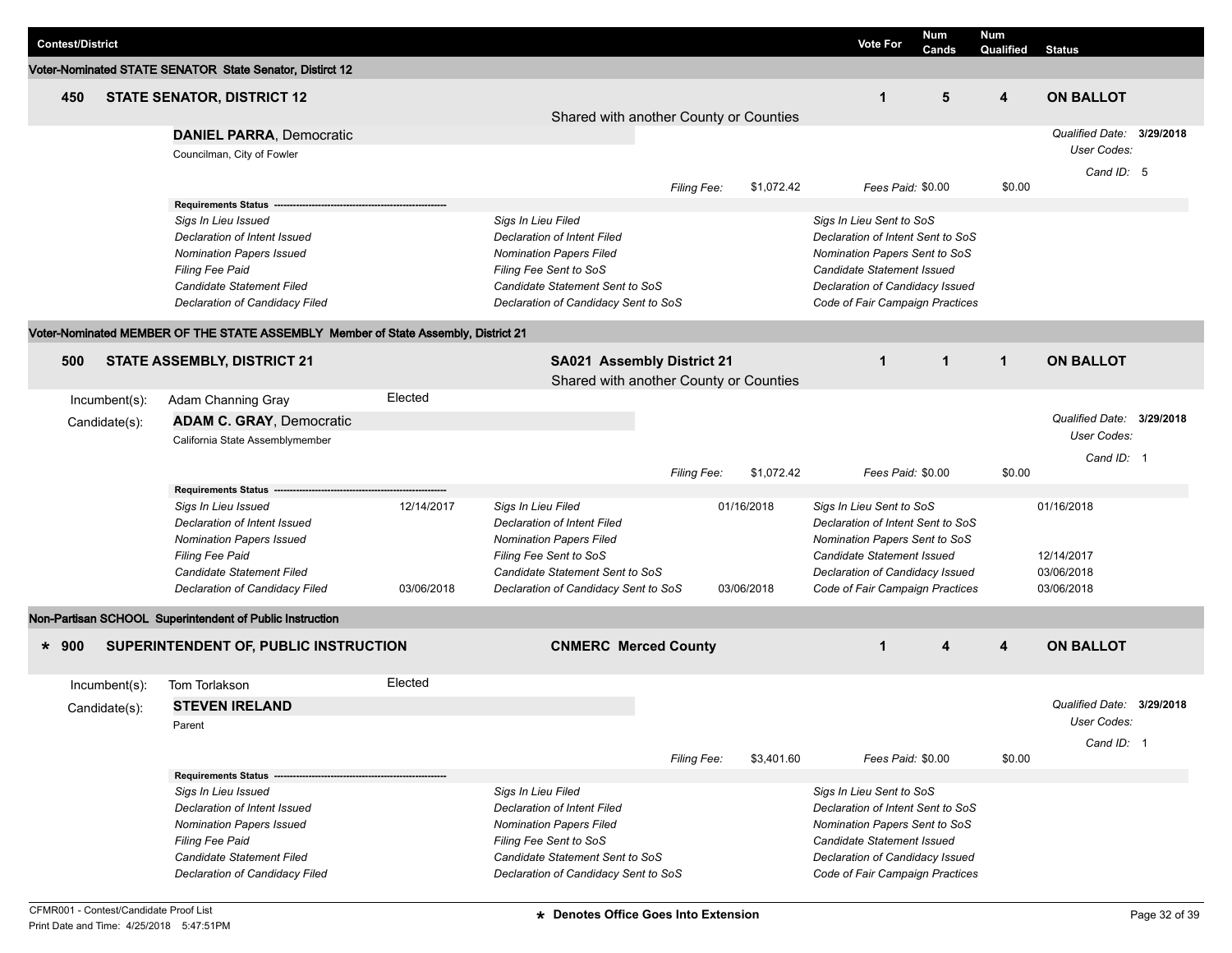|                         |               |                                                          |                      |                                      |                             |            |                                   | Num                   | <b>Num</b>     |                           |  |
|-------------------------|---------------|----------------------------------------------------------|----------------------|--------------------------------------|-----------------------------|------------|-----------------------------------|-----------------------|----------------|---------------------------|--|
| <b>Contest/District</b> |               |                                                          |                      |                                      |                             |            | <b>Vote For</b>                   | Cands                 | Qualified      | <b>Status</b>             |  |
|                         |               | Non-Partisan SCHOOL Superintendent of Public Instruction |                      |                                      |                             |            |                                   |                       |                |                           |  |
| 900                     |               | SUPERINTENDENT OF, PUBLIC INSTRUCTION                    |                      |                                      |                             |            | $\mathbf{1}$                      | 4                     | 4              | <b>ON BALLOT</b>          |  |
|                         |               | LILY (ESPINOZA) PLOSKI                                   |                      |                                      |                             |            |                                   |                       |                | Qualified Date: 3/29/2018 |  |
|                         |               | Educational Administrator/Instructor                     |                      |                                      |                             |            |                                   |                       |                | User Codes:               |  |
|                         |               |                                                          |                      |                                      |                             |            |                                   |                       |                | Cand ID: 2                |  |
|                         |               |                                                          |                      |                                      | <b>Filing Fee:</b>          | \$3,401.60 | Fees Paid: \$0.00                 |                       | \$0.00         |                           |  |
|                         |               | Requirements Status --                                   |                      |                                      |                             |            |                                   |                       |                |                           |  |
|                         |               | Sigs In Lieu Issued                                      |                      | Sigs In Lieu Filed                   |                             |            | Sigs In Lieu Sent to SoS          |                       |                |                           |  |
|                         |               | Declaration of Intent Issued                             |                      | Declaration of Intent Filed          |                             |            | Declaration of Intent Sent to SoS |                       |                |                           |  |
|                         |               | <b>Nomination Papers Issued</b>                          |                      | <b>Nomination Papers Filed</b>       |                             |            | Nomination Papers Sent to SoS     |                       |                |                           |  |
|                         |               | Filing Fee Paid                                          |                      | Filing Fee Sent to SoS               |                             |            | Candidate Statement Issued        |                       |                |                           |  |
|                         |               | Candidate Statement Filed                                |                      | Candidate Statement Sent to SoS      |                             |            | Declaration of Candidacy Issued   |                       |                |                           |  |
|                         |               | Declaration of Candidacy Filed                           |                      | Declaration of Candidacy Sent to SoS |                             |            | Code of Fair Campaign Practices   |                       |                |                           |  |
|                         |               | <b>TONY K. THURMOND</b>                                  |                      |                                      |                             |            |                                   |                       |                | Qualified Date: 3/29/2018 |  |
|                         |               | Educator/State Legislator                                |                      |                                      |                             |            |                                   |                       |                | <b>User Codes:</b>        |  |
|                         |               |                                                          |                      |                                      |                             |            |                                   |                       |                | Cand ID: 3                |  |
|                         |               |                                                          |                      |                                      | <b>Filing Fee:</b>          | \$3,401.60 | Fees Paid: \$0.00                 |                       | \$0.00         |                           |  |
|                         |               | <b>Requirements Status</b>                               |                      |                                      |                             |            |                                   |                       |                |                           |  |
|                         |               | Sigs In Lieu Issued                                      |                      | Sigs In Lieu Filed                   |                             |            | Sigs In Lieu Sent to SoS          |                       |                |                           |  |
|                         |               | Declaration of Intent Issued                             |                      | <b>Declaration of Intent Filed</b>   |                             |            | Declaration of Intent Sent to SoS |                       |                |                           |  |
|                         |               | <b>Nomination Papers Issued</b>                          |                      | <b>Nomination Papers Filed</b>       |                             |            | Nomination Papers Sent to SoS     |                       |                |                           |  |
|                         |               | Filing Fee Paid                                          |                      | Filing Fee Sent to SoS               |                             |            | <b>Candidate Statement Issued</b> |                       |                |                           |  |
|                         |               | Candidate Statement Filed                                |                      | Candidate Statement Sent to SoS      |                             |            | Declaration of Candidacy Issued   |                       |                |                           |  |
|                         |               | Declaration of Candidacy Filed                           |                      | Declaration of Candidacy Sent to SoS |                             |            | Code of Fair Campaign Practices   |                       |                |                           |  |
|                         |               | <b>MARSHALL TUCK</b>                                     |                      |                                      |                             |            |                                   |                       |                | Qualified Date: 3/29/2018 |  |
|                         |               | Schools Improvement Director                             |                      |                                      |                             |            |                                   |                       |                | User Codes:               |  |
|                         |               |                                                          |                      |                                      | <b>Filing Fee:</b>          | \$3,401.60 | Fees Paid: \$0.00                 |                       | \$0.00         | Cand ID: 4                |  |
|                         |               | <b>Requirements Status</b>                               |                      |                                      |                             |            |                                   |                       |                |                           |  |
|                         |               | Sigs In Lieu Issued                                      |                      | Sigs In Lieu Filed                   |                             |            | Sigs In Lieu Sent to SoS          |                       |                |                           |  |
|                         |               | Declaration of Intent Issued                             |                      | Declaration of Intent Filed          |                             |            | Declaration of Intent Sent to SoS |                       |                |                           |  |
|                         |               | <b>Nomination Papers Issued</b>                          |                      | <b>Nomination Papers Filed</b>       |                             |            | Nomination Papers Sent to SoS     |                       |                |                           |  |
|                         |               | Filing Fee Paid                                          |                      | Filing Fee Sent to SoS               |                             |            | Candidate Statement Issued        |                       |                |                           |  |
|                         |               | Candidate Statement Filed                                |                      | Candidate Statement Sent to SoS      |                             |            | Declaration of Candidacy Issued   |                       |                |                           |  |
|                         |               | Declaration of Candidacy Filed                           |                      | Declaration of Candidacy Sent to SoS |                             |            | Code of Fair Campaign Practices   |                       |                |                           |  |
|                         |               | Non-Partisan SCHOOL County Superintendent of Schools     |                      |                                      |                             |            |                                   |                       |                |                           |  |
| 910                     |               | <b>COUNTY SUPERINTENDENT, OF SCHOOLS</b>                 |                      |                                      | <b>CNMERC Merced County</b> |            | $\mathbf{1}$                      | 3                     | $\overline{2}$ | <b>ON BALLOT</b>          |  |
|                         | Incumbent(s): | Steve Max Tietjen                                        | Appointed to Vacancy |                                      |                             |            |                                   |                       |                |                           |  |
|                         | Candidate(s): | <b>STEVE MAX TIETJEN</b>                                 |                      |                                      |                             |            |                                   |                       |                | Qualified Date: 3/8/2018  |  |
|                         |               | Merced County Superintendent                             |                      |                                      |                             |            |                                   |                       |                | User Codes:               |  |
|                         |               |                                                          |                      |                                      |                             |            |                                   |                       |                | Cand ID: 1                |  |
|                         |               |                                                          |                      |                                      | Filing Fee:                 | \$1,951.79 |                                   | Fees Paid: \$1,951.79 | \$0.00         |                           |  |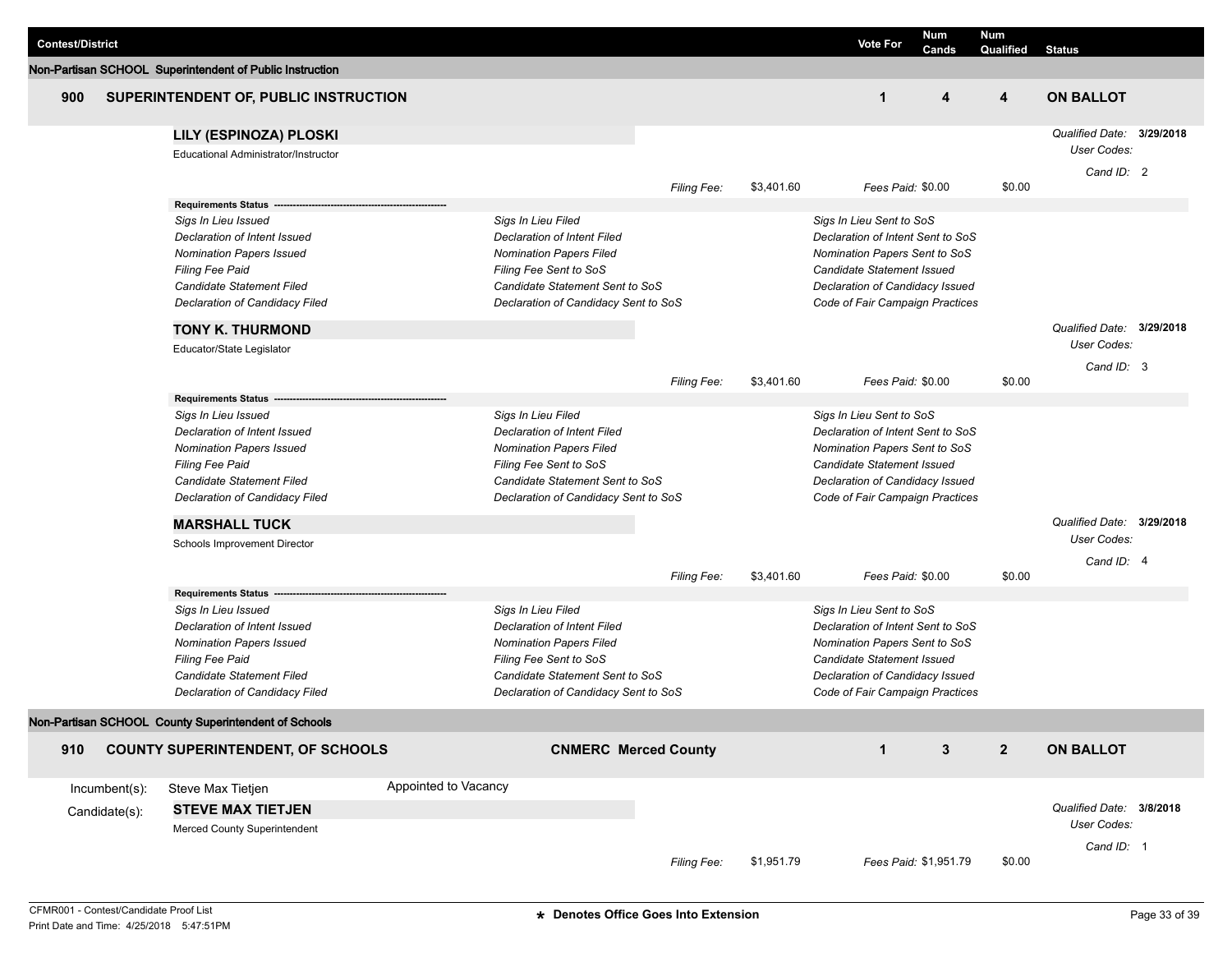| <b>Contest/District</b> |                                                                                                                                                                                               |                                                                    |                                                                                                                                                                                                 |             |            | <b>Vote For</b>                                                                                                                                                                                           | Num<br>Cands   | <b>Num</b><br>Qualified | <b>Status</b>                          |  |
|-------------------------|-----------------------------------------------------------------------------------------------------------------------------------------------------------------------------------------------|--------------------------------------------------------------------|-------------------------------------------------------------------------------------------------------------------------------------------------------------------------------------------------|-------------|------------|-----------------------------------------------------------------------------------------------------------------------------------------------------------------------------------------------------------|----------------|-------------------------|----------------------------------------|--|
|                         | Non-Partisan SCHOOL County Superintendent of Schools                                                                                                                                          |                                                                    |                                                                                                                                                                                                 |             |            |                                                                                                                                                                                                           |                |                         |                                        |  |
| 910                     | <b>COUNTY SUPERINTENDENT, OF SCHOOLS</b>                                                                                                                                                      |                                                                    |                                                                                                                                                                                                 |             |            | $\mathbf{1}$                                                                                                                                                                                              | 3              | $\overline{2}$          | <b>ON BALLOT</b>                       |  |
|                         | <b>Requirements Status</b>                                                                                                                                                                    |                                                                    |                                                                                                                                                                                                 |             |            |                                                                                                                                                                                                           |                |                         |                                        |  |
|                         | Sigs In Lieu Issued<br>Declaration of Intent Issued<br><b>Nomination Papers Issued</b><br><b>Filing Fee Paid</b><br>Candidate Statement Filed<br><b>Declaration of Candidacy Filed</b>        | 01/02/2018<br>02/23/2018<br>02/23/2018                             | Sigs In Lieu Filed<br><b>Declaration of Intent Filed</b><br><b>Nomination Papers Filed</b><br>Filing Fee Sent to SoS<br>Candidate Statement Sent to SoS<br>Declaration of Candidacy Sent to SoS |             | 02/07/2018 | Sigs In Lieu Sent to SoS<br>Declaration of Intent Sent to SoS<br>Nomination Papers Sent to SoS<br><b>Candidate Statement Issued</b><br>Declaration of Candidacy Issued<br>Code of Fair Campaign Practices |                |                         | 01/02/2018<br>02/23/2018<br>02/23/2018 |  |
|                         | <b>GABRIELA PANTOJA SANCHEZ</b>                                                                                                                                                               |                                                                    |                                                                                                                                                                                                 |             |            |                                                                                                                                                                                                           |                |                         | Qualified Date:                        |  |
|                         | Educator/Teacher                                                                                                                                                                              |                                                                    |                                                                                                                                                                                                 |             |            |                                                                                                                                                                                                           |                |                         | User Codes:                            |  |
|                         |                                                                                                                                                                                               |                                                                    |                                                                                                                                                                                                 | Filing Fee: | \$1,951.79 | Fees Paid: \$1,951.79                                                                                                                                                                                     |                | \$0.00                  | Cand ID: 2                             |  |
|                         | <b>Requirements Status</b>                                                                                                                                                                    |                                                                    |                                                                                                                                                                                                 |             |            |                                                                                                                                                                                                           |                |                         |                                        |  |
|                         | Sigs In Lieu Issued<br>Declaration of Intent Issued<br><b>Nomination Papers Issued</b><br><b>Filing Fee Paid</b><br><b>Candidate Statement Filed</b><br><b>Declaration of Candidacy Filed</b> | 01/05/2018<br>03/07/2018<br>03/08/2019<br>03/08/2018<br>03/08/2018 | Sigs In Lieu Filed<br>Declaration of Intent Filed<br><b>Nomination Papers Filed</b><br>Filing Fee Sent to SoS<br>Candidate Statement Sent to SoS<br>Declaration of Candidacy Sent to SoS        |             | 03/08/2018 | Sigs In Lieu Sent to SoS<br>Declaration of Intent Sent to SoS<br>Nomination Papers Sent to SoS<br><b>Candidate Statement Issued</b><br>Declaration of Candidacy Issued<br>Code of Fair Campaign Practices |                |                         | 01/05/2018<br>03/08/2018<br>03/08/2018 |  |
|                         | <b>RICHARD LOPEZ</b>                                                                                                                                                                          |                                                                    |                                                                                                                                                                                                 |             |            |                                                                                                                                                                                                           |                |                         | Qualified Date: 3/6/2018               |  |
|                         | Superintendent/Principal                                                                                                                                                                      |                                                                    |                                                                                                                                                                                                 |             |            |                                                                                                                                                                                                           |                |                         | User Codes:                            |  |
|                         |                                                                                                                                                                                               |                                                                    |                                                                                                                                                                                                 | Filing Fee: | \$1,951.79 | Fees Paid: \$1,951.79                                                                                                                                                                                     |                | \$0.00                  | Cand ID: 3                             |  |
|                         | <b>Requirements Status</b>                                                                                                                                                                    |                                                                    |                                                                                                                                                                                                 |             |            |                                                                                                                                                                                                           |                |                         |                                        |  |
|                         | Sigs In Lieu Issued<br>Declaration of Intent Issued<br><b>Nomination Papers Issued</b><br>Filing Fee Paid<br>Candidate Statement Filed<br>Declaration of Candidacy Filed                      | 02/05/2018<br>03/06/2018<br>03/06/2018                             | Sigs In Lieu Filed<br>Declaration of Intent Filed<br><b>Nomination Papers Filed</b><br>Filing Fee Sent to SoS<br>Candidate Statement Sent to SoS<br>Declaration of Candidacy Sent to SoS        |             | 02/07/2018 | Sigs In Lieu Sent to SoS<br>Declaration of Intent Sent to SoS<br>Nomination Papers Sent to SoS<br><b>Candidate Statement Issued</b><br>Declaration of Candidacy Issued<br>Code of Fair Campaign Practices |                |                         | 02/05/2018<br>03/06/2018<br>03/06/2018 |  |
|                         | Non-Partisan COUNTY County Supervisor District 3                                                                                                                                              |                                                                    |                                                                                                                                                                                                 |             |            |                                                                                                                                                                                                           |                |                         |                                        |  |
|                         | 2040 COUNTY SUPERVISOR, DISTRICT 3                                                                                                                                                            |                                                                    | SU003 Supervisorial District 3                                                                                                                                                                  |             |            | $\mathbf{1}$                                                                                                                                                                                              | $\overline{2}$ | $\mathbf{1}$            | <b>ON BALLOT</b>                       |  |
| $Incumbent(s)$ :        | Daron Bradley McDaniel                                                                                                                                                                        | Elected                                                            |                                                                                                                                                                                                 |             |            |                                                                                                                                                                                                           |                |                         |                                        |  |
| Candidate(s):           | <b>DARON MCDANIEL</b>                                                                                                                                                                         |                                                                    |                                                                                                                                                                                                 |             |            |                                                                                                                                                                                                           |                |                         | Qualified Date: 3/7/2018               |  |
|                         | Incumbent                                                                                                                                                                                     |                                                                    |                                                                                                                                                                                                 |             |            |                                                                                                                                                                                                           |                |                         | User Codes:                            |  |
|                         |                                                                                                                                                                                               |                                                                    |                                                                                                                                                                                                 | Filing Fee: | \$1,038.53 | Fees Paid: \$1,038.53                                                                                                                                                                                     |                | \$0.00                  | Cand ID: 1                             |  |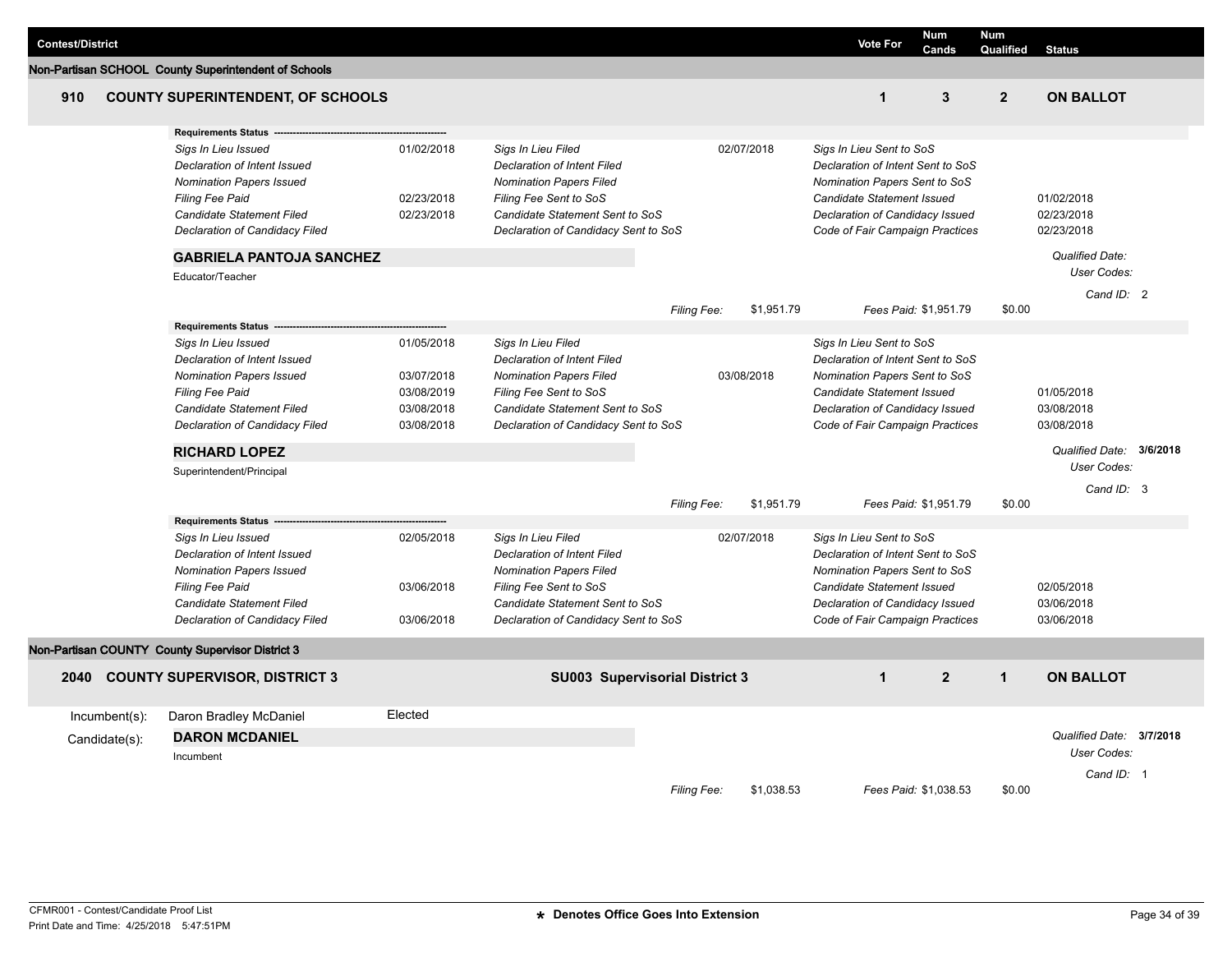| <b>Contest/District</b> |               |                                                                                                                                                                                 |                                                      |                                                                                                                                                                                                 |                    |            | <b>Vote For</b>                                                                                                                                                                                           | <b>Num</b><br>Cands | <b>Num</b><br>Qualified | <b>Status</b>                          |  |
|-------------------------|---------------|---------------------------------------------------------------------------------------------------------------------------------------------------------------------------------|------------------------------------------------------|-------------------------------------------------------------------------------------------------------------------------------------------------------------------------------------------------|--------------------|------------|-----------------------------------------------------------------------------------------------------------------------------------------------------------------------------------------------------------|---------------------|-------------------------|----------------------------------------|--|
|                         |               | Non-Partisan COUNTY County Supervisor District 3                                                                                                                                |                                                      |                                                                                                                                                                                                 |                    |            |                                                                                                                                                                                                           |                     |                         |                                        |  |
| 2040                    |               | <b>COUNTY SUPERVISOR, DISTRICT 3</b>                                                                                                                                            |                                                      |                                                                                                                                                                                                 |                    |            | $\mathbf{1}$                                                                                                                                                                                              | 2 <sup>2</sup>      | $\mathbf{1}$            | <b>ON BALLOT</b>                       |  |
|                         |               | <b>Requirements Status</b>                                                                                                                                                      |                                                      |                                                                                                                                                                                                 |                    |            |                                                                                                                                                                                                           |                     |                         |                                        |  |
|                         |               | Sigs In Lieu Issued<br>Declaration of Intent Issued<br><b>Nomination Papers Issued</b><br><b>Filing Fee Paid</b><br>Candidate Statement Filed<br>Declaration of Candidacy Filed | 12/18/2017<br>03/06/2018<br>03/06/2018<br>03/06/2018 | Sigs In Lieu Filed<br><b>Declaration of Intent Filed</b><br><b>Nomination Papers Filed</b><br>Filing Fee Sent to SoS<br>Candidate Statement Sent to SoS<br>Declaration of Candidacy Sent to SoS |                    | 03/06/2018 | Sigs In Lieu Sent to SoS<br>Declaration of Intent Sent to SoS<br>Nomination Papers Sent to SoS<br>Candidate Statement Issued<br>Declaration of Candidacy Issued<br>Code of Fair Campaign Practices        |                     |                         | 12/18/2017<br>03/06/2018<br>03/06/2018 |  |
|                         |               | <b>MARIA GUADALUPE DELGADO</b>                                                                                                                                                  |                                                      |                                                                                                                                                                                                 |                    |            |                                                                                                                                                                                                           |                     |                         | Qualified Date:                        |  |
|                         |               | No Ballot Designation                                                                                                                                                           |                                                      |                                                                                                                                                                                                 |                    |            |                                                                                                                                                                                                           |                     |                         | User Codes:                            |  |
|                         |               |                                                                                                                                                                                 |                                                      |                                                                                                                                                                                                 | <b>Filing Fee:</b> | \$1,038.53 | Fees Paid: \$0.00                                                                                                                                                                                         |                     | \$0.00                  | Cand $ID: 2$                           |  |
|                         |               | <b>Requirements Status</b>                                                                                                                                                      |                                                      |                                                                                                                                                                                                 |                    |            |                                                                                                                                                                                                           |                     |                         |                                        |  |
|                         |               | Sigs In Lieu Issued<br>Declaration of Intent Issued<br><b>Nomination Papers Issued</b><br><b>Filing Fee Paid</b><br>Candidate Statement Filed<br>Declaration of Candidacy Filed | 03/07/2018                                           | Sigs In Lieu Filed<br>Declaration of Intent Filed<br><b>Nomination Papers Filed</b><br>Filing Fee Sent to SoS<br>Candidate Statement Sent to SoS<br>Declaration of Candidacy Sent to SoS        |                    |            | Sigs In Lieu Sent to SoS<br>Declaration of Intent Sent to SoS<br>Nomination Papers Sent to SoS<br><b>Candidate Statement Issued</b><br>Declaration of Candidacy Issued<br>Code of Fair Campaign Practices |                     |                         | 03/07/2018                             |  |
|                         |               | Non-Partisan COUNTY County Supervisor District 5                                                                                                                                |                                                      |                                                                                                                                                                                                 |                    |            |                                                                                                                                                                                                           |                     |                         |                                        |  |
| $* 2080$                |               | <b>COUNTY SUPERVISOR, DISTRICT 5</b>                                                                                                                                            |                                                      | SU005 Supervisorial District 5                                                                                                                                                                  |                    |            | $\mathbf{1}$                                                                                                                                                                                              | 5                   | 4                       | <b>ON BALLOT</b>                       |  |
|                         | Incumbent(s): | Jerald Robert O Banion                                                                                                                                                          | Elected                                              |                                                                                                                                                                                                 |                    |            |                                                                                                                                                                                                           |                     |                         |                                        |  |
|                         | Candidate(s): | <b>PATRICIA RAMOS ANDERSON</b>                                                                                                                                                  |                                                      |                                                                                                                                                                                                 |                    |            |                                                                                                                                                                                                           |                     |                         | Qualified Date: 3/9/2018               |  |
|                         |               | <b>Water Board Director</b>                                                                                                                                                     |                                                      |                                                                                                                                                                                                 |                    |            |                                                                                                                                                                                                           |                     |                         | User Codes:                            |  |
|                         |               |                                                                                                                                                                                 |                                                      |                                                                                                                                                                                                 |                    |            |                                                                                                                                                                                                           |                     |                         | Cand ID: 1                             |  |
|                         |               |                                                                                                                                                                                 |                                                      |                                                                                                                                                                                                 | Filing Fee:        | \$1,038.53 | Fees Paid: \$1,038.53                                                                                                                                                                                     |                     | \$0.00                  |                                        |  |
|                         |               | <b>Requirements Status</b>                                                                                                                                                      |                                                      |                                                                                                                                                                                                 |                    |            |                                                                                                                                                                                                           |                     |                         |                                        |  |
|                         |               | Sigs In Lieu Issued<br>Declaration of Intent Issued<br><b>Nomination Papers Issued</b><br><b>Filing Fee Paid</b><br>Candidate Statement Filed<br>Declaration of Candidacy Filed | 12/21/2017<br>03/09/2018<br>03/09/2018<br>03/09/2018 | Sigs In Lieu Filed<br><b>Declaration of Intent Filed</b><br><b>Nomination Papers Filed</b><br>Filing Fee Sent to SoS<br>Candidate Statement Sent to SoS<br>Declaration of Candidacy Sent to SoS |                    | 01/19/2017 | Sigs In Lieu Sent to SoS<br>Declaration of Intent Sent to SoS<br>Nomination Papers Sent to SoS<br>Candidate Statement Issued<br>Declaration of Candidacy Issued<br>Code of Fair Campaign Practices        |                     |                         | 12/21/2017<br>03/09/2018<br>03/09/2018 |  |
|                         |               | <b>LEA Z. HERNANDEZ HOLGUIN</b>                                                                                                                                                 |                                                      |                                                                                                                                                                                                 |                    |            |                                                                                                                                                                                                           |                     |                         | Qualified Date: 3/8/2018               |  |
|                         |               | Legal Clerk/Advocate                                                                                                                                                            |                                                      |                                                                                                                                                                                                 |                    |            |                                                                                                                                                                                                           |                     |                         | User Codes:                            |  |
|                         |               |                                                                                                                                                                                 |                                                      |                                                                                                                                                                                                 | Filing Fee:        | \$1,038.53 | Fees Paid: \$1,038.53                                                                                                                                                                                     |                     | \$0.00                  | Cand ID: 2                             |  |

J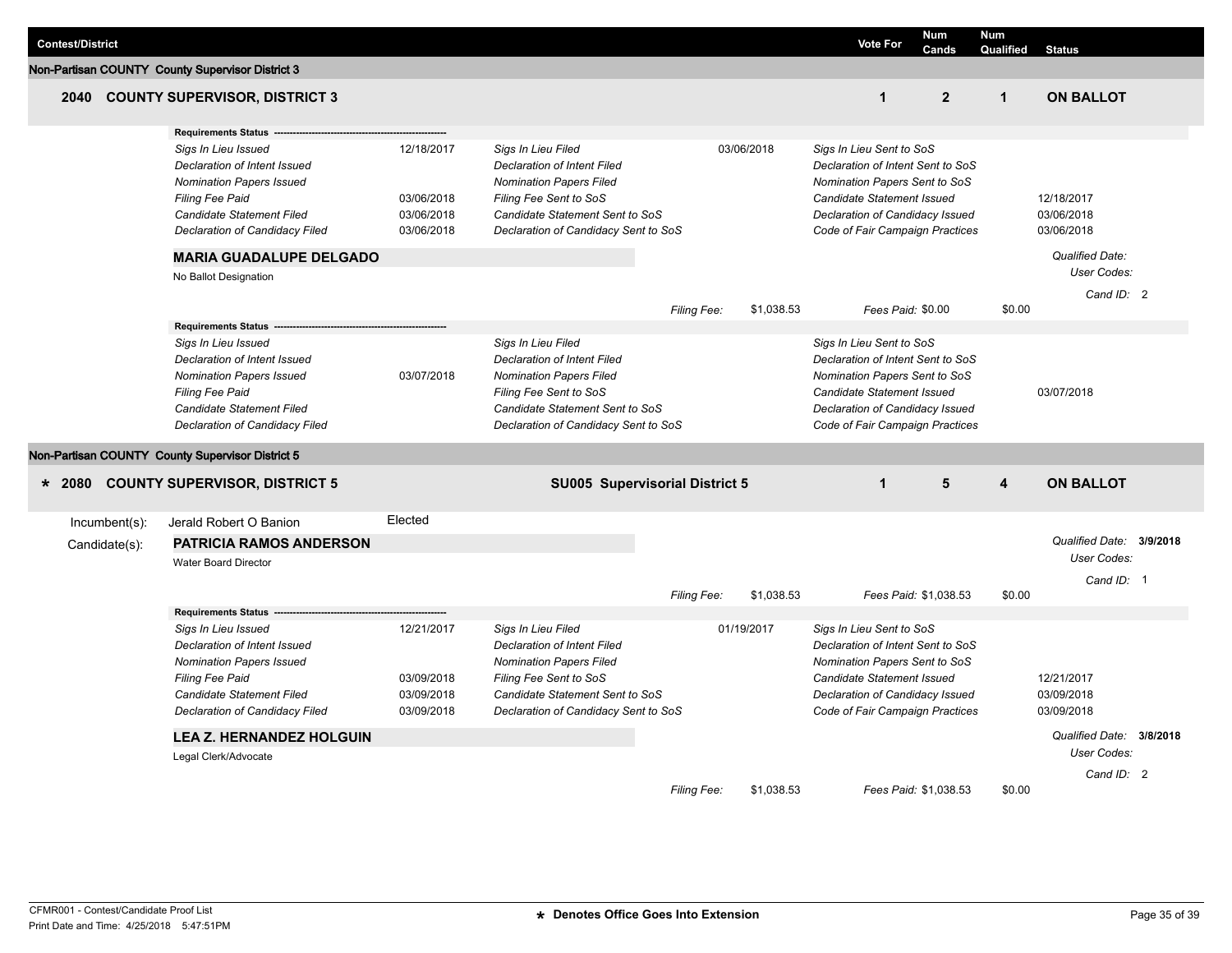| <b>Contest/District</b> |                                                                                                                                                                                                                                                                              |                                                      |                                                                                                                                                                                                 |                    |            | <b>Vote For</b>                                                                                                                                                                                           | Num<br>Cands          | Num<br>Qualified | <b>Status</b>                                                                      |  |
|-------------------------|------------------------------------------------------------------------------------------------------------------------------------------------------------------------------------------------------------------------------------------------------------------------------|------------------------------------------------------|-------------------------------------------------------------------------------------------------------------------------------------------------------------------------------------------------|--------------------|------------|-----------------------------------------------------------------------------------------------------------------------------------------------------------------------------------------------------------|-----------------------|------------------|------------------------------------------------------------------------------------|--|
|                         | Non-Partisan COUNTY County Supervisor District 5                                                                                                                                                                                                                             |                                                      |                                                                                                                                                                                                 |                    |            |                                                                                                                                                                                                           |                       |                  |                                                                                    |  |
| 2080                    | <b>COUNTY SUPERVISOR, DISTRICT 5</b>                                                                                                                                                                                                                                         |                                                      |                                                                                                                                                                                                 |                    |            | $\mathbf{1}$                                                                                                                                                                                              | 5                     | 4                | <b>ON BALLOT</b>                                                                   |  |
|                         | <b>Requirements Status</b><br>Sigs In Lieu Issued<br>Declaration of Intent Issued<br><b>Nomination Papers Issued</b><br><b>Filing Fee Paid</b><br>Candidate Statement Filed<br>Declaration of Candidacy Filed<br><b>SCOTT M. SILVEIRA</b><br>Dairyman/Councilman/Businessman | 01/08/2018<br>03/08/2018<br>03/08/2018<br>03/08/2018 | Sigs In Lieu Filed<br><b>Declaration of Intent Filed</b><br><b>Nomination Papers Filed</b><br>Filing Fee Sent to SoS<br>Candidate Statement Sent to SoS<br>Declaration of Candidacy Sent to SoS |                    | 02/05/2018 | Sigs In Lieu Sent to SoS<br>Declaration of Intent Sent to SoS<br>Nomination Papers Sent to SoS<br><b>Candidate Statement Issued</b><br>Declaration of Candidacy Issued<br>Code of Fair Campaign Practices |                       |                  | 01/08/2018<br>03/08/2018<br>03/08/2018<br>Qualified Date: 2/13/2018<br>User Codes: |  |
|                         |                                                                                                                                                                                                                                                                              |                                                      |                                                                                                                                                                                                 | Filing Fee:        | \$1,038.53 |                                                                                                                                                                                                           | Fees Paid: \$1,038.53 | \$0.00           | Cand ID: 3                                                                         |  |
|                         | <b>Requirements Status</b><br>Sigs In Lieu Issued<br>Declaration of Intent Issued<br><b>Nomination Papers Issued</b><br><b>Filing Fee Paid</b><br>Candidate Statement Filed<br>Declaration of Candidacy Filed<br><b>RICHARD DE LA PAZ JR.</b>                                | 02/13/2018<br>02/13/2018<br>02/13/2018<br>02/13/2018 | Sigs In Lieu Filed<br><b>Declaration of Intent Filed</b><br><b>Nomination Papers Filed</b><br>Filing Fee Sent to SoS<br>Candidate Statement Sent to SoS<br>Declaration of Candidacy Sent to SoS |                    | 02/07/2018 | Sigs In Lieu Sent to SoS<br>Declaration of Intent Sent to SoS<br>Nomination Papers Sent to SoS<br><b>Candidate Statement Issued</b><br>Declaration of Candidacy Issued<br>Code of Fair Campaign Practices |                       |                  | 02/13/2018<br>02/13/2018<br>02/13/2018<br>Qualified Date: 3/6/2018                 |  |
|                         | <b>Business Owner</b>                                                                                                                                                                                                                                                        |                                                      |                                                                                                                                                                                                 |                    |            |                                                                                                                                                                                                           |                       |                  | User Codes:<br>Cand ID: 4                                                          |  |
|                         | <b>Requirements Status</b>                                                                                                                                                                                                                                                   |                                                      |                                                                                                                                                                                                 | <b>Filing Fee:</b> | \$1,038.53 |                                                                                                                                                                                                           | Fees Paid: \$1,038.53 | \$0.00           |                                                                                    |  |
|                         | Sigs In Lieu Issued<br>Declaration of Intent Issued<br><b>Nomination Papers Issued</b><br><b>Filing Fee Paid</b><br>Candidate Statement Filed<br>Declaration of Candidacy Filed<br><b>MARK JOSEPH ERRECA</b><br>No Ballot Designation                                        | 01/17/2018<br>03/06/2018<br>03/06/2018<br>03/06/2018 | Sigs In Lieu Filed<br><b>Declaration of Intent Filed</b><br><b>Nomination Papers Filed</b><br>Filing Fee Sent to SoS<br>Candidate Statement Sent to SoS<br>Declaration of Candidacy Sent to SoS |                    | 02/07/2018 | Sigs In Lieu Sent to SoS<br>Declaration of Intent Sent to SoS<br>Nomination Papers Sent to SoS<br>Candidate Statement Issued<br>Declaration of Candidacy Issued<br>Code of Fair Campaign Practices        |                       |                  | 01/17/2018<br>03/06/2018<br>03/06/2018<br>Qualified Date:<br>User Codes:           |  |
|                         |                                                                                                                                                                                                                                                                              |                                                      |                                                                                                                                                                                                 |                    |            |                                                                                                                                                                                                           |                       |                  | Cand ID: 5                                                                         |  |
|                         | <b>Requirements Status</b><br>Sigs In Lieu Issued                                                                                                                                                                                                                            |                                                      | Sigs In Lieu Filed                                                                                                                                                                              | <b>Filing Fee:</b> | \$1,038.53 | Fees Paid: \$0.00<br>Sigs In Lieu Sent to SoS                                                                                                                                                             |                       | \$0.00           |                                                                                    |  |
|                         | Declaration of Intent Issued<br><b>Nomination Papers Issued</b><br>Filing Fee Paid<br>Candidate Statement Filed<br>Declaration of Candidacy Filed<br>Non-Partisan COUNTY Assessor-Recorder                                                                                   | 03/08/2018                                           | <b>Declaration of Intent Filed</b><br><b>Nomination Papers Filed</b><br>Filing Fee Sent to SoS<br>Candidate Statement Sent to SoS<br>Declaration of Candidacy Sent to SoS                       |                    |            | Declaration of Intent Sent to SoS<br>Nomination Papers Sent to SoS<br>Candidate Statement Issued<br>Declaration of Candidacy Issued<br>Code of Fair Campaign Practices                                    |                       |                  | 03/08/2018                                                                         |  |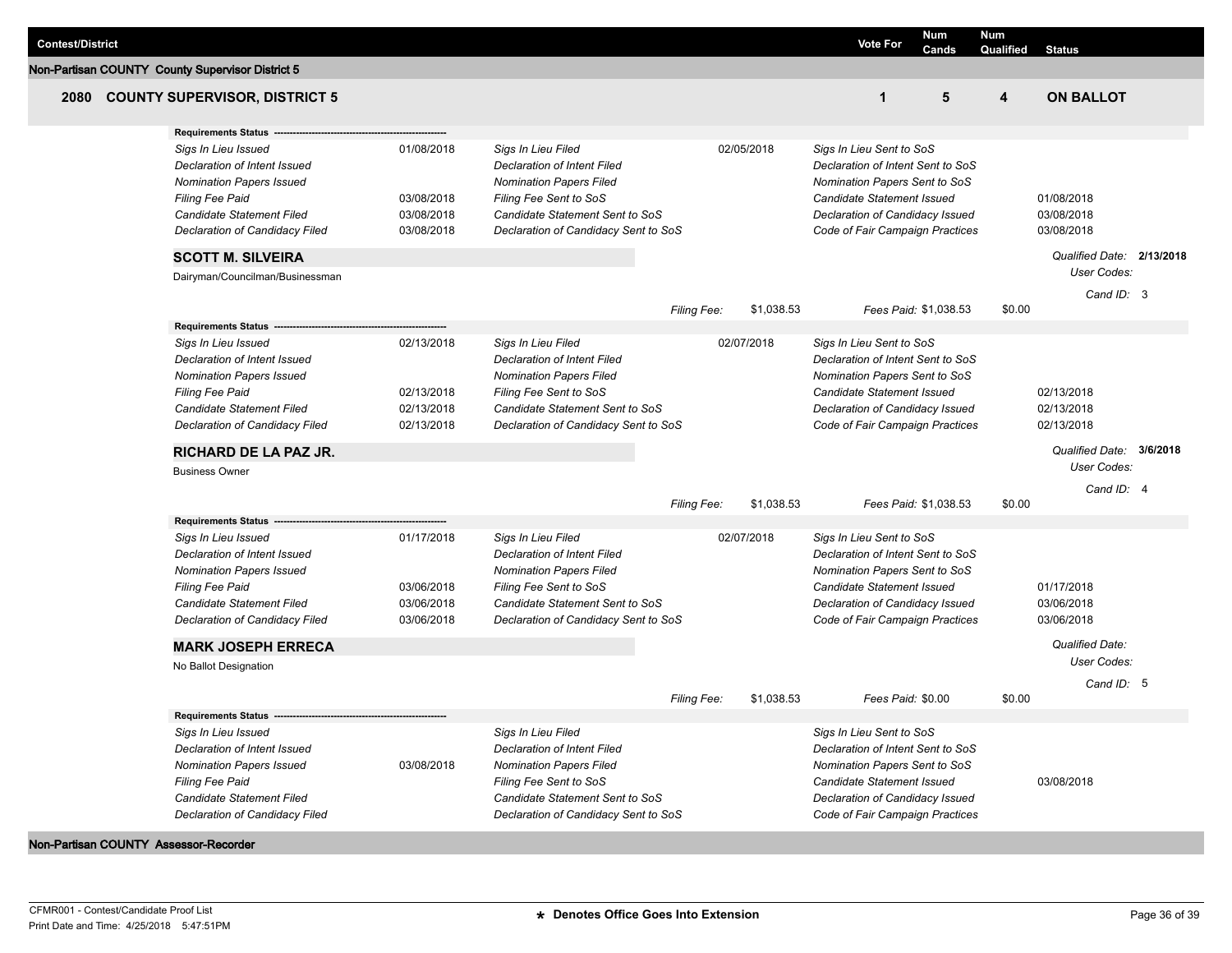| <b>Contest/District</b>                |                                                                                                                                                                                 |                                                      |                                                                                                                                                                                          |                    |            | <b>Vote For</b>                                                                                                                                                                                           | <b>Num</b><br>Cands | <b>Num</b><br>Qualified                | <b>Status</b>                           |  |  |
|----------------------------------------|---------------------------------------------------------------------------------------------------------------------------------------------------------------------------------|------------------------------------------------------|------------------------------------------------------------------------------------------------------------------------------------------------------------------------------------------|--------------------|------------|-----------------------------------------------------------------------------------------------------------------------------------------------------------------------------------------------------------|---------------------|----------------------------------------|-----------------------------------------|--|--|
| Non-Partisan COUNTY Assessor-Recorder  |                                                                                                                                                                                 |                                                      |                                                                                                                                                                                          |                    |            |                                                                                                                                                                                                           |                     |                                        |                                         |  |  |
|                                        | 2100 ASSESSOR-RECORDER                                                                                                                                                          |                                                      | <b>CNMERC Merced County</b>                                                                                                                                                              |                    |            | $\mathbf{1}$                                                                                                                                                                                              | $\mathbf 1$         | $\mathbf{1}$                           | <b>ON BALLOT</b>                        |  |  |
| $Incumbent(s)$ :                       | Barbara J Levey                                                                                                                                                                 | Elected                                              |                                                                                                                                                                                          |                    |            |                                                                                                                                                                                                           |                     |                                        |                                         |  |  |
| Candidate(s):                          | <b>BARBARA J. LEVEY</b><br>Incumbent                                                                                                                                            |                                                      |                                                                                                                                                                                          |                    |            |                                                                                                                                                                                                           |                     |                                        | Qualified Date: 3/7/2018<br>User Codes: |  |  |
|                                        |                                                                                                                                                                                 |                                                      |                                                                                                                                                                                          | Filing Fee:        | \$1,663.37 | Fees Paid: \$1,663.37                                                                                                                                                                                     |                     | \$0.00                                 | Cand ID: 1                              |  |  |
|                                        | <b>Requirements Status</b>                                                                                                                                                      |                                                      |                                                                                                                                                                                          |                    |            |                                                                                                                                                                                                           |                     |                                        |                                         |  |  |
|                                        | Sigs In Lieu Issued<br>Declaration of Intent Issued<br><b>Nomination Papers Issued</b><br>Filing Fee Paid<br>Candidate Statement Filed<br>Declaration of Candidacy Filed        | 12/18/2017<br>02/21/2018<br>02/21/2018<br>02/21/2018 | Sigs In Lieu Filed<br>Declaration of Intent Filed<br><b>Nomination Papers Filed</b><br>Filing Fee Sent to SoS<br>Candidate Statement Sent to SoS<br>Declaration of Candidacy Sent to SoS |                    | 02/05/2018 | Sigs In Lieu Sent to SoS<br>Declaration of Intent Sent to SoS<br>Nomination Papers Sent to SoS<br><b>Candidate Statement Issued</b><br>Declaration of Candidacy Issued<br>Code of Fair Campaign Practices |                     |                                        | 12/18/2017<br>02/21/2018<br>02/21/2018  |  |  |
|                                        |                                                                                                                                                                                 |                                                      |                                                                                                                                                                                          |                    |            |                                                                                                                                                                                                           |                     |                                        |                                         |  |  |
| Non-Partisan COUNTY Auditor-Controller |                                                                                                                                                                                 |                                                      |                                                                                                                                                                                          |                    |            |                                                                                                                                                                                                           |                     |                                        |                                         |  |  |
| <b>AUDITOR-CONTROLLER</b><br>2120      |                                                                                                                                                                                 |                                                      | <b>CNMERC Merced County</b>                                                                                                                                                              |                    |            | $\mathbf{1}$                                                                                                                                                                                              | $\overline{1}$      | $\mathbf{1}$                           | <b>ON BALLOT</b>                        |  |  |
| Incumbent(s):                          | Lisa E Cardella-Presto                                                                                                                                                          | Elected                                              |                                                                                                                                                                                          |                    |            |                                                                                                                                                                                                           |                     |                                        |                                         |  |  |
| Candidate(s):                          | <b>LISA E. CARDELLA-PRESTO</b>                                                                                                                                                  |                                                      |                                                                                                                                                                                          |                    |            |                                                                                                                                                                                                           |                     |                                        | Qualified Date: 3/7/2018                |  |  |
|                                        | Auditor-Controller                                                                                                                                                              |                                                      |                                                                                                                                                                                          |                    |            |                                                                                                                                                                                                           |                     |                                        | User Codes:                             |  |  |
|                                        |                                                                                                                                                                                 |                                                      |                                                                                                                                                                                          | Filing Fee:        | \$1,704.76 | Fees Paid: \$1,704.76                                                                                                                                                                                     |                     | \$0.00                                 | Cand ID: 1                              |  |  |
|                                        | <b>Requirements Status</b>                                                                                                                                                      |                                                      |                                                                                                                                                                                          |                    |            |                                                                                                                                                                                                           |                     |                                        |                                         |  |  |
|                                        | Sigs In Lieu Issued<br>Declaration of Intent Issued<br><b>Nomination Papers Issued</b><br>Filing Fee Paid<br><b>Candidate Statement Filed</b><br>Declaration of Candidacy Filed | 01/29/2018<br>03/02/2018<br>03/02/2018<br>03/02/2018 | Sigs In Lieu Filed<br>Declaration of Intent Filed<br><b>Nomination Papers Filed</b><br>Filing Fee Sent to SoS<br>Candidate Statement Sent to SoS<br>Declaration of Candidacy Sent to SoS |                    | 02/06/2018 | Sigs In Lieu Sent to SoS<br>Declaration of Intent Sent to SoS<br>Nomination Papers Sent to SoS<br>Candidate Statement Issued<br>Declaration of Candidacy Issued<br>Code of Fair Campaign Practices        |                     | 01/29/2018<br>03/02/2018<br>03/02/2018 |                                         |  |  |
| Non-Partisan COUNTY District Attorney  |                                                                                                                                                                                 |                                                      |                                                                                                                                                                                          |                    |            |                                                                                                                                                                                                           |                     |                                        |                                         |  |  |
| 2140                                   | <b>DISTRICT ATTORNEY</b>                                                                                                                                                        |                                                      | <b>CNMERC Merced County</b>                                                                                                                                                              |                    |            | $\mathbf{1}$                                                                                                                                                                                              | $\overline{2}$      | $\overline{2}$                         | <b>ON BALLOT</b>                        |  |  |
| $Incumbent(s)$ :                       | Larry D Morse II                                                                                                                                                                | Elected                                              |                                                                                                                                                                                          |                    |            |                                                                                                                                                                                                           |                     |                                        |                                         |  |  |
| Candidate(s):                          | <b>LARRY D. MORSE II</b>                                                                                                                                                        |                                                      |                                                                                                                                                                                          |                    |            |                                                                                                                                                                                                           |                     |                                        | Qualified Date: 3/6/2018                |  |  |
|                                        | Incumbent                                                                                                                                                                       |                                                      |                                                                                                                                                                                          |                    |            |                                                                                                                                                                                                           |                     |                                        | User Codes:                             |  |  |
|                                        |                                                                                                                                                                                 |                                                      |                                                                                                                                                                                          | <b>Filing Fee:</b> | \$2,056.28 | Fees Paid: \$2,056.28                                                                                                                                                                                     |                     | \$0.00                                 | Cand ID: 1                              |  |  |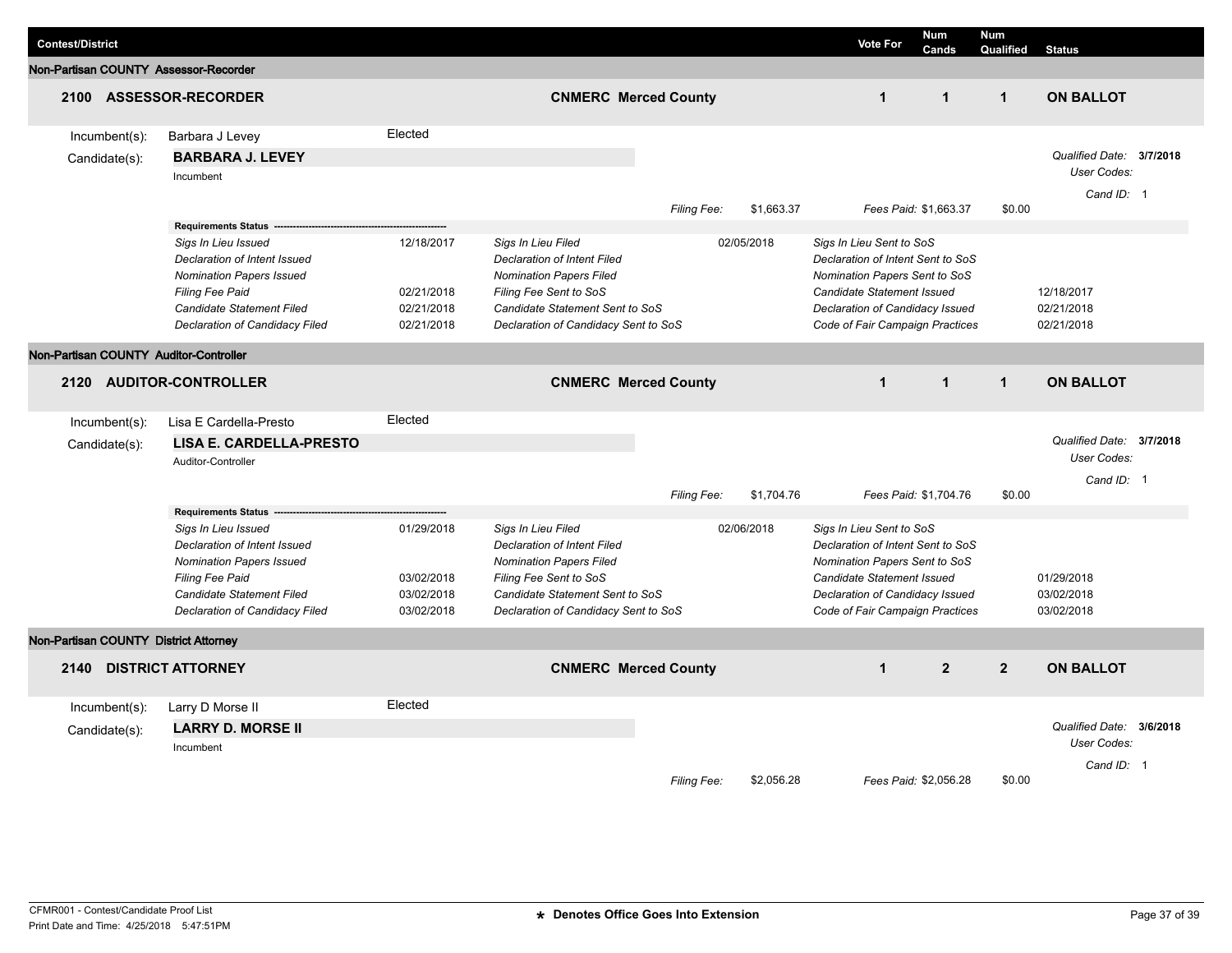| <b>Contest/District</b>                     |               |                                                                                                                                                                                                        |                                                                    |                                                                                                                                                                                                 |                                                                                                                                                                                                               |              | <b>Vote For</b>                                                                                                                                                                                           | <b>Num</b><br>Cands   | <b>Num</b><br>Qualified | <b>Status</b>                           |  |
|---------------------------------------------|---------------|--------------------------------------------------------------------------------------------------------------------------------------------------------------------------------------------------------|--------------------------------------------------------------------|-------------------------------------------------------------------------------------------------------------------------------------------------------------------------------------------------|---------------------------------------------------------------------------------------------------------------------------------------------------------------------------------------------------------------|--------------|-----------------------------------------------------------------------------------------------------------------------------------------------------------------------------------------------------------|-----------------------|-------------------------|-----------------------------------------|--|
| Non-Partisan COUNTY District Attorney       |               |                                                                                                                                                                                                        |                                                                    |                                                                                                                                                                                                 |                                                                                                                                                                                                               |              |                                                                                                                                                                                                           |                       |                         |                                         |  |
| 2140                                        |               | <b>DISTRICT ATTORNEY</b>                                                                                                                                                                               |                                                                    |                                                                                                                                                                                                 |                                                                                                                                                                                                               |              | 1                                                                                                                                                                                                         | $\overline{2}$        | $\overline{2}$          | <b>ON BALLOT</b>                        |  |
|                                             |               | <b>Requirements Status</b>                                                                                                                                                                             |                                                                    |                                                                                                                                                                                                 |                                                                                                                                                                                                               |              |                                                                                                                                                                                                           |                       |                         |                                         |  |
|                                             |               | Sigs In Lieu Issued<br>Declaration of Intent Issued<br><b>Nomination Papers Issued</b><br><b>Filing Fee Paid</b><br>Candidate Statement Filed<br>Declaration of Candidacy Filed                        | 02/13/2018<br>02/13/2018<br>03/06/2018<br>03/06/2018<br>03/06/2018 |                                                                                                                                                                                                 | Sigs In Lieu Filed<br><b>Declaration of Intent Filed</b><br><b>Nomination Papers Filed</b><br>02/23/2018<br>Filing Fee Sent to SoS<br>Candidate Statement Sent to SoS<br>Declaration of Candidacy Sent to SoS |              | Sigs In Lieu Sent to SoS<br>Declaration of Intent Sent to SoS<br>Nomination Papers Sent to SoS<br>Candidate Statement Issued<br>Declaration of Candidacy Issued<br>Code of Fair Campaign Practices        |                       |                         | 02/13/2018<br>03/06/2018<br>03/06/2018  |  |
|                                             |               | <b>KIMBERLY HELMS LEWIS</b>                                                                                                                                                                            |                                                                    |                                                                                                                                                                                                 |                                                                                                                                                                                                               |              |                                                                                                                                                                                                           |                       |                         | Qualified Date: 3/9/2018<br>User Codes: |  |
|                                             |               | Deputy District Attorney                                                                                                                                                                               |                                                                    |                                                                                                                                                                                                 | <b>Filing Fee:</b>                                                                                                                                                                                            | \$2,056.28   |                                                                                                                                                                                                           | Fees Paid: \$2,056.28 | \$0.00                  | Cand ID: 2                              |  |
|                                             |               | <b>Requirements Status</b><br>Sigs In Lieu Issued<br>Declaration of Intent Issued<br><b>Nomination Papers Issued</b><br>Filing Fee Paid<br>Candidate Statement Filed<br>Declaration of Candidacy Filed | 02/20/2018<br>03/09/2018<br>03/09/2018<br>03/09/2018               | Sigs In Lieu Filed<br><b>Declaration of Intent Filed</b><br><b>Nomination Papers Filed</b><br>Filing Fee Sent to SoS<br>Candidate Statement Sent to SoS<br>Declaration of Candidacy Sent to SoS |                                                                                                                                                                                                               | 03/06/2018   | Sigs In Lieu Sent to SoS<br>Declaration of Intent Sent to SoS<br>Nomination Papers Sent to SoS<br><b>Candidate Statement Issued</b><br>Declaration of Candidacy Issued<br>Code of Fair Campaign Practices |                       |                         | 02/20/2018<br>03/09/2018<br>03/09/2018  |  |
| Non-Partisan COUNTY Sheriff-Coroner         |               |                                                                                                                                                                                                        |                                                                    |                                                                                                                                                                                                 |                                                                                                                                                                                                               |              |                                                                                                                                                                                                           |                       |                         |                                         |  |
| 2160 SHERIFF-CORONER                        |               |                                                                                                                                                                                                        | <b>CNMERC Merced County</b>                                        |                                                                                                                                                                                                 | $\mathbf{1}$                                                                                                                                                                                                  | $\mathbf{1}$ | $\mathbf{1}$                                                                                                                                                                                              | <b>ON BALLOT</b>      |                         |                                         |  |
|                                             | Incumbent(s): | Vern Warnke                                                                                                                                                                                            | Elected                                                            |                                                                                                                                                                                                 |                                                                                                                                                                                                               |              |                                                                                                                                                                                                           |                       |                         |                                         |  |
|                                             | Candidate(s): | <b>VERNON H. WARNKE</b>                                                                                                                                                                                |                                                                    |                                                                                                                                                                                                 |                                                                                                                                                                                                               |              |                                                                                                                                                                                                           |                       |                         | Qualified Date: 3/7/2018                |  |
|                                             |               | Sheriff-Coroner                                                                                                                                                                                        |                                                                    |                                                                                                                                                                                                 |                                                                                                                                                                                                               |              |                                                                                                                                                                                                           |                       |                         | User Codes:                             |  |
|                                             |               |                                                                                                                                                                                                        |                                                                    |                                                                                                                                                                                                 | <b>Filing Fee:</b>                                                                                                                                                                                            | \$1,747.20   |                                                                                                                                                                                                           | Fees Paid: \$1,747.20 | \$0.00                  | Cand ID: 1                              |  |
|                                             |               | <b>Requirements Status</b>                                                                                                                                                                             |                                                                    |                                                                                                                                                                                                 |                                                                                                                                                                                                               |              |                                                                                                                                                                                                           |                       |                         |                                         |  |
|                                             |               | Sigs In Lieu Issued<br>Declaration of Intent Issued<br><b>Nomination Papers Issued</b><br>Filing Fee Paid<br>Candidate Statement Filed<br><b>Declaration of Candidacy Filed</b>                        | 01/22/2018<br>03/07/2018<br>03/06/2018<br>03/06/2018               | Sigs In Lieu Filed<br>Declaration of Intent Filed<br><b>Nomination Papers Filed</b><br>Filing Fee Sent to SoS<br>Candidate Statement Sent to SoS<br>Declaration of Candidacy Sent to SoS        | 02/07/2018                                                                                                                                                                                                    |              | Sigs In Lieu Sent to SoS<br>Declaration of Intent Sent to SoS<br>Nomination Papers Sent to SoS<br>Candidate Statement Issued<br>Declaration of Candidacy Issued<br>Code of Fair Campaign Practices        |                       |                         | 01/22/2018<br>03/06/2018<br>03/07/2018  |  |
| Non-Partisan COUNTY Treasurer-Tax Collector |               |                                                                                                                                                                                                        |                                                                    |                                                                                                                                                                                                 |                                                                                                                                                                                                               |              |                                                                                                                                                                                                           |                       |                         |                                         |  |
|                                             |               | 2180 TREASURER-TAX COLLECTOR                                                                                                                                                                           |                                                                    |                                                                                                                                                                                                 | <b>CNMERC Merced County</b>                                                                                                                                                                                   |              | $\mathbf{1}$                                                                                                                                                                                              | $\overline{1}$        | $\mathbf{1}$            | <b>ON BALLOT</b>                        |  |
|                                             | Incumbent(s): | Karen D Adams                                                                                                                                                                                          | Elected                                                            |                                                                                                                                                                                                 |                                                                                                                                                                                                               |              |                                                                                                                                                                                                           |                       |                         |                                         |  |
|                                             | Candidate(s): | <b>KAREN D. ADAMS</b><br>Incumbent                                                                                                                                                                     |                                                                    |                                                                                                                                                                                                 |                                                                                                                                                                                                               |              |                                                                                                                                                                                                           |                       |                         | Qualified Date: 3/7/2018<br>User Codes: |  |
|                                             |               |                                                                                                                                                                                                        |                                                                    |                                                                                                                                                                                                 | Filing Fee:                                                                                                                                                                                                   | \$1,507.37   |                                                                                                                                                                                                           | Fees Paid: \$1,507.37 | \$0.00                  | Cand ID: 1                              |  |